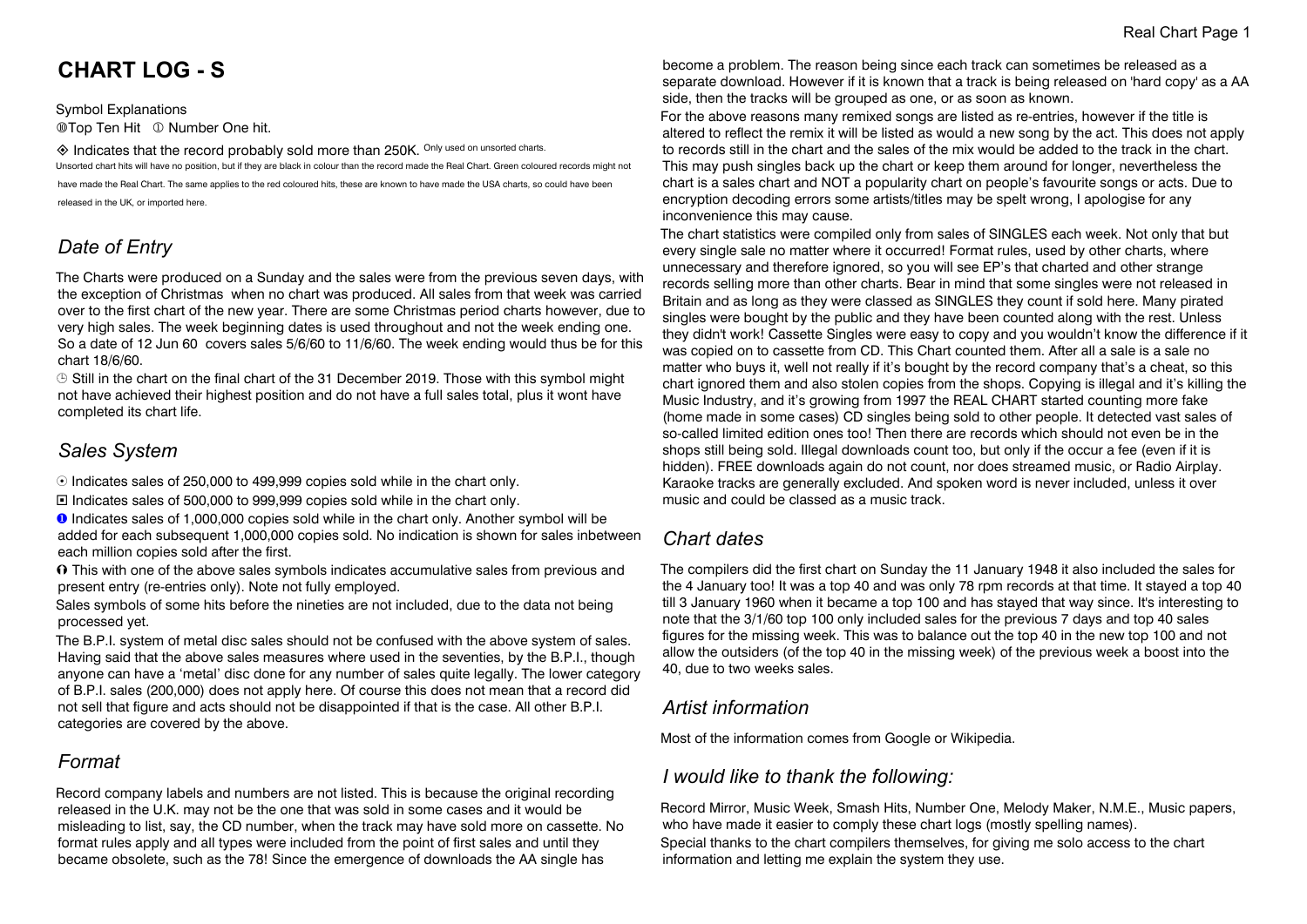#### **Robin S**

*Robin Stone, known professionally as Robin S., is an American House singer and songwriter.*

# **S Club 7**

*S Club 7 are an English pop group from London created by former Spice Girls manager Simon Fuller consisting of members Tina Barrett, Paul Cattermole, Rachel Stevens, Jo O'Meara, Hannah Spearritt, Bradley McIntosh, and Jon Lee.*

| See also Rachel Stevens. |  |
|--------------------------|--|

#### **S Express**

| S'Express were a British dance music act. |  |
|-------------------------------------------|--|
|                                           |  |
| <b>Eric Saade</b>                         |  |
| Swedish singer Eric Saade.                |  |
|                                           |  |

# **Raphael Saadiq & Q Tip**

*Raphael Saadiq is an American singer, songwriter, multi-instrumentalist, and record producer. Plus Kamaal Ibn John Fareed, better known by his stage name Q-Tip, is an American rapper, record producer, singer, and DJ.*

|--|--|--|--|--|--|

#### **Sabaton**

*Sabaton is a Swedish power metal band from Falun. The band's main lyrical themes are based on war, historical battles, and acts of heroism—the name is a reference to a sabaton, knight's foot armor.*

# **Sabres of Paradise**

# **Dan Le Sac Vs Scroobius Pip**

*dan le sac Vs Scroobius Pip were a hip-hop duo, combining electronic beats with sung, spoken, and rapped lyrics. The pair are Daniel Stephens, and David Peter Meads. The name "Scroobius Pip" is an intentional misspelling of the Edward Lear poem, The Scroobious Pip.* 07 MAR 10 Get Better ..........................................................................................94 ...........2 wks

# **Sacred Heart**

| <b>Sacred Spirit</b> |                                                                                                                                          |  |
|----------------------|------------------------------------------------------------------------------------------------------------------------------------------|--|
|                      | Sacred Spirit is a musical project by Claus Zundel, Ralf Hamm, and Markus Staab.                                                         |  |
|                      |                                                                                                                                          |  |
|                      |                                                                                                                                          |  |
| Sade                 |                                                                                                                                          |  |
|                      | Helen Folasade Adu CBE, known professionally as Sade Adu or simply Sade, is a Nigerian-British singer, songwriter, and actress, known as |  |
|                      | the lead singer of her eponymous band.                                                                                                   |  |
|                      |                                                                                                                                          |  |
|                      |                                                                                                                                          |  |
|                      |                                                                                                                                          |  |
|                      |                                                                                                                                          |  |
|                      |                                                                                                                                          |  |

#### **Staff Sargent Barry Sadler**

*Barry Sadler, in full Barry Allen Sadler, (born November 1, 1940, Carlsbad, New Mexico, U.S.—died November 5, 1989* 20 MAR 66 The Ballad of the Green Berets .....................................................

#### **Sagat**

# **Carole Bayer Sager**

| Sano the Comini                                                                                         |  |
|---------------------------------------------------------------------------------------------------------|--|
|                                                                                                         |  |
| Carole Bayer Sager (born Carol Bayer on March 8, 1947) is an American lyricist, singer, and songwriter. |  |

#### **Sage the Gemini**

*Dominic Wynn Woods, better known by his stage name Sage the Gemini is an American rapper, songwriter, and record producer from Fairfield, California. He is a member of California's The HBK Gang.* 25 DEC 16 Now and Later .................................................................................99 ...........1 wk 15 JAN 17 Now and Later 8 (re-entry) ...........................................................13 ...........10 wks **Bally Sagoo**

| Baljit Singh "Bally" Sagoo is a British-Indian record producer and DJ. Born in Delhi, India, Sagoo was raised in Birmingham, England. |  |
|---------------------------------------------------------------------------------------------------------------------------------------|--|
|                                                                                                                                       |  |
|                                                                                                                                       |  |

# **Sahara Hotnights**

| Sanara Hounqins                                                              |  |
|------------------------------------------------------------------------------|--|
| Sahara Hotnights is a Swedish all-female rock band from Robertsfors, Sweden. |  |
|                                                                              |  |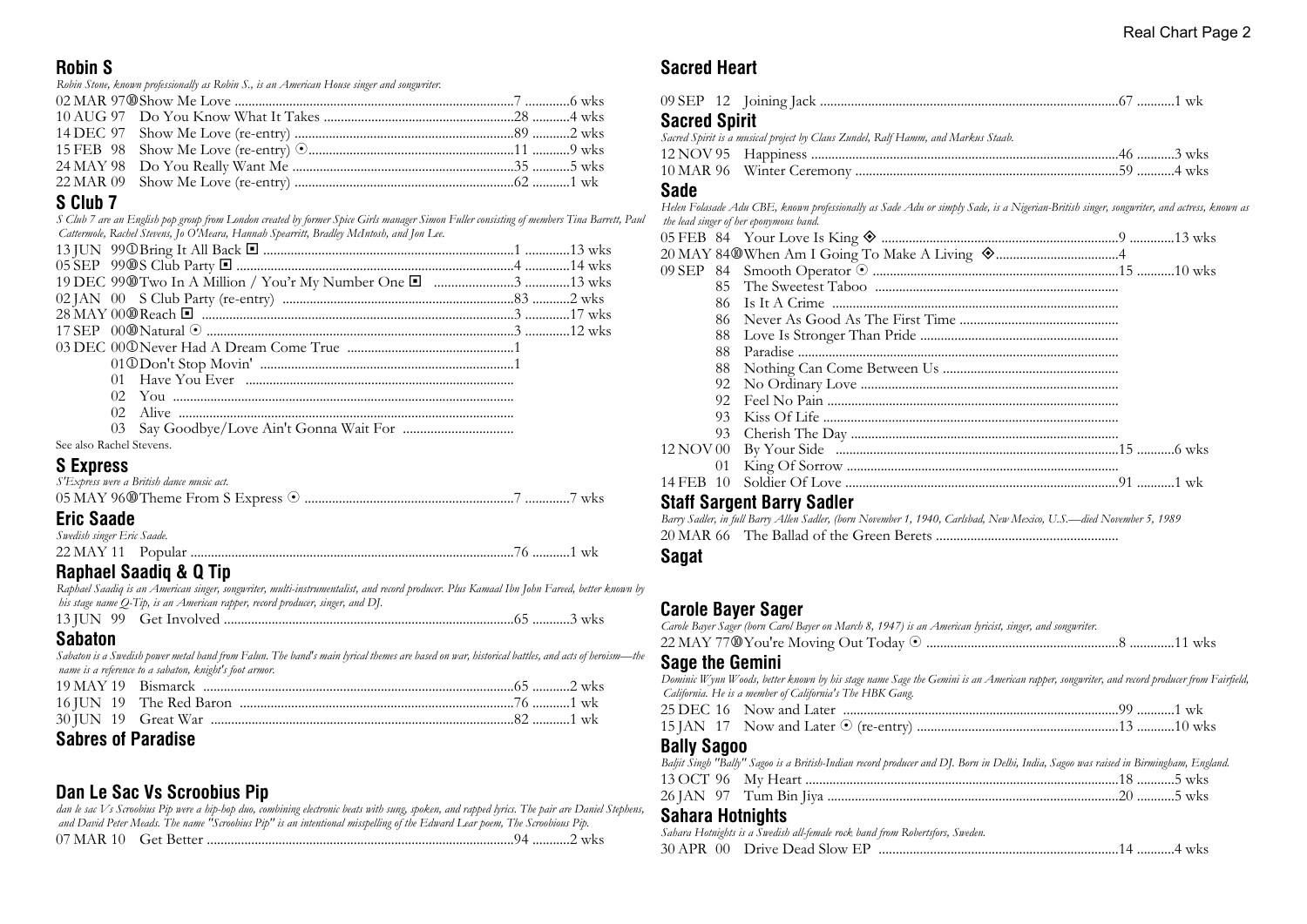#### **Sailor**

*Georg Kajanus (born Prince Georg Johan Tchegodaieff, 9 June 1946, Trondheim, Norway), Henry Marsh (born Ian Henry Murray Marsh, 8 December 1948, Bath, Somerset), Phil Pickett (born Philip Stuart Pickett, 19 November 1946, Münster, Germany), Grant Serpell (born Stephen Grant Serpell, 9 February 1944, Maidenhead, Berkshire).*

# **The Saints**

*The Saints were the very first group that was used to back singer Heinz.* 63 Wipe Out ..........................................................................................

#### **The Saints**

| The Saints are an Australian rock band originating in Brisbane in 1973. The band was founded by Chris Bailey, Ivor Hay, and Ed Kuepper. |  |
|-----------------------------------------------------------------------------------------------------------------------------------------|--|
|                                                                                                                                         |  |
|                                                                                                                                         |  |
|                                                                                                                                         |  |

# **St. Andrews Chorale**

|  | St. Andrew's Church Uxbridge Choir. Organist was Quentin Williams. Brain Trant was the Conductor. |  |
|--|---------------------------------------------------------------------------------------------------|--|
|  |                                                                                                   |  |

#### **Saint Etienne**

*Saint Etienne are an English alternative dance band from London, formed in 1990. The band consists of Sarah Cracknell, Bob Stanley and Pete Wiggs.*

|                        | 90             |              |  |
|------------------------|----------------|--------------|--|
|                        | 90             |              |  |
|                        | 91             |              |  |
|                        | 92             |              |  |
|                        | 92             |              |  |
|                        | 93             |              |  |
|                        | 93             |              |  |
|                        | 93             |              |  |
|                        | 94             |              |  |
|                        | 94             |              |  |
|                        | 94             |              |  |
| 05 NOV 95              |                |              |  |
| 11 JAN 98              |                |              |  |
|                        |                |              |  |
|                        |                |              |  |
|                        |                |              |  |
|                        |                |              |  |
| 26 NOV 00              |                |              |  |
|                        | 02             |              |  |
|                        | 0 <sub>3</sub> | Soft Like Me |  |
|                        | 05             |              |  |
| 11 MAR 12              |                |              |  |
|                        |                |              |  |
| See also Paul Van Dyk. |                |              |  |

# **St. Germain**

| Ludovic Navarre known by his stage name St Germain, is a French musician. |  |
|---------------------------------------------------------------------------|--|
|                                                                           |  |

# **St. Louis Union**

*St. Louis Union were an English mid 1960s, short-lived, freakbeat rock band from Manchester, England, who formed part of the mod rock scene. They were formed by singer Tony Cassidy, guitarist Keith Millar, tenor saxophone/flute player Alex Kirby, keyboardist David Tomlinson, bassist John Nichols and drummer Dave Webb.*

66 Girl 8 ................................................................................................11 ...........11 wks

# **Crispian St. Peters**

|  | Crispian St. Peters (born Robin Peter Smith, 5 April 1939 – 8 June 2010) was an English pop singer-songwriter. |  |  |
|--|----------------------------------------------------------------------------------------------------------------|--|--|
|  | 25 DEC 66 But She's Untrue / Your Ever Changin' Mind 3 wks                                                     |  |  |
|  |                                                                                                                |  |  |

#### **Saint Mark** *Mark Cummins*

| ------------------------ |  |
|--------------------------|--|
|                          |  |
|                          |  |

#### **Saint Motel**

| 24 AUG 14 | My Type | . T |
|-----------|---------|-----|
| - - - -   |         |     |

#### **Saint Raymond**

|  | Callum Burrows (born 30 March 1995), known professionally as Saint Raymond, is a singer-songwriter from Nottingham. |  |
|--|---------------------------------------------------------------------------------------------------------------------|--|
|  |                                                                                                                     |  |

#### **St. Vincent**

| Anne Erin "Annie" Clark, better known by her stage name St. Vincent, is an American musician, singer-songwriter, and multi-instrumentalist. |  |
|---------------------------------------------------------------------------------------------------------------------------------------------|--|
|                                                                                                                                             |  |
|                                                                                                                                             |  |

#### **Salad**

*Salad is a UK-based alternative rock group formed in London in 1992, whose initial line-up was Dutch vocalist/keyboardist Marijne van der Vlugt.* 01 OCT 95 Granite Statues .................................................................................90 ...........2 wks 14 JAN 96 Granite Statues (re-entry) ................................................................92 ...........1 wk 20 OCT 96 I Want You ........................................................................................80 ...........2 wks 11 MAY 97 Cardboard King ................................................................................70 ...........3 wks

#### **Salako**

| vulunv                                              |  |
|-----------------------------------------------------|--|
| Members: David Langdale, James Waudby, Luke Barwell |  |
|                                                     |  |
| <b>Salamander</b>                                   |  |
|                                                     |  |

|  | Dick Bland, Steve Cotton, Roger Dell, Alan Hodge, Tony Priest, Bernie Lee |  |
|--|---------------------------------------------------------------------------|--|
|  |                                                                           |  |

# **Salsoul Orchestra**

| The Salsoul Orchestra was the backing band of session musicians for many acts on the New York City label Salsoul Records |  |
|--------------------------------------------------------------------------------------------------------------------------|--|
|                                                                                                                          |  |
|                                                                                                                          |  |

# **Salt-N-Pepa**

*Salt-N-Pepa is an American hip hop trio from Queens, New York. The group, consisting of Cheryl James, Sandra Denton and originally Latoya Hanson, who was replaced by Deidra Roper, was formed in 1985 and was one of the first all-female rap groups.* 88 Push It ................................................................................................

88 Twist And Shout .............................................................................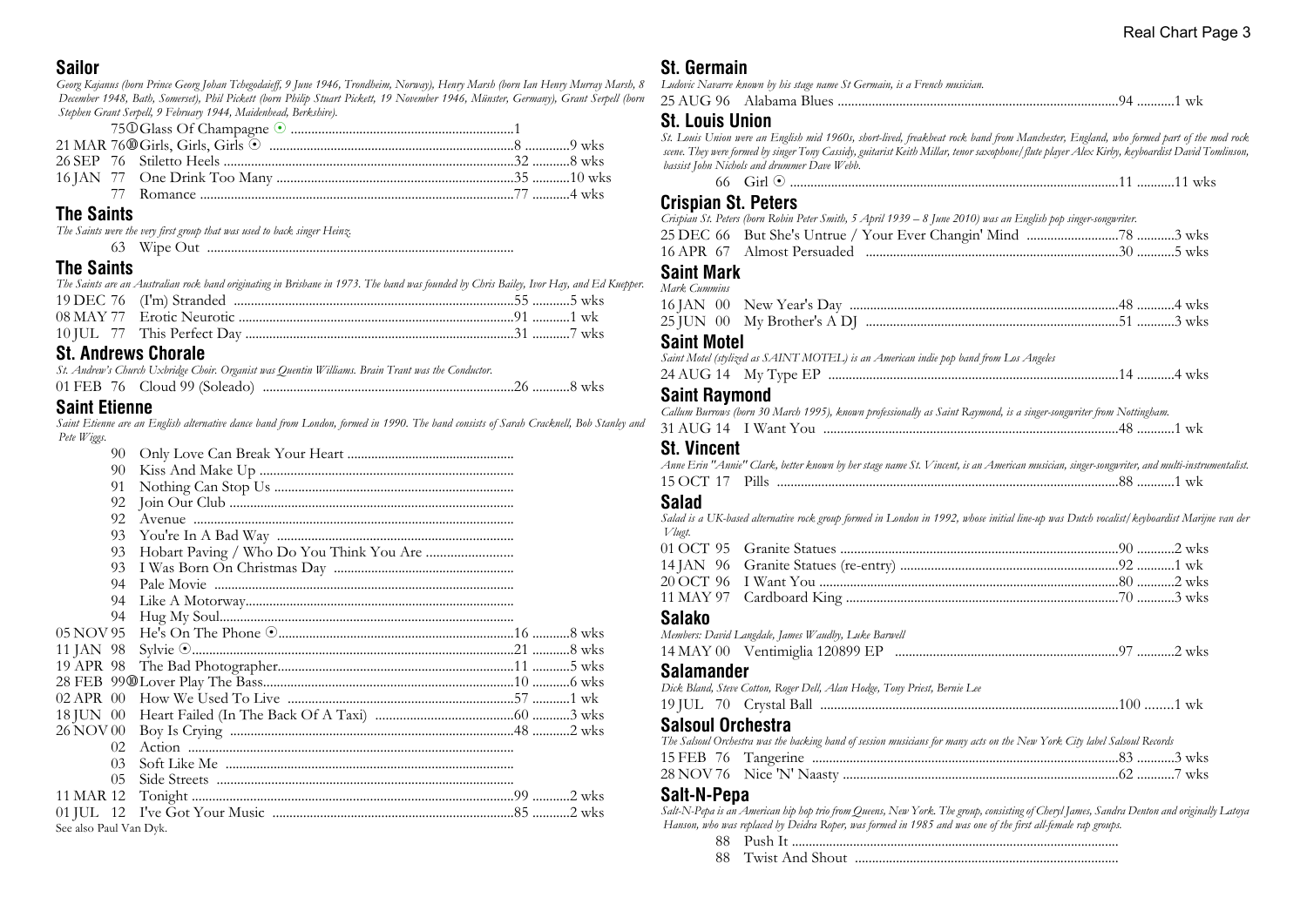| (1) Credits feat En Vogue. |  |  |  |
|----------------------------|--|--|--|

# **Salt Tank**

|                     | Salt Tank are two English record producers, David Gates and Malcolm Stanners, plus percussionist and vocalist Andy Rose, from Basingstoke. |  |
|---------------------|--------------------------------------------------------------------------------------------------------------------------------------------|--|
|                     |                                                                                                                                            |  |
|                     |                                                                                                                                            |  |
| <b>Josef Salvat</b> | Local Langtine Calvat is an Anetralian singer and somewriter                                                                               |  |

| you <i>Lowerno san in a monarchi</i> senger and songwriter. |  |
|-------------------------------------------------------------|--|
| 09 NOV 14 Diamonds EP                                       |  |

# **Sam and Dave**

*Sam & Dave were an American soul and R&B duo who performed together from 1961 until 1981. The tenor voice was Sam Moore and the baritone/tenor voice was Dave Prater.*

# **Sam The Sham And The Pharaohs**

*Domingo "Sam" Samudio, better known by his stage name Sam the Sham, is a retired American rock and roll singer. Sam the Sham was known for his camp robe and turban and hauling his equipment in a 1952 Packard hearse with maroon velvet curtains.*

| $\sim$ $\sim$ $\sim$ $\sim$ $\sim$ $\sim$ |  |  |
|-------------------------------------------|--|--|
|                                           |  |  |
|                                           |  |  |
|                                           |  |  |
|                                           |  |  |

#### **Sam & The Womp**

*Sam and the Womp is a British pop group consisting of trumpeter Sam Ritchie and Dutch-born vocalist Bloem de Ligny, also known as Lady Oo.*

# **Richie Sambora**

| INGING QAHIDULA                                                                                                                               |
|-----------------------------------------------------------------------------------------------------------------------------------------------|
| Richard Stephen Sambora (born July 11, 1959) is an American rock guitarist, singer, songwriter and producer, best known as the lead guitarist |
| of the rock band Bon Jovi for 30 years.                                                                                                       |
|                                                                                                                                               |
|                                                                                                                                               |
| <b>Same Difference</b>                                                                                                                        |
| Same Difference were an English bubblegum pop duo from Portsmouth, England, made up of siblings Sean Smith and Sarah Smith. They came         |
| to prominence in 2007 when they finished third in the fourth series of the ITV talent show, The X Factor.                                     |
|                                                                                                                                               |
|                                                                                                                                               |
| The Mike Sammes Singers                                                                                                                       |
| UK Backing vocal group lead by British arranger Mike Sammes (19 February 1928 – 19 May 2001) with as core group: Valerie Bain, Marion         |

*UK Backing vocal group lead by British arranger Mike Sammes (19 February 1928 – 19 May 2001) with as core group: Valerie Bain, Marion Gay, Enid Hurd, Mike Sammes, Ross Gilmour, Mel Todd and Mike Redway.*

18 SEP 66 Somewhere My Love ® .................................................................21 ...........19 wks 16 JUL 67 Somewhere My Love (re-entry) ....................................................40 ...........24 wks

#### **Sampha**

*Sampha Sisay, who uses the stage name Sampha, is a British singer, songwriter and record producer from Morden, South London, United Kingdom.*

#### **Cesar Sampson**

| Cesár Sampson (born 18 August 1983 in Linz) is an Austrian singer, songwriter, producer, dancer and model. |  |  |
|------------------------------------------------------------------------------------------------------------|--|--|
|                                                                                                            |  |  |

#### **George Sampson**

*George William Sampson is an English street dancer, television presenter, singer, and actor. He won the second series of Britain's Got Talent on 31 May 2008 at the age of 14.*

08 Get Up On The Dance Floor .......................................................11 ...........4 wks

#### **Sidney Samson**

*Sidney V. Samson is a Dutch DJ.*

| (1) Credits feat Wizard Sleeve. |  |
|---------------------------------|--|

#### **Junior Sanchez**

*Eugenio Sanchez Jr., commonly known by his stage name Junior Sanchez, is an American record producer, DJ, artist, re-mixer and record executive from New Jersey.*

|--|--|--|

#### **Roger Sanchez**

*Roger Sanchez is a Dominican-American house music DJ, remixer and producer.*

#### **Emeli Sandé**

*Adele Emily Sandé, better known as Emeli Sandé, is a Scottish recording artist and songwriter.*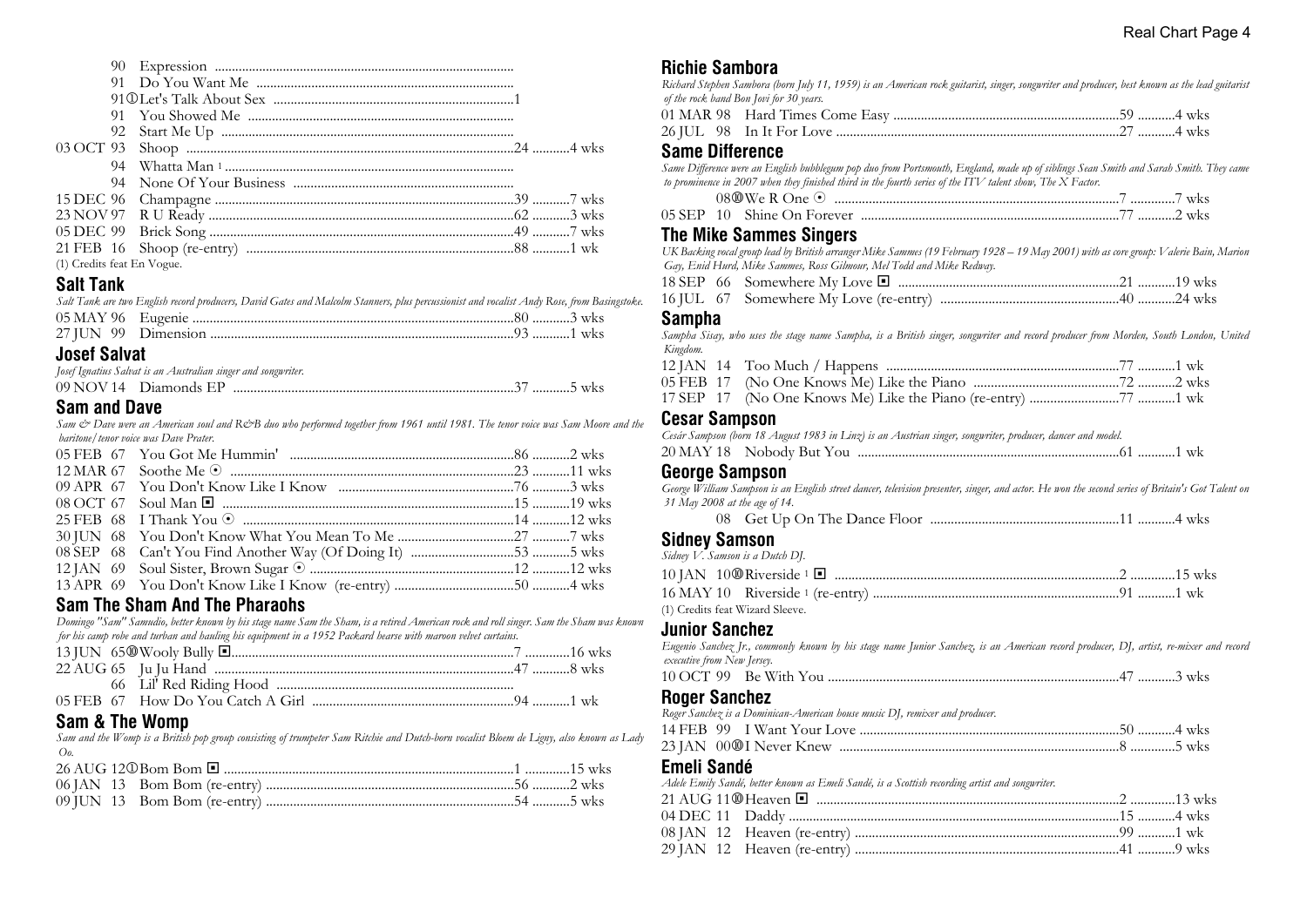| 29 JUL 12 |    |  |  |
|-----------|----|--|--|
| 12 AUG 12 |    |  |  |
|           |    |  |  |
| 23 SEP 12 |    |  |  |
| 28 OCT 12 |    |  |  |
|           |    |  |  |
| 06 JAN 13 |    |  |  |
| 24 FEB 13 |    |  |  |
| 24 FEB 13 |    |  |  |
| 14 APR 13 |    |  |  |
| 01 SEP 13 |    |  |  |
| 29 SEP 13 |    |  |  |
| 06 OCT 13 |    |  |  |
| 08 DEC 13 |    |  |  |
| 09 FEB 14 |    |  |  |
| 15 MAR 15 |    |  |  |
|           |    |  |  |
| 23 OCT 16 |    |  |  |
| 30 OCT 16 |    |  |  |
| 26 FEB 17 |    |  |  |
| 26 FEB 17 |    |  |  |
| 17 MAR 19 |    |  |  |
| 14 APR 19 |    |  |  |
| 14 JUL 19 |    |  |  |
| $01$ SEP  | 19 |  |  |
| 15 SEP -  | 19 |  |  |
|           |    |  |  |

(1) Credits feat Hay Electornica & Áine Zion.

See also Professor Green, Naughty Boy, Labrinth, David Guetta, Emeli Sandé & Dalton Harris, Timi Dakolo & Emeli Sandé .

# **Emeli Sandé & Dalton Harris**

*Adele Emily Sandé, better known as Emeli Sandé, is a Scottish recording artist and songwriter. Plus Dalton Harris is a Jamaican artist, and winner of 2010 Digicel Rising Star and signed with VP Records. In 2018, he was crowned as the winner of season 15 of the British version of The X Factor.* 09 DEC 18 Beneath Your Beautiful ..................................................................67 ...........1 wk

| <u>02 DEC 10 - Deficatif Four Deauthurmand manufacture communication</u> of manufacture wh                   |  |
|--------------------------------------------------------------------------------------------------------------|--|
| See also Emeli Sandé, Dalton Harris.                                                                         |  |
| C. C. Sandford                                                                                               |  |
| Chris Sandford An actor who appeared in Coronation Street in 1963-1964                                       |  |
|                                                                                                              |  |
| <b>Garry Sandhu</b>                                                                                          |  |
| Gurmukh Singh "Garry" Sandhu, is an Indian singer, songwriter and actor known for his work in Punjabi music. |  |
|                                                                                                              |  |
| Jasmine Sandlas & Manni Sandhu                                                                               |  |
| Singer Jasmine Sandlas and Music director. Manni Sandhu.                                                     |  |

|                   | Singer Jasmine Sandlas and Music director, Manni Sandhu. |  |
|-------------------|----------------------------------------------------------|--|
| 10 NOV 19 Panieba |                                                          |  |

#### **The Sand Pebbles**

| The Sandpebbles were an American R&B vocal group composed of Calvin White, Andrea Bolden, and Lonzine Wright. |  |
|---------------------------------------------------------------------------------------------------------------|--|
|                                                                                                               |  |

#### **The Sandpipers**

*The Sandpipers were an American easy listening trio who carved a niche in 1960s folk rock with their vocals and innovative arrangements of international ballads and pop standards.*

#### **Sanganas Five**

| Members: Ali Nkeoua. |  |
|----------------------|--|
|                      |  |
|                      |  |

#### **Santa Esmeralda**

| Santa Esmeralda is a U.S./French Disco group formed in the 1970s |  |  |  |
|------------------------------------------------------------------|--|--|--|
|------------------------------------------------------------------|--|--|--|

77 Don't Let Me Be Misunderstood ..................................................37............14 wks

#### **Santana**

*Santana is an American rock band formed in San Francisco, California in 1966 by Mexican-American guitarist Carlos Santana. The band came to public attention with their performance of "Soul Sacrifice" at Woodstock in 1969.*

| (1) Credits feat Rob Thomas. (2) feat The Product G&B. (3) feat Everlast. |  |
|---------------------------------------------------------------------------|--|

#### **Aggro Santos**

| Yuri "Aggro" Santos is a Brazilian rapper who lives in Balham, London.  |  |
|-------------------------------------------------------------------------|--|
|                                                                         |  |
| See also Aggro Santos & Kimberly Wyatt, Aggro Santos & Kimberley Walsh. |  |

#### **Aggro Santos & Kimberley Walsh**

*Yuri "Aggro" Santos is a Brazilian rapper who lives in Balham, London. Plus Kimberley Jane Scott is an English singer-songwriter, model, television presenter, actress, and dancer. She rose to fame in late 2002 when she auditioned for the reality television show Popstars: The Rivals on ITV.*

|  | .1ke |  | WK. |
|--|------|--|-----|
|--|------|--|-----|

See also Aggro Santos, Aggro Santos & Kimberly Wyatt*,*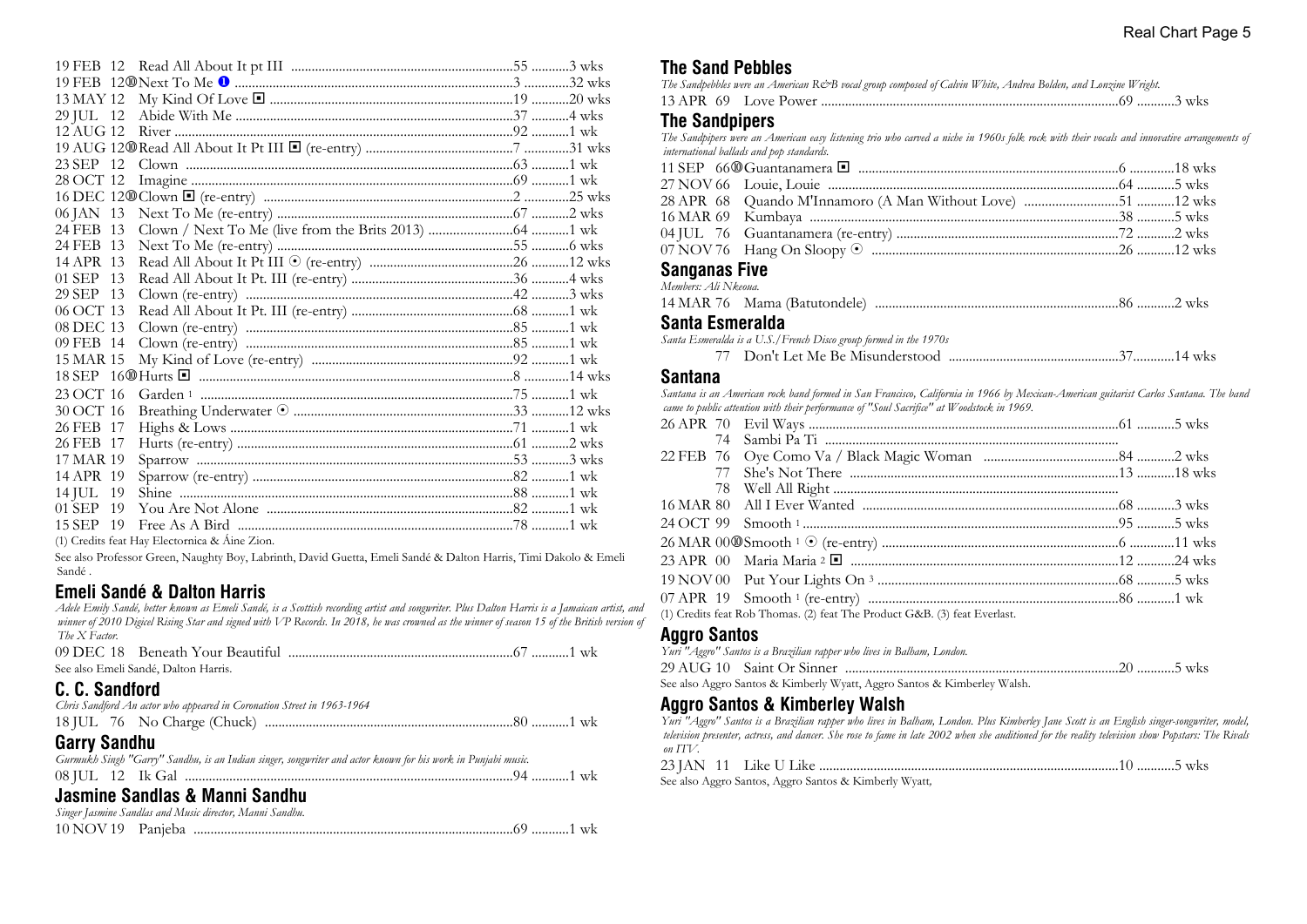# **Aggro Santos & Kimberly Wyatt**

*Yuri "Aggro" Santos is a Brazilian rapper who lives in Balham, London. Plus Kimberly Kaye Wyatt is an American singer, dancer, choreographer and television personality. She is best known as a former member of the American pop/R&B girl group and dance ensemble the Pussycat Dolls.*

See also Aggro Santos & Kimberley Walsh, Aggro Santos*.*

#### **Sapphire**

| UK group who were part of the 1998 Eurovision UK pre-selection |  |  |
|----------------------------------------------------------------|--|--|
|                                                                |  |  |

#### **Mike Sarne**

*Michael Sarne is a British actor, writer, producer and director, who also had a brief career as pop singer Mike Sarne. He is of Czechoslovakian descent.*

|    | Will I What 1 |
|----|---------------|
| 63 |               |

63 Code of Love ...................................................................................

(1) Feat. Billie Davis. See also Mike Sarne. & Wendy Richard.

# **Mike Sarne & Wendy Richard**

*Michael Sarne is a British actor, writer, producer and director, who also had a brief career as pop singer Mike Sarne. Plus Wendy Richard, MBE was an English actress best known for playing the roles of Miss Shirley Brahms on Are You Being Served? and Pauline Fowler on EastEnders, the latter for nearly 22 years.*

62 Come Outside ...................................................................................

See also Mike Sarne.

#### **Joy Sarney**

| Joy Sarney (born Joy Crabtree, 1944) is an English female pop singer. |  |
|-----------------------------------------------------------------------|--|
|                                                                       |  |

#### **Peter Sarstedt**

*Peter Eardley Sarstedt, briefly billed as Peter Lincoln, was a Northern Indian-born British singer-songwriter and multi-instrumentalist. Died 2017.*

#### **Robin Sarstedt**

*Clive Robin Sarstedt (born 21 January 1944) is a British pop music singer and instrumentalist. He is the younger brother of musicians Eden Kane and Peter Sarstedt.*

#### **Jacob Sartorius**

*Social media star who has earned over 3.6 million followers on Instagram and more than 5 million fans on musically through his lip sync videos of popular songs.*

|  | 08 MAY 16 Sweatshirt  |  |
|--|-----------------------|--|
|  | 31 IUL 16 Hit Or Miss |  |

|  | 09 OCT 16 All My Friends |  |  |
|--|--------------------------|--|--|
|--|--------------------------|--|--|

#### **SASH!**

*SASH! is a German DJ/production team, fronted by Sascha Lappessen who works in the recording studio with Ralf Kappmeier and Thomas "Alisson" Lüdke.*

| See also Sash! & Stunt. |  |
|-------------------------|--|

#### **SASH! & Stunt**

|                 | SASH! is a German DJ/production team, plus |  |
|-----------------|--------------------------------------------|--|
|                 |                                            |  |
| See also Sash!. |                                            |  |

#### **Sasha**

| Alexander Paul Coe, known mononymously as Sasha, is a Welsh DJ and record producer. |  |
|-------------------------------------------------------------------------------------|--|
|                                                                                     |  |
| See also Sasha & Maria, Sasha / Emerson.                                            |  |

#### **Sasha and Maria**

| Alexander Paul Coe, known mononymously as Sasha, is a Welsh DJ and record producer. Plus Maria Nayler (born 26 March 1972) is a |  |
|---------------------------------------------------------------------------------------------------------------------------------|--|
| British singer.                                                                                                                 |  |
|                                                                                                                                 |  |
| See also Sasha. Sasha / Emerson.                                                                                                |  |

#### **Sasha / Emerson**

| Alexander Paul Coe, known mononymously as Sasha, is a Welsh DJ and record producer. Plus Darren Paul Emerson is an English musician, |  |
|--------------------------------------------------------------------------------------------------------------------------------------|--|
| DJ and producer best known as a former member of the British electronic music group Underworld.                                      |  |
|                                                                                                                                      |  |
| See also Sasha. Sasha & Maria.                                                                                                       |  |

#### **Satin Bells**

*Formally The Three Bells 3 sisters from Liverpool UK Jean the eldest and twins Carol & Sue.*

|--|--|--|--|--|--|

#### **Saturday Night Band**

*Concept band of the disco label Prelude. Jesse Boyce wrote almost all of their hits, sometimes with Moses Dillard. The band used Lorraine Johnson for backing vocals.*

25 JUN 78 Come On Dance Dance 8 ............................................................16 ...........10 wks

#### **The Saturdays**

*The Saturdays are a British girl group based in London, England. The group formed during the summer of 2007. The line up consists of Frankie Bridge, Una Foden, Rochelle Humes, Mollie King and Vanessa White.*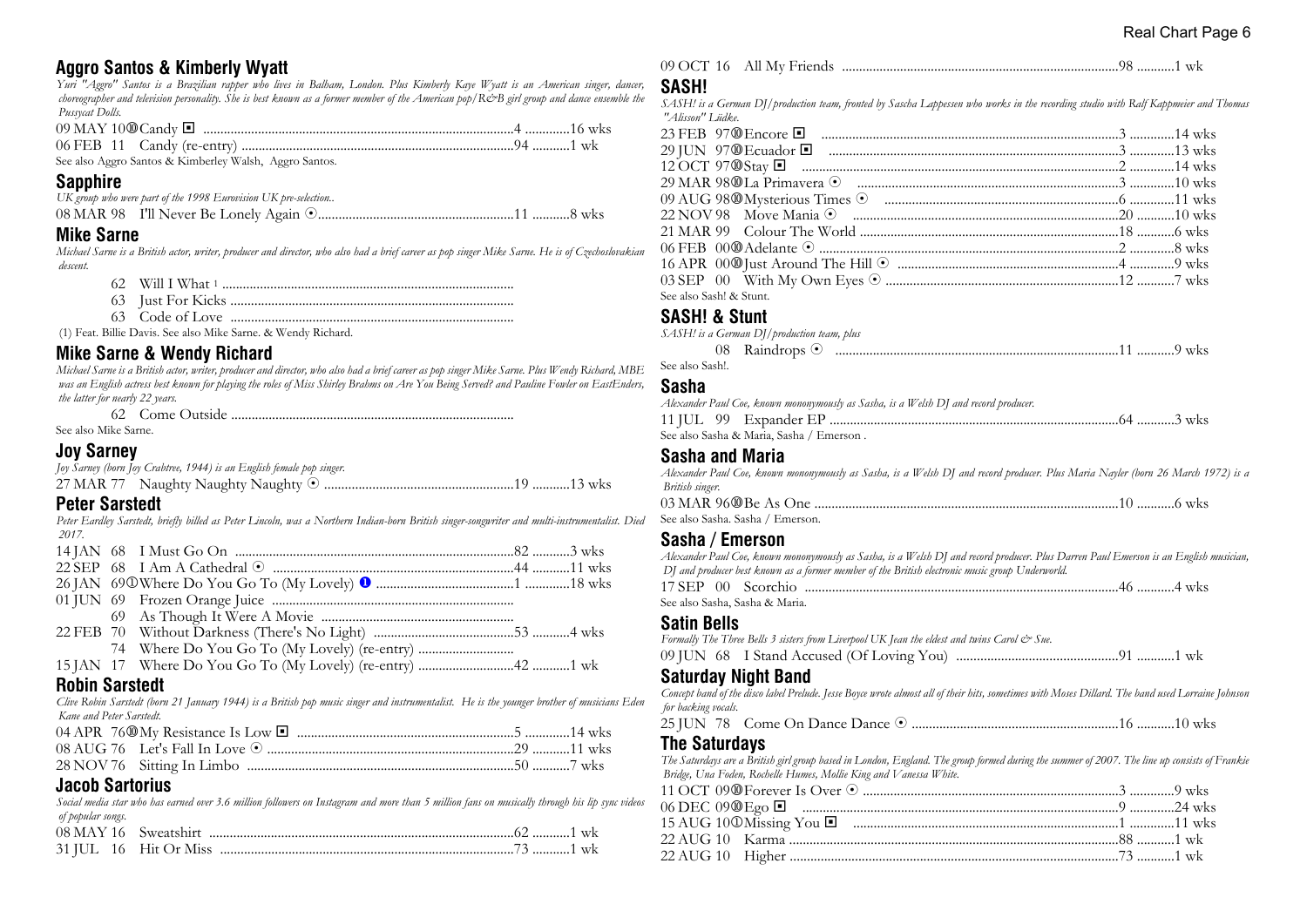| (1) Credits feat Sean Paul. |  |
|-----------------------------|--|

# Lola Saunders

| 2014 X Factor finalist Lola Saunders. |  |  |
|---------------------------------------|--|--|
|                                       |  |  |

# **Chantay Savage**

| Chantay Savage is an American R&B/ dance singer. |  |
|--------------------------------------------------|--|
| 28 APR 96 I Will Survive $\odot$                 |  |

# **Savage Garden**

|  |  |  | Savage Garden were an Australian pop duo consisting of Darren Hayes as vocalist and Daniel Jones as instrumentalist. |  |  |  |  |
|--|--|--|----------------------------------------------------------------------------------------------------------------------|--|--|--|--|
|  |  |  |                                                                                                                      |  |  |  |  |

#### **Jack Savoretti**

Jack Savoretti is an Italian-English solo acoustic singer.

| See also Kylie Minogue & Jack Savoretti. |  |
|------------------------------------------|--|

# See also Kylie Minog<br>Savoy Brown

| Savoy Brown (Originally Savoy Brown Blues Band) are an English blues rock band formed in Battersea, south west London, in 1965. |  |
|---------------------------------------------------------------------------------------------------------------------------------|--|
|                                                                                                                                 |  |

#### **Saw Doctors**

| The Saw Doctors are an Irish rock band. Formed in 1986 in Tuam, County Galway. |  |
|--------------------------------------------------------------------------------|--|
|                                                                                |  |
|                                                                                |  |

#### **Saxon**

Saxon are an English heavy metal band formed in 1976, in South Yorkshire.

| 80. |  |
|-----|--|
| 80  |  |
| 80  |  |
| 80  |  |
| 80  |  |
| 81  |  |
|     |  |
| 81. |  |
| 83  |  |
| 83. |  |
| 84  |  |
| 85  |  |
|     |  |
|     |  |
|     |  |

# Leo Saver

|     | Leo Sayer is a British-born singer-songwriter musician, and entertainer whose singing career has spanned four decades. |  |
|-----|------------------------------------------------------------------------------------------------------------------------|--|
|     |                                                                                                                        |  |
|     |                                                                                                                        |  |
|     |                                                                                                                        |  |
|     |                                                                                                                        |  |
|     |                                                                                                                        |  |
|     |                                                                                                                        |  |
|     |                                                                                                                        |  |
|     |                                                                                                                        |  |
| 77. |                                                                                                                        |  |
| 78  |                                                                                                                        |  |
| 78  |                                                                                                                        |  |
| 80  |                                                                                                                        |  |
| 81  |                                                                                                                        |  |
| 82  |                                                                                                                        |  |
| 82  |                                                                                                                        |  |
| 83  |                                                                                                                        |  |
| 83. |                                                                                                                        |  |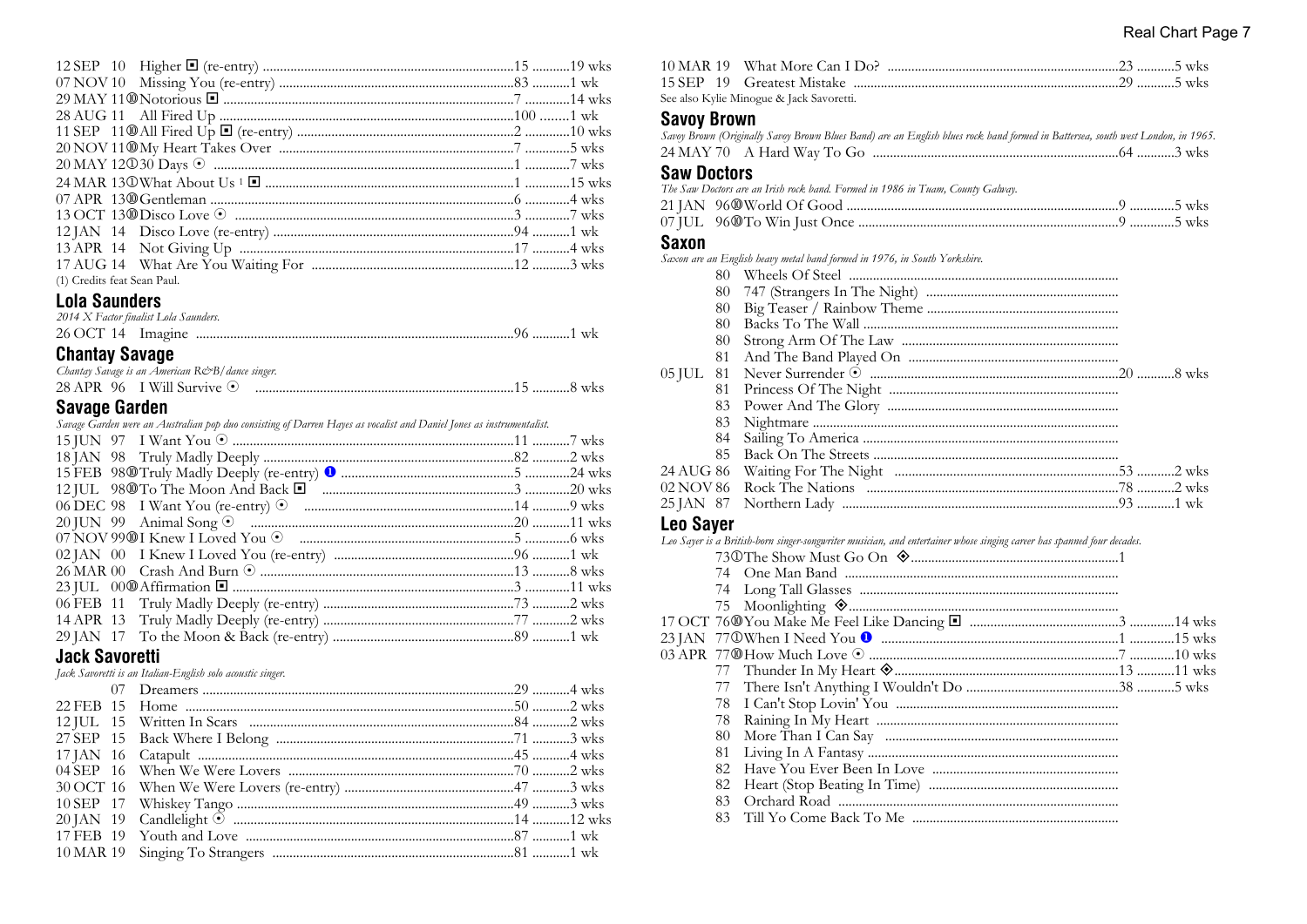# **The Scaffold**

*The Scaffold were a comedy, poetry and music trio from Liverpool, England, consisting of musical performer Mike McGear, poet Roger McGough and comic entertainer John Gorman.*

# **Boz Scaggs**

*William Royce "Boz" Scaggs (born June 8, 1944) is an American singer, songwriter, and guitarist.*

# **Scala**

| Line-up is Justin Fletcher, Daren Seymour and Sarah Peacock (all from Seefeel) with Mark Van Hoen (Locust). |  |
|-------------------------------------------------------------------------------------------------------------|--|
|                                                                                                             |  |

# **Scala & Kolacny Brothers**

| Steven Kolacny, Stijn Kolacny |  |
|-------------------------------|--|
|                               |  |
|                               |  |

# **Scalby School Staff & Students**

| Scalby School is a coeducational secondary school located in Scarborough, North Yorkshire, England. |  |  |
|-----------------------------------------------------------------------------------------------------|--|--|
|                                                                                                     |  |  |

# **Scanty Sandwich**

| Richard Marshall, also known by his stage name Scanty Sandwich, is a British DJ and producer who has created and produced many club records<br>under various guises. |  |
|----------------------------------------------------------------------------------------------------------------------------------------------------------------------|--|
|                                                                                                                                                                      |  |
| Scan X                                                                                                                                                               |  |
| Stéphane Dri aka Scan X is one of the original pioneers of the French Techno scene.                                                                                  |  |
|                                                                                                                                                                      |  |
| <b>Scarface</b><br>Brad Terrence Jordan (born November 9, 1970), better known by his stage name Scarface, is an American rapper and record producer                  |  |
|                                                                                                                                                                      |  |
| Scarfo                                                                                                                                                               |  |
| Scarfo were a British rock band, formed in Andover, England in 1994                                                                                                  |  |
|                                                                                                                                                                      |  |
| Scarlet                                                                                                                                                              |  |

#### *Scarlet were a UK based pop duo from Hull, East Riding of Yorkshire, England. They consisted of Cheryl Parker and Jo Youle.* 15 JAN 95s Independent Love Song ® .............................................................9 .............12 wks 30 JUN 96s Bad Girl .............................................................................................5 .............5 wks 07 APR 19 Independent Love Song (re-entry) ................................................71 ...........1 wk

# **Scarlet Division**

*Scarlet Division was a band formed by Jamie Oliver (chef) and Leigh Haggerwood (composer) in 1989. With Jamie on drums and Leigh on keyboards, the two friends joined forces with female vocalist, Louise Brannan and various session musicians*

| 12 NOV | 811116112 |  |  | WK5 |
|--------|-----------|--|--|-----|
|--------|-----------|--|--|-----|

# **Scarlet Jade**

| Rugby based group Scarlet Jade formed at the start of the 1970s |  |
|-----------------------------------------------------------------|--|
|                                                                 |  |

#### **Scatman John**

|  | John Paul Larkin (March 13, 1942 – December 3, 1999), known professionally as Scatman John, was an American musician and singer |
|--|---------------------------------------------------------------------------------------------------------------------------------|
|  |                                                                                                                                 |

# **Nicole Scherzinger**

| Nicole Scherzinger is an American singer, songwriter, actress, dancer and television personality. |  |
|---------------------------------------------------------------------------------------------------|--|
|                                                                                                   |  |
|                                                                                                   |  |
|                                                                                                   |  |
|                                                                                                   |  |
|                                                                                                   |  |
|                                                                                                   |  |
|                                                                                                   |  |
|                                                                                                   |  |
|                                                                                                   |  |
|                                                                                                   |  |
|                                                                                                   |  |
|                                                                                                   |  |

# **Lalo Schifrin**

| Boris Claudio "Lalo" Schifrin (born June 21, 1932) is an Argentine-born American pianist, composer, arranger and conductor. |  |
|-----------------------------------------------------------------------------------------------------------------------------|--|
|                                                                                                                             |  |
|                                                                                                                             |  |
|                                                                                                                             |  |

Brinsley Schwarz *See Chart Book B*

# **Michael Schulte**

| Michael Schulte is a German singer and songwriter. |  |
|----------------------------------------------------|--|
|                                                    |  |

#### **Robin Schulz**

*Robin Schulz is a German record producer, musician and DJ. Most of his songs make use of electric guitar riffs.*

| $\omega$ and $\tau$ in the set of the set of the set of the set of the set of the set of the set of the set of the set of the set of the set of the set of the set of the set of the set of the set of the set of the set of the se |  |
|-------------------------------------------------------------------------------------------------------------------------------------------------------------------------------------------------------------------------------------|--|

(1) Crdits feat Jasmine Thompson. (2) feat James Blunt. See also Robin Schulz & David Guetta.

# **Robin Schulz & David Guetta**

*Robin Schulz is a German record producer, musician and DJ. Plus Pierre David Guetta is a French DJ, record producer, remixer, and songwriter.* 27 NOV 16 Shed A Light <sup>1</sup> ® ............................................................................15 ...........16 wks

(1) Credits feat Cheat Codes. See also Robin Schulz, David Guetta.

#### **Scientist**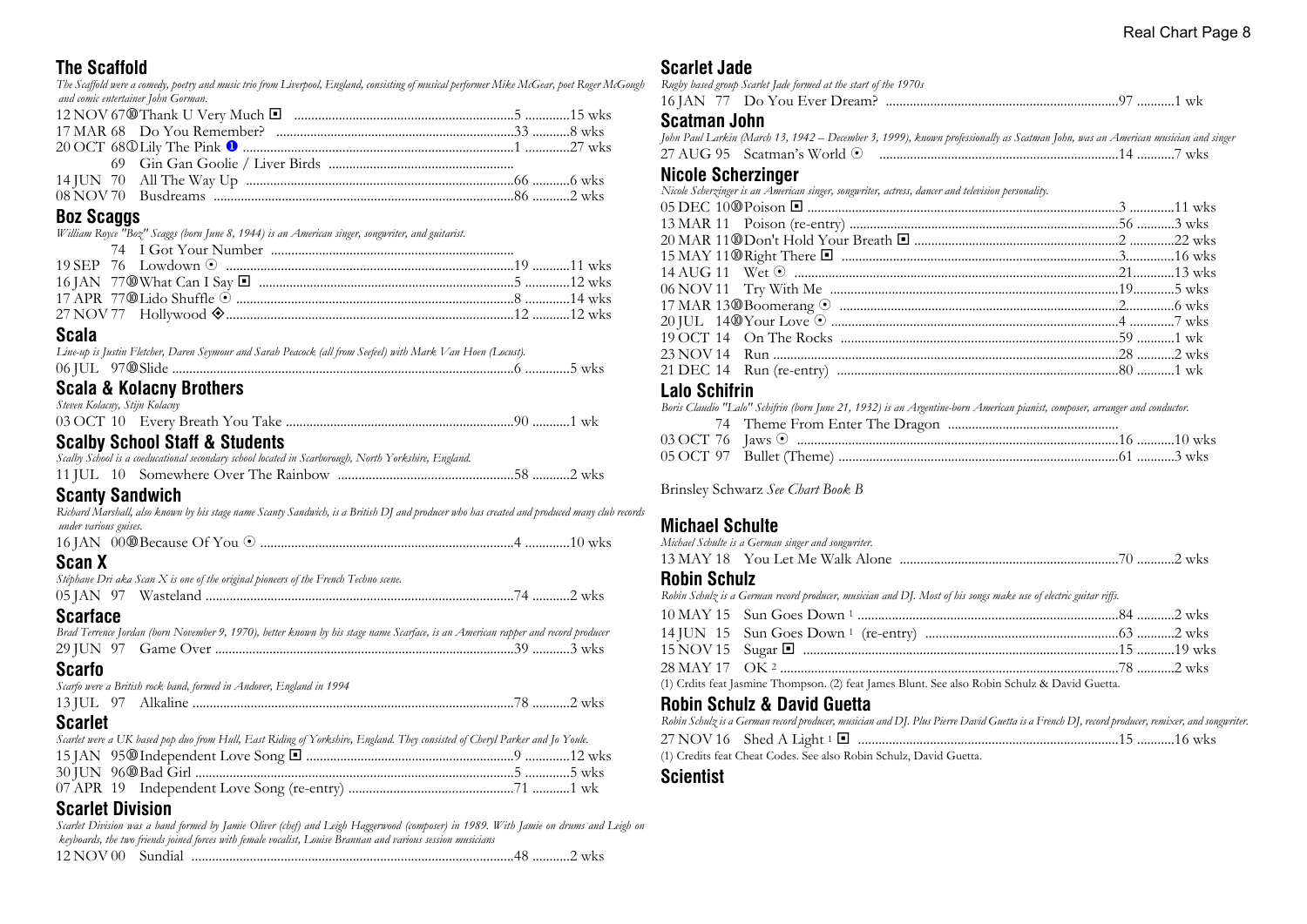#### **Scissor Sisters**

*Scissor Sisters is an American pop/rock band formed in 2001.*

| 04 |  |
|----|--|
|    |  |
|    |  |
|    |  |
|    |  |
|    |  |
|    |  |
|    |  |
|    |  |
|    |  |
|    |  |
|    |  |
|    |  |
|    |  |
|    |  |

#### **Scooch**

*Scooch are a British bubblegum dance group, comprising performers Natalie Powers, Caroline Barnes, David Ducasse and Russ Spencer.*

#### **Scooter**

*.Scooter is a German happy hardcore, rave and techno music band founded in Hamburg in 1993.*

# **The Score**

 *American band The Score*

#### **Scorpions**

*Scorpions are a German rock band formed in 1965 in Hanover by Rudolf Schenker. Since the band's inception, its musical style has ranged from hard rock to heavy metal.*

#### **Calum Scott**

*English singer and songwriter, who came to worldwide attention when he appeared as a contestant on the television programme Britain's Got Talent in 2015.*

91 Don't Believe Her ...........................................................................

| (1) From the 4 March this record was credited to Calum Scott & Leona Lewis. Both the sales of the solo version and duet |  |
|-------------------------------------------------------------------------------------------------------------------------|--|
| being combined for chart purposes. See also Naughty Boy.                                                                |  |

#### **Jill Scott**

*Jill Scott is an American singer-songwriter, model, poet and actress.* 29 OCT 00 Gettin' In The Way .........................................................................15 ...........5 wks

#### **Linda Scott**

*Linda Scott is an American pop singer and actress*

61 I've Told Every Little Star .............................................................

#### **Lisa Scott-Lee**

*Lisa Michelle Scott-Lee is a Welsh singer-songwriter and dancer. She is a graduate of the Italia Conti Academy of Theatre Arts stage school.*

See also Intenso Project, Steps.

#### **Mike Scott**

|    | Scottish singer-songwriter Mike Scott |  |
|----|---------------------------------------|--|
|    |                                       |  |
| -- |                                       |  |

#### **Naomi Scott**

*Naomi Grace Scott (born 6 May 1993) is an English actress and singer.*

| - See also Mena Massoud & Naomi Scott |  |
|---------------------------------------|--|

# **Nicky Scott**

| UK Male Singer. |  |  |
|-----------------|--|--|
|                 |  |  |

#### **Peggy Scott And Jo Jo Benson**

*Peggy Scott-Adams (born Peggy Stoutmeyer, June 25, 1948) is an American blues and R&B singer. Plus Joseph M. Hewell (April 15, 1938 – December 23, 2014) was an American R&B and soul singer better known under his stage name Jo Jo Benson.*

|  | 28 IUL 68 Lover's Holiday |  |  | <b>WKS</b> |
|--|---------------------------|--|--|------------|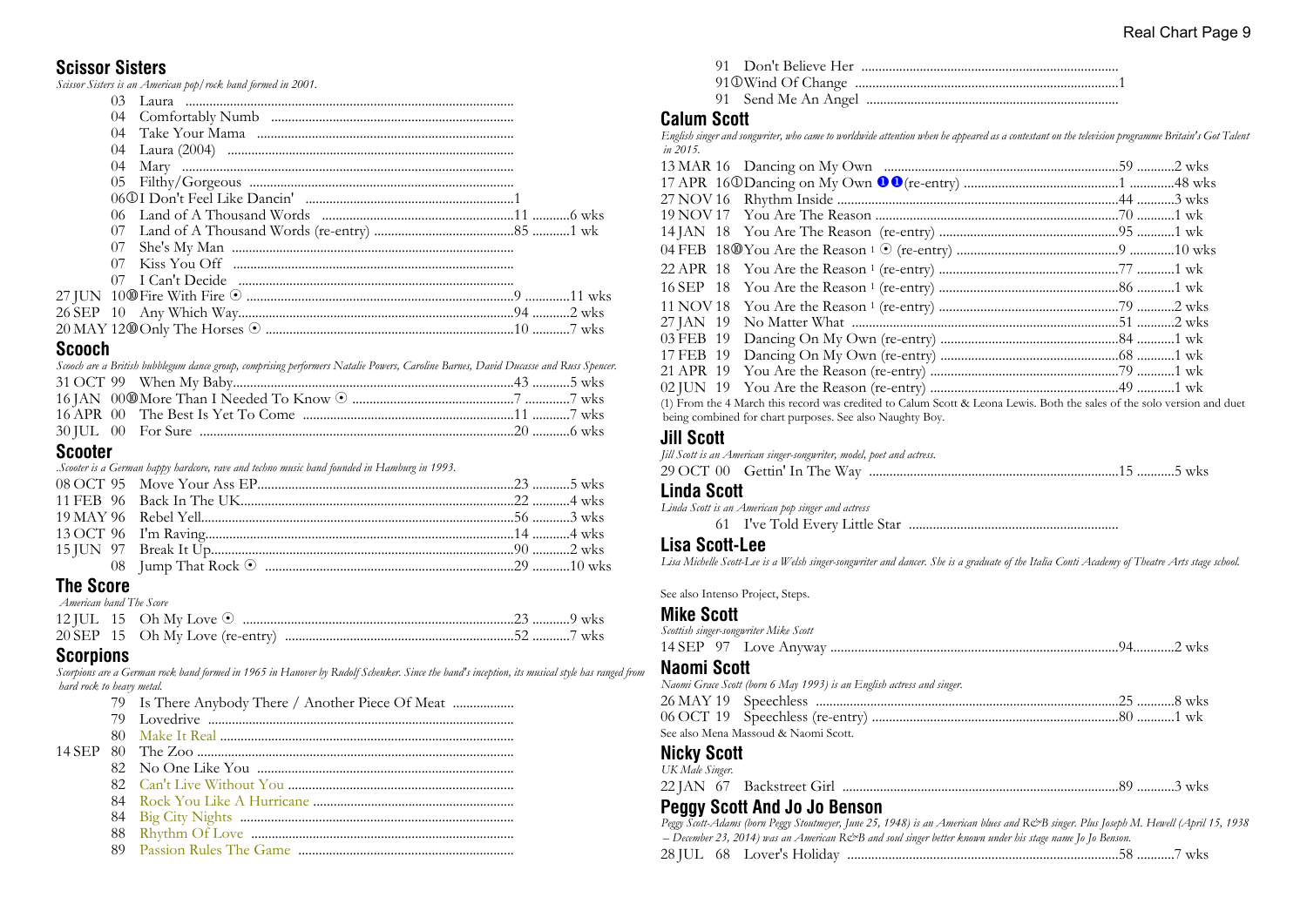|--|--|--|--|--|--|--|

#### **Robin Scott**

*Robin Edmond Scott British musician, producer and label owner; born on April 1, 1947.* 02 JAN 00 Pop Y2K ...........................................................................................43 ...........4 wks

#### **Travis Scott**

*Jacques Bermon Webster II, known professionally as Travis Scott, is an American rapper, singer, songwriter, and record producer. In 2012, Scott signed his first major-label deal with Epic Records.*

| See also SZA, The Weeknd & Travis Scott, Young Thug, Ed Sheeran & Travis Scott, Post Malone. |  |
|----------------------------------------------------------------------------------------------|--|

#### **Scott And Leon**

|  | UK garage duo Scott and Leon |  |  |
|--|------------------------------|--|--|
|  |                              |  |  |
|  |                              |  |  |

# **Scotland World Cup Squad**

#### **Scouting For Girls**

*Scouting for Girls are an English pop rock band. Their name is a play on the title of the 1908 Scouting handbook Scouting for Boys.*

|                         | 07 |  |  |
|-------------------------|----|--|--|
|                         | 07 |  |  |
|                         | 08 |  |  |
|                         |    |  |  |
|                         |    |  |  |
|                         |    |  |  |
|                         |    |  |  |
|                         |    |  |  |
|                         |    |  |  |
|                         |    |  |  |
|                         |    |  |  |
|                         |    |  |  |
|                         |    |  |  |
|                         |    |  |  |
| See also Lucy Spraggan. |    |  |  |

#### **The Screaming Blue Messiahs**

*The Screaming Blue Messiahs were a rock band, formed in 1983 in London by guitarist and singer Bill Carter, bass player and backing singer Chris Thompson and drummer Kenny Harris.*

21 SEP 86 Good And Gone - The Peel Session EP .....................................94 ...........2 wks

# **Screaming Trees**

| <b>Screemer</b> |
|-----------------|
|-----------------|

*Glam Rock band from UK*

29 AUG 76 Interplanetary Twist ........................................................................62 ...........2 wks

#### **The Script**

*The Script are an Irish rock band formed in 2001 in Dublin, Ireland. It consists of lead vocalist and keyboardist Danny O'Donoghue, lead guitarist Mark Sheehan, and drummer Glen Power.*

| 08                          |  |
|-----------------------------|--|
|                             |  |
| 08                          |  |
| 12 SEP                      |  |
| 19 SEP 10                   |  |
| 19 SEP 10                   |  |
| 21 NOV 10                   |  |
| 02 JAN 11                   |  |
| 13 MAR 11                   |  |
| 02 OCT 11                   |  |
| 01 APR 12                   |  |
| 01 APR 12                   |  |
| 10 JUN 12                   |  |
| 10 JUN 12                   |  |
| 12 AUG 12                   |  |
|                             |  |
| 16 SEP 12                   |  |
| 25 NOV 12                   |  |
| 24 FEB 13                   |  |
| 17 MAR 13                   |  |
| 26 MAY 13                   |  |
| 23 JUN 13                   |  |
| 08 JUN 14                   |  |
| 03 AUG 14                   |  |
|                             |  |
| 14 SEP 14                   |  |
| 14 SEP 14                   |  |
| 14 SEP 14                   |  |
|                             |  |
| 04 JAN 15                   |  |
| 01 FEB 15                   |  |
| 05 APR 15                   |  |
|                             |  |
| 27 AUG 17                   |  |
| 29 OCT 17                   |  |
| 26 NOV 17                   |  |
| 26 NOV 17                   |  |
| 01 APR 18                   |  |
|                             |  |
| 03 NOV 19                   |  |
| (1) Credits feat Will.I.Am. |  |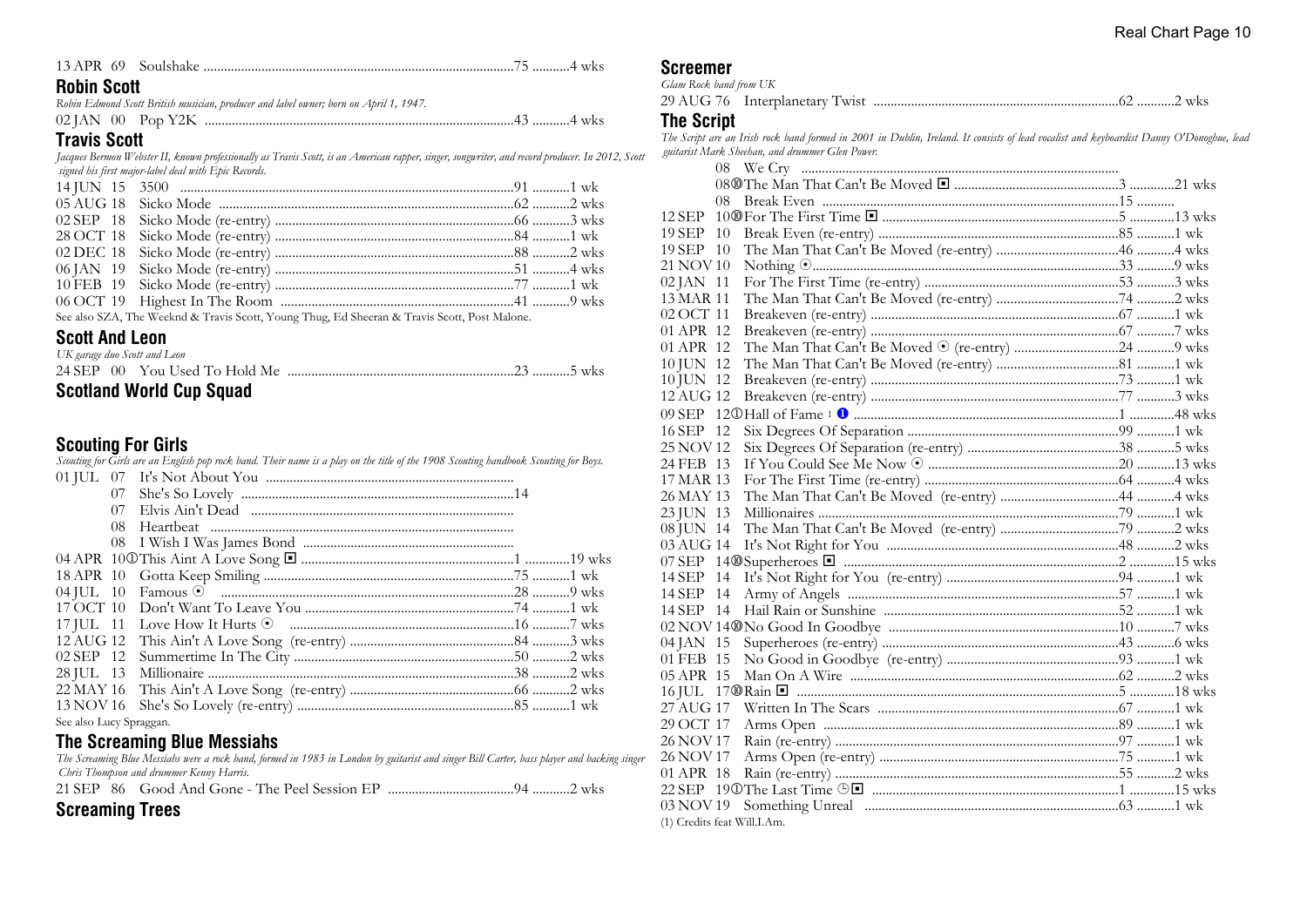#### **Scritti Politti**

*Scritti Politti are a British band, originally formed in 1977 in Leeds, Yorkshire, England, by the Welsh singer-songwriter Green Gartside. He is the only member of the band to have remained throughout the group's history.*

| 88. |  |  |
|-----|--|--|
| 91  |  |  |
| 91  |  |  |
|     |  |  |
|     |  |  |

#### **Seafood**

*Seafood were a UK band formed in London around 1996. The line-up included chief songwriter David Line, Caroline Banks and Kevin Penney who joined the band following the departure of founder-member Charles MacLeod.*

# **Seagulls SKA**

| Brighton-based band named Seagulls Ska, made up of Brighton and Hove Albion F.C. fans. |  |
|----------------------------------------------------------------------------------------|--|
|                                                                                        |  |

#### **Seahorses**

| The Seahorses were an English alternative rock band, formed in 1996 by guitarist John Squire, following his departure from The Stone Roses |  |
|--------------------------------------------------------------------------------------------------------------------------------------------|--|
|                                                                                                                                            |  |

#### **Seal**

*Henry Olusegun Adeola Samuel, known professionally as Seal, is an English singer and songwriter.*

| 90 |  |  |
|----|--|--|
| 91 |  |  |
|    |  |  |
| 91 |  |  |
|    |  |  |
|    |  |  |
|    |  |  |
|    |  |  |
|    |  |  |
|    |  |  |
|    |  |  |
|    |  |  |
|    |  |  |
|    |  |  |
|    |  |  |
|    |  |  |

| See also Adamski |  |
|------------------|--|

#### **Seals And Crofts**

*Seals and Crofts were an American soft rock duo made up of James Eugene "Jim" Seals (born October 17, 1942) and Darrell George "Dash" Crofts (born August 14, 1938).*

| (1) Credits feat Carolyn Willis. |  |  |
|----------------------------------|--|--|

# **Jay Sean**

*Jay Sean is a British singer and songwriter.*

| (1) Credits ft Little Wayne. (2) feat Sean Paul. See also Jay Sean & Lil Wayne, DJ Pauly D. |  |
|---------------------------------------------------------------------------------------------|--|

#### **Jay Sean & Lil Wayne**

*Jay Sean is a British singer and songwriter plus Dwayne Michael Carter, Jr., better known by his stage name Lil Wayne, is an American hip hop recording artist from New Orleans, Louisiana.* 13 FEB 11 Hit The Lights ..................................................................................55 ...........1 wk

| See also Jay Sean, Lil Wayne. |  |  |
|-------------------------------|--|--|

#### **The Searchers**

|                     | The Searchers were an English Merseybeat group. |  |
|---------------------|-------------------------------------------------|--|
|                     |                                                 |  |
| <b>15 SEP</b><br>63 |                                                 |  |
| 63.                 |                                                 |  |
|                     |                                                 |  |
|                     |                                                 |  |
|                     | 640Don't Throw Your Love Away <a></a>           |  |
|                     |                                                 |  |
|                     |                                                 |  |
|                     |                                                 |  |
|                     |                                                 |  |
|                     |                                                 |  |
|                     |                                                 |  |
|                     |                                                 |  |
|                     |                                                 |  |
| 03 OCT 65           |                                                 |  |
|                     |                                                 |  |
| 66                  |                                                 |  |
| 66                  |                                                 |  |
| 22 JAN 67           |                                                 |  |
| 30 APR 67           |                                                 |  |
| 01 DEC 68           |                                                 |  |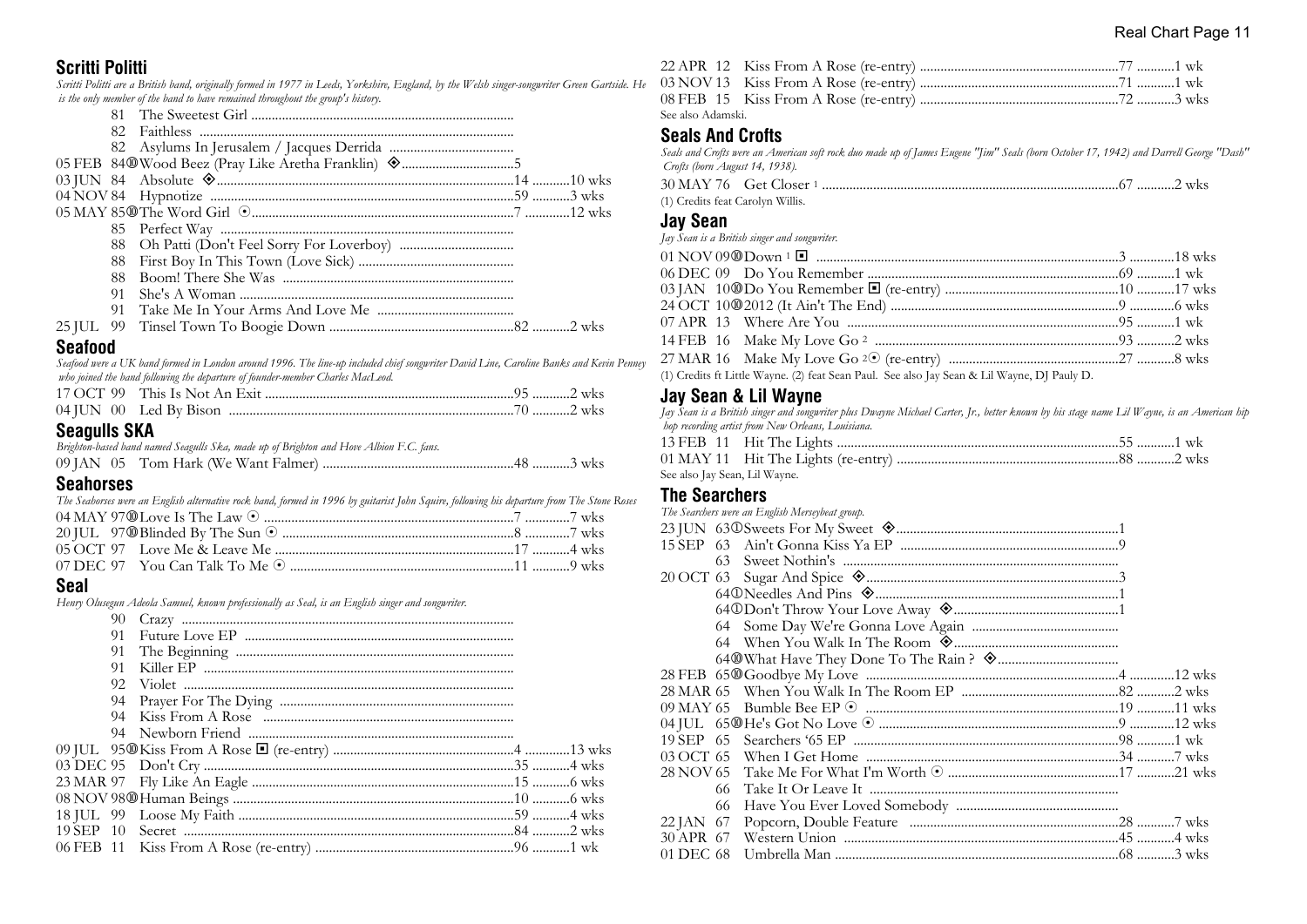# **Seasick Steve**

|  | Steven Gene Wold (né Leach, 19 March 1951), commonly known as Seasick Steve, is an American blues musician. |  |
|--|-------------------------------------------------------------------------------------------------------------|--|
|  |                                                                                                             |  |

# **Sebadoh**

|  | Sebadoh is an American indie rock band formed in 1986 in Northampton, Massachusetts, by Eric Gaffney and Lou Barlow. |
|--|----------------------------------------------------------------------------------------------------------------------|
|--|----------------------------------------------------------------------------------------------------------------------|

# **Sebalter**

|      |  |  | Swiss singer Sebalter was chosen to represent Switzerland at the Eurovision Song Contest 2014 in Denmark. |  |  |  |
|------|--|--|-----------------------------------------------------------------------------------------------------------|--|--|--|
|      |  |  |                                                                                                           |  |  |  |
| ____ |  |  |                                                                                                           |  |  |  |

# **Guy Sebastian**

|  | Australian recording artist Guy Sebastian represented Australia in the Eurovision Song Contest 2015. |  |
|--|------------------------------------------------------------------------------------------------------|--|
|  |                                                                                                      |  |

# **John Sebastian**

| John Benson Sebastian (born March 17, 1944) is an American singer/songwriter, guitarist, harmonicist, and autoharpist. He is best known as |  |  |  |
|--------------------------------------------------------------------------------------------------------------------------------------------|--|--|--|
| a founder of The Lovin' Spoonful.                                                                                                          |  |  |  |

|--|--|--|--|

# **Jon Secada**

|                                | Juan Francisco Secada Martinez (born October 4, 1961), better known as Jon Secada, is a Cuban American and Afro-Cuban singer ana |  |
|--------------------------------|----------------------------------------------------------------------------------------------------------------------------------|--|
| songwriter.                    |                                                                                                                                  |  |
|                                |                                                                                                                                  |  |
| See also Jon Secada & Shanice. |                                                                                                                                  |  |

# **Jon Secada and Shanice**

| Jon Secada, is a Cuban American and Afro-Cuban singer and songwriter. Plus Shanice Lorraine Wilson-Knox, better known simply as Shanice, |  |
|------------------------------------------------------------------------------------------------------------------------------------------|--|
| is an American singer–songwriter, actress and dancer.                                                                                    |  |
|                                                                                                                                          |  |

See also Jon Secada, Shanice.

# **Harry Secombe**

| Sir Harry Donald Secombe CBE (8 September 1921 – 11 April 2001) was a Welsh comedian, actor and singer. |  |  |
|---------------------------------------------------------------------------------------------------------|--|--|
|                                                                                                         |  |  |
|                                                                                                         |  |  |

# **Second Avenue**

|  | Session musicians covering a record that was at the time still to be issued by the official artist, but was getting loads of radio airplay. |  |
|--|---------------------------------------------------------------------------------------------------------------------------------------------|--|
|  |                                                                                                                                             |  |

# **Secondcity**

| Rowan Harrington, better known by his stage name Secondcity, is an American-born British DJ and record producer |  |  |  |  |  |
|-----------------------------------------------------------------------------------------------------------------|--|--|--|--|--|
|                                                                                                                 |  |  |  |  |  |
|                                                                                                                 |  |  |  |  |  |
| (1) Credits feat Ali Love. See also Secondcity & Tyler Rowe.                                                    |  |  |  |  |  |

# **Second City Sound**

*1960s Beat band from Birmingham, England. Featuring electronic pioneer Ken Freeman on keyboards. Other members were Bill Gilbert (bass guitar, vocal), Alan Nicklin (guitar, vocal), Jenny Phillips (vocal), Dave Walsh (drums, vocal).*

|--|--|--|--|

|                                 | <b>Secondcity &amp; Tyler Rowe</b>                                                                                                                                                                                                  |  |
|---------------------------------|-------------------------------------------------------------------------------------------------------------------------------------------------------------------------------------------------------------------------------------|--|
| Rowan Harrington,               |                                                                                                                                                                                                                                     |  |
|                                 |                                                                                                                                                                                                                                     |  |
| See also Secondcity.            |                                                                                                                                                                                                                                     |  |
| <b>Secret Life</b>              |                                                                                                                                                                                                                                     |  |
|                                 | Andy Throup, Charlton Antenbring, Jim Di Salvo, Paul Bryant                                                                                                                                                                         |  |
|                                 |                                                                                                                                                                                                                                     |  |
| <b>Secret Machines</b>          |                                                                                                                                                                                                                                     |  |
|                                 | Secret Machines are an American alternative rock band, originally from Dallas, Texas, United States, before moving to New York City. The<br>original lineup consisted of two brothers, Brandon and Benjamin Curtis, and Josh Garza. |  |
| 02 JAN 05                       |                                                                                                                                                                                                                                     |  |
| <b>Section X</b>                |                                                                                                                                                                                                                                     |  |
| François Cribier, Patrice Pezet |                                                                                                                                                                                                                                     |  |
|                                 |                                                                                                                                                                                                                                     |  |
| Neil Sedaka                     |                                                                                                                                                                                                                                     |  |
|                                 | Neil Sedaka (born March 13, 1939) is an American pop singer, pianist, composer and record producer.                                                                                                                                 |  |
|                                 |                                                                                                                                                                                                                                     |  |
| 60                              |                                                                                                                                                                                                                                     |  |
| 61                              |                                                                                                                                                                                                                                     |  |
| 61                              |                                                                                                                                                                                                                                     |  |
| 61                              |                                                                                                                                                                                                                                     |  |
| 62                              |                                                                                                                                                                                                                                     |  |
| 62                              |                                                                                                                                                                                                                                     |  |
| 62                              |                                                                                                                                                                                                                                     |  |
| 63                              |                                                                                                                                                                                                                                     |  |
| 72                              |                                                                                                                                                                                                                                     |  |
| 73                              |                                                                                                                                                                                                                                     |  |
| 73                              |                                                                                                                                                                                                                                     |  |
| 74                              |                                                                                                                                                                                                                                     |  |
| 74                              |                                                                                                                                                                                                                                     |  |
| 01 FEB<br>-76                   |                                                                                                                                                                                                                                     |  |

#### 30 MAY 76 No. 1 With A Heartache ................................................................78 ...........6 wks **The Seekers**

| The Seekers are an Australian folk-influenced pop quartet, originally formed in Melbourne in 1962. |  |
|----------------------------------------------------------------------------------------------------|--|
|                                                                                                    |  |
|                                                                                                    |  |
|                                                                                                    |  |
|                                                                                                    |  |
|                                                                                                    |  |
|                                                                                                    |  |
|                                                                                                    |  |
|                                                                                                    |  |
|                                                                                                    |  |
|                                                                                                    |  |
|                                                                                                    |  |
|                                                                                                    |  |
|                                                                                                    |  |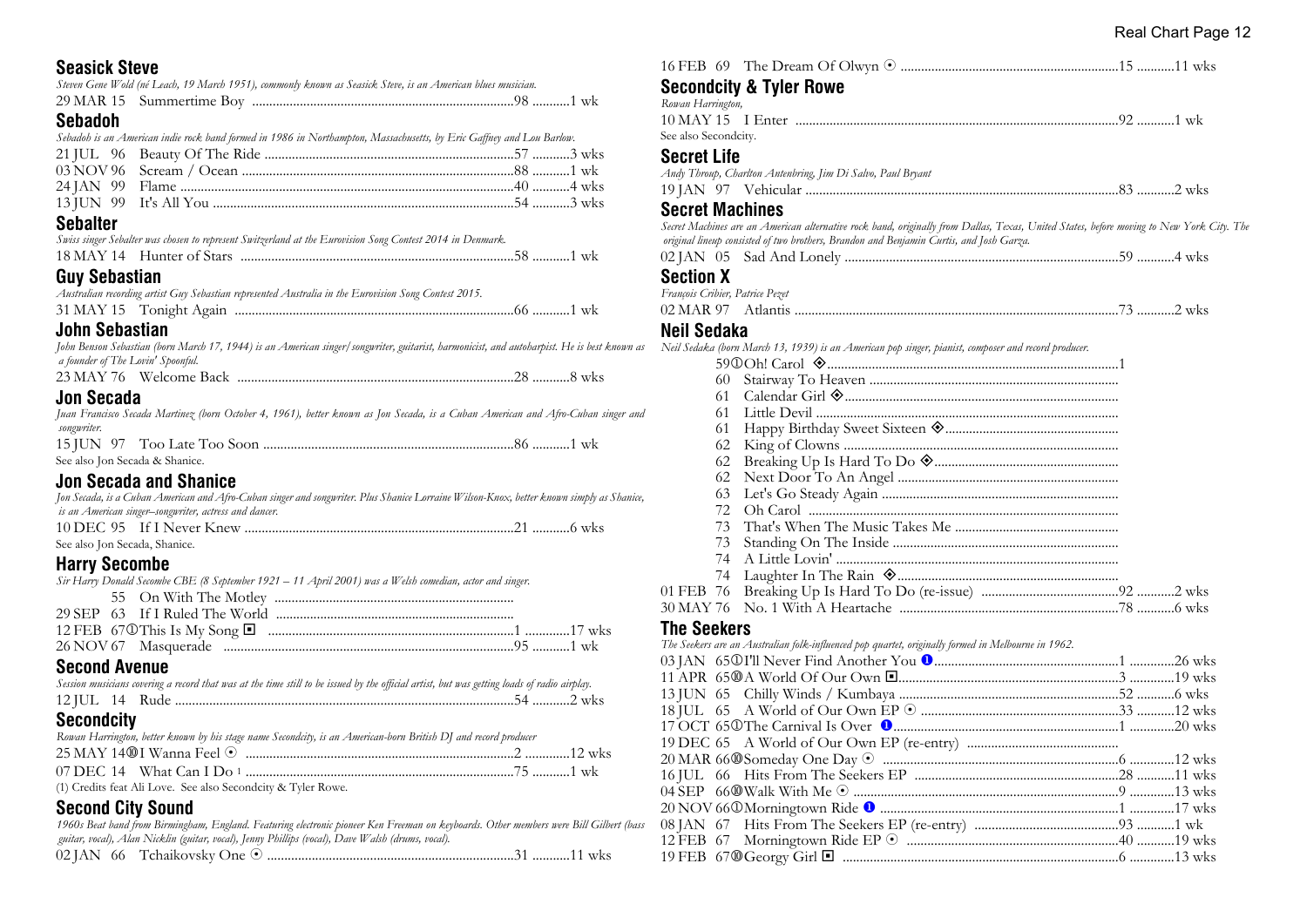| (1) Credits feat Judith Durham. |  |
|---------------------------------|--|

#### **Jason Segel & Walter**

*Jason Jordan Segel is an American actor, comedian, screenwriter, singer-songwriter, author, and producer. Walter is a Muppet character that first appeared in the 2011 film The Muppets. Performed by Peter Linz.*

#### **Bob Seger**

| Robert Clark Seger is an American singer, songwriter, and musician. In 1973, he put together the Silver Bullet Band, with a group of |  |  |
|--------------------------------------------------------------------------------------------------------------------------------------|--|--|
| Detroit-area musicians, with whom he became most successful on the national level with                                               |  |  |
|                                                                                                                                      |  |  |

# **Seiko and Donnie Wahlberg**

*Seiko Matsuda is a Japanese pop singer-songwriter, known for being one of the most popular Japanese idols of the 1980s. Plus Donald Edmond Wahlberg Jr. is an American singer, songwriter, rapper, actor, record producer, and film producer. He is a founding member of the boy band New Kids on the Block.* 12 AUG 90 The Right Combination ..................................................................33 ...........6 wks

# **Seinabo Sey**

| <b>OVINUMO OUT</b>                                    |  |
|-------------------------------------------------------|--|
| Seinabo Sey (born 7 October 1990) is a Swedish singer |  |
|                                                       |  |
| Amanda Norman Call                                    |  |

#### **Amanda Norman Sell**

| Amanda Norman Sell was born in the far West (of Britain) Wales |  |
|----------------------------------------------------------------|--|
|                                                                |  |

# **Peter Sellers**

| Peter Sellers, CBE (born Richard Henry Sellers; 8 September 1925 – 24 July 1980) was an English film actor, comedian and singer. |  |  |  |
|----------------------------------------------------------------------------------------------------------------------------------|--|--|--|
|                                                                                                                                  |  |  |  |
|                                                                                                                                  |  |  |  |
| See also Peter Sellers And Sophia Loren.                                                                                         |  |  |  |

#### **Peter Sellers and Sophia Loren**

*Peter Sellers, was an English film actor, comedian and singer. Plus Sofia Villani Scicolone Dame Grand Cross OMRI, known professionally as Sophia Loren is an Italian actress.*

- 60 Goodness Gracious Me ±..............................................................
- 61 Bangers And Mash ..........................................................................

See also Peter Sellers.

#### **Semisonic**

*Semisonic is an American alternative rock band formed in Minneapolis, Minnesota in 1995. The band has three members: Dan Wilson, John Munson, and Jacob Slichter.*

#### **Semprini**

*Alberto Fernando Riccardo Semprini (27 March 1908 – 19 January 1990) known by his stage name Alberto Semprini, or Semprini, was an English pianist, composer and conductor, known for his appearances on the BBC, mainly on radio..*

61 Exodus - Main Theme .....................................................................

#### **The Sensational Alex Harvey Band**

*Alexander James Harvey (5 February 1935 – 4 February 1982) was a Scottish rock and blues musician. In 1972, Harvey formed The Sensational Alex Harvey Band (often shortened to SAHB) with guitarist Zal Cleminson, bassist Chris Glen, and cousins Hugh and Ted McKenna on keyboards and drums.*

| (1) Alex Harvey only. |  |  |
|-----------------------|--|--|

# **Sentimentalists Presented by Billy Cotton**

*UK vocal ensemble of the 1940s often to be found under the umbrella of the Billy Cotton Band.* 01 FEB 48s My Own Darby and Joan / This Land Is Mine ........................7 .............7 wks See also Billy Cotton.

#### **Senseless Things**

#### **Senser**

| Senser are a politically charged UK rap rock band, originally formed in South West London from a group of friends in the late 1980s. |  |
|--------------------------------------------------------------------------------------------------------------------------------------|--|
|                                                                                                                                      |  |
|                                                                                                                                      |  |
| 22 MAR 98 Breed ………………………………………………………………………………………82 …………1 wk                                                                         |  |
|                                                                                                                                      |  |

#### **Sepultura**

|                          | Brazilian heavy metal band Sepultura |  |
|--------------------------|--------------------------------------|--|
|                          |                                      |  |
|                          |                                      |  |
|                          |                                      |  |
|                          |                                      |  |
| <b>Serious Intention</b> |                                      |  |
| House band               |                                      |  |
|                          |                                      |  |

#### **Louise Setara**

*Louise Setara is an English singer and songwriter.*

07s Wrong Again ....................................................................................7 .............7 wks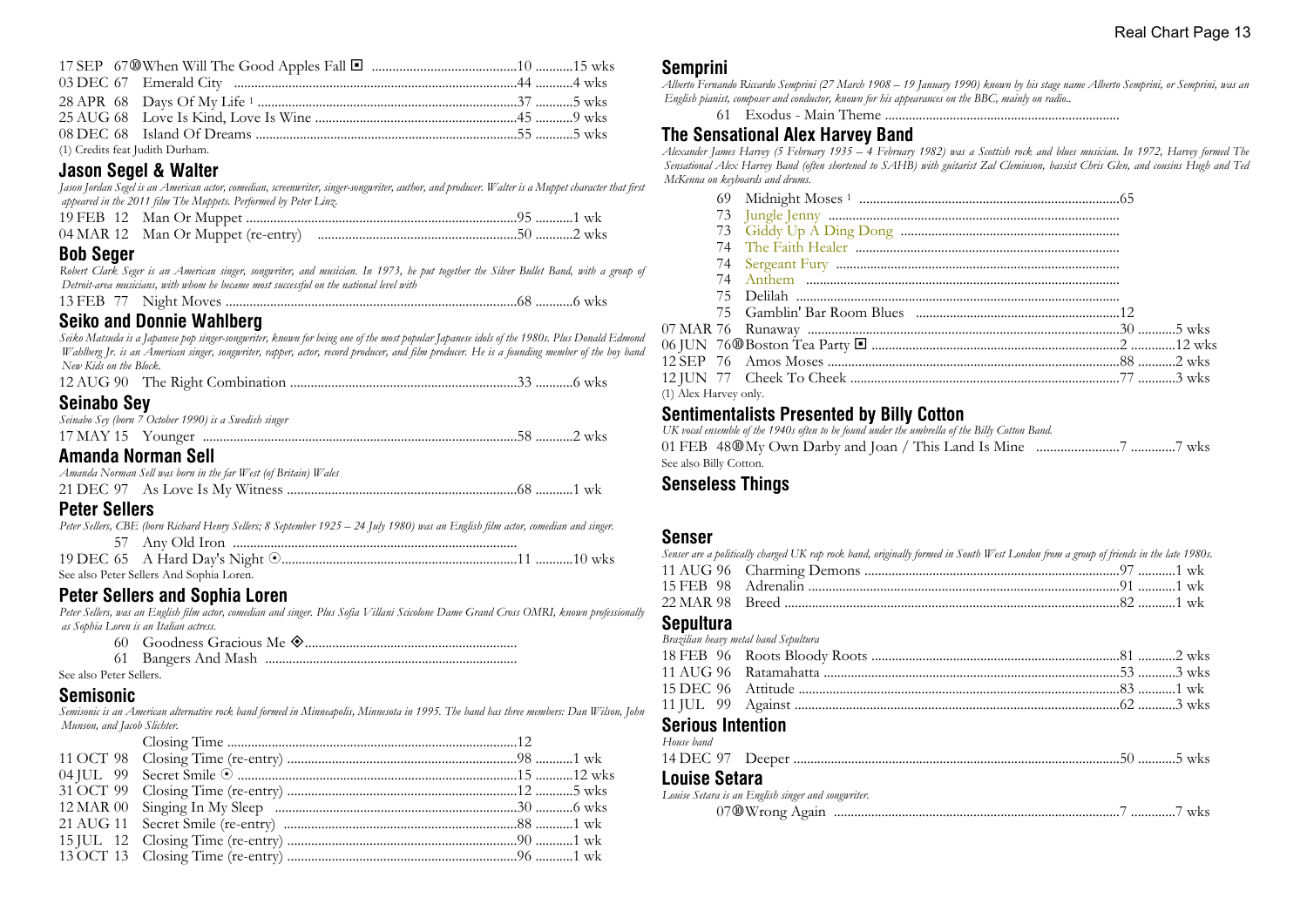# **Keala Settle & The Greatest Showman Ensemble**

*Keala Joan Settle is an American actress and singer and members of the cast of the film The Greatest Showman.*

|  | $\alpha$ is the state of the state of the state of the state of the state of the state of the state of the state of the state of the state of the state of the state of the state of the state of the state of the state of the s |  |
|--|-----------------------------------------------------------------------------------------------------------------------------------------------------------------------------------------------------------------------------------|--|

See also Keala Settle, Kesha & Missy Elliott, Hugh Jackman.

# **Keala Settle, Kesha & Missy Elliott**

*Keala Joan Settle is an American actress and singer. Kesha Rose Sebert is an American singer, songwriter, rapper, and actress. Melissa Arnette Elliott, better known as Missy "Misdemeanor" Elliott, is an American rapper, singer, songwriter, dancer and record producer.*

| See also Kesha, Missy Elliott, Keala Settle & The Greatest Showman Ensemble. |  |
|------------------------------------------------------------------------------|--|

#### **The Settlers**

|  | The Settlers are an English folk-oriented music group, originally from the English West Midlands |  |
|--|--------------------------------------------------------------------------------------------------|--|
|  |                                                                                                  |  |

# **Brian Setzer Orchestra**

| The Brian Setzer Orchestra is a swing and jump blues band formed in 1990 by Stray Cats frontman Brian Setzer. |  |  |  |
|---------------------------------------------------------------------------------------------------------------|--|--|--|
|                                                                                                               |  |  |  |

# **702**

*702, named after the area code of their hometown of Las Vegas, Nevada, is an American girl group, with the final and most known line up consisting of Kameelah Williams and sisters Irish and LeMisha Grinstead.*

# **1776**

|  | Gilbert Einaudi, Henri Séré, Jacques Mercier, Marc Perru, Philippe Lhommet |  |
|--|----------------------------------------------------------------------------|--|
|  |                                                                            |  |

# **Seven Lions**

*Jeff Montalvo, known professionally as Seven Lions, is an American DJ, record producer, instrumentalist and remixer from Santa Barbara, California.*

| (1) Credits feat Ellie Goulding. |  |  |
|----------------------------------|--|--|

# **Seventh Avenue**

| Sex-O-Sonique                                                                                                 |  |  |
|---------------------------------------------------------------------------------------------------------------|--|--|
|                                                                                                               |  |  |
| British producer Ian Levine was behind one of the first boy bands in history, Seventh Avenue, formed in 1979. |  |  |

# *Jon Pearn, Michael Gray*

# **Sex Pistols**

*The Sex Pistols were an English punk rock band that formed in London in 1975. Although their initial career lasted just two and a half years, they are regarded as one of the most groundbreaking acts in the history of popular music.*

79 Silly Thing ..........................................................................................

|  | 79 C'mon Everybody |  |
|--|--------------------|--|
|  |                    |  |

79 C'mon Everybody ............................................................................

#### **Ron Sexsmith**

|  | Ronald Eldon "Ron" Sexsmith is a Canadian singer-songwriter from St. Catharines, Ontario. Sexsmith started his own band when he was 14 |  |  |
|--|----------------------------------------------------------------------------------------------------------------------------------------|--|--|
|  | years old and released recordings of his own material in 1985 at age 21.                                                               |  |  |
|  |                                                                                                                                        |  |  |

Amanda Seyfried - See *Mamma Mia (Here We Go Again) Cast*

# **Shabby Tiger**

 *Shabby Tiger. Hailing from Blackburn in Lancashire, Shabby Tiger were Henderson Gibson (lead vocals), Toni Baker (keyboards, vocals) , Dave Almond (lead guitar, vocals), Mike Ryan (bass, vocals) and Graham Fielden (drums).*

| 22 MAY | Lovely<br>-agv |  |  |
|--------|----------------|--|--|
|--------|----------------|--|--|

#### **Shack**

| Shack are an English band formed in Liverpool, England in 1987. Originally Shack consisted of Mick Head, his brother John Head, Justin |           |
|----------------------------------------------------------------------------------------------------------------------------------------|-----------|
| Smith and Mick Hurst.                                                                                                                  |           |
| $\Omega$ AIL $\Omega$ $\Omega$ Motelle's Dectre                                                                                        | $2 \pi r$ |

#### **Shades of Rhythm**

#### **The Shadows**

*The Shadows are a British instrumental rock group, and Cliff Richard's backing band. The Shadows (originally known as the Drifters consisted of the original members the founder Ken Pavey (born 1932), Terry Smart on drums (1942), Norman Mitham on guitar (1941), Ian Samwell on guitar. Plus Hank Marvin and Bruce Welch.*

| 61 |  |
|----|--|
| 61 |  |
| 61 |  |
| 61 |  |
|    |  |
|    |  |
|    |  |
|    |  |
|    |  |
|    |  |
|    |  |
|    |  |
|    |  |
| 64 |  |
| 64 |  |
|    |  |
|    |  |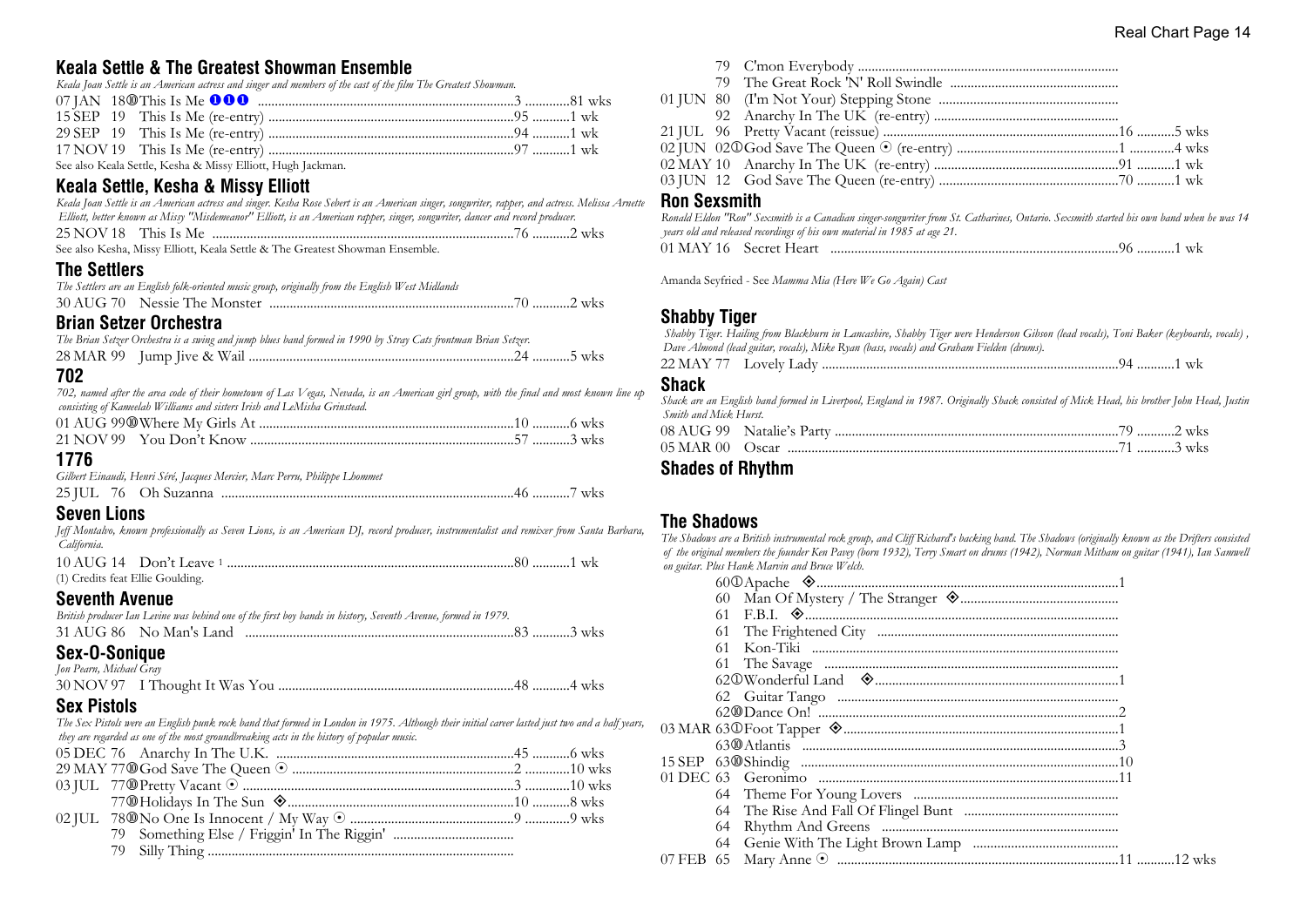| 30 MAY 65    |                                                   |  |
|--------------|---------------------------------------------------|--|
| 30 MAY 65    |                                                   |  |
|              |                                                   |  |
|              |                                                   |  |
|              |                                                   |  |
|              |                                                   |  |
| 66           |                                                   |  |
| 66           |                                                   |  |
|              |                                                   |  |
| 24 SEP 67    |                                                   |  |
| 17 MAR 68    |                                                   |  |
| 75           |                                                   |  |
| 23 MAY 76    |                                                   |  |
|              |                                                   |  |
| 78           |                                                   |  |
| 79           |                                                   |  |
| 80           |                                                   |  |
| 80           |                                                   |  |
| 81           |                                                   |  |
| 14 DEC 86    | The Themes From Eastenders And Howard's Way 2 wks |  |
|              | See also Cliff Richard, Hank Marvin.              |  |
| <b>CHAED</b> |                                                   |  |

#### **ЭПАЕ**Ц

|              | Twin brothers Max and Spencer Ernst and Chelsea Lee based in Washington, D.C. |  |
|--------------|-------------------------------------------------------------------------------|--|
|              |                                                                               |  |
| <b>Shaft</b> |                                                                               |  |
|              | Shaft are a British electronic music production duo.                          |  |

# **Shaggy**

Orville Richard Burrell CD (born October 22, 1968), better known by his stage name Shaggy, is a Jamaican musician, singer, DJ and former United States Marine.

| See also Macheal, Kylie Minogue, Sting & Shaggy. |  |
|--------------------------------------------------|--|

# **Shah**

| Female singer Aru Shah |  |  |
|------------------------|--|--|
|                        |  |  |

# **Shakatak**

Shakatak are an English jazz-funk band, founded in 1980.

- 
- 
- 81
- 

|                       | 82  |                                                                                                                                               |
|-----------------------|-----|-----------------------------------------------------------------------------------------------------------------------------------------------|
|                       | 82  |                                                                                                                                               |
|                       | 82  |                                                                                                                                               |
|                       | 82  |                                                                                                                                               |
|                       | 83  |                                                                                                                                               |
|                       | 83  |                                                                                                                                               |
|                       | 83  |                                                                                                                                               |
|                       | 84  |                                                                                                                                               |
|                       | 84  |                                                                                                                                               |
|                       | 84  |                                                                                                                                               |
|                       | 85  |                                                                                                                                               |
|                       | 87  |                                                                                                                                               |
|                       | 89  |                                                                                                                                               |
|                       |     | See also Shakatak with Al Jarreau.                                                                                                            |
|                       |     | Shakatak with Al Jarreau                                                                                                                      |
|                       |     | bakatak are an English jazz-funk band, founded in 1980.                                                                                       |
|                       |     |                                                                                                                                               |
|                       |     | see also Shakatak, Al Jarreau.                                                                                                                |
| Johnny Shaker         |     |                                                                                                                                               |
| Male singer           |     |                                                                                                                                               |
|                       |     |                                                                                                                                               |
|                       |     |                                                                                                                                               |
|                       |     | John Shakespeare Orchestra                                                                                                                    |
| ohn Lloyd Shakespeare |     |                                                                                                                                               |
|                       |     |                                                                                                                                               |
|                       |     | Shakespeare's Sister                                                                                                                          |
|                       |     | .<br>Shakespears Sister is a pop-rock project, formed by Irish-born singer–songwriter Siobhan Fahey in 1988, and based in the United Kingdom. |
|                       | 89. |                                                                                                                                               |
|                       | 89. |                                                                                                                                               |
| )4 MAR 90             |     |                                                                                                                                               |
|                       | 91  |                                                                                                                                               |
|                       |     |                                                                                                                                               |
|                       |     |                                                                                                                                               |
|                       | 92  |                                                                                                                                               |
| 09 JUN 96             |     |                                                                                                                                               |
| 31 OCT 10             |     |                                                                                                                                               |
| 10 NOV13              |     |                                                                                                                                               |
| 11 MAR 18             |     |                                                                                                                                               |
| 2 MAY 19              |     |                                                                                                                                               |
| 19 MAY 19             |     |                                                                                                                                               |
| Shakira               |     |                                                                                                                                               |

#### Shakira Isabel Mebarak Ripoll is a Colombian singer, songwriter, dancer, record producer, choreographer, and model.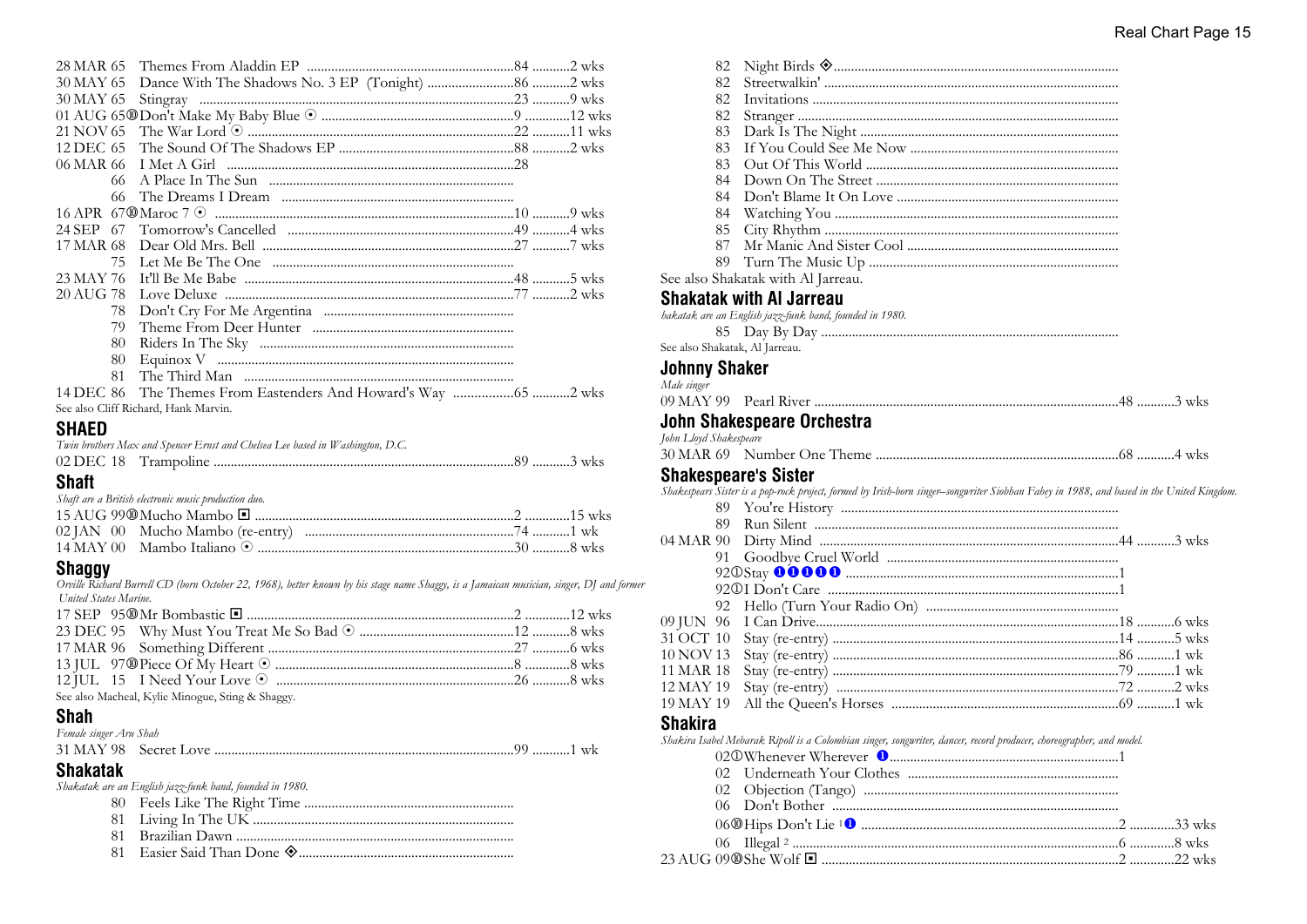| 22 NOV 09 |  |  |
|-----------|--|--|
| 30 MAY 10 |  |  |
| 06 JUN 10 |  |  |
| 05 JUN 11 |  |  |
| 28 AUG 11 |  |  |
| 22 APR 12 |  |  |
|           |  |  |
|           |  |  |
|           |  |  |
|           |  |  |
|           |  |  |
|           |  |  |
|           |  |  |
| 07 AUG 16 |  |  |
|           |  |  |
|           |  |  |

See also Pitbull, Beyonce & Shakira. (1) Credits feat Wyclef Jean. (2) Feat Carlos Santana. (3) feat Rihanna.

#### **Shakka**

*Shakka Philip (born May 16, 1989), known simply as Shakka, is a British singer, songwriter and producer.*

#### **Shalamar**

*Shalamar is an American R&B and soul music vocal group, based in New-York.*

| 24 AUG 80     |  |  |
|---------------|--|--|
| 81            |  |  |
| 82.           |  |  |
| 82            |  |  |
| 82.           |  |  |
| 82.           |  |  |
| 83            |  |  |
| 83            |  |  |
| 83            |  |  |
| 84            |  |  |
| 84            |  |  |
| 84            |  |  |
| 85.           |  |  |
| <b>Shalom</b> |  |  |

#### *Steve Harper*

# **The Shame**

*Greg Lake's early bands based in Bournemouth England in the 1960's. Greg Lake - Guitar & Vocals, Malcolm Braiser - Bass, Billy Nims - Drums, John Dickenson - Keyboards*

01 OCT 67 Don't Go 'Way Little Girl ..............................................................76 ...........3 wks

#### **Sham 69**

| Sham 69 are an English punk rock band that formed in Hersham in 1975. |  |
|-----------------------------------------------------------------------|--|
|                                                                       |  |
| <b>Sham Rock</b>                                                      |  |
| Sham Rock are an Irish pseudo-folk band                               |  |
|                                                                       |  |

#### **Shamen**

*The Shamen were a Scottish electronic dance music band, formed in 1986 in Aberdeen. The founding members are Colin Angus, Derek McKenzie and Keith McKenzie. Peter Stephenson joined shortly after to take over on keyboards from Angus.*

| 90. |                                                                                                                                                                                                 |  |
|-----|-------------------------------------------------------------------------------------------------------------------------------------------------------------------------------------------------|--|
| 91  |                                                                                                                                                                                                 |  |
|     |                                                                                                                                                                                                 |  |
|     |                                                                                                                                                                                                 |  |
|     |                                                                                                                                                                                                 |  |
|     |                                                                                                                                                                                                 |  |
|     |                                                                                                                                                                                                 |  |
|     |                                                                                                                                                                                                 |  |
|     |                                                                                                                                                                                                 |  |
|     |                                                                                                                                                                                                 |  |
|     |                                                                                                                                                                                                 |  |
|     |                                                                                                                                                                                                 |  |
|     |                                                                                                                                                                                                 |  |
|     |                                                                                                                                                                                                 |  |
|     | $\mathcal{A} \setminus \mathcal{C}$ is the state of $\mathcal{A} \setminus \mathcal{D}$ is the state of $\mathcal{A} \setminus \mathcal{C}$ is the state of $\mathcal{A} \setminus \mathcal{C}$ |  |

(1) Credits feat Terence McKenna.

#### **Shampoo**

|  | Shampoo were a British English female pop musical duo in the 1990s, formed by Jacqueline "Jacqui" Blake and Caroline "Carrie" Askew. |  |
|--|--------------------------------------------------------------------------------------------------------------------------------------|--|
|  |                                                                                                                                      |  |
|  |                                                                                                                                      |  |

#### **Jimmy Shand**

*Sir James Shand MBE (28 January 1908 – 23 December 2000) was a Scottish musician who played traditional Scottish dance music on the accordion.* 30 SEP 51 Scottish Waltz ..................................................................................24 ...........4 wks

#### **The Shangri-Las**

*The Shangri-Las were an American pop girl group They were two sets of sisters: Mary Weiss (lead singer) (born December 28, 1948) and Elizabeth "Betty" Weiss (born November 27, 1946), and identical twins Marguerite "Marge"/"Margie" Ganser (February 4, 1948 – July 28, 1996) and Mary Ann Ganser (February 4, 1948 – March 14, 1970).*

#### **Shanice**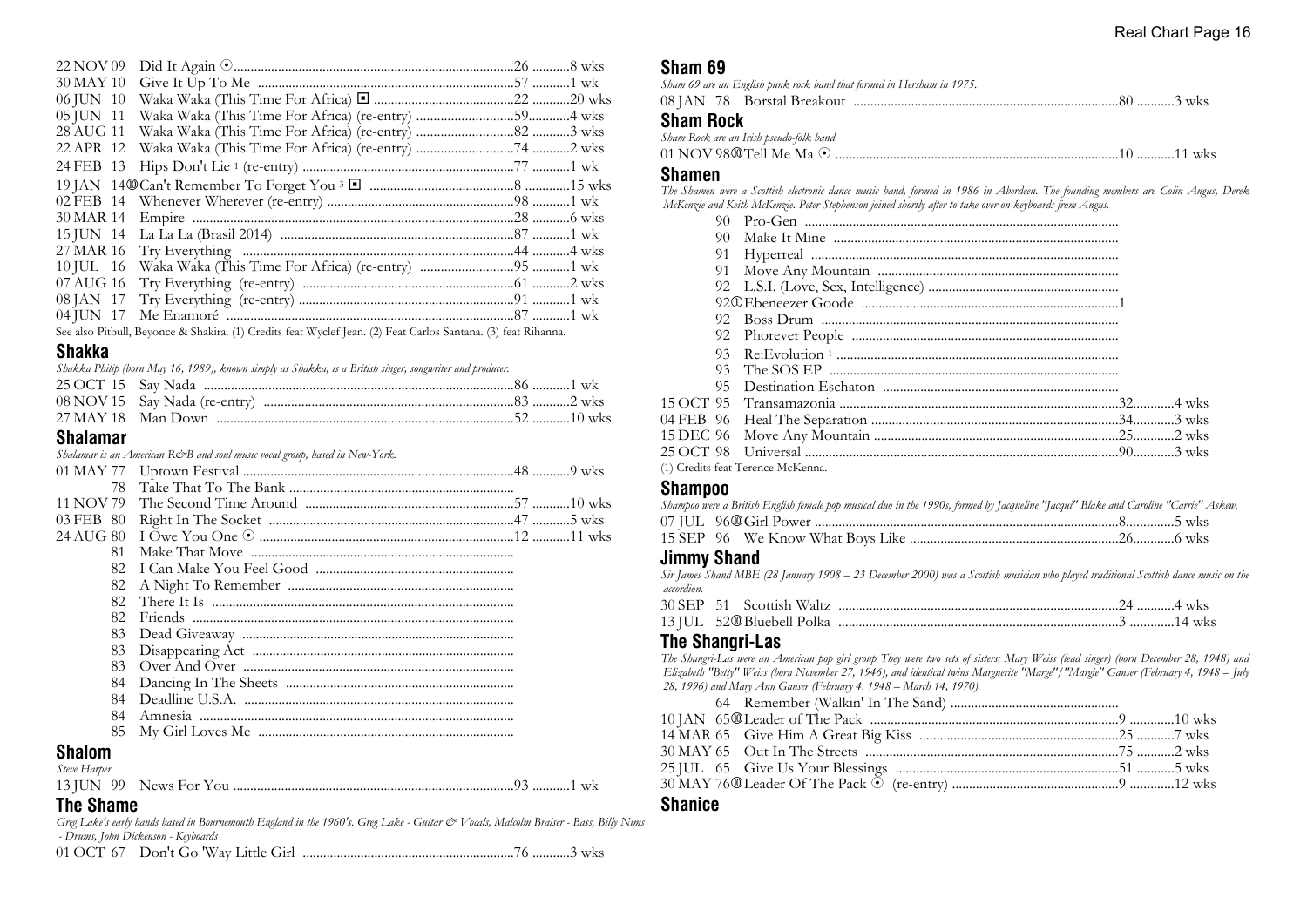# **Shanks and Bigfoot**

| Shanks & Bigfoot were a British duo of UK garage producers Steven Meade and Danny Langsman,. They were originally known as Doolally. |  |  |
|--------------------------------------------------------------------------------------------------------------------------------------|--|--|
|                                                                                                                                      |  |  |
|                                                                                                                                      |  |  |

See also Doolally, who are the same act.

#### **Del Shannon**

*Del Shannon was an American rock and roll and country musician, and singer-songwriter.*

|           | 61  |       |  |
|-----------|-----|-------|--|
|           | 61  |       |  |
|           | 61  |       |  |
|           |     |       |  |
|           |     |       |  |
|           |     |       |  |
|           |     |       |  |
|           |     |       |  |
|           |     |       |  |
|           | 63. |       |  |
|           | 64  |       |  |
|           | 64  |       |  |
|           |     |       |  |
|           |     |       |  |
|           |     |       |  |
|           |     |       |  |
| 12 FEB 67 |     | She - |  |
|           |     |       |  |

#### **Roxanne Shanté**

*Lolita Shanté Gooden (born March 5, 1969), better known by her stage name Roxanne Shante, is an American hip hop musician and rapper.*

#### See also Mekon

#### **Helen Shapiro**

*Helen Kate Shapiro (born 28 September 1946) is a British pop singer, jazz singer, and actress.*

|  | OL  A O!I. OL |
|--|---------------|

# **Share A Smile Choir**

*Claire House Children's Hospice raising funds featuring Mat Slater, Lauren Shearing, Ari Rannus & Tom Prendergast.* 26 MAY 19 Share A Smile ...................................................................................99 ...........1 wk

# **Feargal Sharkey**

*Seán Feargal Sharkey is a singer from Northern Ireland most widely known as the lead vocalist of pop punk band The Undertones in the 1970s and 1980s*

|--|--|--|--|

85 Loving You ......................................................................................

- 
- 85 A Good Heart .................................................................................. 85 You Little Thief ............................................................................... 86 Someone To Somebody ................................................................. 88 More Love ........................................................................................
- 91 I've Got News For You .................................................................

#### **Sharkey**

| Johnathan Kneath DJ/MC/producer of Hardcore and Freeform. |  |
|-----------------------------------------------------------|--|
|                                                           |  |
|                                                           |  |

#### **Sharpe And Numan**

| Sharpe & Numan was a British synth-pop duo formed by Shakatak's Bill Sharpe and Gary Numan. |  |  |  |  |  |
|---------------------------------------------------------------------------------------------|--|--|--|--|--|
|                                                                                             |  |  |  |  |  |
| See also Gary Numan.                                                                        |  |  |  |  |  |

# **Edward Sharpe & The Magnetic Zeros**

*Edward Sharpe and the Magnetic Zeros is an American folk rock band formed in Los Angeles, California in 2007. The group is led by lead*

|  | singer Alex Ebert. The band's name is based on a story Ebert wrote in his youth, about a messianic figure named Edward Sharpe. |  |  |
|--|--------------------------------------------------------------------------------------------------------------------------------|--|--|
|  |                                                                                                                                |  |  |
|  |                                                                                                                                |  |  |

# **Rocky Sharpe And The Razors**

*Rocky Sharpe (born Robert Podsiadły, 26 November 1952 – 5 December 2019), Den Hegarty, Rita Ray, Griff Fender and Nigel Trubridge who later formed Darts.*

|  |                          | 31 OCT 76 Drip Drop (EP) |  |  |  |  |
|--|--------------------------|--------------------------|--|--|--|--|
|  | $0 \t 1 \t 1 \t 1 \t 01$ |                          |  |  |  |  |

# See also Rocky Sharpe and the Replays

#### **Rocky Sharpe and the Replays**

*Rocky Sharpe and the Replays is an English doo-wop/rock and roll revival group who first found fame in the late 1970s. The usual line-up of the group was Rocky Sharpe (born Robert Podsiadły, 26 November 1952 – 5 December 2019), Helen Highwater (real name: Helen Blizard), Johnny Stud (Sharpe's brother Jan Podsiadły) and Eric Rondo (Mike Vernon).*

- 78 Rama Lama Ding Dong ..................................................................
- 79 Love Will Make You Fail In School .............................................
- 80 Martian Hop ....................................................................................
- 82 Shout! Shout! (Knock Yourself Out) ..........................................

See also Rocky Sharpe And The Razors

# **Artie Shaw & His Orchestra**<br>*IIS Bandleader estecially, popular in the 1930s*

|  | US Bandleader especially popular in the $1930s \ll 1940s$ . |
|--|-------------------------------------------------------------|
|--|-------------------------------------------------------------|

| <b>11 JAN</b> | - 48 | $TD-$<br>- Delleve |  | WKS |
|---------------|------|--------------------|--|-----|

#### **Marlena Shaw**

*Marlena Shaw, born Marlina Burgess (born September 22, 1942) is an American jazz, blues and soul singer.*

11 JUL 76 It's Better Than Walking Out ........................................................44 ...........9 wks

#### **Sandie Shaw**

*Sandie Shaw is an English singer. One of the most successful British female singers of the 1960s, in 1967 she became the first Briton to win the Eurovision Song Contest with the song "Puppet on a String".*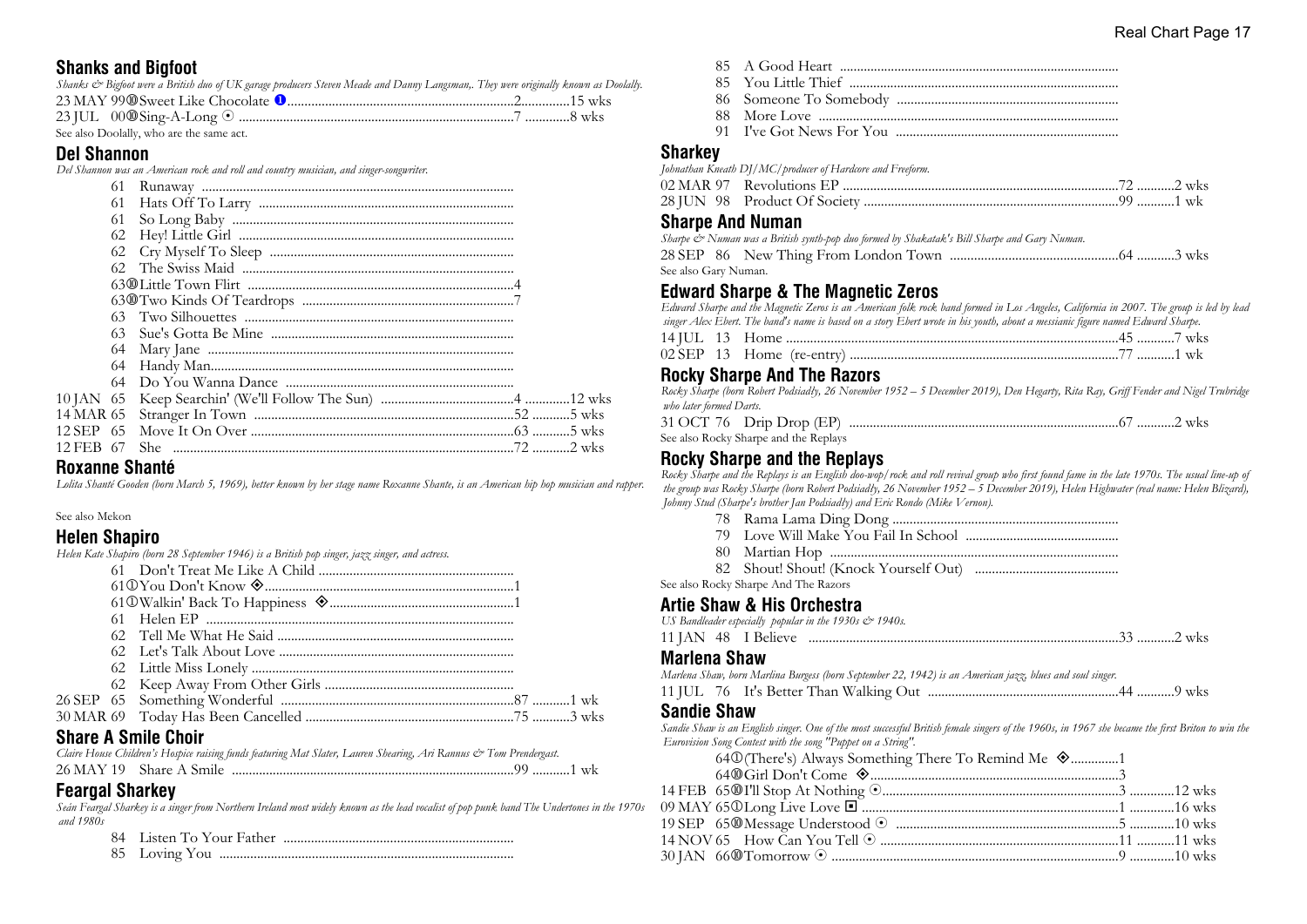| 13 NOV 66 |    |  |  |
|-----------|----|--|--|
|           |    |  |  |
|           |    |  |  |
|           |    |  |  |
|           |    |  |  |
|           |    |  |  |
| 28 JAN 68 |    |  |  |
| 21 APR 68 |    |  |  |
| 16 JUN 68 |    |  |  |
| 16 AUG 68 |    |  |  |
| 08 SEP 68 |    |  |  |
|           |    |  |  |
| 11 MAY 69 |    |  |  |
| 01 FEB 70 |    |  |  |
| 14 JUN 70 |    |  |  |
|           | 84 |  |  |
| 25 MAY 86 |    |  |  |
| 03 AUG 86 |    |  |  |
|           | 94 |  |  |
|           |    |  |  |

# **Tracy Shaw**

*Tracy Shaw (born 27 July 1973) is a British actress and singer. She is best known for her role as hairdresser Maxine Peacock in the long-running ITV soap opera, Coronation Street.*

#### **Winifred Shaw**

| Wini Shaw (February 25, 1907 – May 2, 1982), sometimes credited as Winifred Shaw, was an American actress, dancer and singer. |  |  |
|-------------------------------------------------------------------------------------------------------------------------------|--|--|
|                                                                                                                               |  |  |

# **George Shearing Quintet**

*Sir George Albert Shearing, OBE (13 August 1919 – 14 February 2011) was a British jazz pianist who for many years led a popular jazz group. In 1949, he formed the first George Shearing Quintet, a band with Margie Hyams (vibraphone), Chuck Wayne (guitar), later replaced by Toots Thielemans (listed as John Tillman), John Levy (bass), and Denzil Best (drums).*

# **Jake Shears**

| JANG VIIGAIJ      |                                                                                                              |  |
|-------------------|--------------------------------------------------------------------------------------------------------------|--|
|                   | Jason F. Sellards (born October 3, 1978), better known as Jake Shears, is an American singer and songwriter. |  |
|                   |                                                                                                              |  |
| <b>Shed Seven</b> |                                                                                                              |  |
|                   | Shed Seven are an English alternative rock band, formed in York in 1990.                                     |  |
|                   |                                                                                                              |  |
|                   |                                                                                                              |  |
|                   |                                                                                                              |  |
|                   |                                                                                                              |  |
|                   |                                                                                                              |  |
|                   |                                                                                                              |  |
|                   |                                                                                                              |  |
|                   |                                                                                                              |  |
|                   |                                                                                                              |  |

| <b>Sheena</b>            |                                                                                                                                            |  |
|--------------------------|--------------------------------------------------------------------------------------------------------------------------------------------|--|
|                          |                                                                                                                                            |  |
| <b>The Sheep</b>         |                                                                                                                                            |  |
|                          |                                                                                                                                            |  |
| <b>Sheep On Drugs</b>    |                                                                                                                                            |  |
| Borden.                  | Sheep on Drugs are a British techno/industrial music group, formed by Duncan X and Lee Fraser, and currently composed of Fraser and Johnny |  |
|                          |                                                                                                                                            |  |
| <b>Ed Sheeran</b>        |                                                                                                                                            |  |
|                          | Edward Christopher "Ed" Sheeran is an English singer-songwriter and musician. He was horn in Hebden Bridge, West Yorkshire and raised      |  |
| in Framlingham, Suffolk. |                                                                                                                                            |  |
|                          |                                                                                                                                            |  |
|                          |                                                                                                                                            |  |
| 18 SEP 11                |                                                                                                                                            |  |
| 18 SEP 11                |                                                                                                                                            |  |
| 18 SEP 11                |                                                                                                                                            |  |
| 18 SEP 11                |                                                                                                                                            |  |
|                          |                                                                                                                                            |  |
|                          |                                                                                                                                            |  |
| 26 FEB 12                |                                                                                                                                            |  |
| 22 APR 12                |                                                                                                                                            |  |
| 03 JUN 12                |                                                                                                                                            |  |
| 10 JUN 12                |                                                                                                                                            |  |
| 10 JUN 12                |                                                                                                                                            |  |
| 09 SEP 12                |                                                                                                                                            |  |
| 18 NOV 12                |                                                                                                                                            |  |
| 07 JUL 13                |                                                                                                                                            |  |
| 10 NOV 13                |                                                                                                                                            |  |
| 15 DEC 13                |                                                                                                                                            |  |
| 13 APR 14                |                                                                                                                                            |  |
| 18 MAY 14                |                                                                                                                                            |  |
|                          |                                                                                                                                            |  |
|                          |                                                                                                                                            |  |
|                          |                                                                                                                                            |  |
|                          |                                                                                                                                            |  |
|                          |                                                                                                                                            |  |
|                          |                                                                                                                                            |  |
|                          |                                                                                                                                            |  |
|                          |                                                                                                                                            |  |
| 29 JUN 14                |                                                                                                                                            |  |
| 29 JUN 14                |                                                                                                                                            |  |
| 29 JUN 14                |                                                                                                                                            |  |
| 06 JUL 14                |                                                                                                                                            |  |
| 09 NOV 14                |                                                                                                                                            |  |
|                          |                                                                                                                                            |  |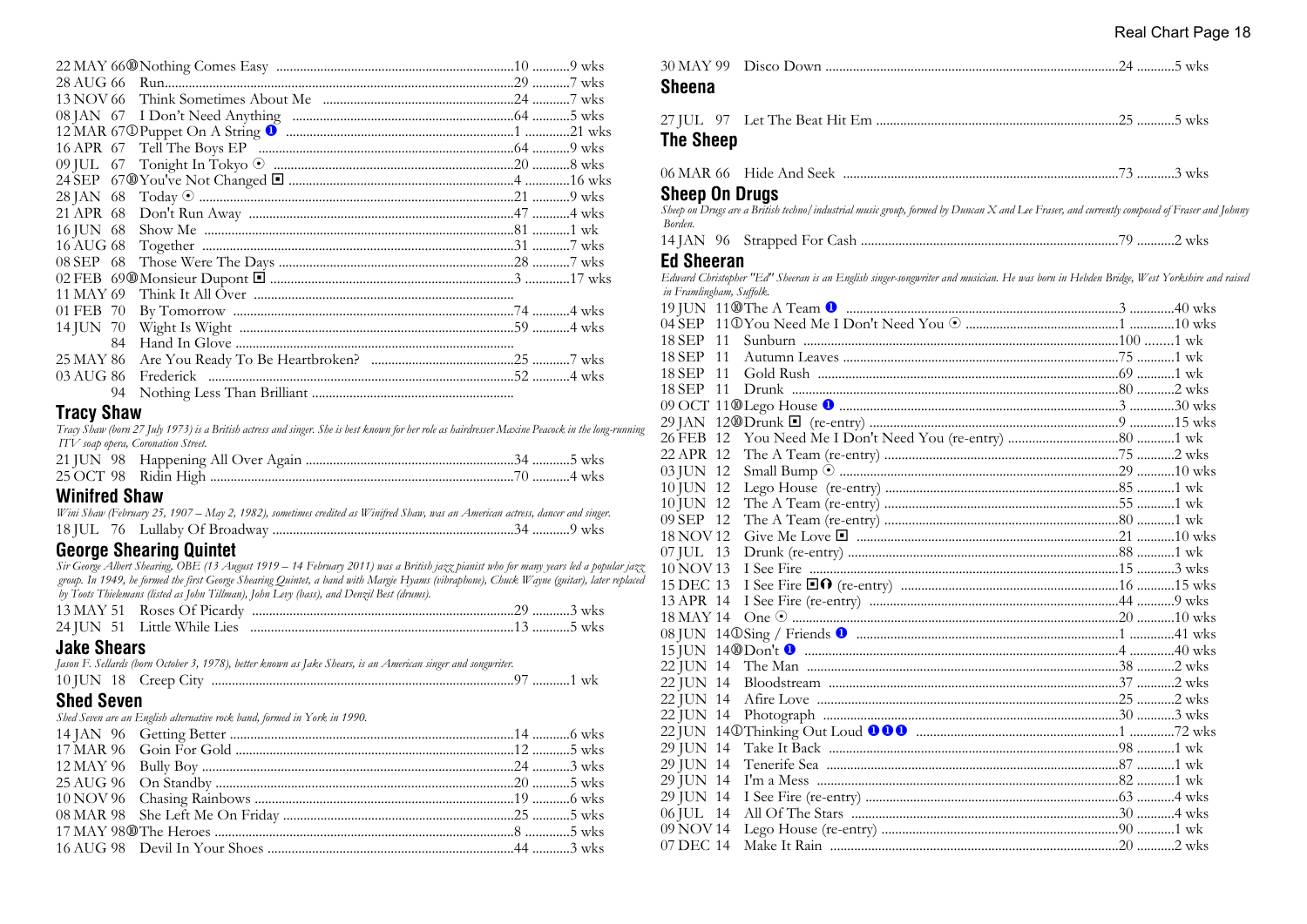| 14 DEC 14 |  |  |
|-----------|--|--|
| 04 JAN 15 |  |  |
| 25 JAN 15 |  |  |
|           |  |  |
| 24 MAY 15 |  |  |
| 09 AUG 15 |  |  |
| 03 JAN 16 |  |  |
| 14 FEB 16 |  |  |
| 21 FEB 16 |  |  |
| 21 FEB 16 |  |  |
| 28 FEB 16 |  |  |
| 13 MAR 16 |  |  |
| 27 MAR 16 |  |  |
| 27 MAR 16 |  |  |
| 12 JUN 16 |  |  |
| 19 JUN 16 |  |  |
| 10 JUL 16 |  |  |
| 09 OCT 16 |  |  |
|           |  |  |
|           |  |  |
| 15 JAN 17 |  |  |
| 12 FEB 17 |  |  |
|           |  |  |
| 05 MAR 17 |  |  |
|           |  |  |
| 05 MAR 17 |  |  |
| 05 MAR 17 |  |  |
| 05 MAR 17 |  |  |
| 05 MAR 17 |  |  |
| 05 MAR 17 |  |  |
| 05 MAR 17 |  |  |
| 05 MAR 17 |  |  |
| 05 MAR 17 |  |  |
| 05 MAR 17 |  |  |
| 05 MAR 17 |  |  |
|           |  |  |
|           |  |  |
| 02 APR 17 |  |  |
| 14 MAY 17 |  |  |
| 21 MAY 17 |  |  |
| 04 JUN 17 |  |  |
| 25 JUN 17 |  |  |
| 02 JUL 17 |  |  |
| 25 FEB 18 |  |  |
| 25 FEB 18 |  |  |
| 18 MAR 18 |  |  |
| 18 MAR 18 |  |  |
| 08 APR 18 |  |  |
| 13 MAY 18 |  |  |
| 13 MAY 18 |  |  |
|           |  |  |

| 27 MAY 18       |                                                                                                                                                          |  |
|-----------------|----------------------------------------------------------------------------------------------------------------------------------------------------------|--|
| 03 JUN 18       |                                                                                                                                                          |  |
| 03 JUN 18       |                                                                                                                                                          |  |
| 10 JUN 18       |                                                                                                                                                          |  |
| 05 AUG 18       |                                                                                                                                                          |  |
| 25 NOV 18       |                                                                                                                                                          |  |
| 23 DEC 18       |                                                                                                                                                          |  |
| 20 JAN 19       |                                                                                                                                                          |  |
| 17 FEB 19       |                                                                                                                                                          |  |
| 05 MAY 19       |                                                                                                                                                          |  |
|                 |                                                                                                                                                          |  |
|                 |                                                                                                                                                          |  |
| 09 JUN 19       |                                                                                                                                                          |  |
| 23 JUN 19       |                                                                                                                                                          |  |
|                 |                                                                                                                                                          |  |
| 07 JUL<br>19    |                                                                                                                                                          |  |
| $07$ JUL<br>19  |                                                                                                                                                          |  |
| $14$ JUL<br>19  |                                                                                                                                                          |  |
| $14$ JUL<br>19  |                                                                                                                                                          |  |
| $14$ JUL<br>-19 |                                                                                                                                                          |  |
| $14$ JUL<br>19  |                                                                                                                                                          |  |
|                 |                                                                                                                                                          |  |
| 18 AUG 19       |                                                                                                                                                          |  |
| 25 AUG 19       |                                                                                                                                                          |  |
| 01 SEP 19       |                                                                                                                                                          |  |
| 06 OCT 19       |                                                                                                                                                          |  |
|                 |                                                                                                                                                          |  |
| 20 OCT 19       |                                                                                                                                                          |  |
| 24 NOV 19       |                                                                                                                                                          |  |
| 31 DEC 19       |                                                                                                                                                          |  |
|                 | (1) Credits feat Beyonce. (2) feat Justin Bieber (3) feat Chance The Rapper & Pnb Rock. (4) feat Khalid. (5) Chris                                       |  |
|                 | Stapleton & Bruno Mars (6) feat Skrillex. (7) feat Camila Cabello & Cardi B. (8) feat Eminem & 50 Cent . (9) feat                                        |  |
| Stormzy.        | $\alpha$ ) $\overline{w}$ (120.501) $\alpha$ (25.500) $\overline{w}$ (120) $\overline{w}$ (120) $\overline{w}$ (130) $\overline{w}$ (120) $\alpha$ (500) |  |
|                 |                                                                                                                                                          |  |

See also Wretch 32, Taylor Swift, Tori Kelly, Fuse ODG, Ed Sheeran with Andrea Bocelli, Eminem, Ed Sheeran & Travis Scott, Stormzy.

# **Ed Sheeran with Andrea Bocelli**

*Edward Christopher "Ed" Sheeran is an English singer-songwriter and musician. He was born in Hebden Bridge, West Yorkshire and raised in Framlingham, Suffolk. Plus Andrea Bocelli, OMRI, OMDSM is an Italian singer, songwriter and record producer.*

(1) Perfect Symphony is actually only a different recording of "Perfect. It was serperated from the original due to the change in title and a seperate artist credit.

See also Ed Sheeran, Andrea Bocelli, Ed Sheeran & Travis Scott.

# **Ed Sheeran & Travis Scott**

| Edward Christopher "Ed" Sheeran is an English singer-songwriter and musician. Plus Jacques Bermon Webster II, known professionally as |  |
|---------------------------------------------------------------------------------------------------------------------------------------|--|
| Travis Scott, is an American rapper, singer, songwriter, and record producer.                                                         |  |
|                                                                                                                                       |  |

See also Ed Sheeran, Travis Scott.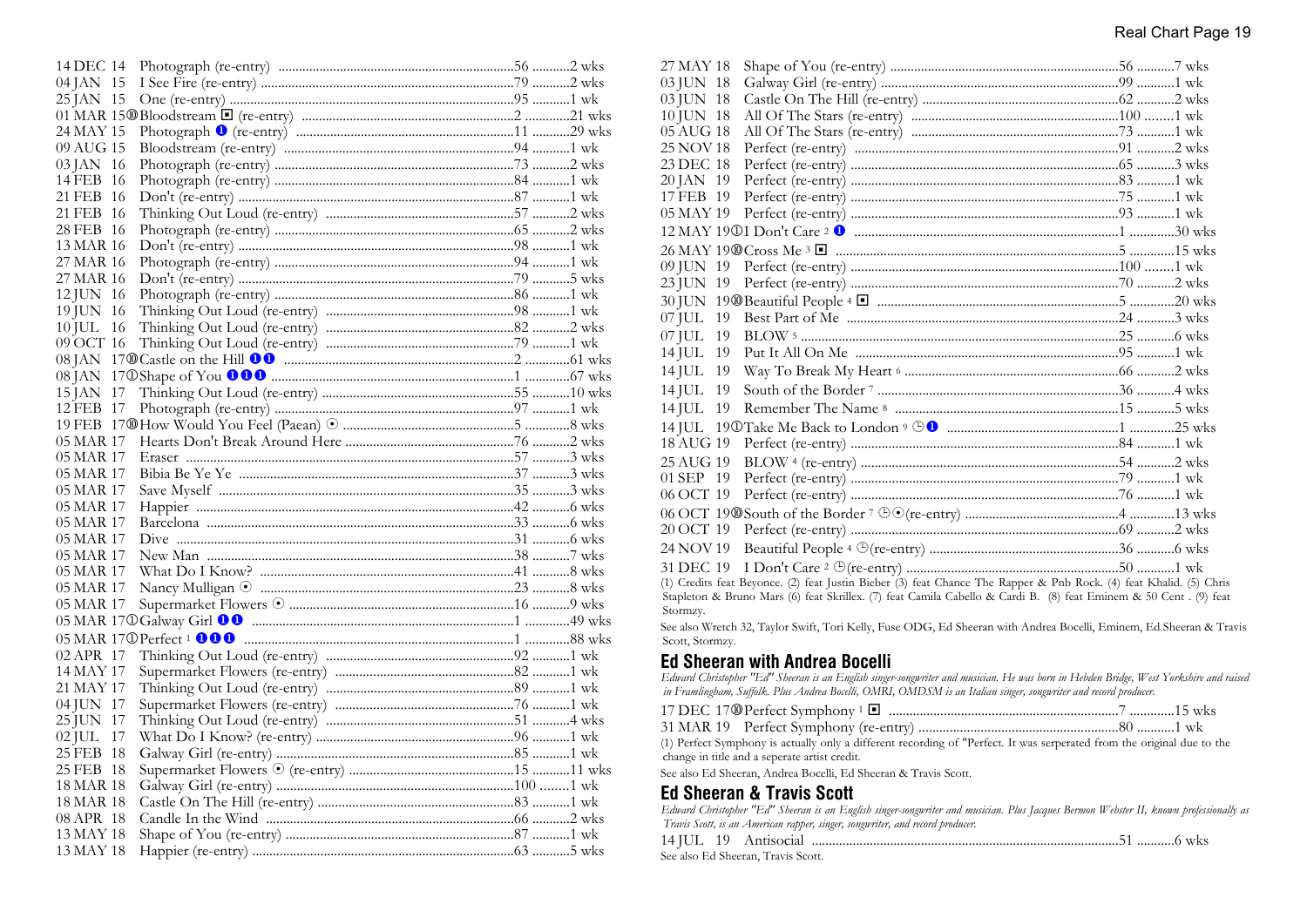# **Sheer Elegance**

*Sheer Elegance was a British pop/soul trio, comprising Dennis Robinson, Bev Gordon and Herbie Watkins, who appeared on the British television talent show New Faces in 1975.*

### **Cosmo Sheldrake**

*Cosmo Sheldrake is a London-based multi-instrumentalist musician, composer and producer. He is the son of parapsychologist Rupert Sheldrake and voice teacher Jill Purce.*

| Dator Challoy |  |  |  |
|---------------|--|--|--|
|               |  |  |  |

# **Peter Shelley**

| Peter Shelley is a British 1970s pop singer and songwriter. |  |
|-------------------------------------------------------------|--|
|                                                             |  |
|                                                             |  |

# **Shellyann and The Big Cash 4 Kids Choir**

*Shellyann Evans, known professionally as Shellyann, is a singer from South Wales. She won the second series of BBC One's All Together Now in 2019. In 2015, she appeared on the fourth series of The Voice UK, but was eliminated at the knock-out rounds. Plus Radio City's Cash for Kids Choir.*

| 15 DEC 19 O Holy Night |  |
|------------------------|--|

#### **Shelter and The Big Breakfast**

| Homeless charity teamed up with a daytime TV breakfast show cast. |  |
|-------------------------------------------------------------------|--|
|                                                                   |  |

#### **Anne Shelton**

*Anne Shelton OBE (born Patricia Jacqueline Sibley, 10 November 1923 – 31 July 1994) was a popular English vocalist & radio personality popular in the 1940s & 1950s who dabbled in films in the 40s.*

| See also Anne Shelton And Dick James |  |
|--------------------------------------|--|
|                                      |  |

# **Anne Shelton And Dick James**

|                                    | Anne Shelton was a popular English vocalist. Plus Dick James, was a British music publisher and singer. |  |  |
|------------------------------------|---------------------------------------------------------------------------------------------------------|--|--|
|                                    |                                                                                                         |  |  |
| See also Anne Shelton, Dick James. |                                                                                                         |  |  |

# **Jean Shepard**

| Ollie Imogene "Jean" Shepard (November 21, 1933 – September 25, 2016) was an American honky-tonk singer-songwriter who pioneered for |  |  |
|--------------------------------------------------------------------------------------------------------------------------------------|--|--|
| women in country music.                                                                                                              |  |  |

| 09 M<br>-wiero |  |  | WKS. |  |
|----------------|--|--|------|--|
|----------------|--|--|------|--|

#### **Vonda Shepard**

*Vonda Shepard is an American pop/rock singer, songwriter, and actress. She appeared, in that last capacity, as a regular in the television show Ally McBeal, as a resident performer in the bar where the show's characters drank after work.*

#### **Sheppard**

| Australian indie pop band Sheppard. |  |  |
|-------------------------------------|--|--|
|                                     |  |  |
|                                     |  |  |

#### **Sherbet**

*Sherbet was one of the most successful Australian rock bands of the 1970s. The 'classic line-up' of Daryl Braithwaite on vocals, Tony Mitchell on bass guitar, Garth Porter on keyboards, Alan Sandow on drums, and Clive Shakespeare on guitar provided their teen-oriented pop style.* 05 SEP 76s Howzat ® .......................................................................................2 .............14 wks

| 09 JAN 77 If I Had My Way |  |  |
|---------------------------|--|--|
|                           |  |  |

#### **Sheridan And Rick Price**

*Born on September 23, 1940, Mike Tyler who grew up in Camp Hill, joined "Billy King and the Nightriders" which he did after changing his stage name to "Sheridan". Plus Richard Price (born 10 June 1944)is an English bassist who has played with various Birmingham-based rock bands, most notably Sight and Sound, the Move (1969–1971), and Wizzard (1972–1975).*

#### **Bobby Sherman**

| Robert Cabot Sherman Jr. (born July 22, 1943) is an American singer, actor and occasional songwriter |  |  |  |
|------------------------------------------------------------------------------------------------------|--|--|--|
|                                                                                                      |  |  |  |

#### **Pluto Shervington**

*Pluto Shervington, also known as Pluto (born Leighton Shervington; 13 August 1950 in Kingston, Jamaica), is a reggae musician, singer, engineer and producer.*

|  |  | 01 FEB 76@Dat © ………………………………………………………………………………………7 …………10 wks |  |
|--|--|---------------------------------------------------------------|--|
|  |  |                                                               |  |

#### **She Trinity**

*The She Trinity was a Canadian/British pop group. The band was assembled as an all-female group who played their own instruments, a rarity in the period. The original members, Robyn Yorke, Shelley Gillespie and Sue Kirby, were Canadians who came to England around 1965.* 25 JAN 70 Hair ....................................................................................................78 ...........3 wks

# **Shift K3Y**

|  | Lewis Shay Jankel, known by his stage name Shift K3Y, is an English DJ, producer, singer and songwriter, from London. |  |
|--|-----------------------------------------------------------------------------------------------------------------------|--|
|  |                                                                                                                       |  |
|  |                                                                                                                       |  |
|  |                                                                                                                       |  |
|  |                                                                                                                       |  |
|  |                                                                                                                       |  |
|  |                                                                                                                       |  |

#### **Shimmon & Woolfson** *Mark Shimmon and Nick Woolfson.*

| <i>INIATR, SHIMMON ANA INICR, WOOITSON,</i> |  |
|---------------------------------------------|--|
|                                             |  |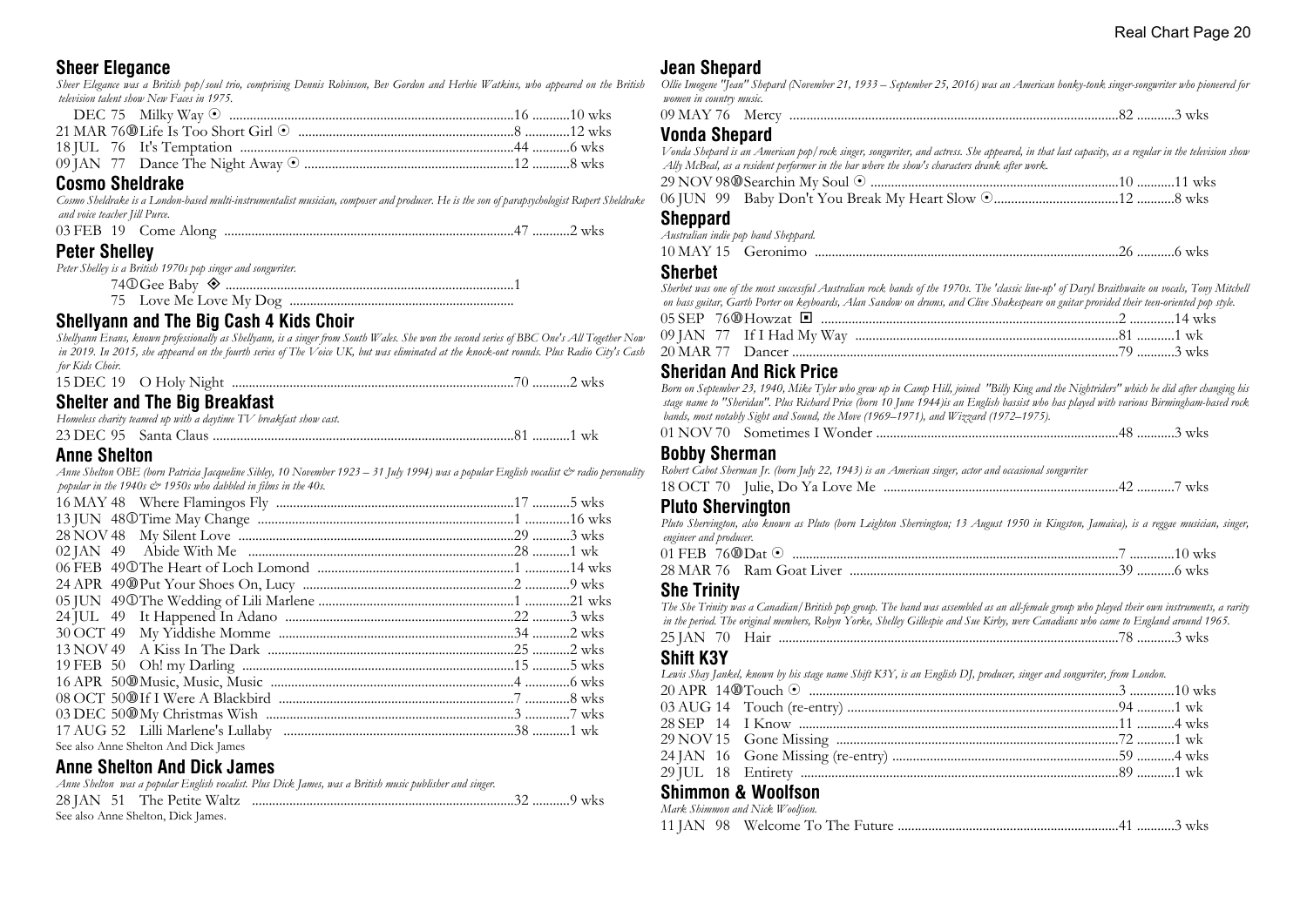#### **Shinedown**

| Shinedown is an American rock band from Jacksonville, Florida. Formed by Brent Smith in 2001 after the dissolution of his prior band. |  |
|---------------------------------------------------------------------------------------------------------------------------------------|--|
|                                                                                                                                       |  |
|                                                                                                                                       |  |
| <b>Shine MC</b><br>MC Shine aka Shine MC, born Martin Green, from Manchester, UK.                                                     |  |

# 01 SEP 96 Shaft ...................................................................................................71 ...........3 wks

#### **Mike Shinoda**

*Michael Kenji Shinoda is an American musician, songwriter, rapper, singer, record producer and graphic designer. He co-founded Linkin Park in 1996 and is the band's rhythm guitarist, primary songwriter, keyboardist, producer, and lead vocalist.*

# **The Shins**

*The Shins are an American indie rock band formed in Albuquerque, New Mexico in 1996. Its current lineup is James Mercer, Jon Sortland, Mark Watrous, Casey Foubert, Yuuki Matthews, and Patti King. It is based in Portland, Oregon.*

# **Ship's Company And Band Of H.M.S. Ark Royal**

*The crew and band of HMS Ark Royal aircraft carrier.*

| 20 F |  |  |  | . T | W N.S |
|------|--|--|--|-----|-------|
|------|--|--|--|-----|-------|

# **The Shirelles**

*The Shirelles were an American girl group that achieved popularity in the early 1960s. They consisted of schoolmates Shirley Owens, Doris Coley, Addie "Micki" Harris, and Beverly Lee.*

| 62 Soldier Boy |
|----------------|

63 Foolish Little Girl ...........................................................................

# **The Shires**

*The Shires are a British country duo composed of singer-songwriters Ben Earle and Crissie Rhodes. The duo formed in 2013.*

#### **Shirley And Johnny**

| Chizzio |                                                                                                      |  |  |  |
|---------|------------------------------------------------------------------------------------------------------|--|--|--|
|         |                                                                                                      |  |  |  |
|         | Shirley Bagnall and Johnny Wheeler were an English pop duo of the 1960s and 1970s from High Wycombe. |  |  |  |

#### **Shizzio**

*Shizzio, is an English recording artist.*

| (1) Credits feat Tamzin. |  |
|--------------------------|--|

# **Bobby Shmurda**

| <b>Chooking Dlug</b>                                                                                 |  |
|------------------------------------------------------------------------------------------------------|--|
|                                                                                                      |  |
| Ackquille Jean Pollard, known professionally as Bobby Shmurda, is an American rapper and songwriter. |  |
|                                                                                                      |  |

# **Shocking Blue**

| Shocking Blue was a Dutch rock band formed in The Hague in 1967. |  |
|------------------------------------------------------------------|--|
|                                                                  |  |
|                                                                  |  |
|                                                                  |  |

| <b>The Shoes</b>                                                                                   |  |
|----------------------------------------------------------------------------------------------------|--|
| The Shoes are a Dutch Nederbeat band from Zoeterwoude.                                             |  |
|                                                                                                    |  |
| <b>Shontelle</b><br>Shontelle Layne, better known by her mononym Shontelle, is a Barbadian singer. |  |
|                                                                                                    |  |
|                                                                                                    |  |
| <b>Shoot The Moon</b><br>South West Ska Punk, UK.                                                  |  |
|                                                                                                    |  |

# **Shooting Party**

# **Shop Assistants**

*Shop Assistants were an indie pop band from Edinburgh, Scotland, formed in 1984, initially as Buba & The Shop Assistants.* 05 OCT 86 I Don't Wanna Be Friends With You ........................................57 ...........3 wks

#### **Dinah Shore**

*Dinah Shore (born Frances Rose Shore; March 1, 1917 – February 24, 1994) was an US personality singer and star of film, television and radio who was fast-tracked to fame and stardom through her work with American forces which replicated the success enjoyed by Vera Lynn with British forces during the war'*

| See also Dinah Shore & Buddy Clark |  |
|------------------------------------|--|
|                                    |  |

#### **Dinah Shore & Buddy Clark**

*Dinah Shore (born Frances Rose Shore; March 1, 1917 – February 24, 1994) was an American singer, actress, and television personality, and the top-charting female vocalist of the 1940s. Plus Buddy Clark (born Samuel Goldberg, July 26, 1912 – October 1, 1949) was an American popular singer of the Big Band era.*

 49 Baby, It's Cold Outside ................................................................... See also Dinah Shore.

# **Shorty**

*UK male vocal instrumental group.*

#### **Shout For England**

|  | A football ensemble featuring Dizzee Rascal and James Corden. |  |
|--|---------------------------------------------------------------|--|
|  |                                                               |  |
|  |                                                               |  |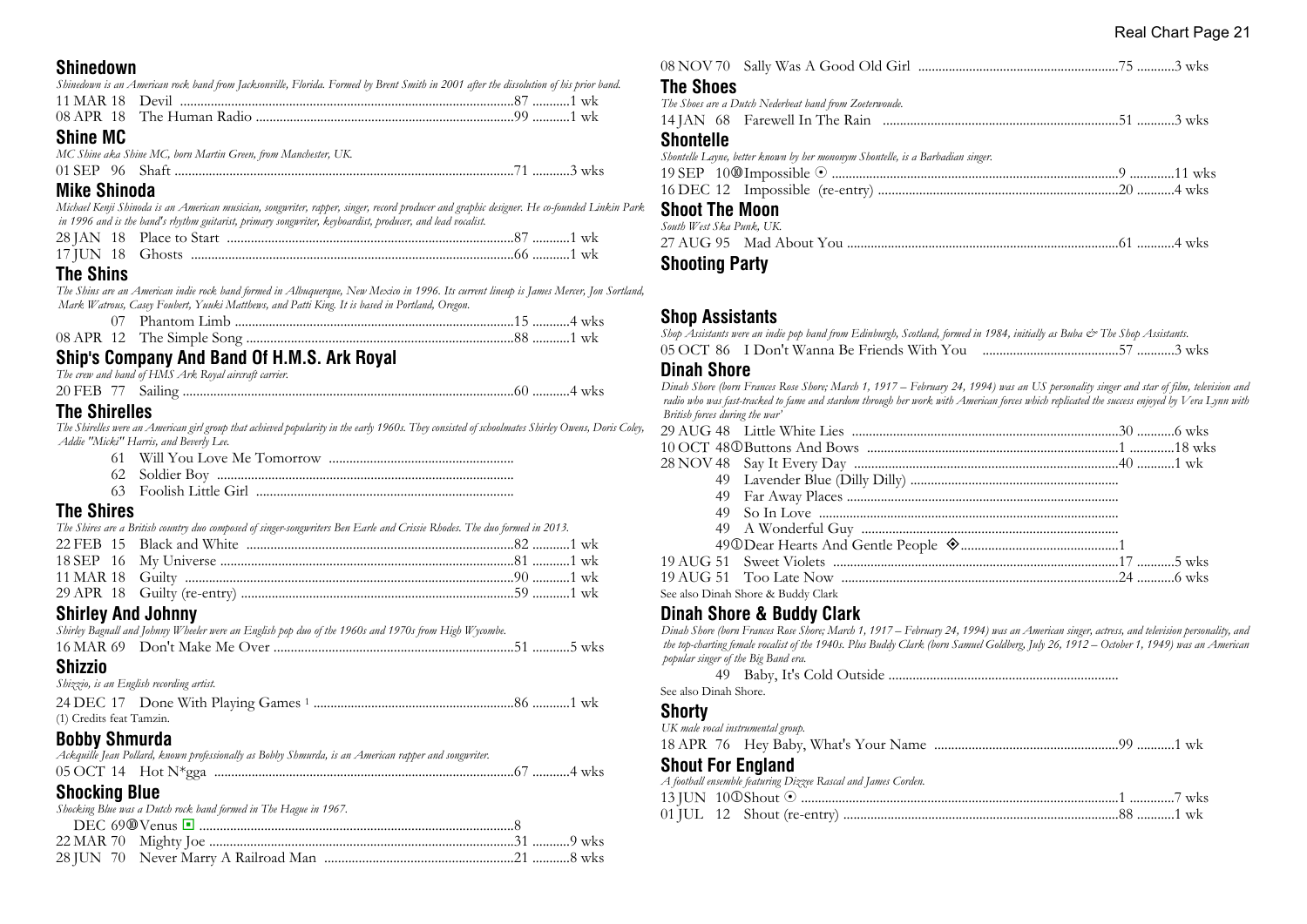# **Showaddywaddy**

*Showaddywaddy are a pop rock group from Leicester, England. They specialise in revivals of hit songs from the 1950s and early 1960s as well as original material and dress as Teddy Boys.*

|                | 74                                                                                                             |  |
|----------------|----------------------------------------------------------------------------------------------------------------|--|
|                | 74                                                                                                             |  |
|                | 75                                                                                                             |  |
|                |                                                                                                                |  |
|                | 75                                                                                                             |  |
|                | 75                                                                                                             |  |
| 09 MAY 76      |                                                                                                                |  |
| 27 JUN 76      |                                                                                                                |  |
| 25 JUL         | 76                                                                                                             |  |
|                |                                                                                                                |  |
|                |                                                                                                                |  |
|                |                                                                                                                |  |
|                |                                                                                                                |  |
|                |                                                                                                                |  |
|                |                                                                                                                |  |
|                | 78                                                                                                             |  |
|                | 78                                                                                                             |  |
|                | 79.                                                                                                            |  |
|                | 79                                                                                                             |  |
| 27 APR 80      |                                                                                                                |  |
| 21 SEP 80      |                                                                                                                |  |
|                | 80                                                                                                             |  |
|                | 81                                                                                                             |  |
|                | 81                                                                                                             |  |
|                | 82<br>Who Put The Bomp (In The Bomp-A-Bomp-A-Bomp)                                                             |  |
| Showdown       |                                                                                                                |  |
|                | Led by The Disco Corporation of America (Jay Ellis, Meco Monardo). Casey Spencer, Eugene Pitt, Richard Harris. |  |
|                |                                                                                                                |  |
|                | <b>Show N Prove</b>                                                                                            |  |
|                | Show N Prove, born Ellis Taylor, is a Scottish music producer, DJ and musical artist from Edinburgh, Scotland. |  |
|                |                                                                                                                |  |
|                | <b>The Show Stoppers</b>                                                                                       |  |
|                | A four-piece African American vocal soul group formed in Philadelphia about 1967.                              |  |
|                |                                                                                                                |  |
| 04 AUG 68      |                                                                                                                |  |
|                |                                                                                                                |  |
|                |                                                                                                                |  |
| <b>Showtek</b> |                                                                                                                |  |
|                |                                                                                                                |  |
|                |                                                                                                                |  |
|                |                                                                                                                |  |
| 20 APR 14      |                                                                                                                |  |

(1) Credits feat We Are Loud! & Sonny Wilson. (2) Justin Prime feat Matthew Koma

# **The Shrink**

| Members: Henri Lookers, Ronald Fiolet, Gert-Jan Bel<br>Shura |  |
|--------------------------------------------------------------|--|
| <b>Chut the And Dense</b>                                    |  |

#### **Shut Up And Dance**

#### **Shy Child**

|  | . Jron i<br>Phone<br>t ne. |  |  |
|--|----------------------------|--|--|
|--|----------------------------|--|--|

## **Shy & Drs**

| (1) Credits feat Sandi Thom. |  |
|------------------------------|--|

# **Shy FX**

*Andre Williams, better known by his stage name Shy FX, is a British DJ and producer from London. He specialises in drum and bass and jungle music.*

| (1) Credits feat Liam Bailey. |  |  |
|-------------------------------|--|--|

# **Sia (S.i.A)**

*Sia Kate Isobelle Furler, sometimes referred to mononymously as Sia, is an Australian singer-songwriter. She started her career as a singer in the local Adelaide acid jazz band Crisp in the mid-1990s.*

| 01 FEB 15 |  |
|-----------|--|
| 12 APR 15 |  |
| 03 MAY 15 |  |
| 17 MAY 15 |  |
| 30 AUG 15 |  |
| 27 SEP 15 |  |
| 04 OCT 15 |  |
| 08 NOV 15 |  |
| 15 NOV 15 |  |
| 13 DEC 15 |  |
| 20 DEC 15 |  |
| 10 JAN 16 |  |
| 17 JAN 16 |  |
| 24 JAN 16 |  |
|           |  |
| 21 FEB 16 |  |
| 29 MAY 16 |  |
| 17 JUL 16 |  |
| 04 SEP 16 |  |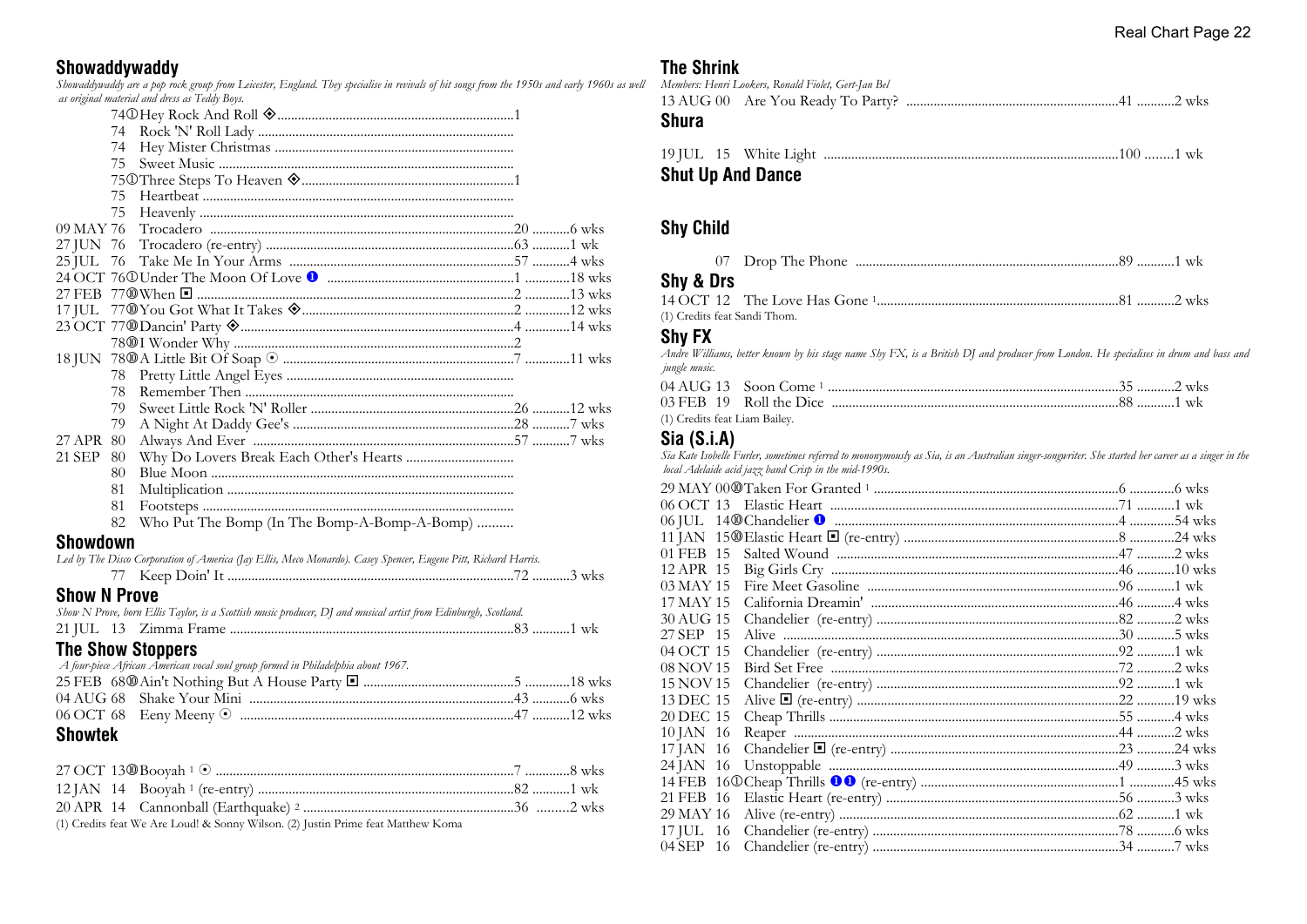| 16 OCT 16     |                                                                                     |  |
|---------------|-------------------------------------------------------------------------------------|--|
| 23 OCT 16     |                                                                                     |  |
| 20 NOV 16     |                                                                                     |  |
| 27 NOV 16     |                                                                                     |  |
| 04 DEC 16     |                                                                                     |  |
| 04 DEC 16     |                                                                                     |  |
| 08 JAN 17     |                                                                                     |  |
| 15 JAN 17     |                                                                                     |  |
| 22 JAN 17     |                                                                                     |  |
| 05 FEB 17     |                                                                                     |  |
| 12 FEB 17     |                                                                                     |  |
| 12 FEB 17     |                                                                                     |  |
| 12 MAR 17     |                                                                                     |  |
| 02 APR 17     |                                                                                     |  |
| 09 APR 17     |                                                                                     |  |
| $10$ SEP $17$ |                                                                                     |  |
| 26 NOV 17     |                                                                                     |  |
| 10 DEC 17     |                                                                                     |  |
| 11 FEB 18     |                                                                                     |  |
| 11 MAR 18     |                                                                                     |  |
| 01 APR 18     |                                                                                     |  |
| 21 OCT 18     |                                                                                     |  |
| 01 SEP 19     |                                                                                     |  |
| 17 NOV 19     |                                                                                     |  |
| 15 DEC 19     |                                                                                     |  |
|               | (1) Credited as S.i.A. (2) Credits feat Kendrick Lamar. (3) Miguel & Queen Latifah. |  |

See also Angel Haze, Eminem, Stargate, Zayn, LSD, Dolly Parton & Sia.

#### **Sid and Patsy**

| Act are Sid Owen $\mathcal O$ Patsy Palmer from the BBC TV soap Eastenders. |  |
|-----------------------------------------------------------------------------|--|
|                                                                             |  |

#### **Sidemen**

*The Sidemen are a group of British YouTube personalities. The group was formed in 2013 and is composed of JJ Olatunji, Simon Minter, Josh Bradley, Tobi Brown, Ethan Payne, Vik Barn and Harry Lewis.* 22 DEC 19 The Gift ¹ ........................................................................................21 ...........2 wks

#### **Sidhu Moose Wala, MIST & Steel Banglez**

*Sidhu Moose Wala is an Indian singer, lyricist and actor associated with Punjabi music and Punjabi cinema. Plus Rhys Thomas Sylvester, known professionally as Mist is a British rapper. Plus Pahuldip Singh Sandhu, known by his stage name Steel Banglez, is a British producer.*

| 13 OCT 19 47 1                 |  |  |
|--------------------------------|--|--|
| (1) Credits feat Stefflon Don. |  |  |

# **Krista Siegfrids**

| Kristin "Krista" Siegfrids is a Finnish singer and television presenter. She represented Finland in the Eurovision Song Contest 2013 |  |
|--------------------------------------------------------------------------------------------------------------------------------------|--|
|                                                                                                                                      |  |

# **Labi Siffre**

*Claudius Afolabi 'Labi' Siffre is a British singer, songwriter, musician and poet.*

18 OCT 15 (Something Inside) So Strong (re-entry) ......................................88 ...........1 wk

#### **Sigala**

*Bruce Fielder, known under the moniker Sigala, is a London-based tropical house DJ and producer from Norfolk.*

| $\mathcal{A} \setminus \mathcal{O}$ . It is a contract to the concern of the concern three concerns $\mathcal{A} \setminus \mathcal{O}$ |  |
|-----------------------------------------------------------------------------------------------------------------------------------------|--|

(1) Credits feat John Newman & Nile Rodgers. (2) feat Fuse ODG, Sean Paul & K Jones. (3) feat The Vamps. (4) feat Kylie Minogue. (5) feat Ella Henderson.

See also Craig David & Sigala, Sigala & Digital Farm Animals, KATO & Sigala, Sigala & Ella Eyre. Sigala & Paloma Faith, Sigala, Ella Eyre & Meghan Trainor, Sigala & Becky Hill.

# **Sigala & Becky Hill**

*Bruce Fielder, known under the moniker Sigala, is a London-based tropical house DJ and producer from Norfolk. Plus Rebecca Claire "Becky" Hill is an English singer and songwriter from Bewdley, Worcestershire.*

See also Sigala, Ella Eyre, Meghan Trainor, Craig David & Sigala, Sigala & Digital Farm Animals, KATO & Sigala, Sigala & Ella Eyre. Sigala & Paloma Faith, Becky Hill.

# **Sigala & Ella Eyre**

*Bruce Fielder, known under the moniker Sigala, is a London-based tropical house DJ and producer from Norfolk. Plus Ella McMahon, known by her stage name Ella Eyre, is an English singer and songwriter.*

|--|

See als Craig David & Sigala, Sigala & Digital Farm Animals, KATO & Sigala, Sigala, Ella Eyre, Sigala, Ella Eyre & Meghan Trainor, Sigala & Becky Hill.

# **Sigala, Ella Eyre & Meghan Trainor**

| Bruce Fielder, known under the moniker Sigala, is a London-based tropical house DJ and producer from Norfolk. Plus Ella McMahon, known                                             |  |
|------------------------------------------------------------------------------------------------------------------------------------------------------------------------------------|--|
| by her stage name Ella Eyre, is an English singer and songwriter. Plus Meghan Elizabeth Trainor is an American singer-songwriter.                                                  |  |
|                                                                                                                                                                                    |  |
| See also Sigala, Ella Eyre, Meghan Trainor, Craig David & Sigala, Sigala & Digital Farm Animals, KATO & Sigala, Sigala<br>& Ella Eyre. Sigala & Paloma Faith, Sigala & Becky Hill. |  |

#### **Sigala & Digital Farm Animals**

*Bruce Fielder, known under the moniker Sigala, is a London-based tropical house DJ and producer from Norfolk. Plus Nicholas Gale, better known as Digital Farm Animals, is a British DJ, record producer, singer, songwriter and remixer.*

| 04 DEC 16<br>Only One |  |  |  |  |  |
|-----------------------|--|--|--|--|--|
|-----------------------|--|--|--|--|--|

See als Craig David & Sigala, Sigala, Digital Farm Animals, KATO & Sigala, Sigala & Ella Eyre, Sigala, Ella Eyre & Meghan Trainor, Sigala & Becky Hill .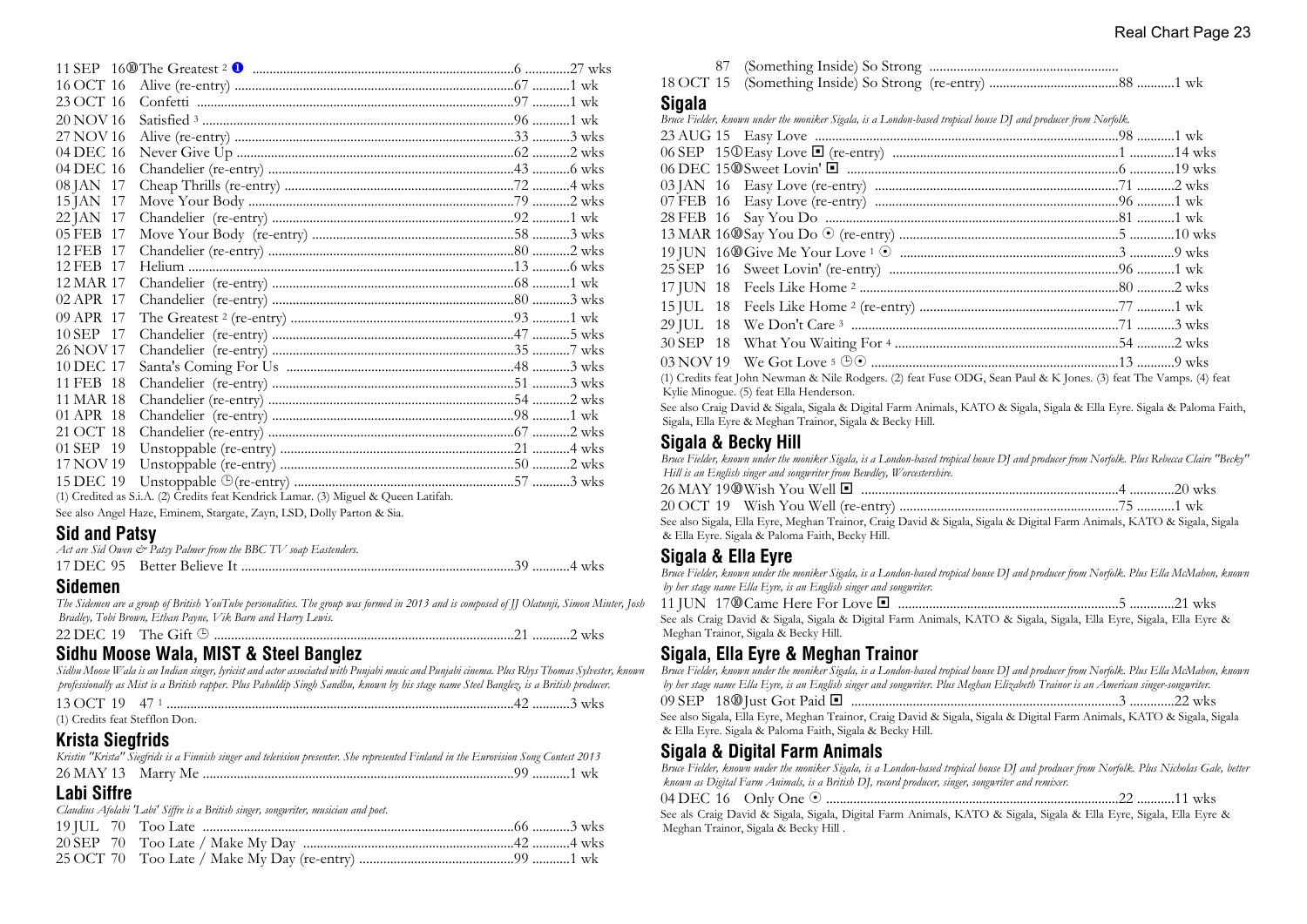# **Sigala & Paloma Faith**

*Bruce Fielder, known under the moniker Sigala, is a London-based tropical house DJ and producer from Norfolk. Plus Paloma Faith Blomfield, known professionally as Paloma Faith, is an English singer, songwriter, and actress.*

| 25 EED<br>-45 FED      | $1800$ Lullaby |  |  | <b>WKS</b> |
|------------------------|----------------|--|--|------------|
| $20.0$ $\overline{CD}$ |                |  |  |            |

30 SEP 18 Lullaby (re-entry) ..............................................................................83 ...........1 wk See also Craig David & Sigala, Sigala & Digital Farm Animals, KATO & Sigala, Sigala & Ella Eyre. Sigala, Paloma Faith, Sigala, Ella Eyre & Meghan Trainor, Sigala & Becky Hill .

# **The Sights**

| 22IAT |  |  | WKS |  |
|-------|--|--|-----|--|
|-------|--|--|-----|--|

# **Bunny Sigler**

*Walter "Bunny" Sigler (March 27, 1941 – October 6, 2017) was an American Re>B singer, songwriter, multi-instrumentalist and record producer who did extensive work with the team of Kenny Gamble and Leon Huff, and was instrumental in creating the "Philly Sound" in the early 1970s.*

29 FEB 76 Let The Good Times Roll Feel So Good ...................................75 ...........4 wks

#### **Sigma**

|           | English drum and bass duo consisting of Cameron Edwards and Joe Lenzie. They met at Leeds University at drum and bass nights. |  |
|-----------|-------------------------------------------------------------------------------------------------------------------------------|--|
|           |                                                                                                                               |  |
|           |                                                                                                                               |  |
|           |                                                                                                                               |  |
|           |                                                                                                                               |  |
|           |                                                                                                                               |  |
|           |                                                                                                                               |  |
|           |                                                                                                                               |  |
|           |                                                                                                                               |  |
|           |                                                                                                                               |  |
| 20 MAR 16 |                                                                                                                               |  |
| 10 APR 16 |                                                                                                                               |  |
| 22 MAY 16 |                                                                                                                               |  |
| 02 OCT 16 |                                                                                                                               |  |
| 06 NOV 16 |                                                                                                                               |  |
| 12 FEB 17 |                                                                                                                               |  |
| 26 MAR 17 |                                                                                                                               |  |
| 27 JAN 19 |                                                                                                                               |  |
|           | والسراد والمعاشرة والمتحدث والمتحدث والمتحدث والمتحدث المتحدث                                                                 |  |
|           |                                                                                                                               |  |

(1) Credits feat Doctor. (2) Credits feat Paloma Faith (3) feat Labrinth (4) feat Ella Henderson (5) feat Rita Ora (6) feat Take That. (7) feat Birdy. See also Sigma + Diztortion.

# **Sigma + Diztortion**

| (1) Credits feat Jacob Banks. See also Sigma. |  |
|-----------------------------------------------|--|

# **Signum**

| (1) Credits ft Scott Mac. |  |  |
|---------------------------|--|--|

# **Sinrid**

| Cinur Dáo                    |  |  |
|------------------------------|--|--|
| 17 MAR 19                    |  |  |
| 03 MAR 19                    |  |  |
| 03 MAR 19                    |  |  |
|                              |  |  |
| 20 JAN 19                    |  |  |
| 16 DEC 18                    |  |  |
| 11 NOV 18                    |  |  |
| 07 OCT 18                    |  |  |
| 03 JUN 18                    |  |  |
| 27 MAY 18                    |  |  |
|                              |  |  |
| 03 DEC 17                    |  |  |
| 26 NOV 17                    |  |  |
| 14 MAY 17                    |  |  |
|                              |  |  |
|                              |  |  |
| 20-year-old Norwegian singer |  |  |
|                              |  |  |

#### **Sigur Rós**

| Sigur Rós is an Icelandic avant-rock band from Reykjavík, who have been active since 1994. |  |  |
|--------------------------------------------------------------------------------------------|--|--|
|                                                                                            |  |  |
|                                                                                            |  |  |

# **SIL**

| Silento |                                                                                    |  |
|---------|------------------------------------------------------------------------------------|--|
|         | Richard Lamar Hawk, better known by his stage name Silentó, is an American rapper. |  |

| <b>Silje</b> |  |  |  |
|--------------|--|--|--|
|              |  |  |  |
|              |  |  |  |
|              |  |  |  |
|              |  |  |  |

# **Silk**

# **J. M. Silk**

*Steve W. "Silk" Hurley, also known as J. M. Silk, is an American club DJ, pioneering house music producer, songwriter, and four-time Grammy Award nominee.* 01 MAR 87 Let The Music Take Control ..........................................................87 ...........3 wks See also Steve "Silk" Hurley

#### **Silk City**

*Silk City is a British-American supergroup/duo composed of electronic music producers Mark Ronson and Diplo. The duo have collaborated with artists including Dua Lipa, Daniel Merriweather, Mapei, GoldLink, and Desiigner.*  $09$  SEP  $18$   $\textcircled{10}$  Electricity 1  $\blacksquare$ 

|  | 06 JAN 19 Electricity 1 (re-entry) |  |  |
|--|------------------------------------|--|--|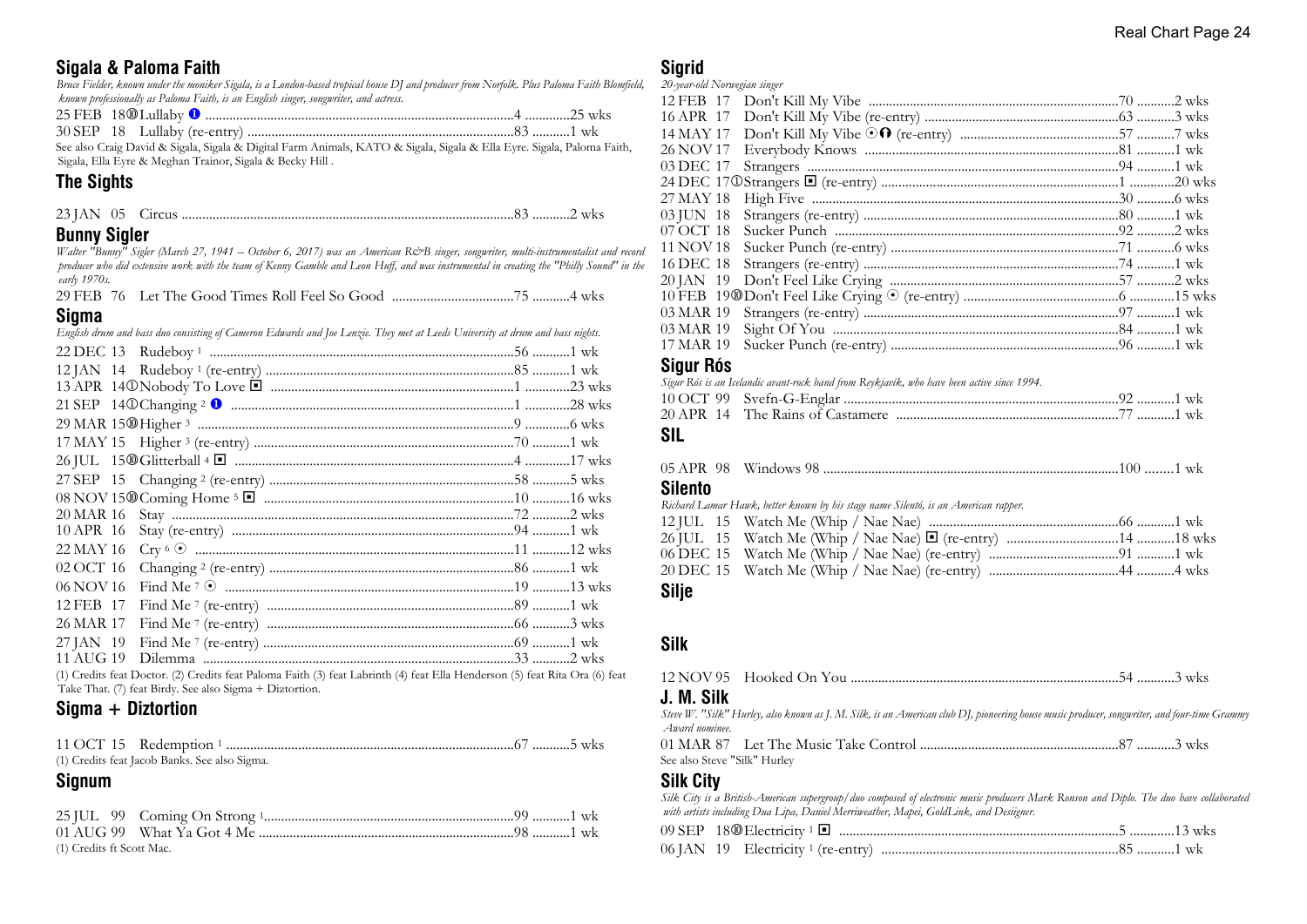| (1) Credits feat Dua Lipa. |  |  |
|----------------------------|--|--|

# **Silkie**

|--|--|--|

#### **Judee Sill**

| Judith Lynne Sill (October 7, 1944 – November 23, 1979) was an American singer and songwriter. |  |
|------------------------------------------------------------------------------------------------|--|
|                                                                                                |  |

#### **Silsoe**

*Rodney Terence "Rod" Argent (born 14 June 1945) is an English musician, singer, songwriter, composer, and record producer. Under the name of Silsoe he composed the theme music for ITV's coverage of the 1986 FIFA World Cup.*

| <b>Silt</b>   |                                                |  |
|---------------|------------------------------------------------|--|
| <b>Silver</b> |                                                |  |
|               | Silver was an American 1970s country rock band |  |
|               |                                                |  |

# **Silver Bullet**

# **Silverchair**

*Silverchair were an Australian rock band, which formed in 1992 as Innocent Criminals in Merewether, Newcastle with the line-up of Ben Gillies on drums, Daniel Johns on vocals and guitars, and Chris Joannou on bass guitar.*

#### **Silver Convention**

*Silver Convention was a West German Euro disco recording act of the 1970s. The orchestra was originally named Silver Bird Convention or Silver Bird. Pete Waterman helped them get UK chart success, also making the three female backing singers as the focal point of the act, plus changed the name of the act.*

| $\mathbf{A}$ |  |  |
|--------------|--|--|

#### **Silver Pony** *Bill Jerome, Steve Jerome*

| Du ferome, Sieve ferome |                             |         |
|-------------------------|-----------------------------|---------|
|                         | 15 AUG 76 The Lonely Ranger | 97 1 wk |

#### **Dooley Silverspoon**

*Dooley Silverspoon was born in Lancaster, South Carolina on Halloween 1946*

# **Silver Sun**

*Silver Sun are a British power pop band, who formed in 1995 in Camden, London.*

#### **Alan Silvestri**

*Alan Anthony Silvestri is an American composer and conductor known for his film and television scores.*

| $20^{\circ}$<br>υπ<br>.tais | <b>WKS</b> |
|-----------------------------|------------|
|-----------------------------|------------|

# **Victor Silvestor & His Ballroom Orchestra**

*Victor Marlborough Silvester OBE (25 February 1900 – 14 August 1978), a UK ballroom orchestra leader of the old school, who epitomized an era where formal dancing was a social grace and many living rooms possessed a piano. An establishment figure, he was liberally represented on the BBC during the 1930s and 1940s (radio) and during the 1950s (television) selling 75 million records Worldwide. In this country he specialized in cover-versions of the hits-of-the-day for which there was always a ready, almost captive market.*

# **Kevin Simm**

*Kevin Ian Simm is an English pop singer. He won the The Voice UK in 2016. Before appearing on The Voice, Simm was a member pop group Liberty X.*

|  |  |  | 7 4 wks |  |  |
|--|--|--|---------|--|--|
|--|--|--|---------|--|--|

#### **Carly Simon**

*Carly Elisabeth Simon is an American singer-songwriter, musician and children's author.*

| See also Carly Simon And James Taylor. |  |
|----------------------------------------|--|

# **Carly Simon and James Taylor**

*Carly Elisabeth Simon is an American singer-songwriter, musician and children's author. Plus James Vernon Taylor is an American singer-songwriter and guitarist. A five-time Grammy Award winner, he was inducted into the Rock and Roll Hall of Fame in 2000.*

74 Mockingbird ..................................................................................

See also Carly Simon, James Taylor.

#### **Joe Simon**

*Joe Simon is an American soul and R&B musician. He began as a Gospel artist singing with the Golden West Singers in the Bay Area in California.*

|--|--|--|--|--|--|--|--|--|

#### **Paul Simon**

*Paul Frederic Simon is an American musician, singer-songwriter and actor. Simon's fame, influence, and commercial success began as part of the duo Simon & Garfunkel, formed in 1964 with musical partner Art Garfunkel.*

- 72 Mother And Child Reunion ............................................................
- 72 Me And Julio Down By The Schoolyard.......................................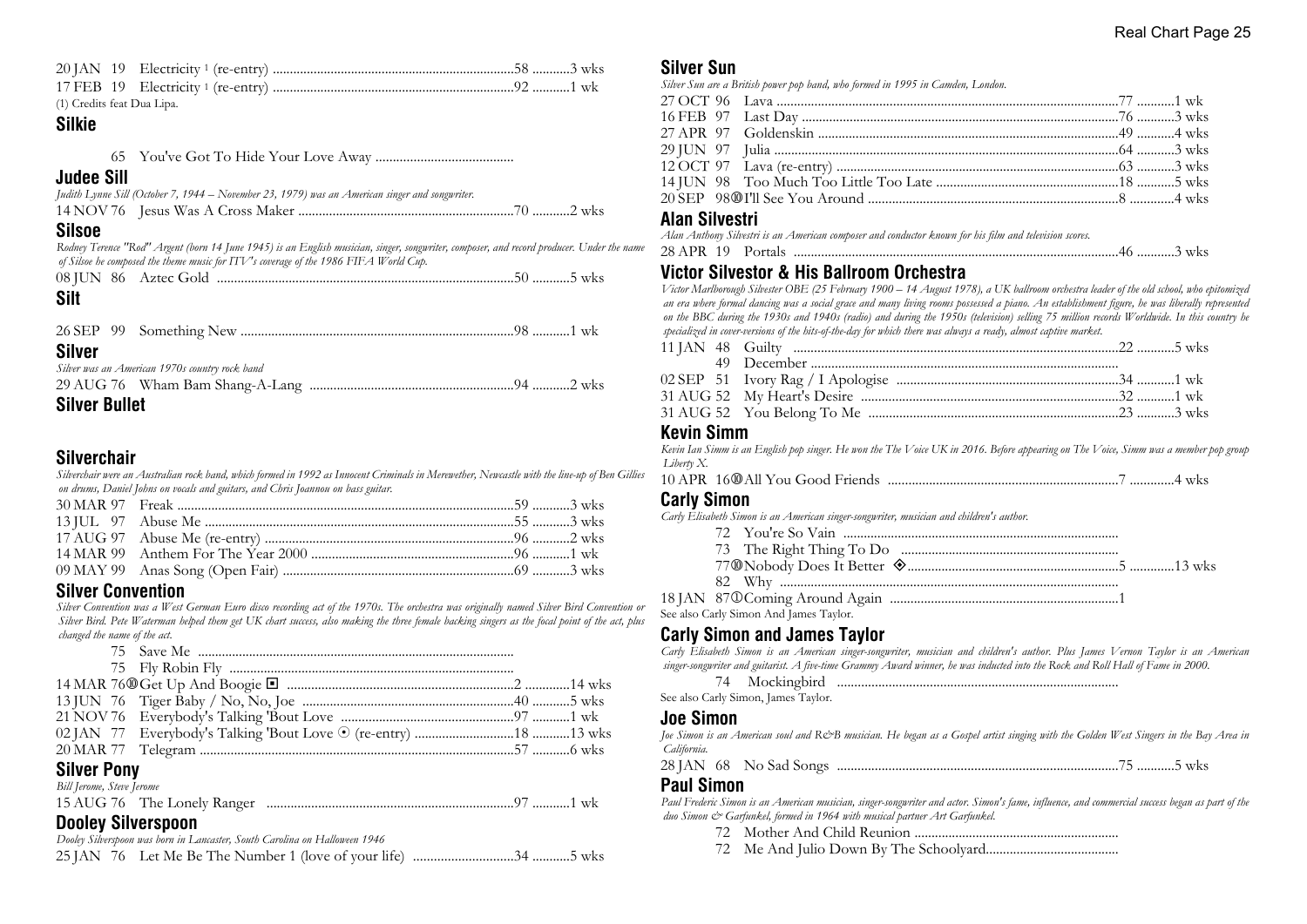| See also Simon & Garfunkel, Annie Lennox, Mumford & Sons. |  |
|-----------------------------------------------------------|--|

#### **Simon and Garfunkel**

| Simon & Garfunkel were an American folk rock duo consisting of singer-songwriter Paul Simon and singer Art Garfunkel.                                                                                                                     |  |
|-------------------------------------------------------------------------------------------------------------------------------------------------------------------------------------------------------------------------------------------|--|
|                                                                                                                                                                                                                                           |  |
|                                                                                                                                                                                                                                           |  |
| 66.                                                                                                                                                                                                                                       |  |
| 27 NOV 66                                                                                                                                                                                                                                 |  |
| At The Zoo / The 59th Street Bridge Song (Feelin' Groovy) .72  wks<br>26 MAR 67                                                                                                                                                           |  |
|                                                                                                                                                                                                                                           |  |
| 03 SEP 67                                                                                                                                                                                                                                 |  |
|                                                                                                                                                                                                                                           |  |
|                                                                                                                                                                                                                                           |  |
|                                                                                                                                                                                                                                           |  |
| 27 APR 69 <sup>®</sup> The Boxer  Summing Communication and the continuum contract of the contract of the contract of the contract of the contract of the contract of the contract of the contract of the contract of the contract of the |  |
|                                                                                                                                                                                                                                           |  |
|                                                                                                                                                                                                                                           |  |
| 25 OCT 70                                                                                                                                                                                                                                 |  |
| 70.                                                                                                                                                                                                                                       |  |
| 72.                                                                                                                                                                                                                                       |  |
| 91                                                                                                                                                                                                                                        |  |
|                                                                                                                                                                                                                                           |  |
|                                                                                                                                                                                                                                           |  |
| See also Paul Simon, Art Garfunkel.                                                                                                                                                                                                       |  |
|                                                                                                                                                                                                                                           |  |

# **The Harry Simeone Chorale**

*Harry Moses Simeone was an American music arranger, conductor and composer*

| 59 The Little Drummer Boy |  |  |  |
|---------------------------|--|--|--|
|                           |  |  |  |

60 Onward Christian Soldiers .............................................................

# **Nina Simone**

*Eunice Kathleen Waymon (February 21, 1933 – April 21, 2003), known professionally as Nina Simone, was an American singer, songwriter, musician, arranger, and civil rights activist.*

# **Simple Creatures**

| <b>Supple Greatures</b> |     |                                                                                                         |
|-------------------------|-----|---------------------------------------------------------------------------------------------------------|
|                         |     | Simple Creatures are a supergroup formed by Mark Hoppus of Blink-182 and Alex Gaskarth of All Time Low. |
|                         |     |                                                                                                         |
| 31 MAR 19               |     |                                                                                                         |
| <b>Simple Minds</b>     |     |                                                                                                         |
|                         |     | Simple Minds is a Scottish rock band, formed in Glasgow in 1977.                                        |
|                         | 79. |                                                                                                         |
|                         | 81  |                                                                                                         |
|                         | 81  |                                                                                                         |
|                         | 81  |                                                                                                         |
|                         | 82  |                                                                                                         |
|                         | 82  |                                                                                                         |
|                         | 82  |                                                                                                         |
|                         | 82  |                                                                                                         |
|                         | 83  |                                                                                                         |
|                         | 84  |                                                                                                         |
|                         | 84  |                                                                                                         |
|                         |     |                                                                                                         |
|                         | 85  |                                                                                                         |
|                         | 86  |                                                                                                         |
|                         | 86  |                                                                                                         |
|                         |     |                                                                                                         |
| 04 JAN 87               |     |                                                                                                         |
|                         | 87  |                                                                                                         |
|                         | 89  |                                                                                                         |
|                         | 89  |                                                                                                         |
|                         | 89  |                                                                                                         |
|                         | 89  |                                                                                                         |
|                         | 91  |                                                                                                         |
|                         | 91  |                                                                                                         |
|                         | 91  |                                                                                                         |
|                         | 91  |                                                                                                         |
|                         | 95  |                                                                                                         |
|                         | 95  |                                                                                                         |
| 08 MAR 98               |     |                                                                                                         |
| 07 APR 13               |     |                                                                                                         |
| 10 NOV 19               |     |                                                                                                         |
| Simnla Dlan             |     |                                                                                                         |

#### **Simple Plan** *Canadian rock band Simple Plan.*

|                             | 26 AUG 12 Summer Paradise 1 |  |
|-----------------------------|-----------------------------|--|
| (1) Credits feat Sean Paul. |                             |  |

#### **Simply Red**

*Simply Red are a British soul and pop band which formed in 1985 in Manchester. The lead singer of the band is the singer and songwriter Mick Hucknall, who, by the time the band was disbanded in 2010, was the only original member left.*

- 85 Money\$ Too Tight (To Mention) ±............................................
- 85 Come To My Aid ............................................................................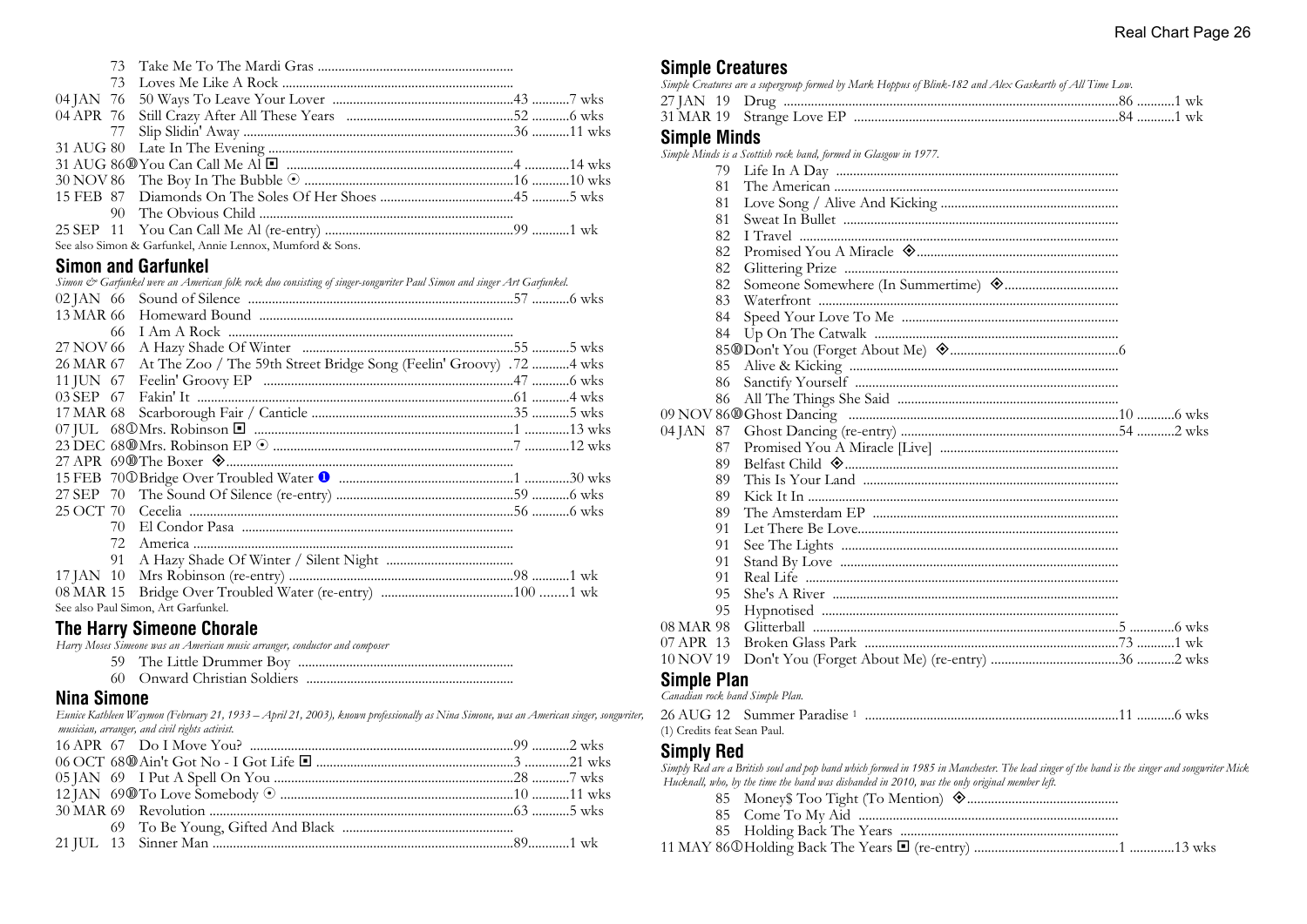| 86                   |  |
|----------------------|--|
| 03 AUG 86            |  |
| 08 FEB 87            |  |
| 87                   |  |
| 87                   |  |
| 88                   |  |
| 89                   |  |
| 89                   |  |
| 89                   |  |
| 89                   |  |
| 91                   |  |
| 91                   |  |
| 92                   |  |
| 92.                  |  |
| 92                   |  |
| 92                   |  |
|                      |  |
|                      |  |
|                      |  |
|                      |  |
|                      |  |
|                      |  |
|                      |  |
| 06 DEC 98            |  |
|                      |  |
|                      |  |
| 03                   |  |
| 0 <sub>3</sub>       |  |
| 03                   |  |
| 03 OCT 10            |  |
| 27 OCT 19            |  |
| <b>Simply Smooth</b> |  |

|  |  |  | ′ …………1 wk |
|--|--|--|------------|
|--|--|--|------------|

#### **Charlie Simpson**

*Charles Robert "Charlie" Simpson is an English singer, songwriter and musician. He is the youngest member of multi-BRIT Award-winning band Busted, and is the lead vocalist, guitarist in post-hardcore band Fightstar.*

# **Cody Simpson**

| Cody Robert Simpson is an Australian singer, songwriter, musician, dancer and actor from Gold Coast, Queensland |  |  |
|-----------------------------------------------------------------------------------------------------------------|--|--|
|                                                                                                                 |  |  |
|                                                                                                                 |  |  |

# **Jessica Simpson**

| Jessica Ann Johnson is an American singer and actress. |  |  |
|--------------------------------------------------------|--|--|
|                                                        |  |  |
|                                                        |  |  |

# **The Simpsons**

*This long-running animated comedy focuses on the eponymous family in the town of Springfield in an unnamed U.S. state.*

#### **Kym Sims**

*Kym Sims is an American singer, whose biggest success came outside her home market. Sims began her career as an advertising jingle singer before breaking through into the dance music market.*

# **Sin With Sebastian**

| 07 J AN<br>96 | - Shut | . 1 | - W.N |
|---------------|--------|-----|-------|
|---------------|--------|-----|-------|

# **Frank Sinatra**

*Francis Albert Sinatra (December 12, 1915 – May 14, 1998) was an American singer, actor, and producer and teenager heartthrob, christened the swoonster upon his elevation to stardom. Enthusiastically adored by women, his appeal was universal, although such was the age-range it was problematic as to whether the fans wanted to mother him, or smother him. At the extreme younger end, the school-children were themselves christened 'bobby-soxers', introducing the uncontrollable swoon and the inexaustable screaming fit into pop culture.*

|     | 18 FEB 51@If Only She'd Looked My Way / London By Night 4 15 wks |  |
|-----|------------------------------------------------------------------|--|
|     |                                                                  |  |
|     |                                                                  |  |
| 54  |                                                                  |  |
| 55  |                                                                  |  |
| 55  |                                                                  |  |
| 55  |                                                                  |  |
| 56  |                                                                  |  |
| 56  |                                                                  |  |
|     |                                                                  |  |
| 58. |                                                                  |  |
| 58. |                                                                  |  |
|     |                                                                  |  |
|     |                                                                  |  |
| 60  |                                                                  |  |
| 60  |                                                                  |  |
| 60  |                                                                  |  |
| 60  |                                                                  |  |
|     |                                                                  |  |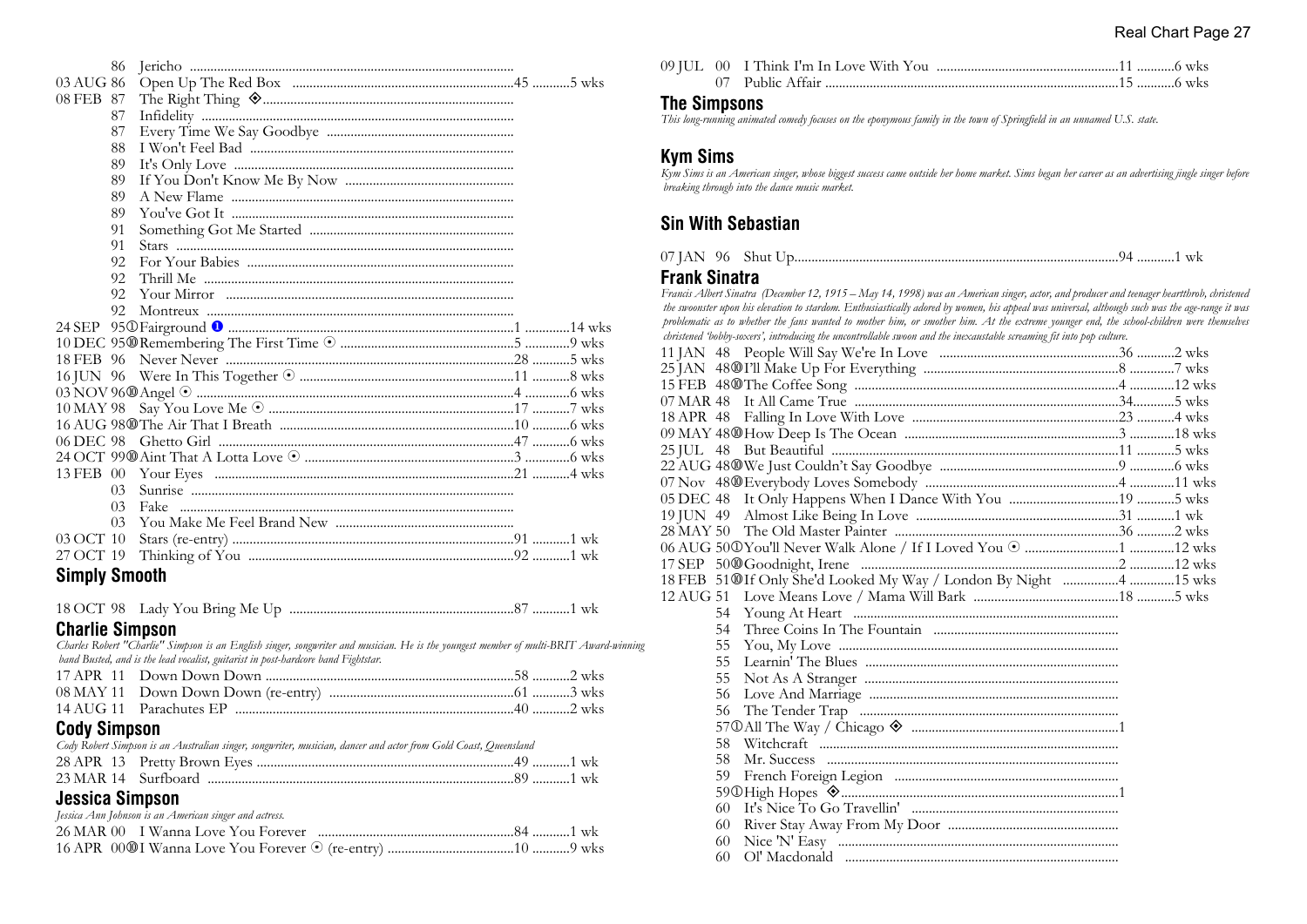|             | 61 |                                                                             |  |  |
|-------------|----|-----------------------------------------------------------------------------|--|--|
|             | 61 |                                                                             |  |  |
|             | 61 |                                                                             |  |  |
|             | 62 |                                                                             |  |  |
|             | 63 |                                                                             |  |  |
|             | 64 |                                                                             |  |  |
| 20 JUN 65   |    |                                                                             |  |  |
| 30 JAN 66   |    |                                                                             |  |  |
|             |    |                                                                             |  |  |
|             |    |                                                                             |  |  |
|             |    |                                                                             |  |  |
|             |    |                                                                             |  |  |
|             |    |                                                                             |  |  |
| $12$ JAN 69 |    |                                                                             |  |  |
|             |    |                                                                             |  |  |
|             | 69 |                                                                             |  |  |
|             | 71 |                                                                             |  |  |
| DEC 75      |    |                                                                             |  |  |
|             |    |                                                                             |  |  |
|             |    |                                                                             |  |  |
|             | 94 |                                                                             |  |  |
|             |    |                                                                             |  |  |
|             |    |                                                                             |  |  |
|             |    | Credits (1) with Jeff Alexander Choir. (2) Count Basie.                     |  |  |
|             |    | See also U2, Frank Sinatra & Sammy Davis Jr, Nancy Sinatra & Frank Sinatra. |  |  |

#### **Frank Sinatra & Sammy Davis Jr**

*Francis Albert Sinatra was an American singer, actor, and producer plus*

62 Me And My Shadow ......................................................................

See also Frank Sinatra & Sammy Davis Jr, Nancy Sinatra & Frank Sinatra.

#### **Nancy Sinatra**

*Nancy Sandra Sinatra (born June 8, 1940) is an American singer and actress. She is the elder daughter of Frank Sinatra and Nancy (Barbato) Sinatra.*

(1) Jackson is not credited on the Real Chart as the track was sang by two artists, one of which did not feature on the A side single. However the song was popular and on some charts both sides of the same record were gievn seprate positions. The track was credited to Nancy Sinatra And Lee Hazlewood.

See also Nancy Sinatra & Frank Sinatra, Nancy Sinatra And Lee Hazlewood.

# **Nancy Sinatra & Frank Sinatra**

*Nancy Sandra Sinatra (born June 8, 1940) is an American singer and actress. Plus her father Francis Albert Sinatra was an American singer, actor, and producer.* 19 MAR 67j Somethin' Stupid u ........................................................................1 .............20 wks

| 19 MAR 67 © Somethin' Stupid <sup>1</sup> |  |  |
|-------------------------------------------|--|--|
|-------------------------------------------|--|--|

25 JUN 67 Somethin' Stupid EP ......................................................................46 ...........5 wks

#### See also Frank Sinatra & Sammy Davis Jr, Nancy Sinatra, Frank Sinatra, Nancy Sinatra And Lee Hazlewood.

# **Nancy Sinatra and Lee Hazlewood**

*Nancy Sandra Sinatra (born June 8, 1940) is an American singer and actress. Plus Barton Lee Hazlewood (July 9, 1929 – August 4, 2007) was an American country and pop singer, songwriter, and record producer, most widely known for his work with guitarist Duane Eddy during the late 1950s and singer Nancy Sinatra in the 1960s and 1970s.*

| See also Nancy Sinatra, Lee Hazlewood. |  |
|----------------------------------------|--|

#### **Bob Sinclar**

*Bob Sinclar is a French record producer, house music DJ, remixer and the owner of the record label Yellow Productions.* 13 AUG 00s I Feel For You 8 .............................................................................5 .............5 wks 06s Rock This Party ® ..........................................................3 .............15 wks 17 JUL 16 Someone Who Needs Me ..............................................................92 ...........1 wk

#### **Sinclair**

#### **Sindy**

| UK female singer |  |  |
|------------------|--|--|
|                  |  |  |

William Singe - See Jonas Blue.

# **Talvin Singh**

| Talvin Singh OBE is an English musician, producer, and composer. |  |  |  |
|------------------------------------------------------------------|--|--|--|
|                                                                  |  |  |  |

# **Sing-Sing**

*Sing-Sing were an English indie pop/dream pop band formed in 1997 in London, comprising vocalist Lisa O'Neill and guitarist/vocalist Emma Anderson.*

11 JUN 00 I'll Be .................................................................................................94 ...........3 wks

#### **The Singing Nun**

*Jeanne-Paule Marie "Jeannine" Deckers (17 October 1933 – 29 March 1985), better known as Sœur Sourire (French for ''Sister Smile'') and often called The Singing Nun in English-speaking countries, was a Belgian singer-songwriter and a member of the Dominican Order in Belgium as Sister Luc Gabriel.*

63 Dominique ........................................................................................

# **The Singing Postman**

*Allan Francis Smethurst (19 November 1927 – 24 December 2000), aka The Singing Postman was an English folk singer and postman.*

04 DEC 66 First Delivery EP (Hev yew gotta loight boy?) .........................39 ...........6 wks

#### **Sinitta**

*Sinitta Malone (born 19 October 1968), known professionally as Sinitta, is an American-born British singer.*

|  | 05 OCT 86 Feels Like The First Time ………………………………………………………51 …………5 wks |  |
|--|-----------------------------------------------------------------------|--|
|  |                                                                       |  |

## **Chris Singleton**

*Chris Singleton is a singer/songwriter from Wicklow, Ireland.*

|--|--|--|--|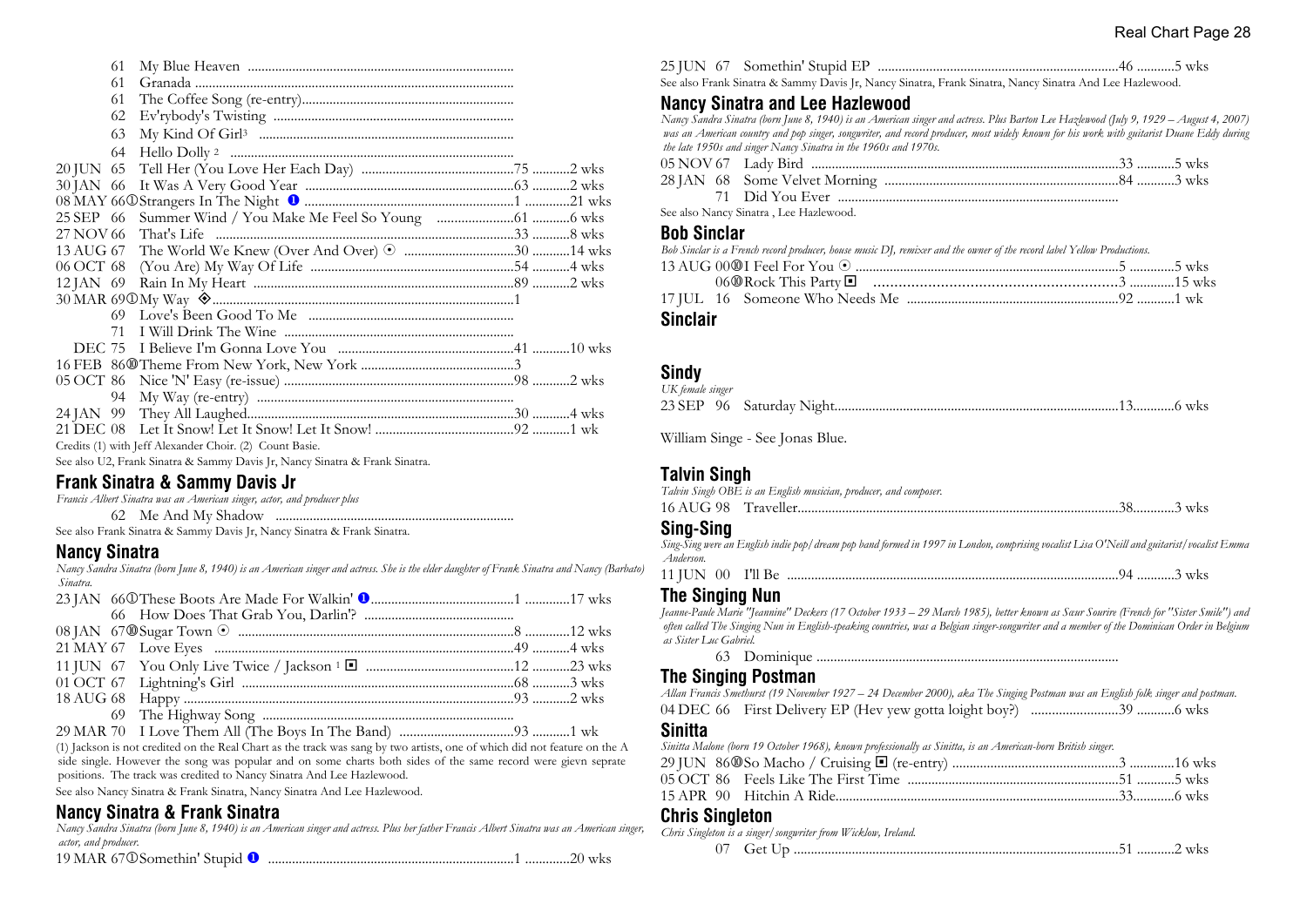#### **Siouxsie and the Banshees**

*Siouxsie and the Banshees were an English rock band formed in London in 1976 by vocalist Siouxsie Sioux and bass guitarist Steven Severin.*

| 20 AUG 78 |    |  |
|-----------|----|--|
|           | 79 |  |
|           | 79 |  |
|           | 79 |  |
|           | 80 |  |
|           | 80 |  |
|           | 80 |  |
| 24 MAY 81 |    |  |
| 26 JUL 81 |    |  |
|           | 82 |  |
|           | 82 |  |
|           | 82 |  |
|           | 83 |  |
|           | 84 |  |
|           | 84 |  |
|           | 84 |  |
|           | 85 |  |
|           | 86 |  |
|           |    |  |
|           | 87 |  |
|           | 87 |  |
|           | 87 |  |
|           | 88 |  |
|           | 88 |  |
|           | 88 |  |
|           | 91 |  |
|           | 91 |  |
|           | 92 |  |
|           | 95 |  |
|           |    |  |

#### **Sir Douglas Quintet**

*The Sir Douglas Quintet was an American rock band, formed in San Antonio in 1964.*

65 She's About A Mover ......................................................................

#### **Sir Henry And His Butlers**

| Sir Henry and his Butlers was a Danish rock-pop group which was formed during the summer of 1964 in Copenhagen, Denmark. |  |  |  |
|--------------------------------------------------------------------------------------------------------------------------|--|--|--|
|                                                                                                                          |  |  |  |

#### **Sisqo**

 *Mark Althavan Andrews (born November 9, 1978), better known by his stage name Sisqó (stylized as SisQó), is an American R&B singer, songwriter, record producer, dancer and actor.*

# **Sister Bliss**

*Ayalah Deborah Bentovim (born 30 December 1970), better known by her stage name Sister Bliss, is a British keyboardist, record producer, DJ and songwriter.*

|--|--|--|--|--|

See also Sister Bliss with Colette.

# **Sister Bliss with Colette**

*Ayalah Deborah Bentovim (born 30 December 1970), better known by her stage name Sister Bliss, is a British keyboardist, record producer, DJ and songwriter. Plus*

See also Sister Bliss

#### **Sister Sledge**

*Sister Sledge is an American musical group from Philadelphia, Pennsylvania. Formed in 1971, the group consisted of sisters Debbie, Joni, Kim and Kathy Sledge.*

| 79                      |                                                                         |
|-------------------------|-------------------------------------------------------------------------|
|                         |                                                                         |
|                         |                                                                         |
|                         |                                                                         |
|                         |                                                                         |
|                         |                                                                         |
|                         |                                                                         |
|                         |                                                                         |
|                         |                                                                         |
| <b>Sisters of Mercy</b> |                                                                         |
|                         | The Sisters of Mercy are an English rock band, formed in 1980 in Leeds. |
|                         |                                                                         |
|                         |                                                                         |

 85 No Time To Cry ............................................................................. 87 This Corrosion ................................................................................. 88 Dominion ......................................................................................... 88 Lucretia My Reflection ................................................................... 90 More ..................................................................................................

 90 Doctor Jeep ....................................................................................... 92 Temple Of Love ............................................................................... 93 Under The Gun ................................................................................

# **S2S** *Sister 2 Sister*

*Sister2Sister or S2S were an Australian duo comprising the Muscat sisters, Christine and Sharon, who were pop singers, songwriters and television presenters.*

#### **Sisters Underground**

|--|--|--|--|

#### **Troye Sivan**

*Troye Sivan Mellet, better known as Troye Sivan, is a South African-born Australian singer, songwriter, actor and YouTuber.*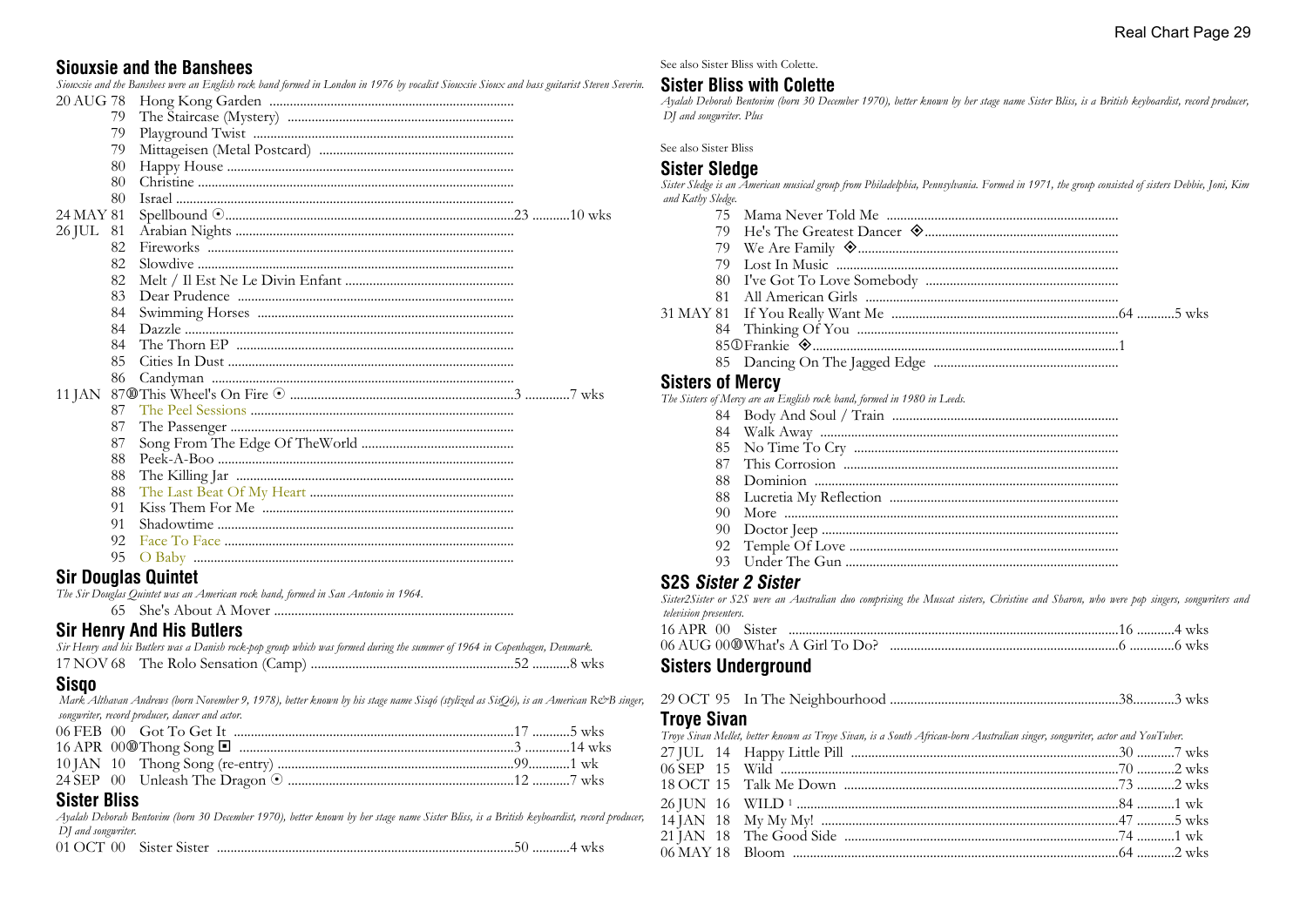|  | 17 JUN 18 Dance to This 2 |  |  |  |
|--|---------------------------|--|--|--|
|--|---------------------------|--|--|--|

(1) Credits feat Alessia Cara. (2) feat Ariana Grande. See also Charli XCX & Troye Sivan, Lauv & Troye Sivan..

#### **6ix9ine**

*Daniel Hernandez, known professionally as 6ix9ine or Tekashi 6ix9ine, is an American rapper. He is known for his unconventional appearance, controversial behavior and brute-force screaming technique in his songs.*

| 02 DEC 18 MAMA 1 $\ldots$ $\ldots$ $\ldots$ $\ldots$ $\ldots$ $\ldots$ $\ldots$ $\ldots$ $\ldots$ $\ldots$ $\ldots$ $\ldots$ $\ldots$ $\ldots$ $\ldots$ $\ldots$ $\ldots$ $\ldots$ $\ldots$ $\ldots$ $\ldots$ $\ldots$ $\ldots$ $\ldots$ $\ldots$ $\ldots$ $\ldots$ $\ldots$ $\ldots$ $\ldots$ $\ldots$ |  |
|---------------------------------------------------------------------------------------------------------------------------------------------------------------------------------------------------------------------------------------------------------------------------------------------------------|--|
|                                                                                                                                                                                                                                                                                                         |  |
| (1) Credits feat Nicki Minaj, Kanye West.                                                                                                                                                                                                                                                               |  |

#### **The Six**

| 31 MAY 15 Unfinished Sympathy 1    |  |
|------------------------------------|--|
| (1) Credits feat Jasmine Thompson. |  |

#### **Six. By Seven**

| <b>Siv Chiv</b> |  |  |
|-----------------|--|--|

#### **Six Chix**

|       | UK's 2000 Eurovision entry band with the USP being the age range of members from 20s to 60s. |  |
|-------|----------------------------------------------------------------------------------------------|--|
|       |                                                                                              |  |
| Six D |                                                                                              |  |

|--|--|

#### **Sixpence None The Richer**

*Sixpence None the Richer is an American Christian alternative rock band that formed in New Braunfels, Texas, eventually settling in Nashville, Tennessee.*

# **16 Horsepower**

05 JAN 97 Haw.....................................................................................................33 ...........3 wks

#### **60 Ft Dolls**

#### **Roni Size**

*Ryan Owen Granville Williams (born 29 October 1969), better known by his stage name Roni Size, is an English DJ and record producer.* 08 JUN 97 Share The Fall ...................................................................................60 ...........3 wks 07 SEP 97 Heroes ................................................................................................37 ...........4 wks 02 NOV 97 Brown Paper Bag .............................................................................32 ...........5 wks 08 MAR 98 Watching Windows ..........................................................................28 ...........3 wks

01 OCT 00 Who Told You <sup>1</sup> ...............................................................................33 ...........4 wks

(1) Roni Size / Reprazent.

#### **Size 9**

| <b>Sizer Barker</b>      |                                                                                                                                                                                                                                  |  |
|--------------------------|----------------------------------------------------------------------------------------------------------------------------------------------------------------------------------------------------------------------------------|--|
|                          | Sizer Barker was an indie band from Liverpool, England.                                                                                                                                                                          |  |
|                          |                                                                                                                                                                                                                                  |  |
| <b>Sizequeen</b>         |                                                                                                                                                                                                                                  |  |
| Sizzla                   |                                                                                                                                                                                                                                  |  |
|                          |                                                                                                                                                                                                                                  |  |
| SJ                       |                                                                                                                                                                                                                                  |  |
|                          |                                                                                                                                                                                                                                  |  |
|                          |                                                                                                                                                                                                                                  |  |
|                          |                                                                                                                                                                                                                                  |  |
| <b>The Skatalites</b>    |                                                                                                                                                                                                                                  |  |
|                          | The Skatalites are a ska band from Jamaica.                                                                                                                                                                                      |  |
|                          |                                                                                                                                                                                                                                  |  |
| <b>Skandi Girls</b>      |                                                                                                                                                                                                                                  |  |
|                          |                                                                                                                                                                                                                                  |  |
| <b>Skee-Lo</b>           |                                                                                                                                                                                                                                  |  |
| American rapper Skee-Lo. |                                                                                                                                                                                                                                  |  |
|                          | 03 DEC 95 I Wish $\odot$ manufacture of the contract of the set of the set of the set of the set of the set of the set of the set of the set of the set of the set of the set of the set of the set of the set of the set of the |  |
|                          |                                                                                                                                                                                                                                  |  |

#### **Peter Skellern**

*Peter Skellern (14 March 1947 – 17 February 2017) was an English singer-songwriter and pianist.*

 72 You're A Lady .................................................................................. 75 Hold On To Love ...........................................................................

# **Skepta**

*Joseph Junior Adenuga, better known by his stage name Skepta, is an English rapper, grime artist, songwriter and record producer of Nigerian descent.* 14 FEB 10 Bad Boy 8 ........................................................................................24 ...........12 wks 04 JUL 10 Rescue Me ........................................................................................22 ...........7 wks 24 OCT 10 Cross My Heart ................................................................................39 ...........3 wks 08 JAN 12 Hold On ............................................................................................38 ...........5 wks 20 MAY 12 Make Peace Not War ......................................................................32 ...........3 wks 15 JUN 14 That's Not Me <sup>1</sup> ...............................................................................25 ...........3 wks 03 MAY 15 Shutdown .........................................................................................39 ...........3 wks 07 JUN 15 Shutdown (re-entry) ........................................................................97 ...........1 wk 12 JUL 15 Shutdown (re-entry) ........................................................................75 ...........1 wk 21 FEB 16 Ladies Hit Squad .............................................................................60 ...........1 wk 17 APR 16 Shutdown (re-entry) ........................................................................63 ...........2 wks 17 APR 16 That's Not Me <sup>1</sup> (re-entry) ..............................................................60 ...........2 wks 17 APR 16 Ladies Hit Squad (re-entry) ............................................................50 ...........2 wks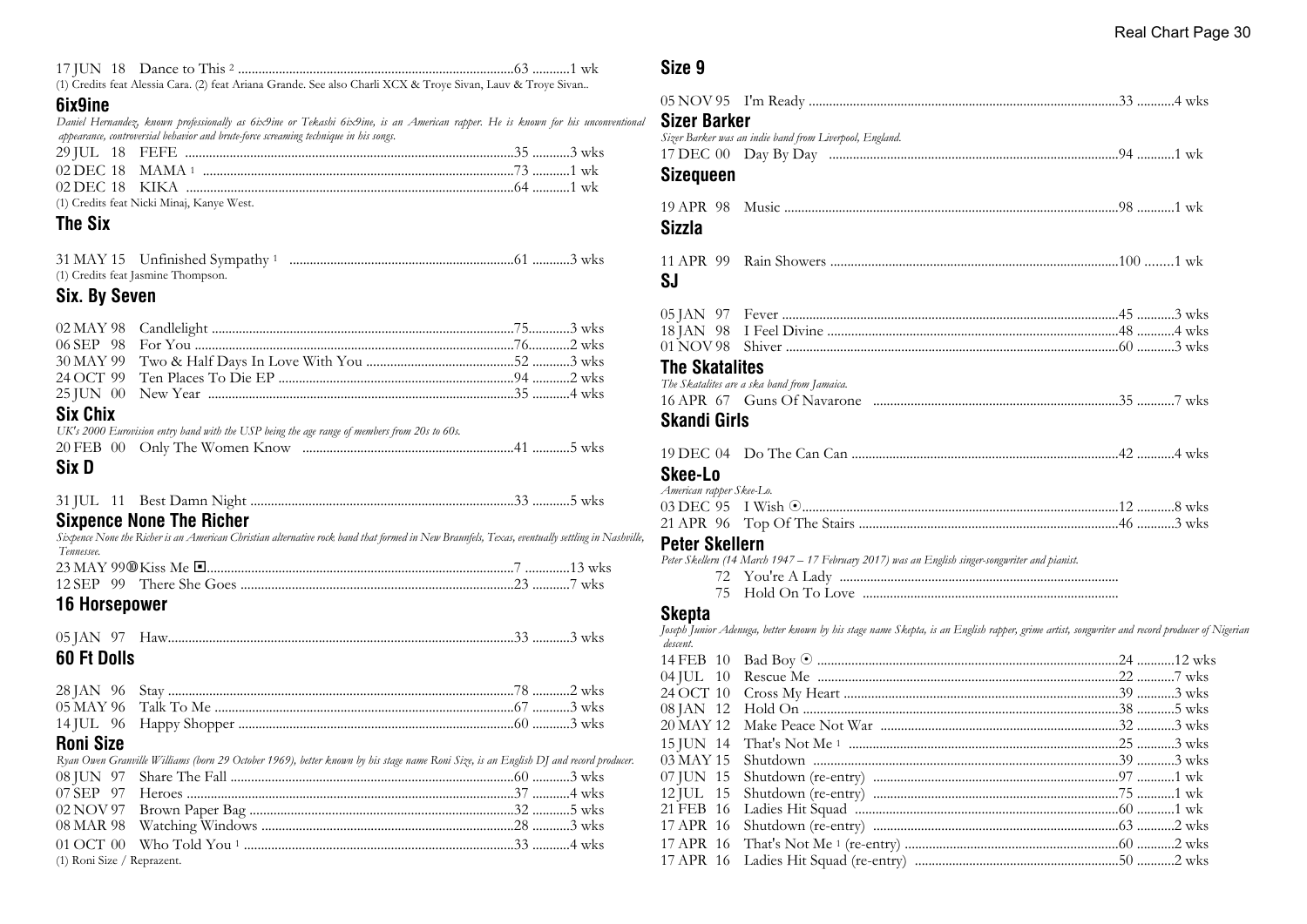| Credits: (1) feat IME. |  |  |
|------------------------|--|--|

See also Dizzee Rascal, Skepta & Nafe Smallz, AJ Tracey & Skepta.

# **Skepta & Nafe Smallz**

*Joseph Junior Adenuga, better known by his stage name Skepta, is an English rapper, grime artist, songwriter and record producer of Nigerian descent. Plus Luton born* Nafe Smallz a underground U.K. rap and grime artist.

| See also Dizzee Rascal, Skepta. |  |  |
|---------------------------------|--|--|

#### **Skerryvore**

*Skerryvore are a Scottish Celtic Rock group formed on Tiree, Argyll and Bute in 2004. The band started off with Tiree brothers Daniel Gillespie and Martin Gillespie, alongside regular Tiree visitor Fraser West and his friend Alec Dalglish, both from Livingston, West Lothian.*

#### **SK1**

| . |  |  |
|---|--|--|
|   |  |  |
|   |  |  |

#### **Skid Row**

## **Skids**

*Skids were a Scottish punk rock and new wave band, formed in Dunfermline, Fife in 1977 by Stuart Adamson, William Simpson, Thomas Kellichan and Richard Jobson.*

#### **Skillet**

*Skillet is an American Christian rock band formed in Memphis, Tennessee, in 1996. The band currently consists of husband John and wife Korey Cooper along with Jen Ledger and Seth Morrison.*

| <b>Skin</b> |  |  |  |
|-------------|--|--|--|
|             |  |  |  |
|             |  |  |  |

# **Skin Up**

#### **Skinny**

| --------                                                                                                        | Skinny were an English electronica band                             |  |
|-----------------------------------------------------------------------------------------------------------------|---------------------------------------------------------------------|--|
|                                                                                                                 | 05 APR   98    Failure ……………………………………………………………………………………58 …………4 wks |  |
| <b>Skinny Living</b><br>$\lambda_1, \ldots, \lambda_n, \ldots, \lambda_n, \ldots, \lambda_n, \ldots, \lambda_n$ |                                                                     |  |

# *Alternative/Indie band*

#### **Skip Bifferty**

| Skip Bifferty were an English psychedelic rock band formed in early 1966. The band featured future members of Ian Dury and The Blockheads. |  |
|--------------------------------------------------------------------------------------------------------------------------------------------|--|
|                                                                                                                                            |  |
|                                                                                                                                            |  |

#### **Skipinnish**

*Skipinnish is a traditional Scottish Gaelic band from the Highlands and Islands of Scotland. The band Skipinnish was created by Angus MacPhail and Andrew Stevenson in 1999 - both studying at the time.*

#### **Skream**

*Oliver Dene Jones (born 1 June 1986), known as Skream, is an English electronic music producer based in Croydon.*

| 20 NOV 11 |  |  |  | WК |
|-----------|--|--|--|----|
|-----------|--|--|--|----|

# **Skrillex**

*Sonny John Moore, known professionally as Skrillex, is an American electronic music producer, DJ, singer and songwriter.*

| $\alpha$ in the contract in the contract of $\alpha$ is the contract of $\alpha$ in the contract of the contract of the contract of the contract of the contract of the contract of the contract of the contract of the contract of the c |  |
|-------------------------------------------------------------------------------------------------------------------------------------------------------------------------------------------------------------------------------------------|--|

See also Skrillex & The Doors, Skrillex & Damian 'Jr Gong' Marley, Yogi & Skrillex, ZHU x Skrillex x THEY, Skrillex & Diplo, Skrillex & Rick Ross, Ed Sheeran.

#### **Skrillex & Diplo**

*Sonny John Moore, known professionally as Skrillex, is an American electronic music producer, DJ, singer and songwriter. Plus Thomas Wesley Pentz, better known by his stage name Diplo, is an American DJ, record producer, songwriter and label executive based in Los Angeles, California.*

| (1) Credits feat Justin Bieber. See also Skrillex, Diplo. |  |
|-----------------------------------------------------------|--|

# **Skrillex & The Doors**

| Sonny John Moore, known professionally as Skrillex, is an American electronic music producer, DJ, singer and songwriter. Plus |  |
|-------------------------------------------------------------------------------------------------------------------------------|--|
|                                                                                                                               |  |
| See also Skrillex, Skrillex & Damian 'Jr Gong' Marley.                                                                        |  |

#### **Skrillex & Damian 'Jr Gong' Marley**

| Sonny John Moore, known professionally as Skrillex, is an American electronic music producer, DJ, singer and songwriter. Plus |  |
|-------------------------------------------------------------------------------------------------------------------------------|--|
|                                                                                                                               |  |
| 06 JAN   13   Make It Bun Dem (re-entry) ………………………………………………………58 …………5 wks                                                    |  |
| See also Skrillex & The Doors, Skrillex, Damian 'Jr Gong' Marley.                                                             |  |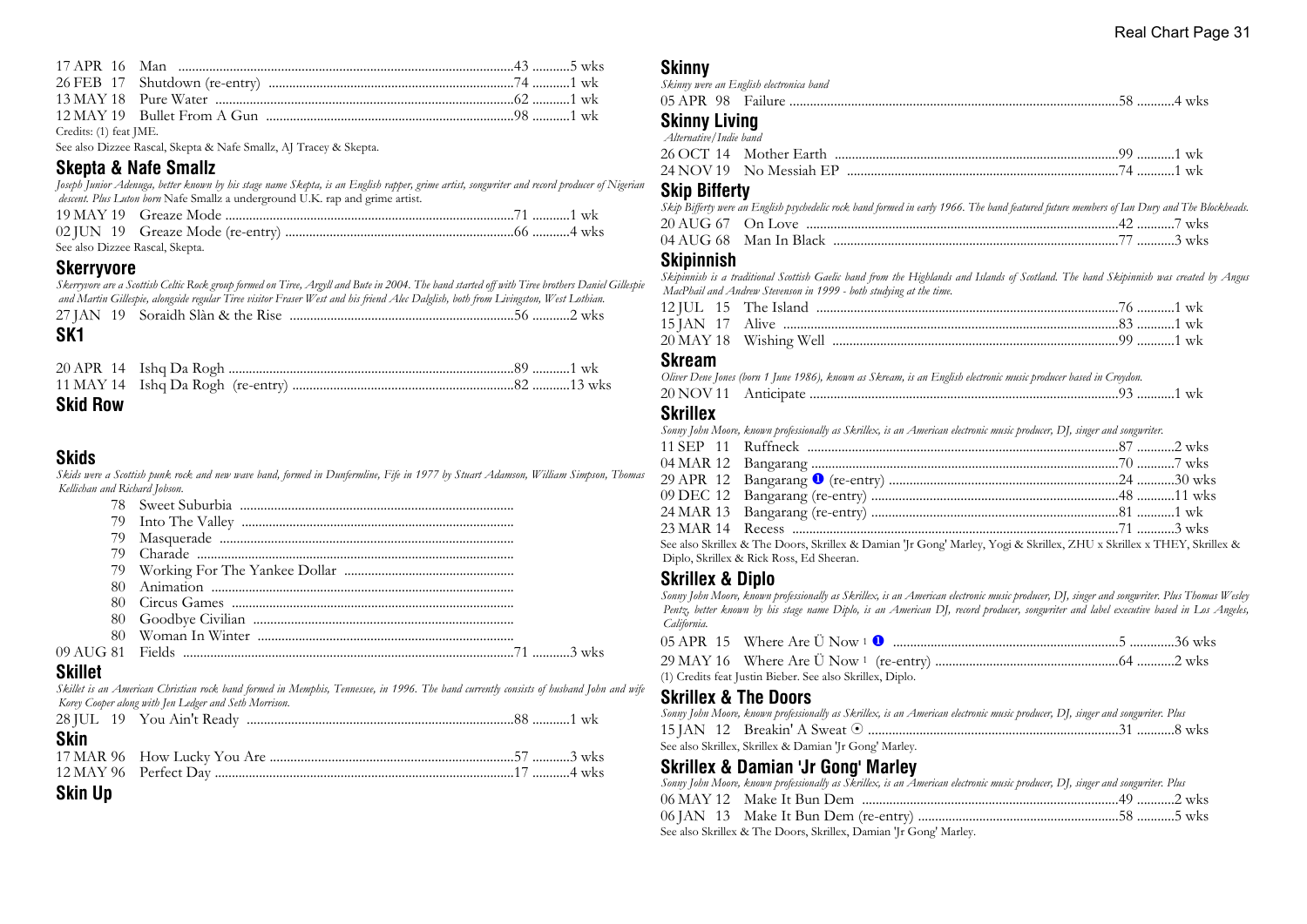# **Skrillex & Poo Bear**

#### *Sonny John Moore, known professionally as Skrillex, is an American electronic music producer, DJ, singer and songwriter. Plus Jason Boyd, better known by his stage name Poo Bear, is an American songwriter, record producer, and vocal producer.* 30 JUL 17 Would You Ever .............................................................................64 ...........2 wks

# See also Skrillex.

#### **Skrillex & Rick Ross**

*Sonny John Moore, known professionally as Skrillex, is an American electronic music producer, DJ, singer and songwriter. Plus William Leonard Roberts II, known professionally by his stage name Rick Ross, is an American rapper and entrepreneur.*

|  | See also Skrillex, Rick Ross. |  |
|--|-------------------------------|--|

# **Skunk Anansie**

*Skunk Anansie are a British rock band whose members include Skin, Cass, Ace and Mark Richardson. Skunk Anansie formed in March 1994, disbanded in 2001 and reformed in 2009.*

| $\sim$ $\sim$ |  |  |  |
|---------------|--|--|--|

#### **Skycutter**

| <b>Chi Donu</b>           |  |  |
|---------------------------|--|--|
|                           |  |  |
| Real Name: Steve Proctor. |  |  |

#### **Sky Pony**

| UK four piece male vocal instrumental group. |  |  |
|----------------------------------------------|--|--|
|                                              |  |  |

# **The Skyrockets Dance Orchestra**

*UK Dance orchestra especially popular during the war years where they were fronted by Paul Fenoulhet.*

# **Sky Larkin**

*Sky Larkin is an English indie rock band from Leeds, West Yorkshire, England, who formed in 2005.*

# **Slacker**

| UK production team |  |  |
|--------------------|--|--|
|                    |  |  |
|                    |  |  |

#### **Slade**

|           |    | Slade are an English glam rock band from Wolverhampton/Walsall.     |  |
|-----------|----|---------------------------------------------------------------------|--|
|           |    |                                                                     |  |
|           | 71 |                                                                     |  |
|           |    |                                                                     |  |
|           |    |                                                                     |  |
|           |    |                                                                     |  |
|           |    |                                                                     |  |
|           |    |                                                                     |  |
|           |    |                                                                     |  |
|           |    |                                                                     |  |
|           | 73 | My Friend Stan <a> Summann<br/>mmann-mmann-mmann-mmann-mmann-mm</a> |  |
|           |    |                                                                     |  |
|           | 74 |                                                                     |  |
|           | 74 |                                                                     |  |
|           | 74 |                                                                     |  |
|           | 75 |                                                                     |  |
|           | 75 | Thanks For The Memory (Wham Bam Thank You Mam)                      |  |
|           | 75 |                                                                     |  |
| 01 FEB 76 |    |                                                                     |  |
| 18 APR 76 |    |                                                                     |  |
| 23 JAN 77 |    |                                                                     |  |
| 10 APR 77 |    |                                                                     |  |
|           | 77 |                                                                     |  |
|           | 80 |                                                                     |  |
|           | 81 |                                                                     |  |
|           | 81 |                                                                     |  |
| 24 MAY 81 |    |                                                                     |  |
|           | 81 |                                                                     |  |
|           | 82 |                                                                     |  |
|           | 82 |                                                                     |  |
|           | 83 |                                                                     |  |
|           | 84 |                                                                     |  |
|           | 84 |                                                                     |  |
|           | 85 |                                                                     |  |
|           | 85 |                                                                     |  |
|           | 85 |                                                                     |  |
| 21 DEC 86 |    |                                                                     |  |
| 08 FEB 87 |    |                                                                     |  |
|           | 91 |                                                                     |  |
|           | 06 |                                                                     |  |
|           | 08 |                                                                     |  |
| 05 DEC 10 |    |                                                                     |  |
| 11 DEC 11 |    |                                                                     |  |
| 09 DEC 12 |    |                                                                     |  |
| 01 DEC 13 |    |                                                                     |  |
| 08 DEC 13 |    |                                                                     |  |
| 07 DEC 14 |    |                                                                     |  |
| 11 DEC 16 |    |                                                                     |  |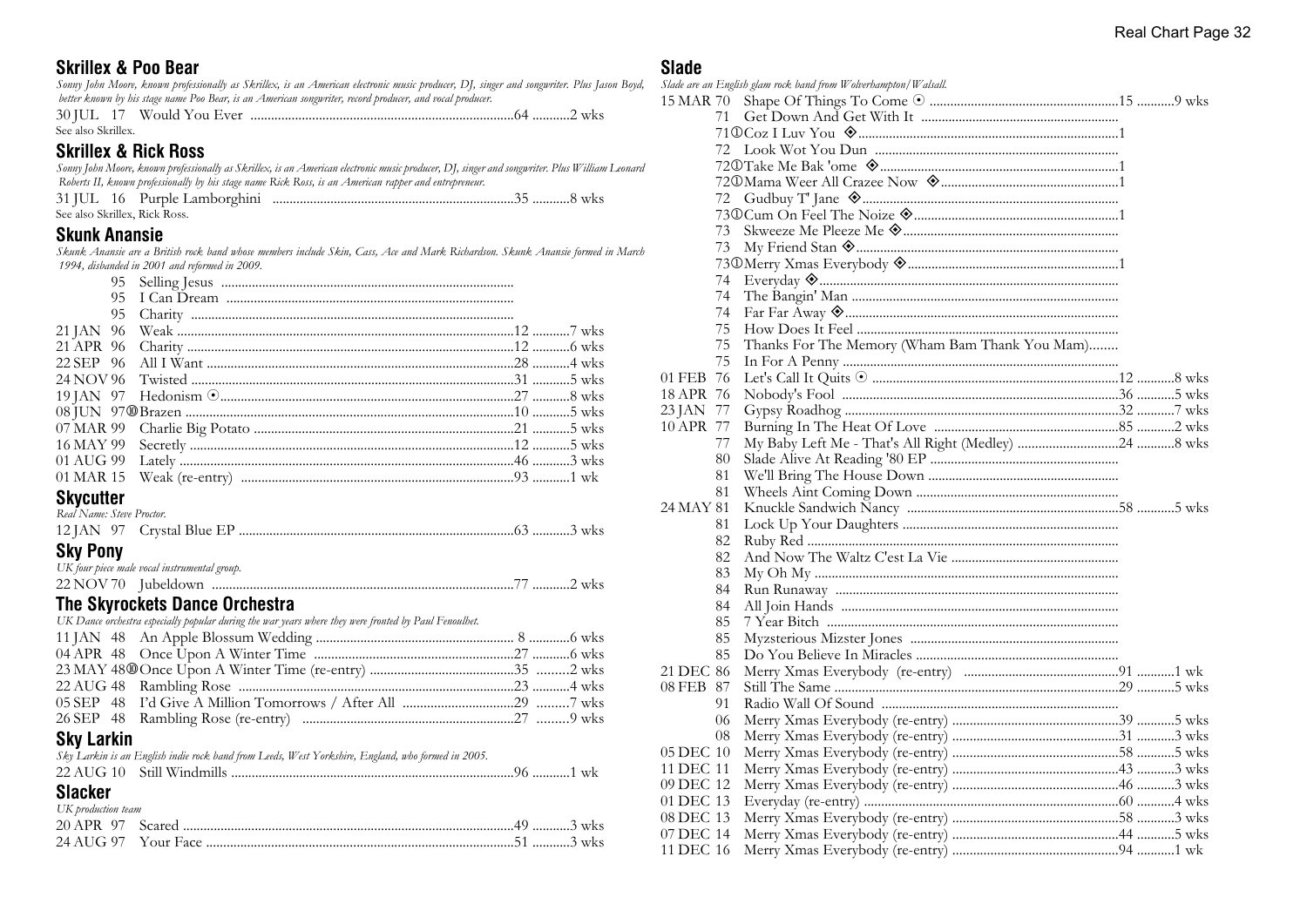| See also Slade Vs Flush. |  |  |
|--------------------------|--|--|

# **Slade Vs Flush**

|                 | Slade are an English glam rock band from Wolverhampton/Walsall. Plus |  |
|-----------------|----------------------------------------------------------------------|--|
|                 |                                                                      |  |
| See also Slade. |                                                                      |  |

#### **Slamm**

# **Slash**

*Saul Hudson, better known by his stage name Slash, is a British–American musician and songwriter. He is best known as the lead guitarist of the American hard rock band Guns N' Roses, with whom he achieved worldwide success*

| <b>Luke Slator</b> |                                                                       |  |
|--------------------|-----------------------------------------------------------------------|--|
|                    | Luke Slater is an English electronic musician, DJ and record producer |  |
|                    |                                                                       |  |
|                    |                                                                       |  |
|                    |                                                                       |  |

#### **Slaughter**

#### **Slaughterhouse**

| Slaughterhouse was a hip hop supergroup consisting of rappers Joe Budden, Joell Ortiz, Kxng Crooked and Royce da 5'9". |  |  |
|------------------------------------------------------------------------------------------------------------------------|--|--|
|                                                                                                                        |  |  |

#### **Slaves**

*Slaves are an English punk rock duo from Royal Tunbridge Wells, Kent, which formed in 2012. It consists of Laurie Vincent and Isaac Holman.*

#### **Sleater-Kinney**

*Sleater-Kinney is an American rock band that formed in Olympia, Washington, in 1994. The band's current lineup features Corin Tucker and Carrie Brownstein, following the departure of longtime member Janet Weiss in 2019.*

# **Kathy Sledge**

*Kathy Sledge is an American singer–songwriter and producer. Sledge is best known as the youngest and founding member of Sister Sledge, an American vocal group which is made up of her sisters that formed in 1971.*

10 DEC 95 Another Day .....................................................................................19 ...........5 wks

# **Percy Sledge**

| Percy Tyrone Sledge (November 25, 1940 – April 14, 2015) was an American R&B, soul and gospel singer. |  |  |  |
|-------------------------------------------------------------------------------------------------------|--|--|--|
|                                                                                                       |  |  |  |
|                                                                                                       |  |  |  |
|                                                                                                       |  |  |  |
|                                                                                                       |  |  |  |

#### **Sleeper**

*Sleeper are an English rock band formed in London in 1992.*

#### **Sleeping At Last**

*Sleeping at Last is a musical project led by singer-songwriter and multi-instrumentalist Ryan O'Neal. The project initially began in Wheaton, Illinois as a three-piece band with Ryan O'Neal as the lead singer and guitarist, his brother Chad O'Neal as the drummer, and Dan Perdue as the bassist.*

# **Sleeping With Sirens**

*Sleeping with Sirens is an American rock band from Orlando, Florida currently residing in Grand Rapids, Michigan. The band currently consists of Kellin Quinn, Jack Fowler, Nick Martin, Justin Hills and Matty Best.*

| 15 MAR 15 Gold |  |  |
|----------------|--|--|
| 15 MAR 15 Flv  |  |  |

#### **Slik**

*Slik were a Scottish pop group of the mid-1970s, singer and guitarist Midge Ure was a member.*

#### **Slingbacks**

*Half U.S., half U.K. they began life as Ms.45, signed to Virgin Records & changed their name to Slingbacks due to a US band of the same name.*

|--|--|--|--|

#### **Slipknot**

*Slipknot is an American heavy metal band from Des Moines, Iowa. The band was founded in September 1995 by percussionist Shawn Crahan, drummer Joey Jordison and bassist Paul Gray.*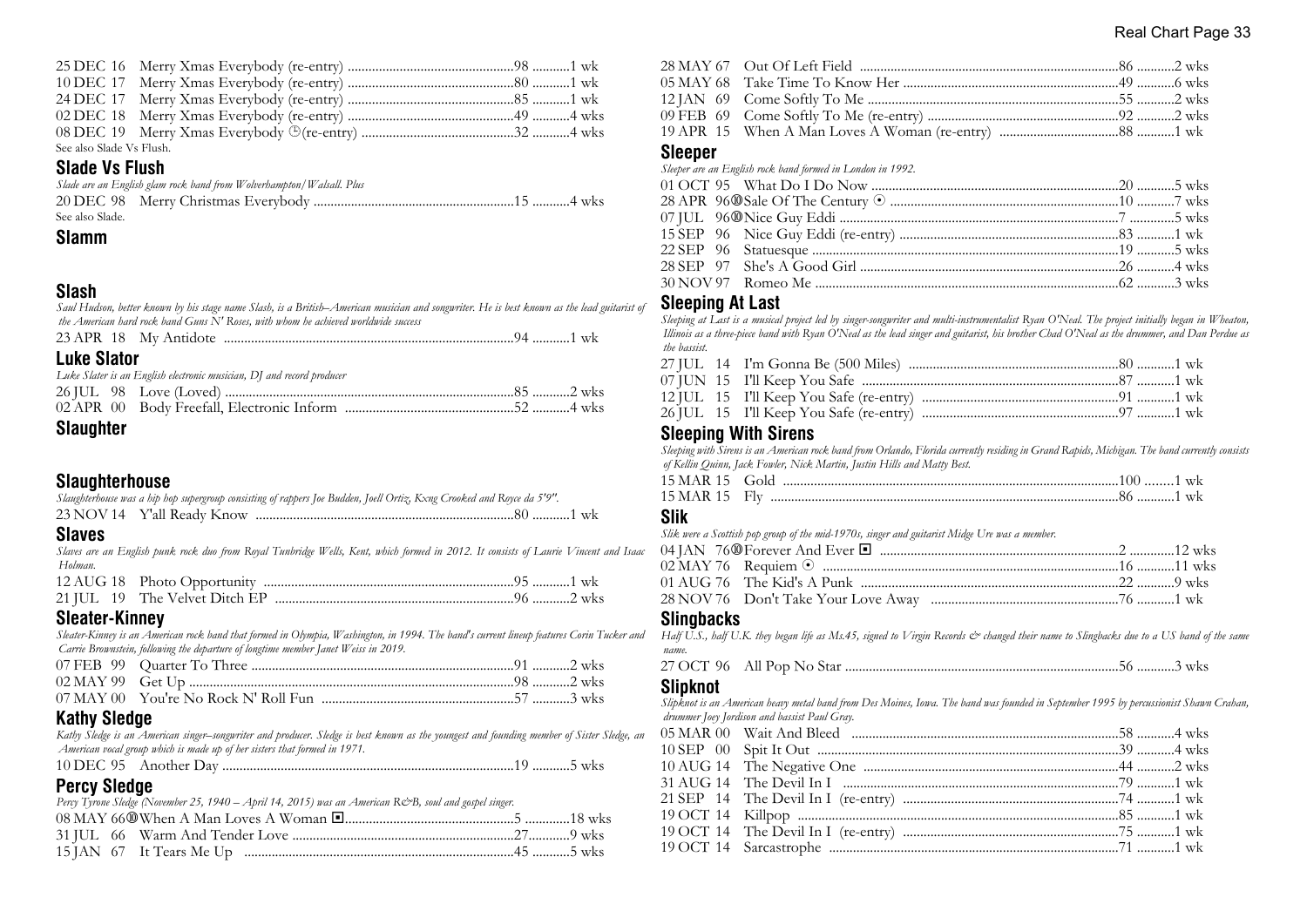#### **Slipstream**

#### **Slo-moshun**

#### **Slowdive**

#### **Slow Moving Millie**

| Amelia Warner is an English musician, composer, and former actress. |  |
|---------------------------------------------------------------------|--|
|                                                                     |  |

# **SL2**

| ◡∟∠                                                                                                                                  |  |
|--------------------------------------------------------------------------------------------------------------------------------------|--|
| SL2 are an English breakbeat hardcore group from London, England. They also recorded, remixed or produced under the names Slipmatt & |  |
| Lime and T.H.C.                                                                                                                      |  |
| 09 FEB   97    On A Ragga Tip 1997 ………………………………………………………………51 …………4 wks                                                              |  |
| Sludgefeast                                                                                                                          |  |

#### *Band from Bournemouth, UK.*

# **Slum Village**

*Slum Village is a hip hop group from Detroit, Michigan. The group was formed by three members, rappers Baatin and T3, plus rapper and producer J Dilla. J Dilla left in 2001 to pursue a solo career with MCA Records.*

```
20 AUG 00 Climax (Girl Sh**) .........................................................................87 ...........1 wk
```
# **Sly and Robbie**

*Sly and Robbie are a prolific Jamaican rhythm section and production duo, associated primarily with the reggae and dub genres.*

| (1) Credits feat Simply Red. |  |
|------------------------------|--|

# **Sly and The Family Stone**

*Sly and the Family Stone was an American band from San Francisco. Active from 1966 to 1983, the band was pivotal in the development of funk, soul, rock, and psychedelic music.*

72 Runnin' Away ...................................................................................

# **Sly Fox**

| Sly Fox was a short-lived American 1980s duo, consisting of Gary "Mudbone" Cooper and Michael Camacho. |  |
|--------------------------------------------------------------------------------------------------------|--|
|                                                                                                        |  |
| .                                                                                                      |  |

#### **Heather Small**

| Heather Small (born 20 January 1965) is an English soul singer who was the lead singer of the band M People and later became a solo artist. |  |
|---------------------------------------------------------------------------------------------------------------------------------------------|--|
|                                                                                                                                             |  |
|                                                                                                                                             |  |

See also M People, Tom Jones And Heather Small.

#### **Mary Small**

*Mary Small was a musical prodigy and the first singer well known by the moniker "The Little Girl With The Big Voice." At 11 years old and in the midst of the Great Depression she was discovered by Rudy Vallee. Born: May 10, 1922 in Baltimore, Maryland, USA. Died: February 27, 2007 (age 84) in Harlem.*

20 JUL 52 Didja Ever? ......................................................................................20 ...........6 wks

#### **Small Faces**

*Small Faces were an English rock band from East London. The group was founded in 1965 by members Steve Marriott, Ronnie Lane, Kenney Jones, and Jimmy Winston, although by 1966 Winston was replaced by Ian McLagan as the band's keyboardist.*

| <b>Smaller</b> |  |
|----------------|--|

| 23 MAR 97       |  |  |
|-----------------|--|--|
| <b>Smart ES</b> |  |  |

# **S\*M\*A\*S\*H**

# **Smash Mouth**

*Smash Mouth is an American rock band from San Jose, California. The band was formed in 1994, and was originally composed of Steve Harwell, Kevin Coleman, Greg Camp, and Paul De Lisle.*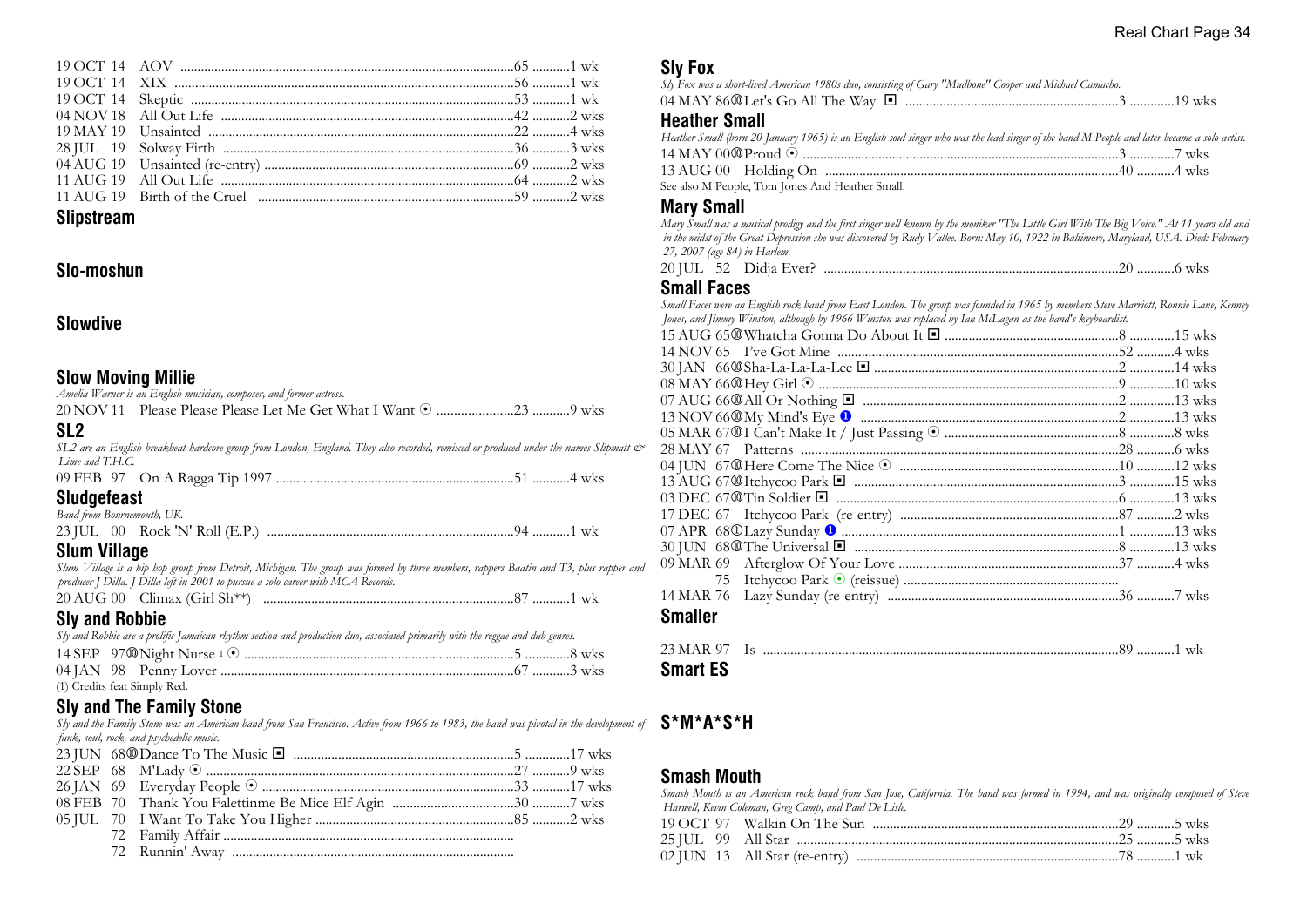# **Smashing Pumpkins**

*The Smashing Pumpkins are an American alternative rock band from Chicago, Illinois. Formed in 1988 by frontman Billy Corgan and James Iha, the band included D'arcy Wretzky and Jimmy Chamberlin in its original incarnation.*

# **Smiler**

|         | Joseph Bartlett-Vanderpuye, better known by his stage name Smiler, is a British rapper and former Grime MC, who was born in London. |  |
|---------|-------------------------------------------------------------------------------------------------------------------------------------|--|
|         |                                                                                                                                     |  |
| - - - - |                                                                                                                                     |  |

#### **Smiley Culture**

*David Victor Emmanuel (10 February 1963 – 15 March 2011), better known as Smiley Culture, was a British reggae singer and DJ known for his 'fast chat' style.* 17 AUG 86 Schooltime Chronicle ....................................................................61 ...........5 wks

|  | <b>Smith And D'Abo</b> |
|--|------------------------|
|  |                        |

| Mike Smith, the former keyboard player of the Dave Clark Five. Plus Michael David d'Abo is an English singer and songwriter. |  |  |  |  |  |  |  |  |  |
|------------------------------------------------------------------------------------------------------------------------------|--|--|--|--|--|--|--|--|--|
|                                                                                                                              |  |  |  |  |  |  |  |  |  |

#### **Charlene Smith**

 *Canadian singer*

|--|--|--|--|--|--|

# **Elliott Smith**

*Steven Paul "Elliott" Smith (August 6, 1969 – October 21, 2003) was an American singer, songwriter, and multi-instrumentalist. Smith was born in Omaha, Nebraska, raised primarily in Texas, and lived much of his life in Portland, Oregon.*

# **Ethel Smith**

*US organist and stylist, who majored in up-tempo Latin-American vibes, perhaps more famous for her private life and a particularly acrimonious divorce from Hollywood actor Ralph Bellamy in 1947.*

# **Jorja Smith**

*Jorja Smith is a British singer from Walsall, West Midlands.*

| (1) Credits feat Stormzy. (2) feat Burna Boy. |  |
|-----------------------------------------------|--|

See also Jorja Smith & Preditah.

# **Jorja Smith & Preditah**

*Jorja Smith is a British singer from Walsall, West Midlands. Plus Nathan Gerald, better known as Preditah is a Garage/Grime music composer, DJ & Bassist from Birmingham, England.*

| See also Joria Smith. |  |  |
|-----------------------|--|--|

# **Keely Smith**

*Keely Smith is an American jazz and popular music singer*

|--|--|

#### **Mandy Smith**

*Amanda Louise Smith is an English former pop singer and model. She became known in the mid-1980s for her romantic relationship with, and subsequent marriage to, Rolling Stones bassist Bill Wyman, who was 34 years her senior.*

| 15 FEB 87 |  |  |  | WKS |  |
|-----------|--|--|--|-----|--|
|-----------|--|--|--|-----|--|

#### **Muriel Smith**

| Muriel Burrell Smith (February 23, 1923 – September 13, 1985) was an American singer. |  |  |
|---------------------------------------------------------------------------------------|--|--|
|                                                                                       |  |  |

|--|--|--|

#### **O. C. Smith**

| Ocie Lee Smith (June 21, 1932 – November 23, 2001), known as O.C. Smith, was an American musician. |  |
|----------------------------------------------------------------------------------------------------|--|
|                                                                                                    |  |
|                                                                                                    |  |
|                                                                                                    |  |
|                                                                                                    |  |
|                                                                                                    |  |

#### **Patti Smith Group**

*Patricia Lee Smith is an American singer-songwriter, poet, and visual artist who became an influential component of the New York City punk rock movement with her 1975 debut album Horses.*

#### **Sam Smith**

*Samuel Frederick "Sam" Smith is an English singer-songwriter. He rose to fame in October 2012 when he was featured on Disclosure's breakthrough single "Latch".*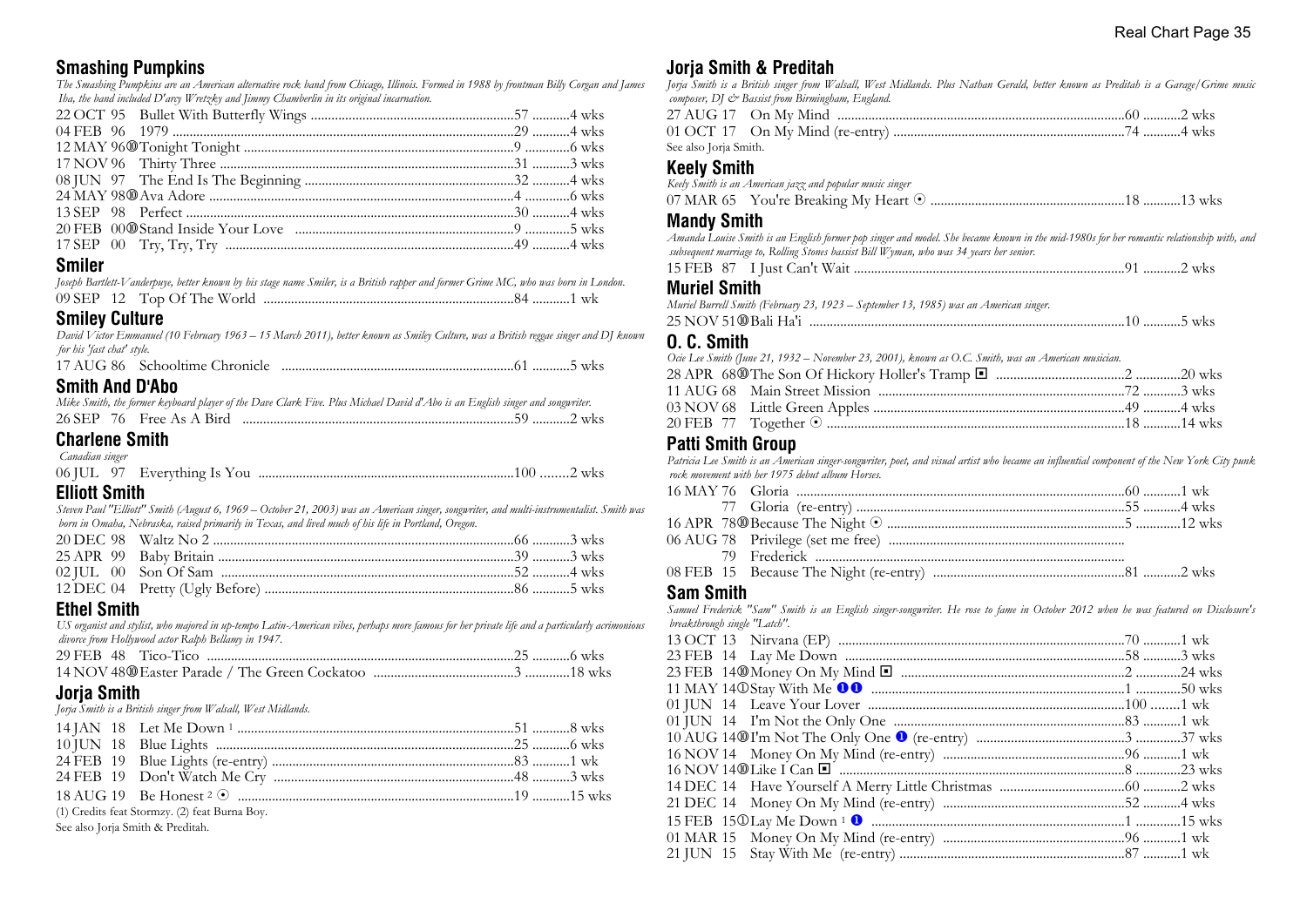| 10 APR 16 |  |  |
|-----------|--|--|
| 10 JUL 16 |  |  |
| 18 SEP 16 |  |  |
| 20 NOV 16 |  |  |
| 18 DEC 16 |  |  |
|           |  |  |
| 08 OCT 17 |  |  |
| 29 OCT 17 |  |  |
| 05 NOV 17 |  |  |
| 12 NOV 17 |  |  |
| 12 NOV 17 |  |  |
| 12 NOV 17 |  |  |
| 10 DEC 17 |  |  |
| 07 JAN 18 |  |  |
| 25 FEB 18 |  |  |
| 01 APR 18 |  |  |
| 23 DEC 18 |  |  |
|           |  |  |
|           |  |  |
|           |  |  |

(1) Credits feat John Legend. (2) feat Logic.

See also Naughty Boy, Disclosure, Calvin Harris & Sam Smith, Sam Smith & Normani.

#### **Sam Smith & Normani**

*Samuel Frederick "Sam" Smith is an English singer-songwriter. Plus Normani Kordei Hamilton is an American singer and dancer. She is a former member of the girl group Fifth Harmony.*

| Consider Microbian Dam Disabatuan Calain Hamin O Can Carida Can Carida Elfdd. Hannau am Mannach |  |
|-------------------------------------------------------------------------------------------------|--|

See also Naughty Boy, Disclosure, Calvin Harris & Sam Smith, Sam Smith, Fifth Harmony, Normani..

# **Sheridan Smith**

| Sheridan Smith, OBE is an English actress, singer and dancer. |  |
|---------------------------------------------------------------|--|
|                                                               |  |
|                                                               |  |
|                                                               |  |
|                                                               |  |

#### **Warren Smith**

*Warren Smith (February 7, 1932 – January 30, 1980) was an American rockabilly and country music singer and guitarist.* 06 JUN 76 Red Cadillac And A Black Mustache ..........................................97 ...........1 wk

# **Will Smith**

*Willard Carroll "Will" Smith, Jr. is an American actor, producer, rapper, and songwriter. He has enjoyed success in television, film, and music. In April 2007, Newsweek called him "the most powerful actor in Hollywood".*

|  | $\overline{a}$ and the contract of the contract of the contract of the contract of the contract of the contract of the contract of the contract of the contract of the contract of the contract of the contract of the contract of |  |  |
|--|------------------------------------------------------------------------------------------------------------------------------------------------------------------------------------------------------------------------------------|--|--|

(1) These tracks were originally credited to Will Smith under the name of DJ Jazzy Jeff. In the download era they have changed to Will Smith.

#### **Willow Smith**

| Willow Camille Reign Smith, known professionally as Willow, is an American singer, actress and dancer. Daughter of Will Smith. |  |
|--------------------------------------------------------------------------------------------------------------------------------|--|
|                                                                                                                                |  |
|                                                                                                                                |  |

#### **The Smiths**

*The Smiths were an English rock band formed in Manchester in 1982. The band consisted of vocalist Morrissey, guitarist Johnny Marr, bassist Andy Rourke and drummer Mike Joyce.*

| 84  |                                             |  |
|-----|---------------------------------------------|--|
| 84  |                                             |  |
|     |                                             |  |
|     |                                             |  |
|     |                                             |  |
|     |                                             |  |
|     |                                             |  |
|     |                                             |  |
|     |                                             |  |
|     |                                             |  |
|     |                                             |  |
|     |                                             |  |
| 87. |                                             |  |
| 87  |                                             |  |
|     |                                             |  |
| 87  | Last Night I Dreamt  That Somebody Loved Me |  |
| 88. |                                             |  |
|     |                                             |  |
|     |                                             |  |
|     | $\circ$ 1 M $\cdot$ 11 M                    |  |

See also Morrissey, Johnny Marr.

#### **Smog**

| Bill Callahan is an American singer-songwriter and guitarist who has also recorded and performed under the band name Smog. |  |
|----------------------------------------------------------------------------------------------------------------------------|--|
|                                                                                                                            |  |
| <b>The Smoke</b>                                                                                                           |  |
| The Smoke was an English pop group from York. They consisted of Mick Rowley, Mal Luker, John "Zeke" Lund and Geoff Gill.   |  |
|                                                                                                                            |  |

27 AUG 67 If The Weather's Sunny ..................................................................93 ...........3 wks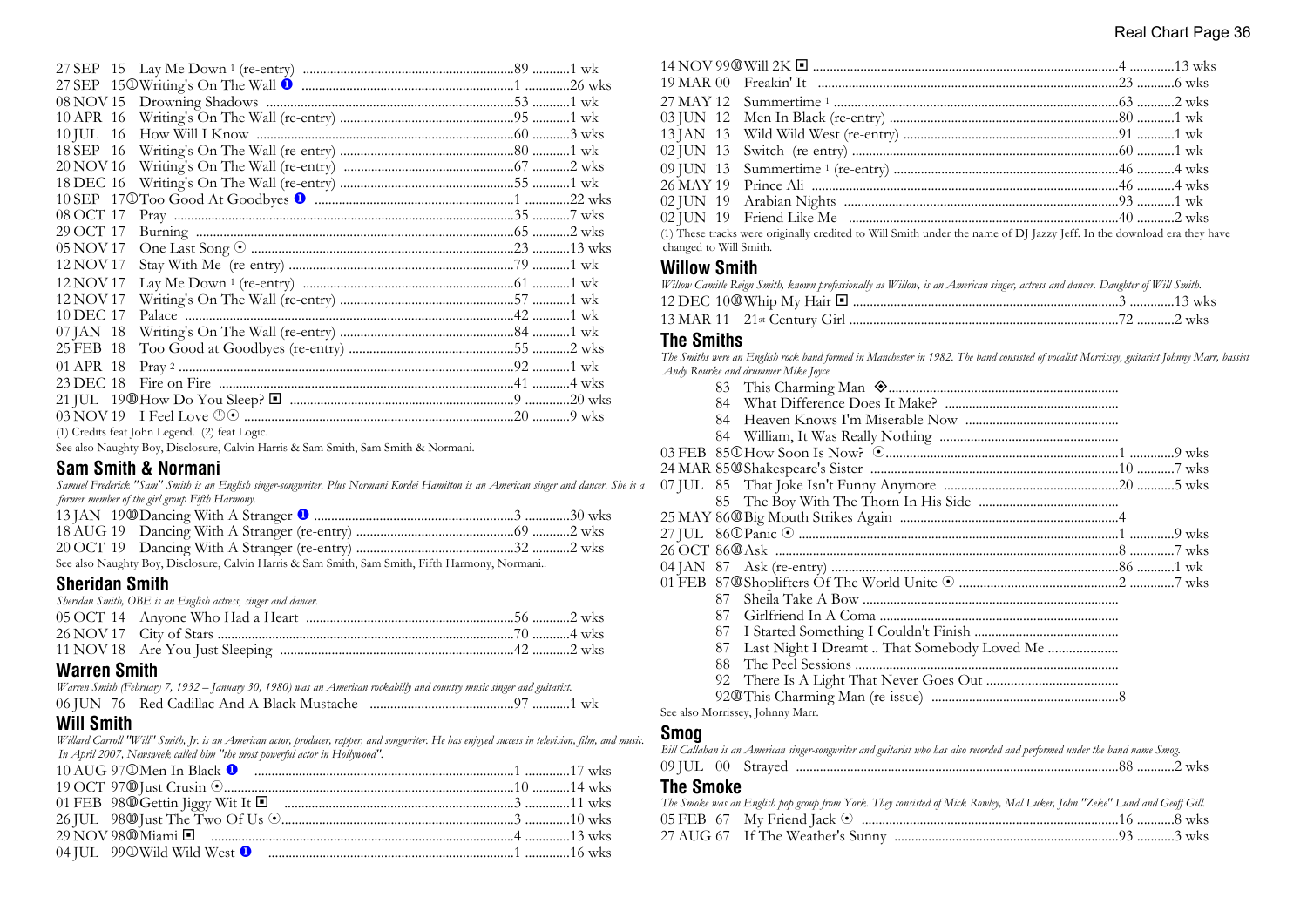# **Smoke City**

| Smoke City was an English band that blended acid jazz and trip hop, borrowing from Brazilian styles such as samba and bossa nova. |  |
|-----------------------------------------------------------------------------------------------------------------------------------|--|
|                                                                                                                                   |  |
|                                                                                                                                   |  |
|                                                                                                                                   |  |
|                                                                                                                                   |  |

#### **Smokie**

*Smokie are an English rock band from Bradford, Yorkshire. The band found success at home and abroad after teaming up with Mike Chapman and Nicky Chinn.*

|                     | 75 |                                          |  |
|---------------------|----|------------------------------------------|--|
|                     | 75 |                                          |  |
|                     |    |                                          |  |
|                     |    |                                          |  |
|                     |    |                                          |  |
|                     |    |                                          |  |
|                     |    |                                          |  |
|                     |    |                                          |  |
|                     |    |                                          |  |
|                     |    |                                          |  |
|                     |    |                                          |  |
| SEP 78              |    |                                          |  |
| 28 OCT 79           |    |                                          |  |
| 13 APR 80           |    |                                          |  |
| 28 SEP              | 80 |                                          |  |
|                     | 90 |                                          |  |
|                     |    |                                          |  |
|                     |    |                                          |  |
|                     |    |                                          |  |
|                     |    | (1) Credits feat Roy Chubby Brown.       |  |
| <b>Smokin Beats</b> |    |                                          |  |
|                     |    | English house/UK garage duo Smokin Beats |  |
|                     |    |                                          |  |

# **Smokin Mojo Filters**

| <b>Cmnnth</b> |                                                                                            |  |
|---------------|--------------------------------------------------------------------------------------------|--|
|               |                                                                                            |  |
|               | A short-term project comprising Paul Weller, Paul McCartney and Noel Gallagher from Oasis. |  |

| UIIIUUUII |                                                                                                                       |  |
|-----------|-----------------------------------------------------------------------------------------------------------------------|--|
|           | Juanita Stokes, currently known as Needa S. (formerly Smooth), (born 1972) is an American singer, rapper and actress. |  |
|           |                                                                                                                       |  |
|           |                                                                                                                       |  |

# **The Smurfs**

*Petrus Antonius Laurentius "Pierre" Kartner (born 11 April 1935)[1] is a Dutch musician, singer-songwriter and record producer who performs under the stage name Vader Abraham (Father Abraham). In May 1977, Kartner was asked to make a promotional song about The Smurfs. Comic and television franchise centred on a group of small blue fictional creatures called Smurfs.*

#### **Snakebite**

| Italian euro house / trance project. |  |  |
|--------------------------------------|--|--|
|                                      |  |  |

#### **Snakehips**

| Snakehips are a British electronic/R&B music duo consisting of Oliver Lee and James Carter. |  |
|---------------------------------------------------------------------------------------------|--|
|                                                                                             |  |
|                                                                                             |  |
|                                                                                             |  |
| (1) Credits feat ZAYN, See also Snakehips and Anne-Marie, Snakehips & MØ                    |  |

# **Snakehips and Anne-Marie**

*Snakehips are a British electronic/R&B music duo consisting of Oliver Lee and James Carter. Plus Anne-Marie Rose Nicholson, known professionally as Anne-Marie, is an English singer and songwriter.*

|  | 30 JUL 17 Either Way $1$ . |                                                                                       |  |  |
|--|----------------------------|---------------------------------------------------------------------------------------|--|--|
|  |                            | (1) Credits feat oey Bada \$\$. See also Snakehips, Anne-Marie, Snakehips & $M\Omega$ |  |  |

#### **Snakehips & MØ**

| Snakehips are a British electronic/R&B music duo consisting of Oliver Lee and James Carter. Plus Karen Marie Asgaard Ørsted, known |  |
|------------------------------------------------------------------------------------------------------------------------------------|--|
| professionally as MO, is a Danish singer and songwriter, signed to Sony Music Entertainment. Born in Ubberud.                      |  |
|                                                                                                                                    |  |
| See also Snakehips, MØ, Snakehips and Anne-Marie.                                                                                  |  |
|                                                                                                                                    |  |

#### **Snap!**

| Snap! are a German Eurodance group formed in 1989 by Frankfurt-based producers Michael Münzing and Luca Anzilotti. |  |
|--------------------------------------------------------------------------------------------------------------------|--|
|                                                                                                                    |  |
|                                                                                                                    |  |
|                                                                                                                    |  |
|                                                                                                                    |  |
|                                                                                                                    |  |
|                                                                                                                    |  |
|                                                                                                                    |  |

#### **Sneakbo**

*Agassi Babatunde Odusina, or Sneakbo as he is otherwise known, is an English rapper.*

| (1) Credits feat L Marshall. (2) feat Giggs. |  |  |
|----------------------------------------------|--|--|

#### **Sneaker Pimps**

| Sneaker Pimps are a British trip hop band formed in Hartlepool, England, in 1994. |  |  |
|-----------------------------------------------------------------------------------|--|--|
|                                                                                   |  |  |
|                                                                                   |  |  |
|                                                                                   |  |  |
|                                                                                   |  |  |
|                                                                                   |  |  |
|                                                                                   |  |  |
|                                                                                   |  |  |
|                                                                                   |  |  |
|                                                                                   |  |  |

# **Sniffy Dog**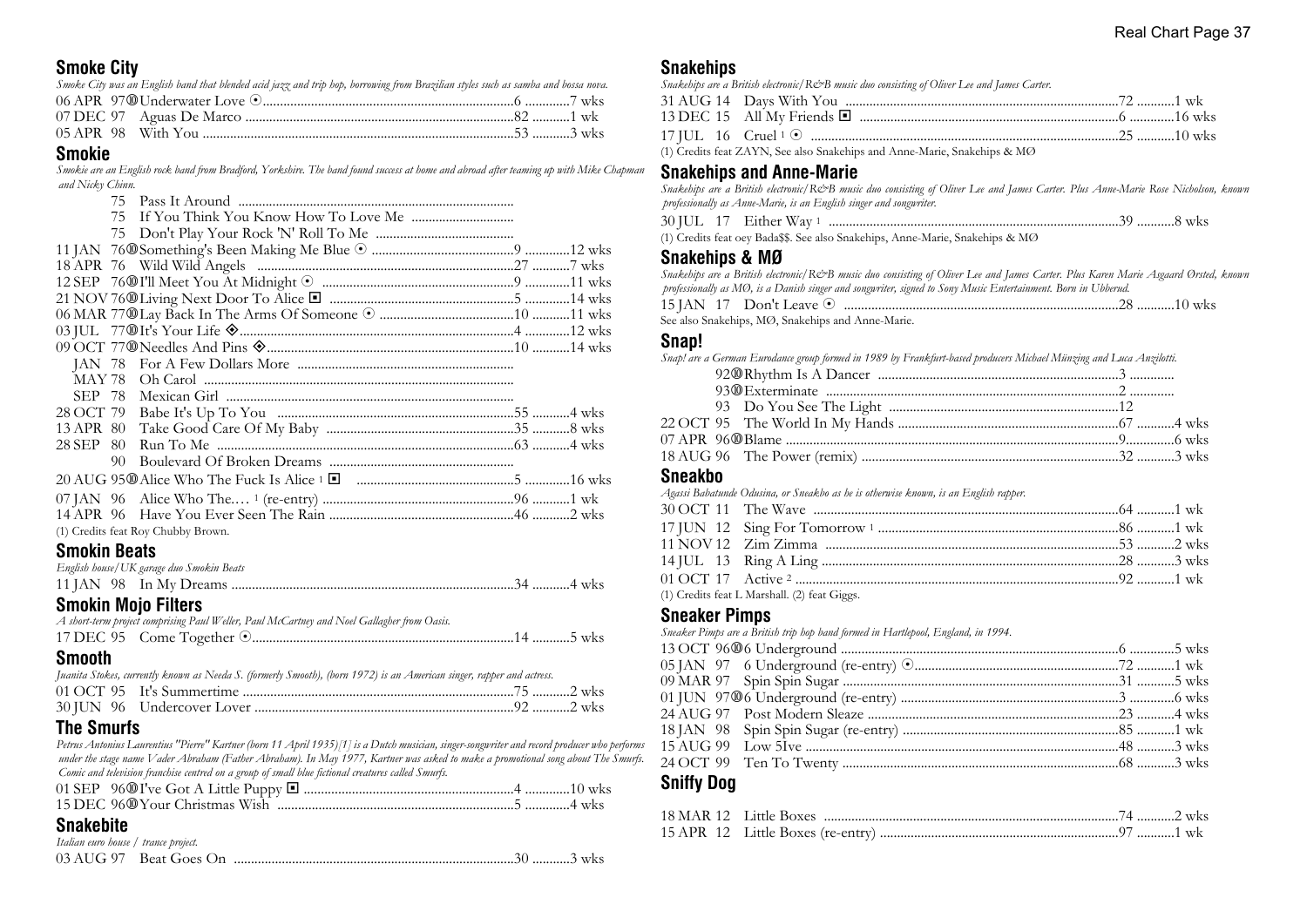#### **Sniper**

# **Snoop Dogg**

| Cordozar Calvin Broadus, Jr., known professionally as Snoop Dogg, is an American rapper and actor from Long Beach, California. |  |
|--------------------------------------------------------------------------------------------------------------------------------|--|
|                                                                                                                                |  |
|                                                                                                                                |  |
|                                                                                                                                |  |
|                                                                                                                                |  |
|                                                                                                                                |  |
|                                                                                                                                |  |
|                                                                                                                                |  |
|                                                                                                                                |  |
|                                                                                                                                |  |
| (1) Credits ft Pharrel Williams (2) Feat Charlie Wilson. See also Dr Dre Akon & Snoop Dogg. Snoop Dogg & V                     |  |

(1) Credits ft Pharrel Williams (2) Feat Charlie Wilson. See also Dr Dre Akon & Snoop Dogg, Snoop Dogg & Wiz Khalifia, Snoop Dogg & T-Pain, Big Time Rush, Olly Murs.

# **Snoop Dogg & David Guetta**

See also Dr Dre Akon & Snoop Dogg, Snoop Dogg & Wiz Khalifia, Snoop Dogg & T-Pain, Snoop Dogg, David Guetta.

# **Snoop Dogg & R Kelly**

| - 112 L |  |  |
|---------|--|--|
|---------|--|--|

#### **Snoop Dogg & Wiz Khalifia**

| See also Snoop Dogg, T-Pain, Snoop Dogg & David Guetta, Wiz Khalifia. |  |
|-----------------------------------------------------------------------|--|

# **Snoop Dogg & T-Pain**

| See also Snoop Dogg, T-Pain, Snoop Dogg & Wiz Khalifia, Snoop Dogg & David Guetta. |  |
|------------------------------------------------------------------------------------|--|

#### **Snow**

# **Hank Snow And His Rainbow Ranch Boys**

| <b>Mike Snow</b>                                                                                                                 |  |
|----------------------------------------------------------------------------------------------------------------------------------|--|
|                                                                                                                                  |  |
| Talbot III. as the Ranch Boys.                                                                                                   |  |
| Clarence Eugene "Hank" Snow (May 9, 1914 – December 20, 1999) was a Canadian-American country music artist. Plus Ed Hyde, Joseph |  |

18 MAR 12 Paddling Out ....................................................................................83 ...........1 wk

#### **Mark Snow**

*Mark Snow (born Martin Fulterman; August 26, 1946) is an American composer for film and television. Among his most famous compositions is the theme music for science fiction television series The X-Files.*

24 MAR 96j X Files Theme u .............................................................................1 .............18 wks

#### **Phoebe Snow**

*Phoebe Snow (born Phoebe Ann Laub; July 17, 1950 – April 26, 2011) was an American singer-songwriter and guitarist* JAN 79 Every Night ......................................................................................

#### **Snow Patrol**

*Snow Patrol are a Northern Irish rock band formed in 1993, consisting of Gary Lightbody, Nathan Connolly, Paul Wilson, Jonny Quinn, and Johnny McDaid.*

| 24 MAY 98 |    |  |  |
|-----------|----|--|--|
| 10 DEC 00 |    |  |  |
|           | 07 |  |  |
|           |    |  |  |
|           | 07 |  |  |
|           |    |  |  |
|           | 08 |  |  |
|           | 08 |  |  |
|           |    |  |  |
|           | 09 |  |  |
|           | 09 |  |  |
|           | 09 |  |  |
|           | 09 |  |  |
|           | 09 |  |  |
|           | 09 |  |  |
|           | 09 |  |  |
| 22 NOV 09 |    |  |  |
| 22 NOV 09 |    |  |  |
| 03 JAN 10 |    |  |  |
| 31 JAN 10 |    |  |  |
| 11 APR 10 |    |  |  |
| 05 DEC 10 |    |  |  |
| 13 MAR 11 |    |  |  |
| 24 JUL 11 |    |  |  |
|           |    |  |  |
| 18 SEP 11 |    |  |  |
| 20 NOV 11 |    |  |  |
| 20 NOV 11 |    |  |  |
| 25 DEC 11 |    |  |  |
| 25 MAR 12 |    |  |  |
| 23 SEP 12 |    |  |  |
| 02 DEC 12 |    |  |  |
| 18 AUG 13 |    |  |  |
| 05 OCT 14 |    |  |  |
| 12 OCT 14 |    |  |  |
| 01 FEB 15 |    |  |  |
| 08 MAR 15 |    |  |  |
| 17 MAY 15 |    |  |  |
| 19 JUL 15 |    |  |  |
| 06 MAR 16 |    |  |  |
| 29 MAY 16 |    |  |  |
| 19 JUN 16 |    |  |  |
| 12 FEB 17 |    |  |  |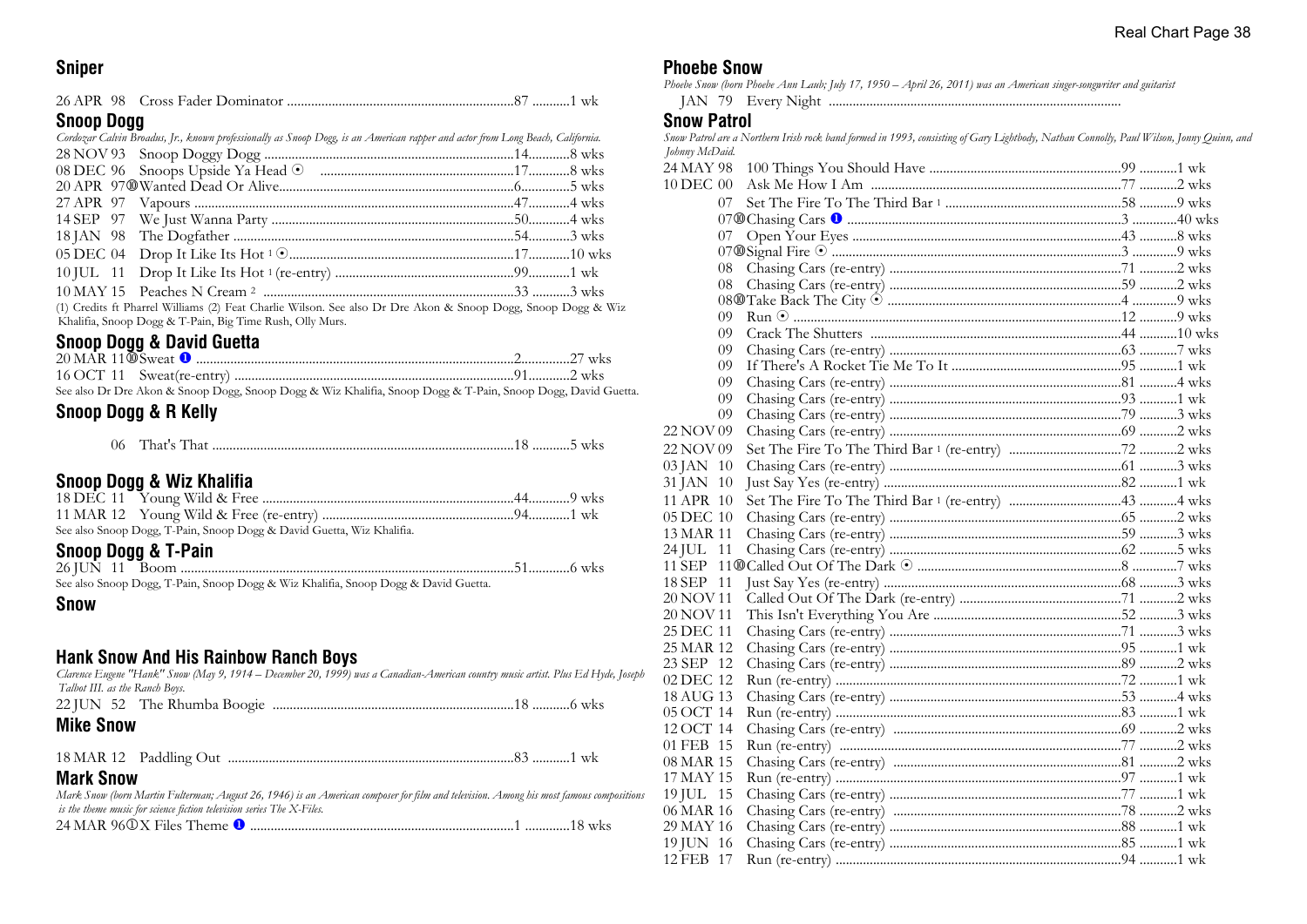| (1) Snow Patrol & M Wainwright. |  |
|---------------------------------|--|

# **Snuff**

*Snuff are a British punk rock band formed in Hendon in 1986. The original line-up was Duncan Redmonds on drums and vocals, Simon Wells on guitar and vocals and Andy Crighton on bass, with Dave Redmonds*

# **So More**

| <b>Soak</b> |  |  |
|-------------|--|--|
| Soap        |  |  |
|             |  |  |

# **Soapy**

| <b>Zach Sobiech</b> |  |  |
|---------------------|--|--|

| 26 MAY 12 | 1 | WК |
|-----------|---|----|
|           |   |    |

# **Salvador Sobral**

*Salvador Vilar Braamcamp Sobral is a Portuguese singer, who won the 2017 Eurovision Song Contest in Kiev, Ukraine for Portugal* 21 MAY 17 Amar Pelos Dois .............................................................................20 ...........2 wks

Social House *See Ariana Grande & Social House*

# **Social Security**

| Softengine |  |  |
|------------|--|--|
|            |  |  |

# **Soft Cell**

*Soft Cell are an English synthpop duo who came to prominence in the early 1980s, consisting of vocalist Marc Almond and instrumentalist David Ball.*<br>02 *A* 

| 82  |  |
|-----|--|
|     |  |
| 82. |  |
| 82. |  |
| 83  |  |
| 83. |  |
|     |  |
| 91  |  |
| 02  |  |
|     |  |

See also Marc Almond.

#### **The Softones**

| The Softones are an American male singing group from the city of Baltimore, Maryland                                                  |  |
|---------------------------------------------------------------------------------------------------------------------------------------|--|
|                                                                                                                                       |  |
| <b>The Soft Machine</b>                                                                                                               |  |
| Soft Machine are an English rock band from Canterbury formed in mid-1966, currently consisting of John Marshall, Roy Babbington, John |  |
| Etheridge, and Theo Travis.                                                                                                           |  |
|                                                                                                                                       |  |
| <b>Soft Pedalling</b>                                                                                                                 |  |
| UK studio group of mixed race and sex.                                                                                                |  |
|                                                                                                                                       |  |
|                                                                                                                                       |  |
|                                                                                                                                       |  |

#### **Soho**

# **Masayoshi Soken**

| IIIUUUTUUIII UURUII | Masayoshi Soken is a Japanese video game composer and sound editor who has worked for Square Enix since 2001. Soken is known for scoring<br>Mario Hoops 3-on-3 and Final Fantasy XIV: A Realm Reborn. |  |
|---------------------|-------------------------------------------------------------------------------------------------------------------------------------------------------------------------------------------------------|--|
|                     |                                                                                                                                                                                                       |  |
| Solardo & Eli Brown | Hailing from Manchester, production duo Mark Richards & James Eliot, collectively known as Solardo, plus Eli Brown is a DJ and producer.                                                              |  |
|                     |                                                                                                                                                                                                       |  |
|                     |                                                                                                                                                                                                       |  |
| <b>Solar Stone</b>  |                                                                                                                                                                                                       |  |
|                     |                                                                                                                                                                                                       |  |
| <b>Solar Twins</b>  |                                                                                                                                                                                                       |  |
|                     | Solar Twins were an English electronica duo with Joanna Stevens and David Norland.                                                                                                                    |  |
|                     |                                                                                                                                                                                                       |  |
| <b>The Soldiers</b> |                                                                                                                                                                                                       |  |
|                     |                                                                                                                                                                                                       |  |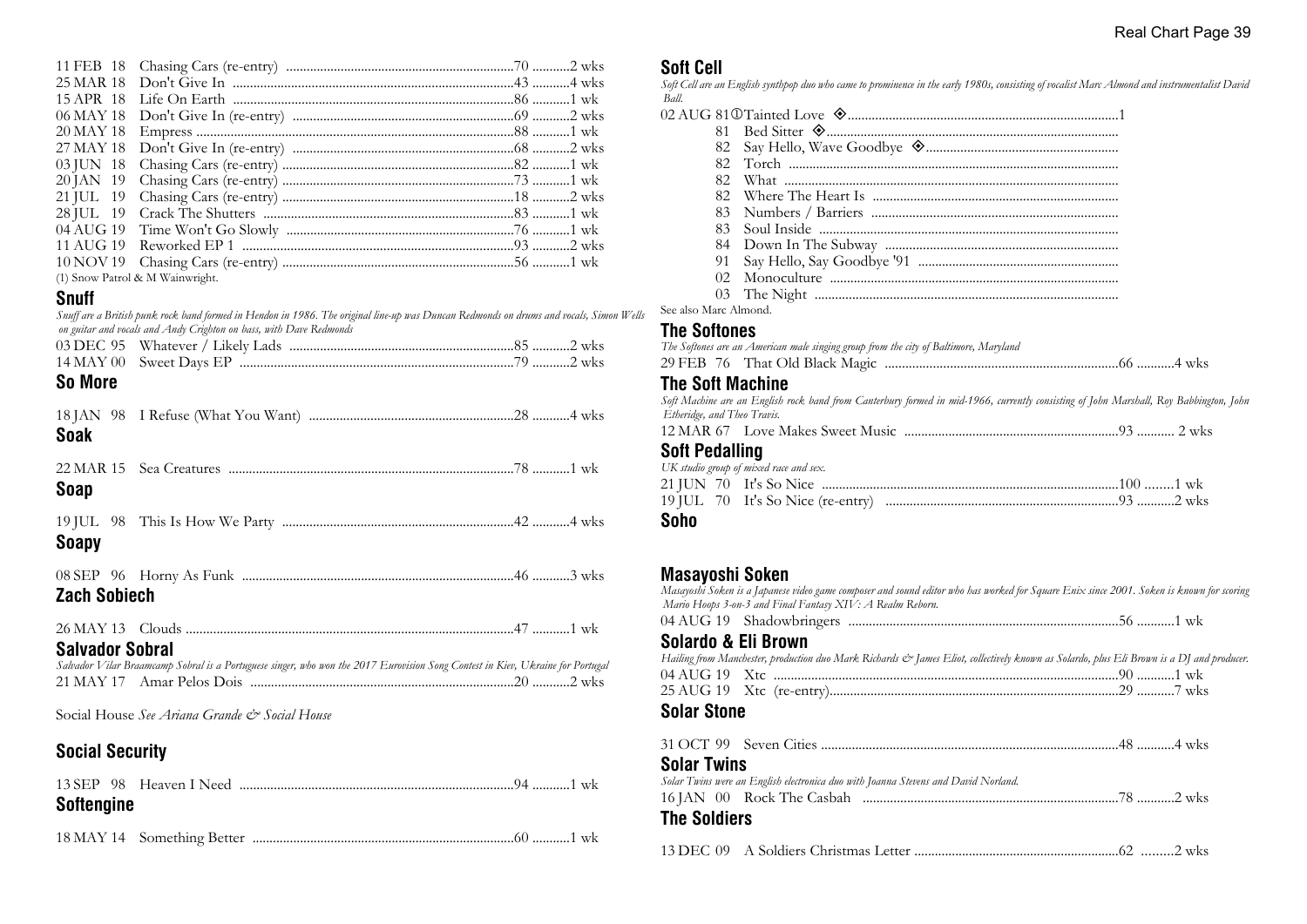| (1) Credits: with Robin Gibb. |  |  |  |
|-------------------------------|--|--|--|

#### **Solex**

|  | Elisabeth Esselink (born 14 August 1965), known by her stage name Solex, is a Dutch musician based in Amsterdam. |  |
|--|------------------------------------------------------------------------------------------------------------------|--|
|  |                                                                                                                  |  |

# **Solid Gold Chart Busters**

*Solid Gold Chartbusters is a collaboration between Guy Pratt and Jimmy Cauty.*

| 19 DEC -<br>99 | One |  |  |
|----------------|-----|--|--|
|                |     |  |  |

#### **Solid Harmonie**

#### **Solo**

# **Joe Solo & The Hatfield Brigade**

*On October 30th 2016 as miners and their families from up and down the UK gathered to join a choir like no other in the spirit of community and solidarity. Joe Solo is an award-winning musician, writer, poet, activist, broadcaster.*

|--|--|--|--|

#### **Shane Solomon**

| Cornish singer and TV presenter Shane Solomon. |  |
|------------------------------------------------|--|
|                                                |  |

#### **Stacey Solomon**

*Stacey Chanelle Charlene Solomon is an English singer, television presenter and reality television star. She rose to fame on the sixth series of The X Factor, coming third overall on the show.*

|--|--|

#### **The Solsonics** *Jez Colin, Willie McNeil*

| jez Coun, w une Maxen |  |  |
|-----------------------|--|--|
|                       |  |  |

# **Martin Solveig**

| Martin Picandet known as Martin Solveig, (born Paris, France 22 September 1976), is a French DJ and record producer. |  |  |  |  |
|----------------------------------------------------------------------------------------------------------------------|--|--|--|--|
|                                                                                                                      |  |  |  |  |
|                                                                                                                      |  |  |  |  |
|                                                                                                                      |  |  |  |  |
|                                                                                                                      |  |  |  |  |
|                                                                                                                      |  |  |  |  |
|                                                                                                                      |  |  |  |  |
|                                                                                                                      |  |  |  |  |
|                                                                                                                      |  |  |  |  |
|                                                                                                                      |  |  |  |  |

(1) Credits feat Sam White. (2) feat Tkay Maidza. (3) feat Ina Wroldsen. (4) feat Alma.

See also Martin Solveig & Dragonette, Martin Solveig & GTA, Jax Jones & Martin Solveig, David Guetta & Martin Solveig .

# **Martin Solveig & Dragonette**

*Martin Solveig, is a French DJ and record producer. And Dragonette is a Canadian electronic music band from Toronto, Ontario, formed in 2005.*

| 09 JAN 11 Hello $\blacksquare$ |  |
|--------------------------------|--|
|                                |  |

See also Martin Solveig, Martin Solveig & GTA, Philip George & Dragonette, Jax Jones & Martin Solveig, David Guetta & Martin Solveig.

# **Martin Solveig & GTA**

*Martin Solveig, is a French DJ and record producer. And François K (Franz-swa) (born as François Kevorkian on January 10, 1954 in Rodez, France) is a French-Armenian remixer, producer, record label owner and DJ.*

16 AUG 15s Intoxicated ® ..................................................................................3 .............14 wks See also Martin Solveig & Dragonette, Martin Solveig, Jax Jones & Martin Solveig, David Guetta & Martin Solveig.

#### **Jimmy Somerville**

*James William Somerville (born 22 June 1961) is a Scottish pop singer and songwriter. He sang in the 1980s with the pop group Bronski Beat.* 22 OCT 95 By Your Side .....................................................................................43 ...........3 wks 14 SEP 97 Dark Sky ............................................................................................93 ...........2 wks

|  | 20 IUN 99 Lav Down |  | + …………∠ WKS |  |
|--|--------------------|--|-------------|--|
|  |                    |  |             |  |

#### **Sona Fariq**

*East London, Sona Fariq boast Jewish, Bangladeshi, Pakistani, Polish, Dutch and Swiss heritage.*

#### **Kye Sones**

*Kye Sones (born 14 August 1982) is an English singer. He participated in Series 9 of The X Factor UK* 28 OCT 12 Save The World ................................................................................94 ...........1 wk

#### **Songer** *Male singer*

| <b><i>LILLER OFINGER</i></b> |  |  |
|------------------------------|--|--|
|                              |  |  |

#### **Trey Songz**

*Tremaine Aldon Neverson, known professionally as Trey Songz, is an American singer, songwriter, rapper and actor.*

| (1) Credits feat Chris Brown. |  |  |
|-------------------------------|--|--|

#### **Sonia**

*Sonia (born Sonia Evans; 13 February 1971) is an English pop singer from Liverpool.* 23 DEC 95 You To Me Are Everything ..........................................................37 ...........3 wks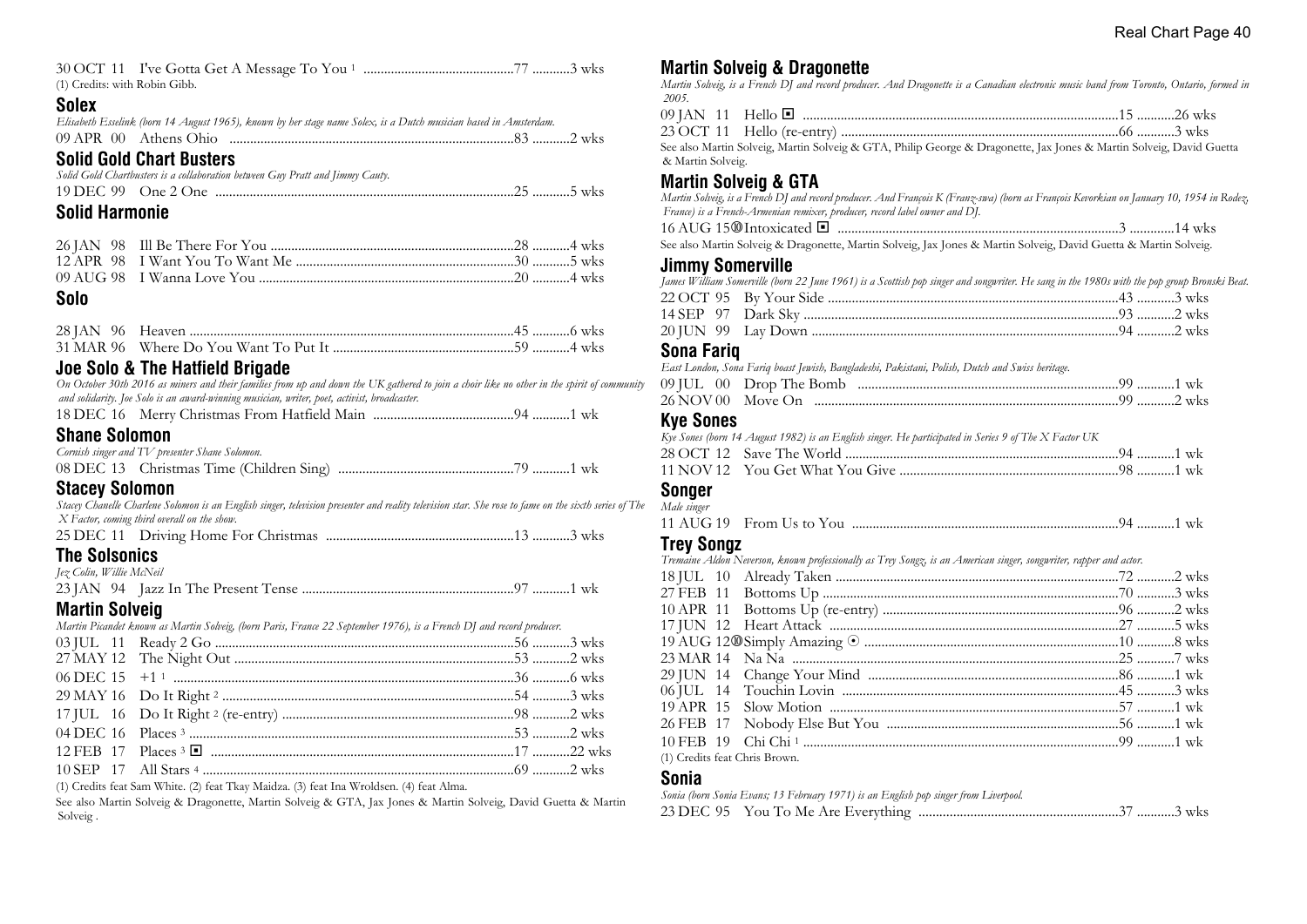# **Sonic Youth**

*Sonic Youth was an American rock band based in New York City, formed in 1981. Founding members Thurston Moore, Kim Gordon and Lee Ranaldo remained together for the entire history of the band, while Steve Shelley followed a series of short-term drummers in 1985, and rounded out the core line-up.*

| <b>12 JUL</b> | 98 |  |  |  |  |
|---------------|----|--|--|--|--|
|---------------|----|--|--|--|--|

#### **Sonique**

*Sonia Marina Clarke, better known by her stage name Sonique, is a British singer, musician and DJ.*

#### **Sonny**

*Salvatore Phillip "Sonny" Bono was an American singer, producer, and politician who came to fame in partnership with his second wife Cher, as the popular singing duo Sonny & Cher. He died 5 January 1998.*

|  |  | 65 Laugh at Me |  |
|--|--|----------------|--|
|  |  |                |  |

See also Sonny & Cher.

# **Sonny and Cher**

*Sonny & Cher were an American pop music duo, actors, singers and entertainers made up of husband-and-wife Sonny and Cher Bono.*

| See also Sonny, Cher. |  |  |
|-----------------------|--|--|

# **Sons of Admirals**

|--|--|--|--|--|

# **The Sons Of Fred**

| An obscure but intense British beat band, The Sons of Fred featured guitarist Mick Hutchinson in their line-up. |  |
|-----------------------------------------------------------------------------------------------------------------|--|
|                                                                                                                 |  |

**Sonz of A Loop Da Loop Era**

# **Sophia**

*Sophia Roberts, better known as Sophia (sometimes Sophia Songhealer), is an internationally renowned recording artist and multi-instrumentalist (zither, tamboura, dulcimer, guitar, and percussion) who uses her music to heal and uplift.*

| <b>Lee Sora</b>                                                                               |  |
|-----------------------------------------------------------------------------------------------|--|
| Lee So-ra is a South Korean ballad singer.                                                    |  |
|                                                                                               |  |
| <b>Charlene Soraia</b>                                                                        |  |
| Charlene Soraia Santaniello Jones, known as Charlene Soraia, is an English singer-songwriter. |  |
|                                                                                               |  |
|                                                                                               |  |

# **The Sorrows**

|                   | The Sorrows are a rock band formed in 1963 in Coventry, Warwickshire, England.                                                             |  |  |
|-------------------|--------------------------------------------------------------------------------------------------------------------------------------------|--|--|
|                   |                                                                                                                                            |  |  |
|                   |                                                                                                                                            |  |  |
| <b>David Soul</b> |                                                                                                                                            |  |  |
|                   | David Soul is an American-British actor and singer. He is known for his role as Detective Kenneth "Hutch" Hutchinson in the ABC television |  |  |
|                   | series Starsky & Hutch from 1975 to 1979. He became a British citizen in 2004.                                                             |  |  |
|                   |                                                                                                                                            |  |  |
|                   |                                                                                                                                            |  |  |
|                   |                                                                                                                                            |  |  |
|                   |                                                                                                                                            |  |  |

# **The Soul Agents**

|  | Mostly known for the presence of Rod Stewart in their lineup, The Soul Agents were Southampton-based. |  |
|--|-------------------------------------------------------------------------------------------------------|--|
|  |                                                                                                       |  |

# **Soul Asylum**

| American rock band Soul Asylum |  |  |
|--------------------------------|--|--|
|                                |  |  |
|                                |  |  |
|                                |  |  |

#### **The Soul Clan**

*The Soul Clan was a collective of American soul musicians led by Solomon Burke, which started in 1966 as started by Burke, Otis Redding, Wilson Pickett, Don Covay and Joe Tex. Later, both Pickett and Redding left the collective and were replaced by fellow Atlantic artists such as Arthur Conley and Ben E. King.*

|  |  | 28 JUL 68 Soul Meeting. |  |  |
|--|--|-------------------------|--|--|
|--|--|-------------------------|--|--|

#### **Soul Control**

*Soul Control is a German musician duo consisting of Thomas "Tom" Quella (born 1980 in Berlin) and Leonard "Leo" Buck (born 1979 in Sierra Leone).*

|--|--|--|--|

# **Soul Family Sensation**

# **Soul for Real**

Soul for Real is an R&B group from Wheatley Heights, New York, currently living in Atlanta, Georgia made up of brothers Christopher *Sherman Dalyrimple a.k.a. Choc, Andre "Dre" Lamont Dalyrimple a.k.a. KD now, Brian "Bri" Augustus Dalyrimple, and Jason "Jase" Oliver Dalyrimple a.k.a. Jase4Real.*

17 MAR 96 Every Little Thing I Do .................................................................56 ...........4 wks

#### **Soulja Boy Tell 'Em**

|  | De Andre Cortez Way, known professionally as $S$ |  |
|--|--------------------------------------------------|--|
|  |                                                  |  |

#### **Soulsearcher**

*Soulsearcher was a studio project based out of England, and was formed by record producer Marc Pomeroy, which featured American singer-songwriter, Thea Austin, on vocals.*

| 07 FEB 99 |  |  |  |  |  | - wks |
|-----------|--|--|--|--|--|-------|
|-----------|--|--|--|--|--|-------|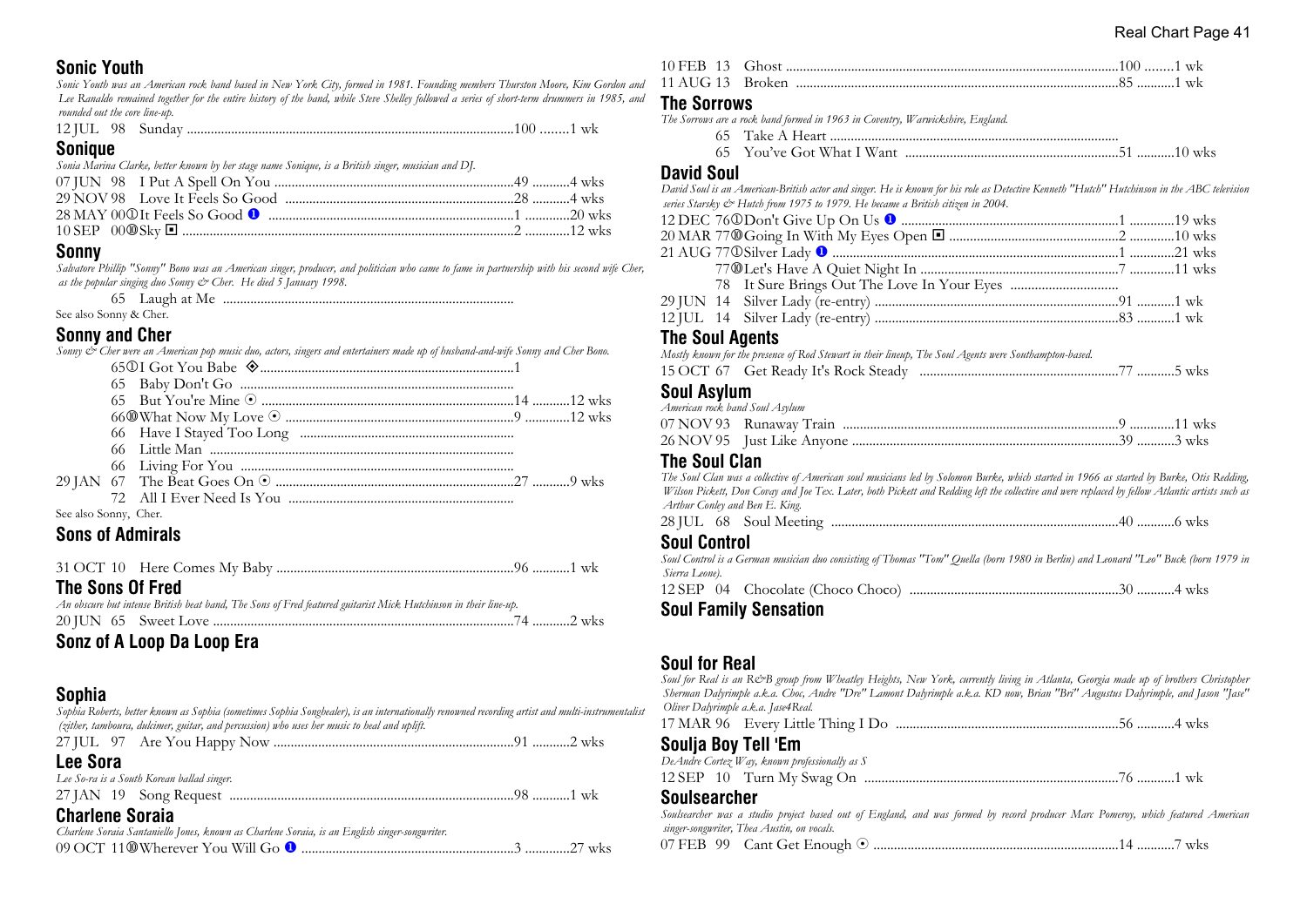|--|--|--|--|

#### **Soul Survivors**

*The Soul Survivors are an American, Philadelphia-based, soul and R&B group, founded by New York natives Richie and Charlie Ingui along with Kenny Jeremiah.*

22 OCT 67 Expressway To Your Heart ...........................................................85 ...........4 wks

### **Soul II Soul**

*Soul II Soul are a British musical collective formed in London in 1988.*

| 89  |                                 |  |
|-----|---------------------------------|--|
| 89. |                                 |  |
|     |                                 |  |
|     |                                 |  |
|     |                                 |  |
|     |                                 |  |
|     |                                 |  |
| 93. |                                 |  |
| 95. |                                 |  |
|     |                                 |  |
|     |                                 |  |
|     |                                 |  |
|     |                                 |  |
|     | (1) Credits feat Caron Wheeler. |  |
|     |                                 |  |

#### **Soul U\*nique**

| COUL CVCTFM |                                                                                                      |  |
|-------------|------------------------------------------------------------------------------------------------------|--|
|             |                                                                                                      |  |
|             | Pop quartet formed in 1999 consisting of members Kate Meranda, Marc Jason, Ben Rogers and Kwa'shaan. |  |

# **S.O.U.L. S.Y.S.T.E.M.**

# **Soulwax**

*Soulwax are a Belgian band from Ghent, centred around brothers David Dewaele and Stephen Dewaele. Other current members include Igor Cavalera and Stefaan Van Leuven.*

#### **Sound 5**

| Members: Danny Spencer, Kelvin Andrews |  |
|----------------------------------------|--|
|                                        |  |

# **Soundgarden**

*Soundgarden was an American rock band formed in Seattle, Washington, in 1984 by singer and rhythm guitarist Chris Cornell, lead guitarist Kim Thayil, and bassist Hiro Yamamoto.*

| $\mathbf{S}$ |                                                                                                             |  |
|--------------|-------------------------------------------------------------------------------------------------------------|--|
|              | <b>Sound Girl</b>                                                                                           |  |
| ngui along   | SoundGirl were a British girl group that consisted of Izzy Beardshaw, Olivia Redmond, and Nicole Shortland. |  |
|              |                                                                                                             |  |
|              | <b>Sound 9418</b>                                                                                           |  |
|              | Jonathan King under a cover name.                                                                           |  |
|              | 08 FEB 76 In The Mood municipal measures and the way 47 minutes who was                                     |  |
|              | See also Jonathan King                                                                                      |  |
|              | <b>Coundo Ovehootrol</b>                                                                                    |  |

#### **Sounds Orchestral**

*Sounds Orchestral was a British studio-based easy listening group, assembled by John Schroeder with Johnny Pearson in 1964.*

- 64 Cast Your Fate To The Wind ± ...................................................
- 65 Moonglow ........................................................................................

#### **Sounds of Blackness**

*Sounds of Blackness is a vocal and instrumental ensemble from Minneapolis/St. Paul, Minnesota who perform music from several genres music including gospel, R&B, soul, and jazz.*

# **Soundsource**

# **The Soup Dragons**

*The Soup Dragons were a Scottish alternative rock band of the late 1980s and early 1990s. Named after a character in the 1970s children's television show Clangers*

#### **The Source**

*Alias used by UK DJ and producer John Rush aka John Truelove*

| (1) Credits feat Candi Staton. |  |  |
|--------------------------------|--|--|

#### **Source Direct**

| Drum & bass outfit from St. Albans, UK. |  |
|-----------------------------------------|--|
|                                         |  |
|                                         |  |

#### **South**

*South were an English rock band. The band consisted of lead singer Joel Cadbury, Brett Shaw, and Jamie McDonald.* 16 JAN 00 Run On Time ...................................................................................98 ...........2 wks

03 DEC 00 Interim EP ........................................................................................94 ...........1 wk 10 DEC 00 Interim ..............................................................................................97 ...........1 wk

#### **Joe South**

*Joe South (born Joseph Alfred Souter; February 28, 1940 – September 5, 2012) was an American singer-songwriter, guitarist, and record producer.* 02 FEB 69s Games People Play ® .....................................................................7 .............16 wks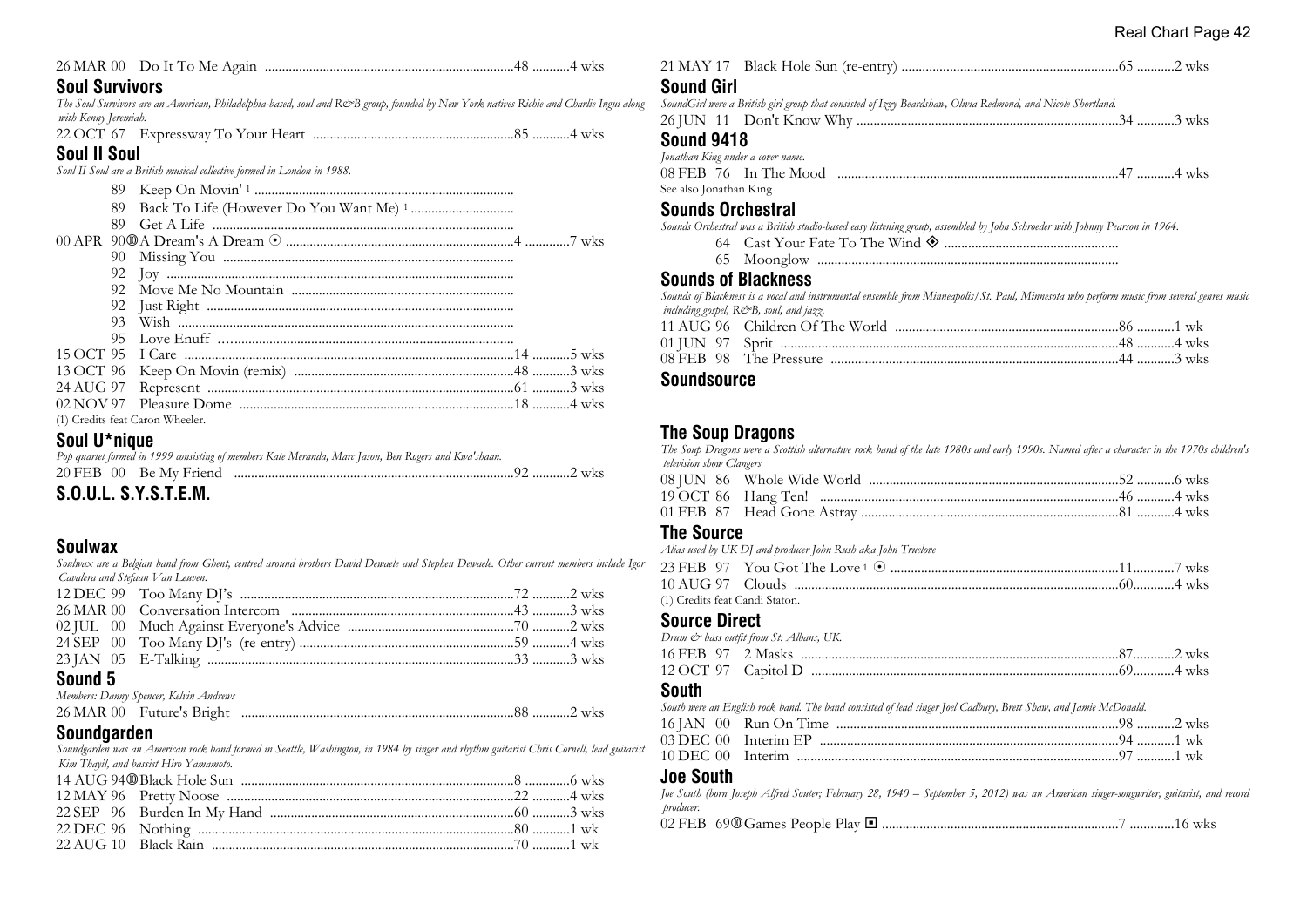**South Park** *South Park is an American animated sitcom created by Trey Parker and Matt Stone and developed by Brian Graden for the Comedy Central television network.* 19 DEC 99 Mr Hankey The Christmas Poo ....................................................13 ...........6 wks **Southside Spinners** *Southside Spinners is a Dutch musical partnership between Marco Verkuylen, Benjamin Kuyten, Jesse and Thomas Hagenbeek.* 22 MAY 00s Luvstruck ..........................................................................................4 .............6 wks **Southwind** *USA psychedelic rock, country, blues, soul Band.* 24 MAY 70 Boogie Woogie Country Girl ........................................................77 ...........2 wks **Sheila Southern** *Sheila Southern was born in Newcastle upon Tyne, Northumberland, England.* 23 APR 67 Girl Without A Boy .......................................................................99 ...........1 wk **Souvlaki** 09 FEB 97 Inferno ..............................................................................................48 ...........4 wks **Space** *Space are a French electronic music band active from 1977 through 1980.* 77s Magic Fly ±.......................................................................................2 .............16 wks 77 Tango In Space .................................................................................56 ...........4 wks 25 DEC 77 Tango In Space (re-entry) ...............................................................85 ...........4 wks **Space** *Space are a British band from Liverpool, who formed in 1993 initially as a trio of Tommy Scott (vocals, bass, guitar), Jamie Murphy (vocals, guitar) and Andy Parle (drums).* 31 MAR 96 Neighbourhood ...............................................................................74 ...........3 wks 02 JUN 96 The Female Of The Species 8.......................................................18 ...........12 wks

| See also Space & Cerys. |  |
|-------------------------|--|

# **Space Art**

| __ |  |
|----|--|
|----|--|

# **Space and Cerys**

| Space are a British band from Liverpool, who formed in 1993. Plus |  |
|-------------------------------------------------------------------|--|
|                                                                   |  |
| See also Space, Catatonia.                                        |  |

# **The Space Brothers**

*The Space Brothers are a UK trance music act comprising Ricky Simmonds and Stephen Jones*

| <b>Space Cowboy</b>                                                                      |                                                                                                                                                                                                                                                                                        |  |
|------------------------------------------------------------------------------------------|----------------------------------------------------------------------------------------------------------------------------------------------------------------------------------------------------------------------------------------------------------------------------------------|--|
| 07<br>(1) Credits featuring Nadia Oh.<br><b>Space Dust</b>                               |                                                                                                                                                                                                                                                                                        |  |
| 03 JAN 99<br>21 MAR 99<br><b>Spacehog</b>                                                |                                                                                                                                                                                                                                                                                        |  |
| 13 OCT 96<br>22 DEC 96<br>01 FEB 98<br><b>Space Kittens</b>                              |                                                                                                                                                                                                                                                                                        |  |
| <b>Spacemaid</b>                                                                         |                                                                                                                                                                                                                                                                                        |  |
| <b>Space Monkeys</b>                                                                     |                                                                                                                                                                                                                                                                                        |  |
| 14 SEP 97<br>03 MAY 98<br><b>Space Manoeuvers</b>                                        | John Graham is a British record producer, songwriter, vocalist who is also known under the pseudonyms Quivver, Skanna, Stoneproof and Space<br>Manoeuvres. He was a former member of music production team Tilt and has recorded and toured with the Welsh electronic group, Hybrid in |  |
| the past.<br><b>Space Penguins</b>                                                       |                                                                                                                                                                                                                                                                                        |  |
| <b>Space Raiders</b>                                                                     |                                                                                                                                                                                                                                                                                        |  |
| 08 AUG 99<br><b>Spandau Ballet</b><br>80<br>81<br>81<br>81<br>81<br>82<br>82<br>82<br>83 | Spandau Ballet are an English band formed in Islington, London, in 1979.                                                                                                                                                                                                               |  |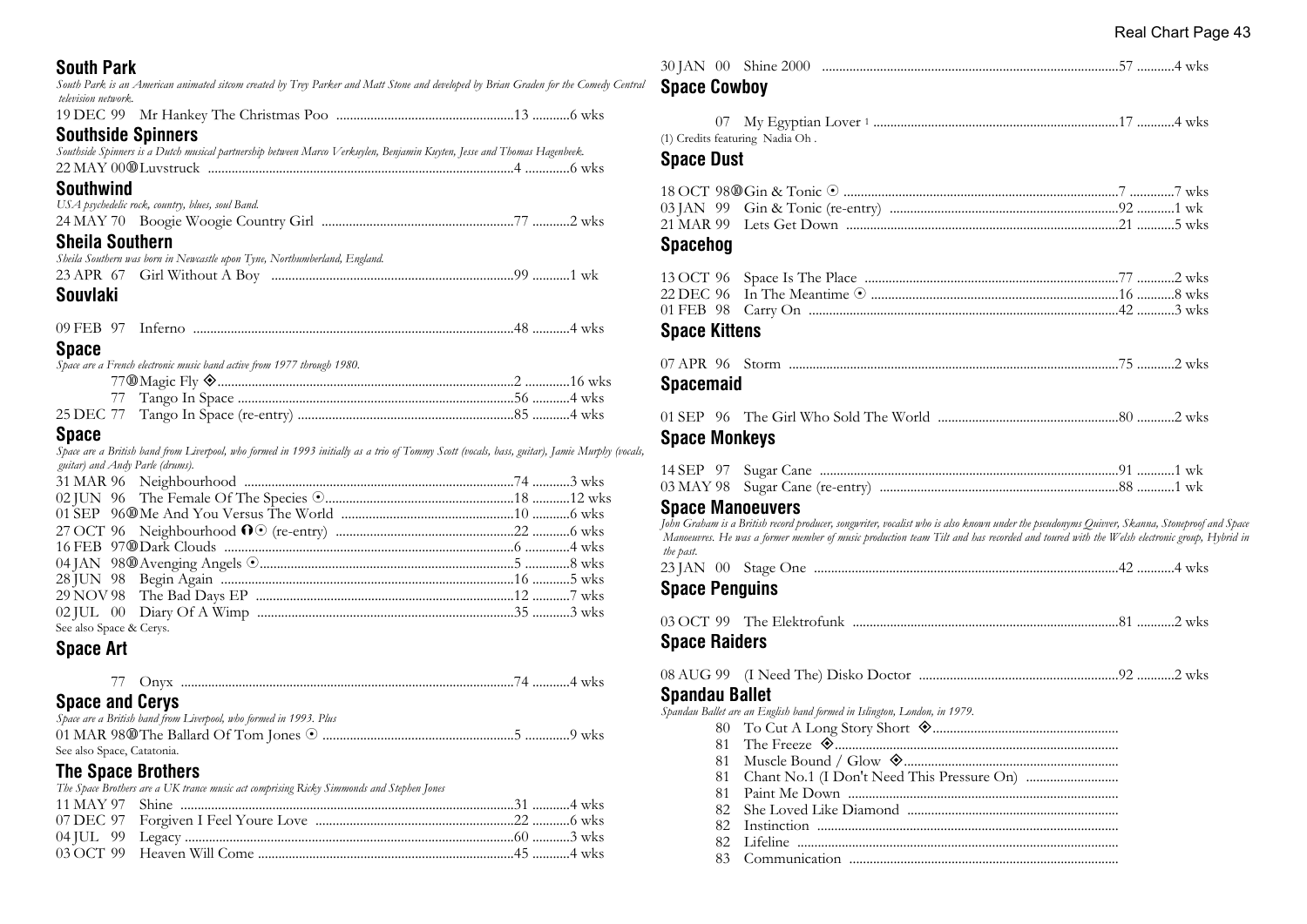| See also Tony Hadley. |  |  |
|-----------------------|--|--|

#### **Spanky And Our Gang**

| Spanky and Our Gang was an American 1960s sunshine pop band led by Elaine "Spanky" McFarlane. |  |
|-----------------------------------------------------------------------------------------------|--|
|                                                                                               |  |
| - - - -                                                                                       |  |

#### **Spark Productions**

|         |  | Session musicians cashing on the radio airplay of none released major hit in the UK. |  |
|---------|--|--------------------------------------------------------------------------------------|--|
|         |  |                                                                                      |  |
| Snarkle |  |                                                                                      |  |

#### **Sparkle**

| Stephanie Edwards, better known by her stage name Sparkle, is an American R&B singer. |  |
|---------------------------------------------------------------------------------------|--|
|                                                                                       |  |
|                                                                                       |  |
| -                                                                                     |  |

#### **Sparklehouse**

|  | Sparklehorse was an American indie rock band from Richmond, Virginia, led by singer and multi-instrumentalist Mark Linkous. |  |  |  |  |
|--|-----------------------------------------------------------------------------------------------------------------------------|--|--|--|--|
|  |                                                                                                                             |  |  |  |  |
|  |                                                                                                                             |  |  |  |  |

# **Sparks**

*Sparks is an American pop rock band formed in Los Angeles in 1972 by brothers Ron and Russell Mael. The duo formed in 1968 under the name Halfnelson.*

- 
- 74 Amateur Hour ................................................................................. 74 Never Turn Your Back On Mother Earth ..................................
- 75 Something For The Girl With Everything .................................
- 75 Get In The Swing ............................................................................
- 
- 75 Looks Looks Looks ........................................................................ 79 The Number One Song In Heaven ±.........................................
- 79 Beat The Clock ................................................................................
- 79 Tryouts For The Human Race ......................................................
- 
- 85 Change .............................................................................................. 94 When Do I Get To Sing 'My Way' ...............................................
- 95 When I Kiss You (I Hear Charlie Parker Playing) ...................... 03 MAR 96 Now I Own The BBC .....................................................................40 ...........4 wks

| See also Sparks Vs Faith No More. |  |  |
|-----------------------------------|--|--|

# **Sparks Vs Faith No More**

|  | Sparks is an American pop rock band formed in Los Angeles in 1972 by brothers Ron and Russell Mael. Plus |  |
|--|----------------------------------------------------------------------------------------------------------|--|
|  |                                                                                                          |  |

See also Sparks, Faith No More.

# **Jordin Sparks**

*Jordin Brianna Sparks is an American singer, songwriter and actress. In 2007, she rose to fame after winning the sixth season of American Idol; at age 17, she became the youngest winner in the series' history.*

| 1 Credits ft Chris Brown. |  |  |
|---------------------------|--|--|

# **Spear of Destiny**

*Spear of Destiny is a British rock band, founded in 1983 by singer and songwriter Kirk Brandon and bassist Stan Stammers. It has had an ever-changing line-up through the years.*

#### **Spearhead**

*Michael Franti is an American rapper, musician, poet, spoken word artist and singer-songwriter. Michael Franti is known for having participated in many musical projects.*

# **Spearmint**

*Spearmint are a London-based indie pop band, founded in 1995. Their founding members were Shirley Lee, Simon Calnan, Martin Talbot, and Ronan Larvor. Talbot left soon afterward, to be replaced by James Parsons.*

#### **Billie Jo Spears**

*Billie Jo Spears was an American country music singer.* 27 JUN 76 What I've Got In Mind ® .............................................................15 ...........16 wks 07 NOV 76 Sing Me An Old Fashioned Song 8 .............................................32 ...........14 wks 10 APR 77 If You Want Me ...............................................................................56 ...........7 wks

#### **Britney Spears**

*Britney Jean Spears (born December 2, 1981) is an American singer and actress.* 17 JAN 99j Baby One More Time uu..............................................................1 .............28 wks 20 JUN 99s Sometimes ®.....................................................................................6 .............17 wks 26 SEP 99s (You Drive Me) Crazy ®.................................................................3 .............12 wks 02 JAN 00 (You Drive Me) Crazy (re-entry) ..................................................98 ...........1 wk 09 JAN 00j Born To Make You Happy ® ......................................................1 .............14 wks 07 MAY 00j Oops!...I Did It Again ® ..............................................................1 .............14 wks 20 AUG 00s Lucky ® .............................................................................................5 .............12 wks 00 Stronger ............................................................................................. 01 Don't Let Me Be The Last To Know .......................................... 01 I'm A Slave 4 U ................................................................................ 02 Overprotected ................................................................................... 02 I'm Not A Girl Not Yet A Woman ...............................................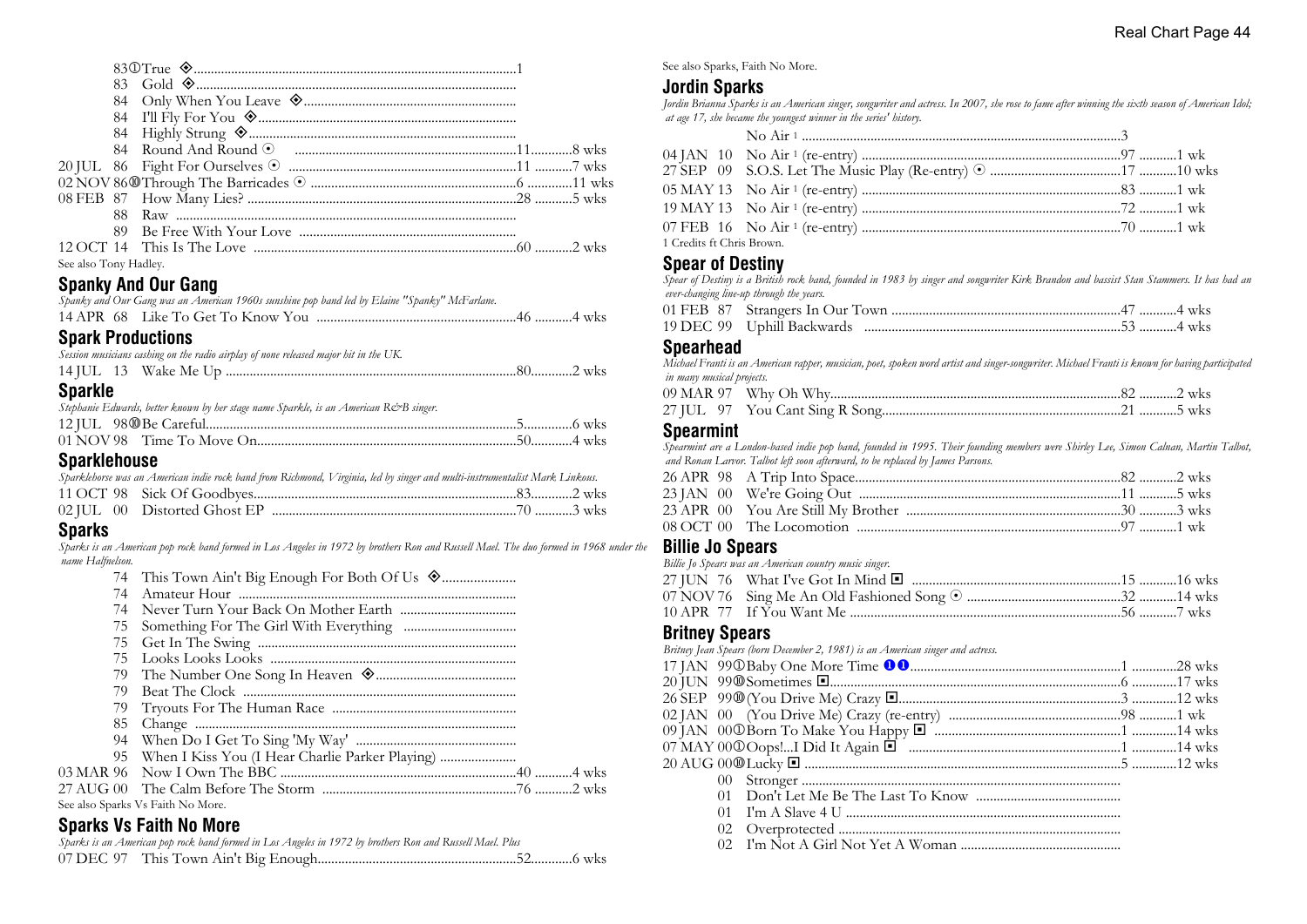|               | 02             |                                                                                                                                                                                                                                                                                                                                                                                                                    |  |
|---------------|----------------|--------------------------------------------------------------------------------------------------------------------------------------------------------------------------------------------------------------------------------------------------------------------------------------------------------------------------------------------------------------------------------------------------------------------|--|
|               | 02.            |                                                                                                                                                                                                                                                                                                                                                                                                                    |  |
|               | 0 <sub>3</sub> |                                                                                                                                                                                                                                                                                                                                                                                                                    |  |
|               |                |                                                                                                                                                                                                                                                                                                                                                                                                                    |  |
|               |                |                                                                                                                                                                                                                                                                                                                                                                                                                    |  |
|               |                |                                                                                                                                                                                                                                                                                                                                                                                                                    |  |
|               | $05 -$         |                                                                                                                                                                                                                                                                                                                                                                                                                    |  |
|               | 07             |                                                                                                                                                                                                                                                                                                                                                                                                                    |  |
|               | 07             |                                                                                                                                                                                                                                                                                                                                                                                                                    |  |
|               | 08             |                                                                                                                                                                                                                                                                                                                                                                                                                    |  |
|               | 08             |                                                                                                                                                                                                                                                                                                                                                                                                                    |  |
|               | 08             |                                                                                                                                                                                                                                                                                                                                                                                                                    |  |
|               | 09             |                                                                                                                                                                                                                                                                                                                                                                                                                    |  |
|               | 09             |                                                                                                                                                                                                                                                                                                                                                                                                                    |  |
|               |                |                                                                                                                                                                                                                                                                                                                                                                                                                    |  |
|               |                |                                                                                                                                                                                                                                                                                                                                                                                                                    |  |
|               |                |                                                                                                                                                                                                                                                                                                                                                                                                                    |  |
|               |                |                                                                                                                                                                                                                                                                                                                                                                                                                    |  |
| 31 JUL 11     |                |                                                                                                                                                                                                                                                                                                                                                                                                                    |  |
| $04$ AUG 13   |                |                                                                                                                                                                                                                                                                                                                                                                                                                    |  |
| 01 SEP 13     |                |                                                                                                                                                                                                                                                                                                                                                                                                                    |  |
|               |                |                                                                                                                                                                                                                                                                                                                                                                                                                    |  |
| 08 MAR 15     |                |                                                                                                                                                                                                                                                                                                                                                                                                                    |  |
| $17$ JUL $16$ |                |                                                                                                                                                                                                                                                                                                                                                                                                                    |  |
| 07 AUG 16     |                |                                                                                                                                                                                                                                                                                                                                                                                                                    |  |
| 14 AUG 16     |                |                                                                                                                                                                                                                                                                                                                                                                                                                    |  |
| 21 AUG 16     |                |                                                                                                                                                                                                                                                                                                                                                                                                                    |  |
| 28 AUG 16     |                |                                                                                                                                                                                                                                                                                                                                                                                                                    |  |
| 20 NOV 16     |                |                                                                                                                                                                                                                                                                                                                                                                                                                    |  |
|               |                | $(2.14 \text{ F} + \text{F} + \text{F} + \text{F} + \text{F} + \text{F} + \text{F} + \text{F} + \text{F} + \text{F} + \text{F} + \text{F} + \text{F} + \text{F} + \text{F} + \text{F} + \text{F} + \text{F} + \text{F} + \text{F} + \text{F} + \text{F} + \text{F} + \text{F} + \text{F} + \text{F} + \text{F} + \text{F} + \text{F} + \text{F} + \text{F} + \text{F} + \text{F} + \text{F} + \text{F} + \text{F}$ |  |

(1)Credits feat Pharrell Williams of N\*E\*R\*D\*. (2) feat. Madonna. (3) feat G-Eazy. See also Giorgio Moroder, Britney Spears & Iggy Azalea.

# **Britney Spears & Iggy Azalea**

| Britney Jean Spears an American singer and actress. Plus an Australian rapper, songwriter, and model. |  |
|-------------------------------------------------------------------------------------------------------|--|
|                                                                                                       |  |
| See also Britney Spears, Iggy Azalea                                                                  |  |

#### **The Specials**

*The Specials, also known as The Special AKA, are an English 2 Tone and ska revival band formed in 1977 in Coventry.*

|  | 84 What I Like Most About You Is Your Girlfriend 1                                                              |  |
|--|-----------------------------------------------------------------------------------------------------------------|--|
|  |                                                                                                                 |  |
|  |                                                                                                                 |  |
|  |                                                                                                                 |  |
|  |                                                                                                                 |  |
|  | and the popular the second and constructed to the construction of the construction of the second and the second |  |

(1) Credits The Specials A.K.A. (2) Feat Rico. (3)Rhoda With The Specials A.K.A. (4) Rico And The Specials A.K.A..

#### **Spector**

*Spector is a British four piece indie rock band from London*

#### 27 MAY 12 Celestine ...........................................................................................79 ...........2 wks

#### **Ronnie Spector and The E Street Band**

*Veronica Yvette Greenfield (née Bennett; August 10, 1943 – January 12, 2022), known professionally as Ronnie Spector, was an American singer. Referred to as the original "bad girl of rock and roll", she was the lead singer of the girl group the Ronettes. Plus The E Street Band is an American rock band, and has been musician Bruce Springsteen's primary backing band since 1972.*

|--|--|--|

#### **The Spectrum**

| Members: Keith Forsey, Colin Forsey, Anthony Judd, Bill Chambers, Tony Atkins |  |
|-------------------------------------------------------------------------------|--|
|                                                                               |  |
|                                                                               |  |

#### **Chris Spedding**

*Christopher John Spedding (born Peter Robinson, 17 June 1944) is an English musician, singer, guitarist, songwriter, multi-instrumentalist, composer, and record producer.*

| See also Chris Spedding And The Vibrators |  |
|-------------------------------------------|--|

# **Chris Spedding And The Vibrators**

*Christopher John Spedding (born Peter Robinson, 17 June 1944) is an English musician, singer, guitarist, songwriter, multi-instrumentalist, composer, and record producer. The Vibrators are a British punk rock band that formed in 1976.*

| See also Chris Spedding, The Vibrators |  |
|----------------------------------------|--|

#### **Speech**

*Todd Thomas (born October 25, 1968), better known by the stage name Speech, is an American rapper and musician.* 11 FEB 96 What's Going On .............................................................................23 ...........5 wks **Speedy**

| Speedy was a five-piece Indie Pop/Britpop band from Sheffield, England. |  |  |  |
|-------------------------------------------------------------------------|--|--|--|
|                                                                         |  |  |  |

#### **Regina Spektor**

*Regina Ilyinichna Spektor is an American singer-songwriter and pianist. She was born in the Soviet Union where she began classical training on the piano at the age of 6.*

|--|--|--|--|--|--|--|--|--|

#### **The Spellbinders**

*The Spellbinders were a New Jersey based soul group comprising Bobby Shivers, Elouise Pennington, Dee Grant, Jimmy Wright and McArthur Munford.*

29 JAN 67 Help Me (Get Myself Back Together Again) .............................40 ...........3 wks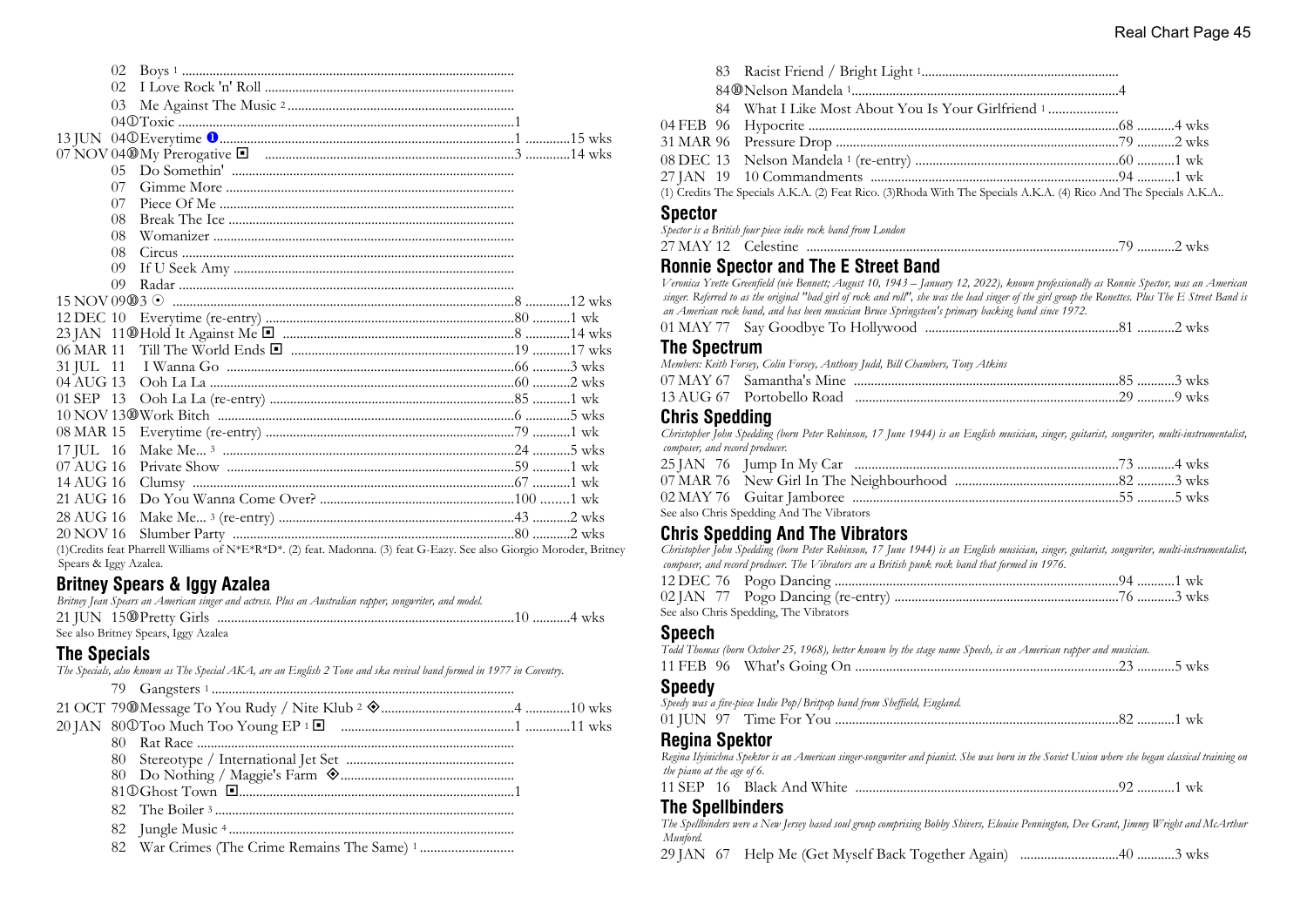# **Spencer Mac Blues**

| <u>Len Aneneen Blues Funtesten i</u> |  |
|--------------------------------------|--|
|                                      |  |
| Joe Gillingham, Paul MacCallum       |  |

## **Jon Spencer Blues Explosion**

| The Jon Spencer Blues Explosion is an American alternative rock trio, formed in 1991 and based in New York City, New York. |  |
|----------------------------------------------------------------------------------------------------------------------------|--|
|                                                                                                                            |  |
|                                                                                                                            |  |
|                                                                                                                            |  |
|                                                                                                                            |  |
|                                                                                                                            |  |

# **Neil Spence**

| Neil Spence (1937-2007) was a British pirate radio broadcaster of the 1960s |  |
|-----------------------------------------------------------------------------|--|
|                                                                             |  |

# **Spencers Washboard Kings**

| In Oct '64 Carl Spencer formed the nucleus of the Washboard Kings. |  |
|--------------------------------------------------------------------|--|
|                                                                    |  |

#### **Spice Girls**

*The Spice Girls are an English pop girl group formed in 1994. The group originally consisted of Melanie Brown, Melanie Chisholm, Emma Bunton, Geri Halliwell, and Victoria Beckham, née Adams.*

| See also Mel B, Mel C, Bryan Adams & Mel C, Geri Halliwell, Emma Bunton, Victoria Beckham, Tin Tin Out. Geri does |  |
|-------------------------------------------------------------------------------------------------------------------|--|
| not feature after 20/12/98.                                                                                       |  |

# **Spiderbait**

*Spiderbait is an Australian alternative rock band formed in Finley, New South Wales in 1991 by bass guitarist Janet English, singer-drummer Kram, and guitarist Damian Whitty.*

22 AUG 04 Black Betty ........................................................................................67 ...........7 wks

# **Spiders Webb**

|                                                       | Jazz Funk band founded by the husband and wife team of Carol Kaye and Kenneth Ronald Rice, A.K.A. Spider Webb |  |
|-------------------------------------------------------|---------------------------------------------------------------------------------------------------------------|--|
| 20 FEB 77 I Don't Know What's On Your Mind (You Don't |                                                                                                               |  |
|                                                       |                                                                                                               |  |

# **Spin City**

*UK Boy Band, Kristian Gilroy and singer Anthony Crowther, founded Spin City after meeting at a soccer match in 1998. But landing a record deal took them another two years.* 20 AUG 00 Landslide ..........................................................................................51 ...........3 wks

# **Spin Doctors**

*Spin Doctors are an American rock band from New York City.*

- 93 Little Miss Can't Be Wrong ...........................................................
- 93 Two Princes .....................................................................................
- 93 Jimmy Olsen's Blues .......................................................................
- 93 What Time Is It ? ............................................................................
- 94 Cleopatra's Cat .................................................................................

#### **Spinal Tap**

# **Spiral Tribe**

# **Sharleen Spiteri**

| Sharleen Eugene Spiteri (born 7 November 1967) is a Scottish recording artist and songwriter from Finnieston, Glasgow in Scotland, and the |  |
|--------------------------------------------------------------------------------------------------------------------------------------------|--|
| lead singer of the rock band Texas.                                                                                                        |  |
|                                                                                                                                            |  |
| See also Texes.                                                                                                                            |  |

# **Spitting Image**

| Spitting Image is a British satirical television puppet show, created by Peter Fluck, Roger Law and Martin Lambie-Nairn. |  |
|--------------------------------------------------------------------------------------------------------------------------|--|
|                                                                                                                          |  |
|                                                                                                                          |  |
|                                                                                                                          |  |

# **Split Enz**<br>*Split Enz was d*

| Split Enz was a rock band from New Zealand. |  |
|---------------------------------------------|--|
|                                             |  |
|                                             |  |

#### **Sprinkler**

|                      | Grunge alternative rock band from Portland, Oregon, USA. |  |
|----------------------|----------------------------------------------------------|--|
|                      |                                                          |  |
| <b>Spiro and Wix</b> |                                                          |  |
|                      | Steve Spiro is a British musician. Plus                  |  |
|                      |                                                          |  |
|                      |                                                          |  |

# **Sprits**

# **Spiritualized**

#### **Spoiled & Zigo**

| Elad "Spoiled" Avnon & Ziv "Zigo" Goland |  |  |
|------------------------------------------|--|--|
|                                          |  |  |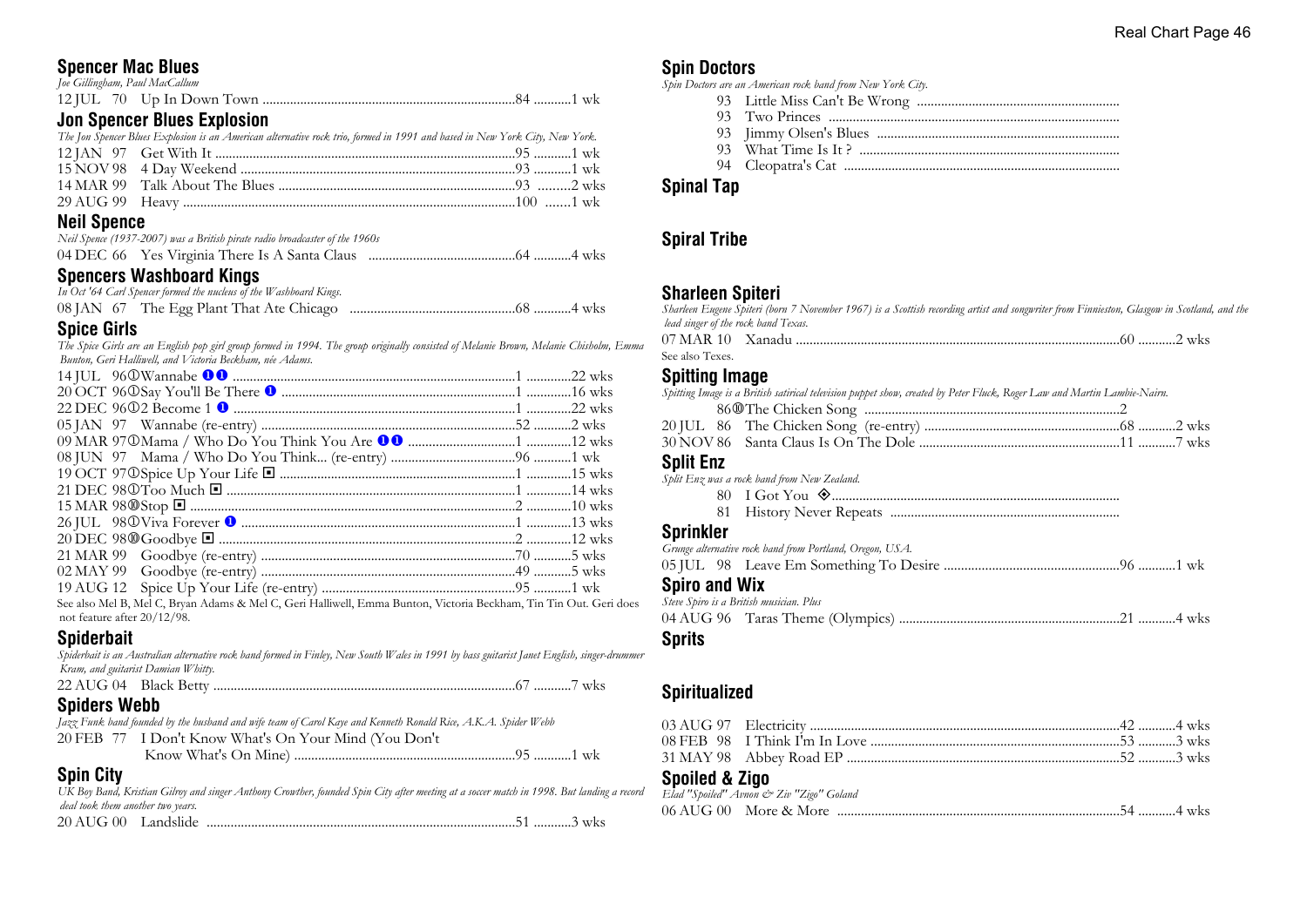## **Ricky Spontane**

| <b>Spooky</b>                                                                                       |  |
|-----------------------------------------------------------------------------------------------------|--|
|                                                                                                     |  |
| <b>Spooky Tooth</b><br>Spooky Tooth was an English rock band originally formed in Carlisle in 1967. |  |
| <b>Sporty Thievz</b>                                                                                |  |
|                                                                                                     |  |

#### **Spotnicks**

- 62 Orange Blossom Special .................................................................
- 63 Hava Nagila .......................................................................................14
- 63 Just Listen To My Heart .................................................................

#### **Lucy Spraggan**

Lucy Spraggan (born 21 July 1991) is an English musician. She auditioned for The X Factor in 2012, performing her own composition, "Last Night". On 3 November 2012, it was announced she would be quitting her run on The X Factor due to illness.

| (1) Credits feat Scouting For Girls. |  |
|--------------------------------------|--|

#### **The Springfields**

*The Springfields were a British pop-folk vocal trio who had success in the early 1960s in the UK, US and Ireland. They included singer Dusty Springfield and her brother, record producer Tom Springfield, along with Tim Feild, who was replaced by Mike Hurst.*

See also Dusty Springfield, Dusty And Tom Springfield .

# **Dusty Springfield**

*Mary Isobel Catherine Bernadette O'Brien OBE (16 April 1939 – 2 March 1999), known professionally as Dusty Springfield, was an English pop singer and record producer.*

- 63 I Only Want To Be With You ±..................................................
- 64 Stay Awhile .......................................................................................
- 64 I Just Don't Know What To Do With Myself ...........................
- 64 Losing You .......................................................................................
- 07 FEB 65 Your Hurtin' Kinda Love ...............................................................24 ...........7 wks

| 02 MAY 65 |                                                                                            |  |  |
|-----------|--------------------------------------------------------------------------------------------|--|--|
| 20 JUN 65 |                                                                                            |  |  |
| 65        |                                                                                            |  |  |
| 66        |                                                                                            |  |  |
|           |                                                                                            |  |  |
| 66        |                                                                                            |  |  |
| 66        |                                                                                            |  |  |
|           |                                                                                            |  |  |
|           |                                                                                            |  |  |
| 01 OCT 67 |                                                                                            |  |  |
|           |                                                                                            |  |  |
| 08 SEP 68 |                                                                                            |  |  |
| 22 SEP 68 |                                                                                            |  |  |
|           |                                                                                            |  |  |
| 69        |                                                                                            |  |  |
| 69        |                                                                                            |  |  |
| 10 MAY 70 |                                                                                            |  |  |
| 30 AUG 70 |                                                                                            |  |  |
| 12 FEB 78 |                                                                                            |  |  |
| 89        |                                                                                            |  |  |
| 89        |                                                                                            |  |  |
| 90        |                                                                                            |  |  |
| 22 APR 12 |                                                                                            |  |  |
| 12 MAY 13 |                                                                                            |  |  |
| 21 AUG 16 |                                                                                            |  |  |
|           | See also The Springfields, Pet Shop Boys And Dusty Springfield, Dusty And Tom Springfield. |  |  |

# **Dusty And Tom Springfield**

| Mary Isobel Catherine Bernadette O'Brien OBE (16 April 1939 – 2 March 1999), known professionally as Dusty Springfield, was an       |  |
|--------------------------------------------------------------------------------------------------------------------------------------|--|
| English pop singer and record producer. Plus her brother, record producer Tom Springfield, a retired English musician and songwriter |  |
|                                                                                                                                      |  |
| See also Dusty Springfield, The Springfields, The Tom Springfield Orchestra                                                          |  |

#### **Rick Springfield**

| Richard Lewis Springthorpe (born 23 August 1949), known professionally as Rick Springfield, is an Australian-American musician and actor. |  |
|-------------------------------------------------------------------------------------------------------------------------------------------|--|
|                                                                                                                                           |  |

#### **The Tom Springfield Orchestra**

| Tom Springfield (born Dionysius P. A. O'Brien, 2 July 1934, and known when young as Dion O'Brien) is an English musician and songwriter |
|-----------------------------------------------------------------------------------------------------------------------------------------|
| from the 1960s folk and pop music scene. He is the brother of pop star Dusty Springfield, with whom he performed in The Springfields.   |
|                                                                                                                                         |
| See also The Springfields, Dusty And Tom Springfield.                                                                                   |

#### **Bruce Springsteen**

*Bruce Frederick Joseph Springsteen is an American musician, singer, songwriter, and humanitarian. He is best known for his work with his E Street Band.*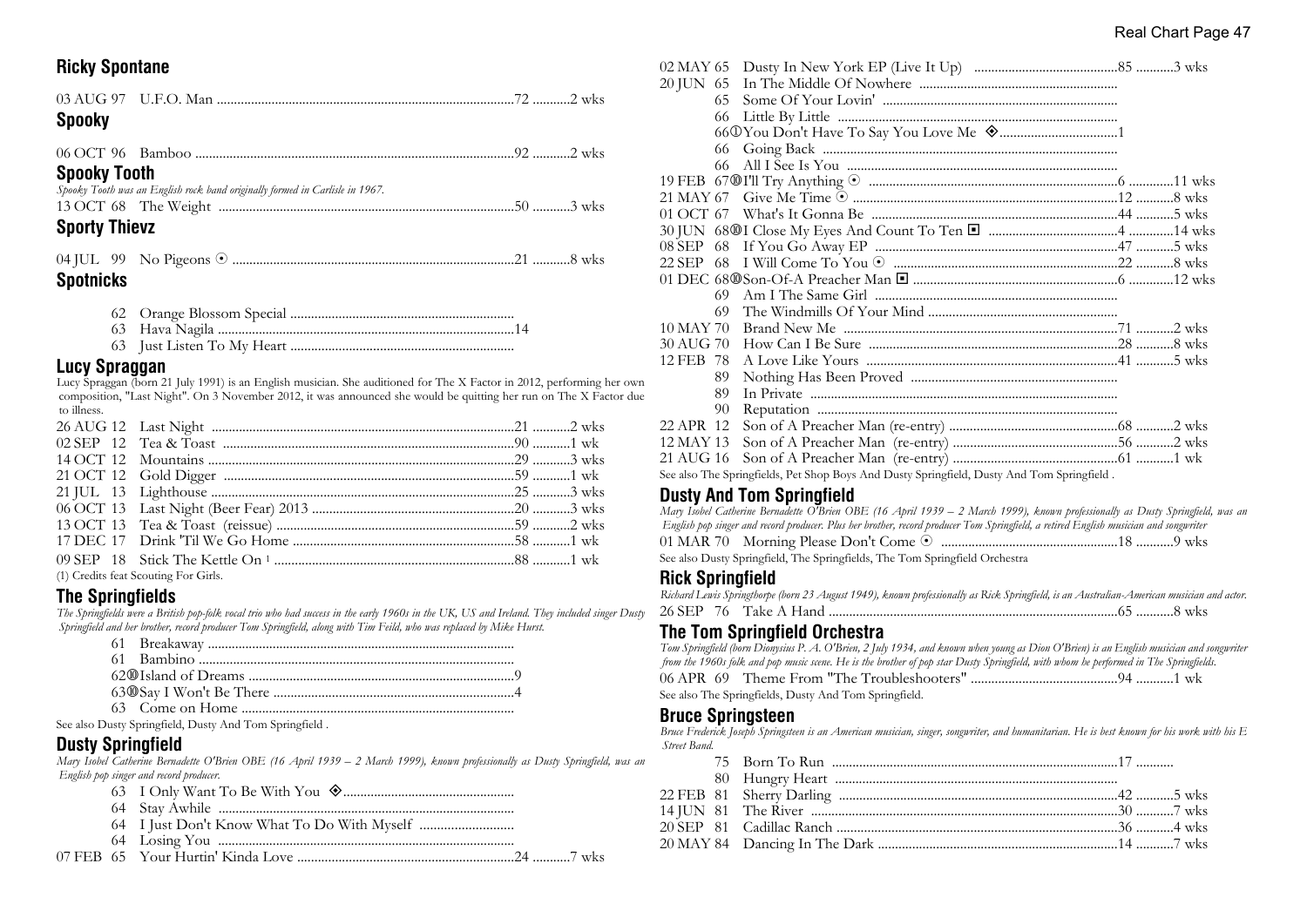| 30 SEP 84 |                                             |  |
|-----------|---------------------------------------------|--|
|           |                                             |  |
| 85        |                                             |  |
| 85        |                                             |  |
| 85        | Santa Claus Is Comin' To Town / My Hometown |  |
| 23 NOV 86 |                                             |  |
| 01 FEB 87 |                                             |  |
| 87        |                                             |  |
| 87        |                                             |  |
| 87        |                                             |  |
| 88        |                                             |  |
| 88        |                                             |  |
| 92        |                                             |  |
| 92        |                                             |  |
| 92        |                                             |  |
| 92        |                                             |  |
| 93        |                                             |  |
| 94        |                                             |  |
| 95        |                                             |  |
| 05 NOV 95 |                                             |  |
| 28 APR 96 |                                             |  |
| 13 APR 97 |                                             |  |
| 30 MAY 99 |                                             |  |
| 02        |                                             |  |
| 21 DEC 08 |                                             |  |
| 22 JAN 12 |                                             |  |
| 11 MAR 12 |                                             |  |
| 11 MAR 12 |                                             |  |
| 15 DEC 13 |                                             |  |
| 26 JAN 14 |                                             |  |
| 27 APR 14 |                                             |  |
| 25 DEC 16 |                                             |  |
| 28 APR 19 |                                             |  |
| 19 MAY 19 |                                             |  |
| 02 JUN 19 |                                             |  |
| 16 JUN 19 |                                             |  |
| 16 JUN 19 |                                             |  |
| 16 JUN 19 |                                             |  |
| 11 AUG 19 |                                             |  |

(1) Credits also The E Street Band. Since Santa Claus from 1985 was a double A side, later returning records didn't include the other track and therefore are stand alone tracks.

#### **Spurs F.C.**

*Tottenham Hotspur Football Club, commonly referred to as Tottenham or Spurs, is an English professional football club in Tottenham, London, that competes in the Premier League. Hits will include members of the team at the time of the hit.*

|  |  |  | 04 JUN 67 The Spurs Go Marching On EP |  |
|--|--|--|---------------------------------------|--|
|--|--|--|---------------------------------------|--|

# **Spyro Gyra**

*Spyro Gyra is an American jazz fusion band that was formed in Buffalo, New York in 1974.*

79 Morning Dance .................................................................................

# **Spy 51**

| $04$ JAN |  | יר | ′ WK5. |
|----------|--|----|--------|
|----------|--|----|--------|

#### **Squadronaires**

*Dance band created from recruits conscripted into the RAF during the Second War War which enjoyed great success over a decade, topping many 'Melody Maker' popularity polls in the 1940s.*

| 08 AUG 48 The Shoemaker's Serenade / You're Driving Me Crazy 19 7 wks |  |
|-----------------------------------------------------------------------|--|

#### **Squarepusher**

| $27$ II II | - 07 | 1510 L.C |  |  | WK |
|------------|------|----------|--|--|----|
|------------|------|----------|--|--|----|

#### **Squeeze**

*Squeeze are a British rock band who were active from 1974 to 1982, from 1985 to 1999 and again since 2007, and were founded by Glenn Tilbrook (vocals), Chris Difford (guitar), Jools Holland (keyboards) and Paul Gunn (drums).*

| 05 MAR 78       |  |
|-----------------|--|
|                 |  |
|                 |  |
|                 |  |
|                 |  |
| 02 SEP 79       |  |
| 80.             |  |
| 04 MAY 80       |  |
| 17 MAY 81       |  |
| 19 JUL 81       |  |
| 81              |  |
| 82              |  |
| 82              |  |
| 85.             |  |
| 85              |  |
| 87              |  |
| 87              |  |
| 93              |  |
| $03$ SEP<br>95. |  |
| 09 JUN 96       |  |
|                 |  |
|                 |  |

#### **The Squires**

| Live backing group of Tom Jones (1963-1969). Members: Bill Parkinson, Chris Slade, Mickey Gee, Vernon Hopkins, Vic Cooper. |  |  |
|----------------------------------------------------------------------------------------------------------------------------|--|--|
|                                                                                                                            |  |  |

#### **Dorothy Squires**

*UK vocalist of the 1940s & 1950s who shot to fame via her association later marriage to hit-composer Billy Reid, for whom she warbled many hit-waxings.*

|  | 11 JAN 48 Danger Ahead! (Beware) / My First Love My |  |
|--|-----------------------------------------------------|--|
|  |                                                     |  |
|  |                                                     |  |
|  |                                                     |  |
|  |                                                     |  |
|  |                                                     |  |
|  |                                                     |  |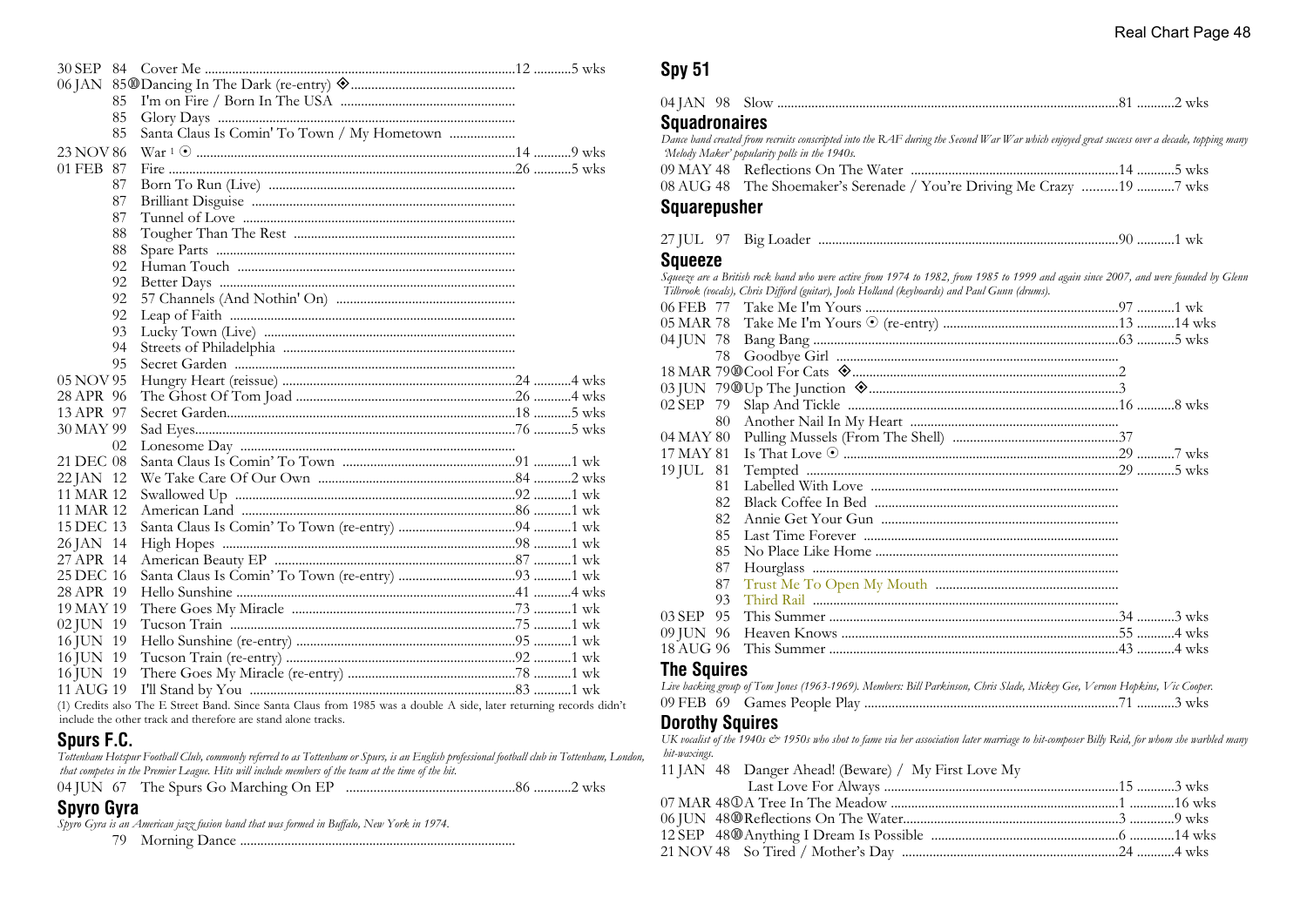#### **Jo Stafford**

| Jo Elizabeth Stafford (November 12, 1917 – July 16, 2008) was an American traditional pop music singer and occasional actress |  |
|-------------------------------------------------------------------------------------------------------------------------------|--|
|                                                                                                                               |  |
|                                                                                                                               |  |
|                                                                                                                               |  |
|                                                                                                                               |  |
|                                                                                                                               |  |
|                                                                                                                               |  |
|                                                                                                                               |  |
|                                                                                                                               |  |
| 06 JAN 52@Shrimp Boats (A Comin' - There's Dancin' Tonight) 5 17 wks                                                          |  |
|                                                                                                                               |  |
|                                                                                                                               |  |
|                                                                                                                               |  |
|                                                                                                                               |  |

(1) Double sided record with Frankie Laine Love Is Such A Cheat on the other side of the disc.

See also Jo Stafford & Gordon MacRae, Nelson Eddy & Jo Stafford, Jo Stafford And Frankie Laine .

#### **Jo Stafford And Frankie Laine**

*Jo Elizabeth Stafford (November 12, 1917 – July 16, 2008) was an American traditional pop music singer and occasional actress. Plus Frankie Laine was an American singer, songwriter, and actor. The record company would sometimes put the names the other way around on the discs.*

| See also Jo Stafford & Gordon MacRae, Nelson Eddy & Jo Stafford, Jo Stafford, Frankie Laine. |  |
|----------------------------------------------------------------------------------------------|--|

#### **Jo Stafford & Gordon MacRae**

*Jo Elizabeth Stafford (November 12, 1917 – July 16, 2008) was an American traditional pop music singer and occasional actress. Plus Albert Gordon MacRae was an American actor and singer.*

|  | 50@Dearie / Girls Were Made To Take Care of Boys 1                  |  |
|--|---------------------------------------------------------------------|--|
|  |                                                                     |  |
|  |                                                                     |  |
|  |                                                                     |  |
|  | See also Lo Stafford, Cordon MecRee, Lo Stafford, And Frankin Laine |  |

See also Jo Stafford, Gordon MacRae, Jo Stafford And Frankie Laine .

# **Stakka Bo**

|--|--|

#### **Stamford Bridge**

|  | Peter Barnfather (vocals, guitar), John Carter (vocals, guitar), Ken Lewis (vocals, guitar) |
|--|---------------------------------------------------------------------------------------------|
|  |                                                                                             |

Rachel Stamp *See Chart Book R*

#### **Stan**

#### **Alexandra Stan**

#### **Jay Stansfield**

*Northern songwriting troubadour with a hungry passion for melody.*

|--|--|--|--|--|--|

#### **Lisa Stansfield**

*Lisa Jane Stansfield is an English singer, songwriter and actress. Her career began in 1980 when she won the singing competition Search for a Star. After appearances in various television shows and releasing her first singles, Stansfield, Ian Devaney and Andy Morris formed Blue Zone in 1984.*

| 91. |                                                                  |  |
|-----|------------------------------------------------------------------|--|
| 91  |                                                                  |  |
| 92  |                                                                  |  |
| 92  |                                                                  |  |
| 92  |                                                                  |  |
| 93. |                                                                  |  |
| 93. |                                                                  |  |
|     |                                                                  |  |
|     |                                                                  |  |
|     |                                                                  |  |
|     |                                                                  |  |
|     |                                                                  |  |
|     | See also George Michael And Queen With Lisa Stansfield, Coldcut. |  |

Chris Stapleton - *See Justin Timberlake, Ed Sheeran*

# **Cyril Stapleton & Orchestra**

*UK violinist and dance band member who formed his own combo after the war, later becoming something of a fixture on the radio in the 1950s, as conductor of the BBC Show Band.*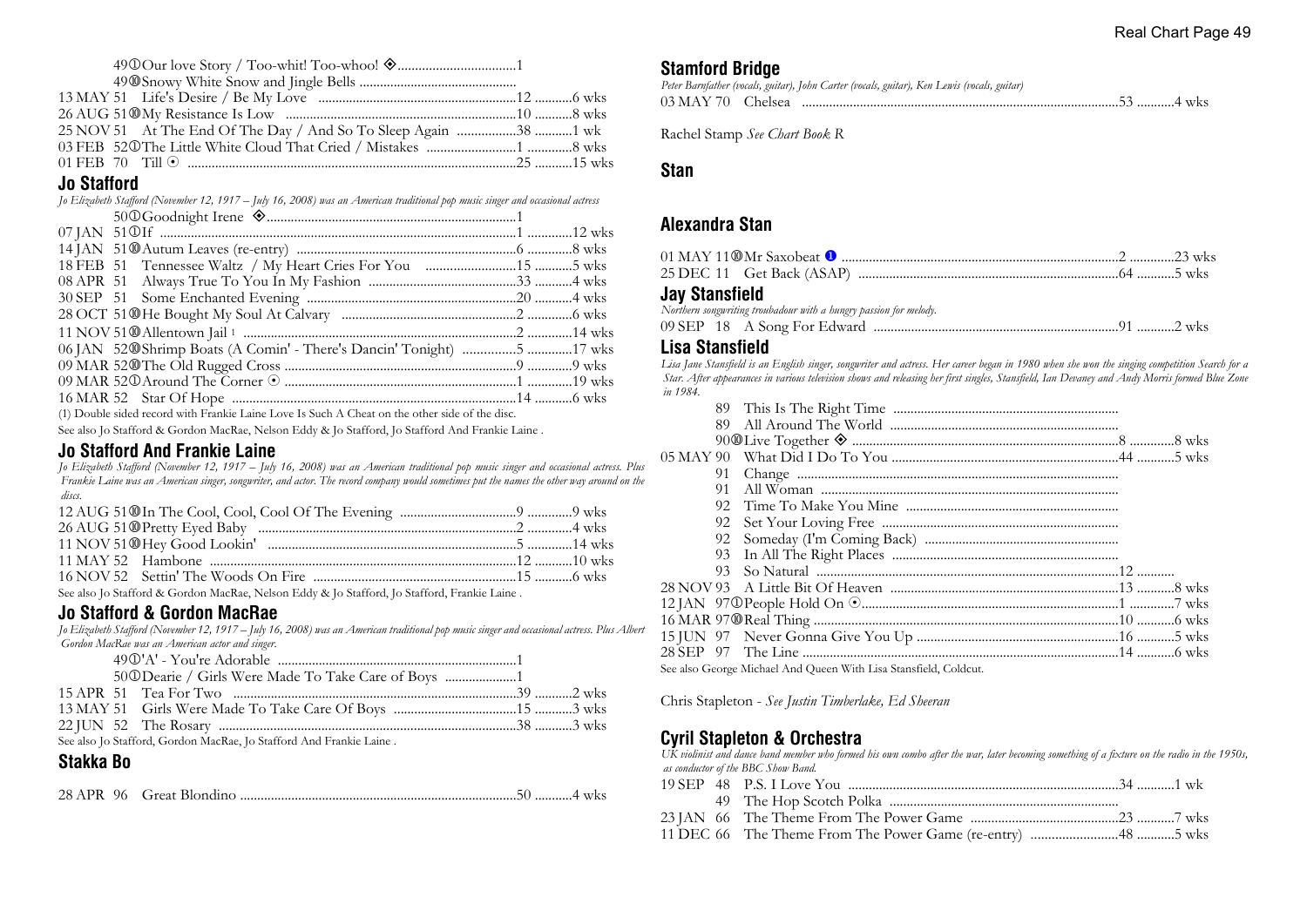# **Mazzy Star**

| Mazzy Star is an American alternative rock band formed in Santa Monica, California from remnants of the group Opal, in 1988. |  |
|------------------------------------------------------------------------------------------------------------------------------|--|
|                                                                                                                              |  |
|                                                                                                                              |  |

## **Starboy Nathan**

*Nathan Abraham Lauren Fagan-Gayle (born 2 November 1986, South London), known commercially as Nathan and more recently Starboy Nathan, is an English R&B singer*

| (1) Credits ft Wretch 32. |  |  |
|---------------------------|--|--|

# **Starbuck**

*Starbuck was a rock band formed in Atlanta, Georgia in 1974 by keyboardist/vocalist/record producer Bruce Blackman and marimba player Bo Wagner.*

18 JUL 76 Moonlight Feels Right ....................................................................54 ...........11 wks

#### **Stardust**

*Swedish pop group that formed in October 1970 as Stämbandet ("vocal cord" in English) by singers, Elisabeth Lord and Britt Johansson (later known as May-Britt "Maya" Wirbladh).*

|  | W<br> |
|--|-------|
|--|-------|

# **Stardust**

*French house trio Stardust*

16 AUG 98s Music Sounds Better With You ® ................................................3 .............23 wks

# **Alvin Stardust**

*Bernard William Jewry (27 September 1942 – 23 October 2014), known professionally as Shane Fenton and later as Alvin Stardust, was an English rock singer.*

| See also Alvin Stardust & Jo Brand. |  |
|-------------------------------------|--|

# **Alvin Stardust & Jo Brand**

*Bernard William Jewry, known professionally as Shane Fenton and later as Alvin Stardust, was an English rock singer and stage actor. Plus* 10 DEC 95 My Coo Ca Choo .............................................................................41 ...........3 wks See also Alvin Stardust.

# **Starfighter**

| ------------- | Belgian hard house DJ and producers Philip Gerard A. Dirix & Nico Deleu. |  |
|---------------|--------------------------------------------------------------------------|--|
|               |                                                                          |  |
|               |                                                                          |  |

# **Stargate**

*Norwegian production duo*

| (1) Credits feat Sia & Plnk. |  |  |
|------------------------------|--|--|

#### **The Stargazers**

*The Stargazers were a British vocal group, jointly founded in 1949 by Cliff Adams and Ronnie Milne. Other original members were Marie Benson, Fred Datchler and Dick James.*

| See also Stanley Black. |  |
|-------------------------|--|

# **Starland Vocal Band**

|                   | Starland Vocal Band was an American pop band, consisting of Bill Danoff, Taffy Danoff, Jon Carroll, and Margot Chapman. |  |
|-------------------|-------------------------------------------------------------------------------------------------------------------------|--|
|                   |                                                                                                                         |  |
| $0.1 - 0.1 - 0.1$ |                                                                                                                         |  |

#### **Starley**

| Starley Hope (born October 3, 1987) is an Australian singer/songwriter. |  |
|-------------------------------------------------------------------------|--|
|                                                                         |  |
| <b>Starparty</b>                                                        |  |

| $01 - u - 1$                |  |
|-----------------------------|--|
|                             |  |
| Ferry Corsten, Robert Smit. |  |

#### **Starset**

*Starset is an American rock band from Columbus, Ohio, formed by Dustin Bates in 2013.*

| 08 SEP | 19 | Stratosphere |  |  | WК |  |
|--------|----|--------------|--|--|----|--|
|--------|----|--------------|--|--|----|--|

# **Starship**

*Erik Torjeson. John Garnache. Mark Abrahamian. Starship is an American rock band. Initially a continuation of Jefferson Starship, it underwent a change in musical direction, the subsequent loss of personnel, and a lawsuit settlement that led to a name change.*

|  | See also Jefferson Starship, Jefferson Airplane. |  |
|--|--------------------------------------------------|--|

# **Star Sound**

*Star Sound was a Dutch novelty pop act that was briefly very popular throughout Europe and in the United Kingdom, the United States and Australia in 1981.*

12 APR 81sStars On 45 ® .................................................................................2 .............16 wks

# **E**

|           | 66 Stop Her On Sight (S.O.S.) / Headline News |  |
|-----------|-----------------------------------------------|--|
|           |                                               |  |
|           |                                               |  |
|           |                                               |  |
|           |                                               |  |
|           |                                               |  |
|           |                                               |  |
|           |                                               |  |
|           |                                               |  |
|           |                                               |  |
| 71        |                                               |  |
| 16 MAY 76 |                                               |  |
| 79        |                                               |  |
| 79        |                                               |  |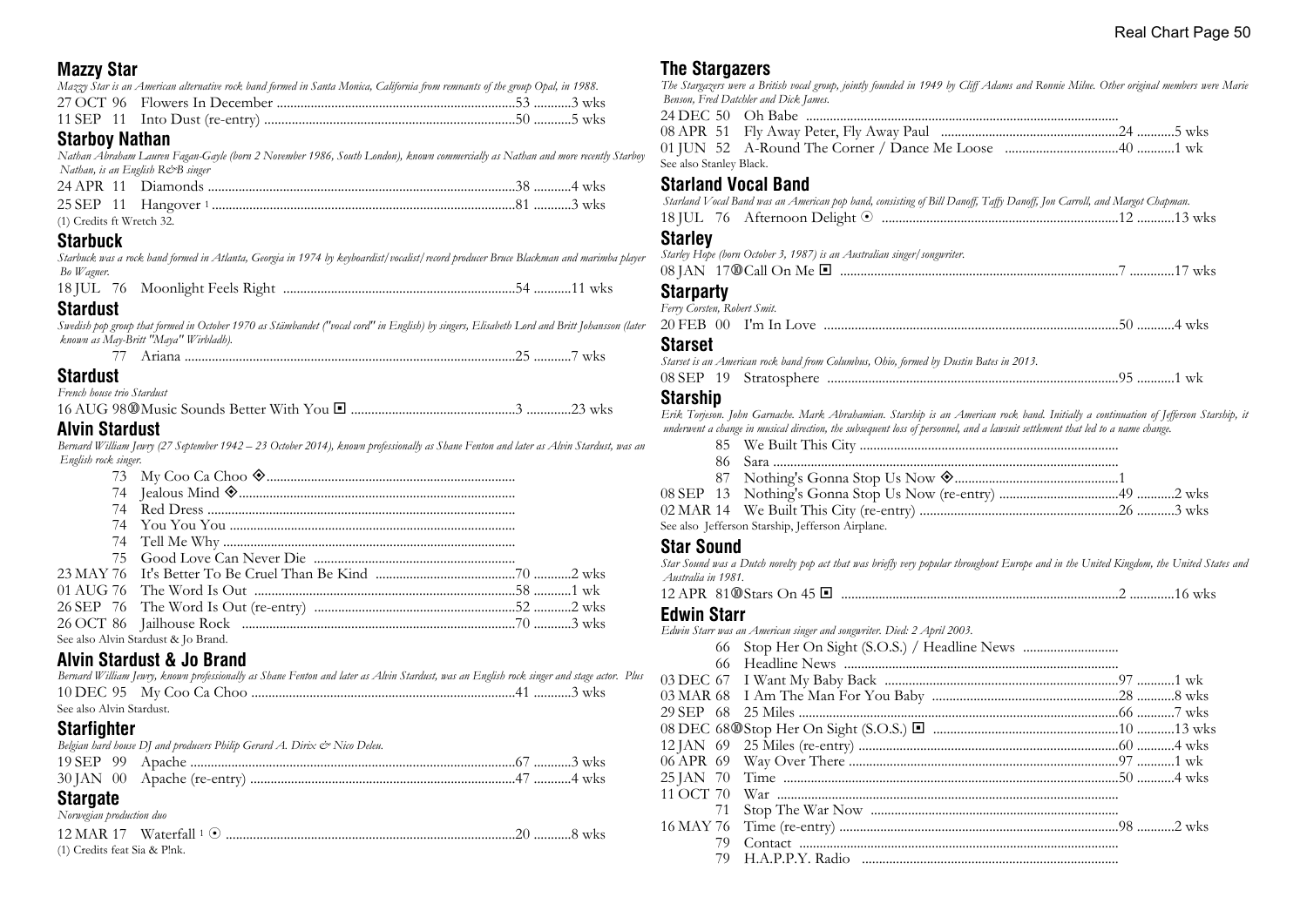83 Smooth .............................................................................................

See also Blinky And Edwin Starr.

#### **Freddie Starr**

*Freddie Starr (born Frederick Leslie Fowell; 9 January 1943 – 9 May 2019) was an English stand up comedian, impressionist, singer and actor.*

21 DEC 75 White Christmas ...............................................................................70 ...........3 wks

#### **Kay Starr**

*Catherine Laverne Starks (July 21, 1922 – November 3, 2016), known professionally as Kay Starr, was an American pop and jazz singer*

|  | 20 APR 52 I Wanna Love You / Two Brothers ………………………………………………………………4 wks |  |
|--|-------------------------------------------------------------------------|--|
|  |                                                                         |  |
|  |                                                                         |  |
|  |                                                                         |  |
|  |                                                                         |  |
|  |                                                                         |  |
|  |                                                                         |  |
|  |                                                                         |  |

#### **Ringo Starr**

*Sir Richard Starkey MBE (born 7 July 1940), known professionally as Ringo Starr, is an English musician, singer, songwriter and actor who gained worldwide fame as the drummer for the Beatles.*

| $\alpha$ in The $\alpha$ |  |  |
|--------------------------|--|--|

See also The Beatles.

#### **Stars On 54**

*Stars on 54 were a supergroup put together to record the song "If You Could Read My Mind" for the soundtrack of the 1998 film 54, which starred Mike Myers*

| $\sim$ |  |  |
|--------|--|--|

#### **Starz**

| $C1 - 1 - 1$ $M: -1$                                                                |  |
|-------------------------------------------------------------------------------------|--|
|                                                                                     |  |
| Starz is an American heavy metal and power pop band from New Jersey, United States. |  |

#### **State of Mind**

|  | Ricky Morrison and Fran Sodoli |  |
|--|--------------------------------|--|
|  |                                |  |
|  |                                |  |

# **Candi Staton**

| Canzetta Maria "Candi" Staton is an American singer–songwriter. |  |
|-----------------------------------------------------------------|--|
|                                                                 |  |

| See also the Source. |  |  |
|----------------------|--|--|

#### **Status Quo**

*Status Quo an English rock band known for their brand of boogie rock. The group originated in The Spectres, founded by schoolboys Francis Rossi and Alan Lancaster in 1962. After a number of lineup changes, which included the introduction of Rick Parfitt in 1967, the band became The Status Quo in 1967 and Status Quo in 1969. Rick died in December 2016. Alan in 2021.*

| 73  |  |
|-----|--|
| 73  |  |
|     |  |
|     |  |
|     |  |
| 75  |  |
|     |  |
|     |  |
|     |  |
|     |  |
| 78  |  |
| 78  |  |
|     |  |
|     |  |
|     |  |
|     |  |
|     |  |
|     |  |
|     |  |
| 82. |  |
| 82  |  |
| 83  |  |
| 83  |  |
| 83  |  |
| 84  |  |
| 84  |  |
|     |  |
|     |  |
|     |  |
|     |  |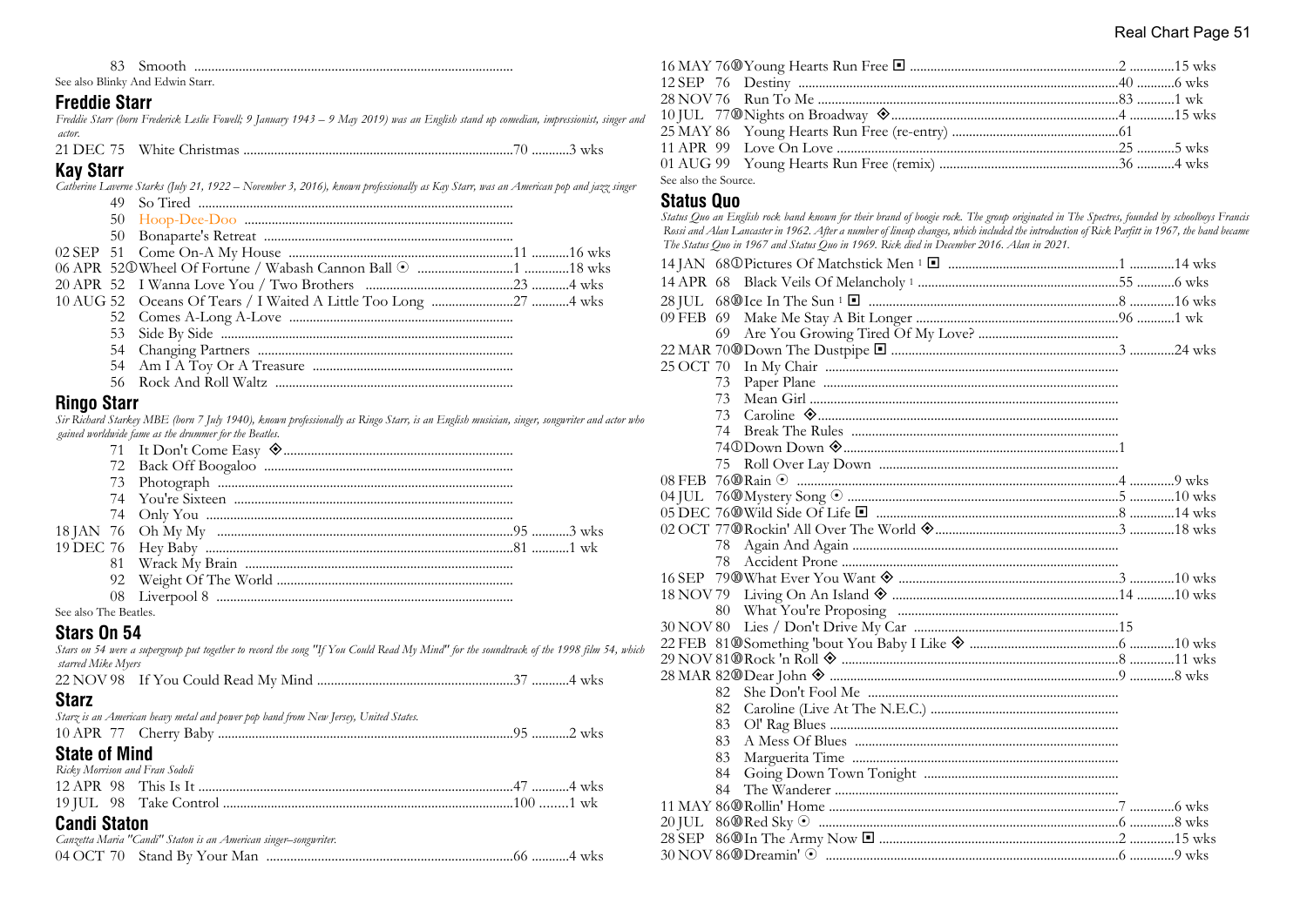| 88        |                                                   |  |
|-----------|---------------------------------------------------|--|
| 88        |                                                   |  |
| 88        |                                                   |  |
| 88        |                                                   |  |
| 89        |                                                   |  |
| 90        |                                                   |  |
| 90        |                                                   |  |
| 91        |                                                   |  |
| 92        |                                                   |  |
| 92        |                                                   |  |
| 94        |                                                   |  |
| 94        |                                                   |  |
| 94        |                                                   |  |
| 29 OCT 95 |                                                   |  |
| 07 APR 96 |                                                   |  |
| 03 NOV 96 |                                                   |  |
| 14 MAR 99 |                                                   |  |
| 06 JUN 99 |                                                   |  |
| 99        |                                                   |  |
| $00\,$    |                                                   |  |
| 02        |                                                   |  |
| 02        |                                                   |  |
| 28 NOV 04 |                                                   |  |
| 14 DEC 08 |                                                   |  |
| 11 JUL 10 |                                                   |  |
| 03 OCT 10 |                                                   |  |
| 15 DEC 13 |                                                   |  |
| 08 JAN 17 |                                                   |  |
| 11 AUG 19 |                                                   |  |
| 01 SEP 19 |                                                   |  |
|           | Credits (1) The Status Quo. (2) With Maddy Prior. |  |
|           |                                                   |  |

See also Francis Rossi, Status Quo & the Beach Boys.

#### **Status Quo and The Beach Boys**

*Status Quo an English rock band known for their brand of boogie rock. Plus The Beach Boys are an American rock band formed in Hawthorne, California.*

| See also Francis Rossi, Status Quo, Beach Boys. |  |
|-------------------------------------------------|--|

# **Stavely Makepeace**

| Rob Woodward and Nigel Fletcher, a pair of Joe Meek-obsessed eccentrics. The band from which Lieutenant Pigeon were a spin-off.       |  |
|---------------------------------------------------------------------------------------------------------------------------------------|--|
|                                                                                                                                       |  |
| <b>The Staves</b>                                                                                                                     |  |
| The Staves are an English indie folk trio of sisters Emily, Jessica and Camilla Staveley-Taylor from Watford, Hertfordshire, England. |  |
|                                                                                                                                       |  |
| <b>Staxx</b>                                                                                                                          |  |
| British house music studio project Staxx                                                                                              |  |
|                                                                                                                                       |  |
|                                                                                                                                       |  |

#### **Stealing Sheep**

*Stealing Sheep are a pop band from Liverpool, England, who formed in 2010. The three members are Rebecca Hawley, Emily Lansley and Luciana Mercer.*

|  |  |  | WK 5 |
|--|--|--|------|
|--|--|--|------|

#### **Steam**

| Steam was an American pop-rock music group                                        |  |
|-----------------------------------------------------------------------------------|--|
|                                                                                   |  |
| <b>Steel Banglez</b><br>East London UK rap producer and aficionado Steel Banglez. |  |

(1) Credits feat AJ Tracey & Mostack .

See also Sidhu Moose Wala, MIST & Steel Banglez.

#### **Steel Panther**

*Steel Panther is an American rock band from Los Angeles, California, mostly known for their profane and humorous lyrics, as well as their exaggerated on-stage personae that parody the stereotypical 1980s "glam metal" lifestyle.*

#### **Steel Pulse**

|--|--|--|--|--|--|--|--|--|

#### **Hollie Steel**

*Hollie Steel (born 1 July 1998) is a performer originally from Burnley, Lancashire, England. In 2009 at the age of ten she was one of ten finalists on the third series of the ITV reality show Britain's Got Talent.*

|--|--|--|--|--|--|

#### **Melissa Steel**

*Melissa Steel (born 6 July 1993), is an English singer from Bradford, England.*

| (1) Credits feat Popcaan. See also Krishane, Blonde. |  |
|------------------------------------------------------|--|

#### **Tommy Steele**

*Thomas Steele OBE and better known as Tommy Steele is an English entertainer, regarded as Britain's first teen idol and rock and roll star.*

| 56  |  |
|-----|--|
| 56  |  |
| 57  |  |
| 57  |  |
| 57  |  |
| 57  |  |
| 57  |  |
| 58. |  |
| 58  |  |
| 58  |  |
| 58  |  |
| 59  |  |
| 59  |  |
| 60  |  |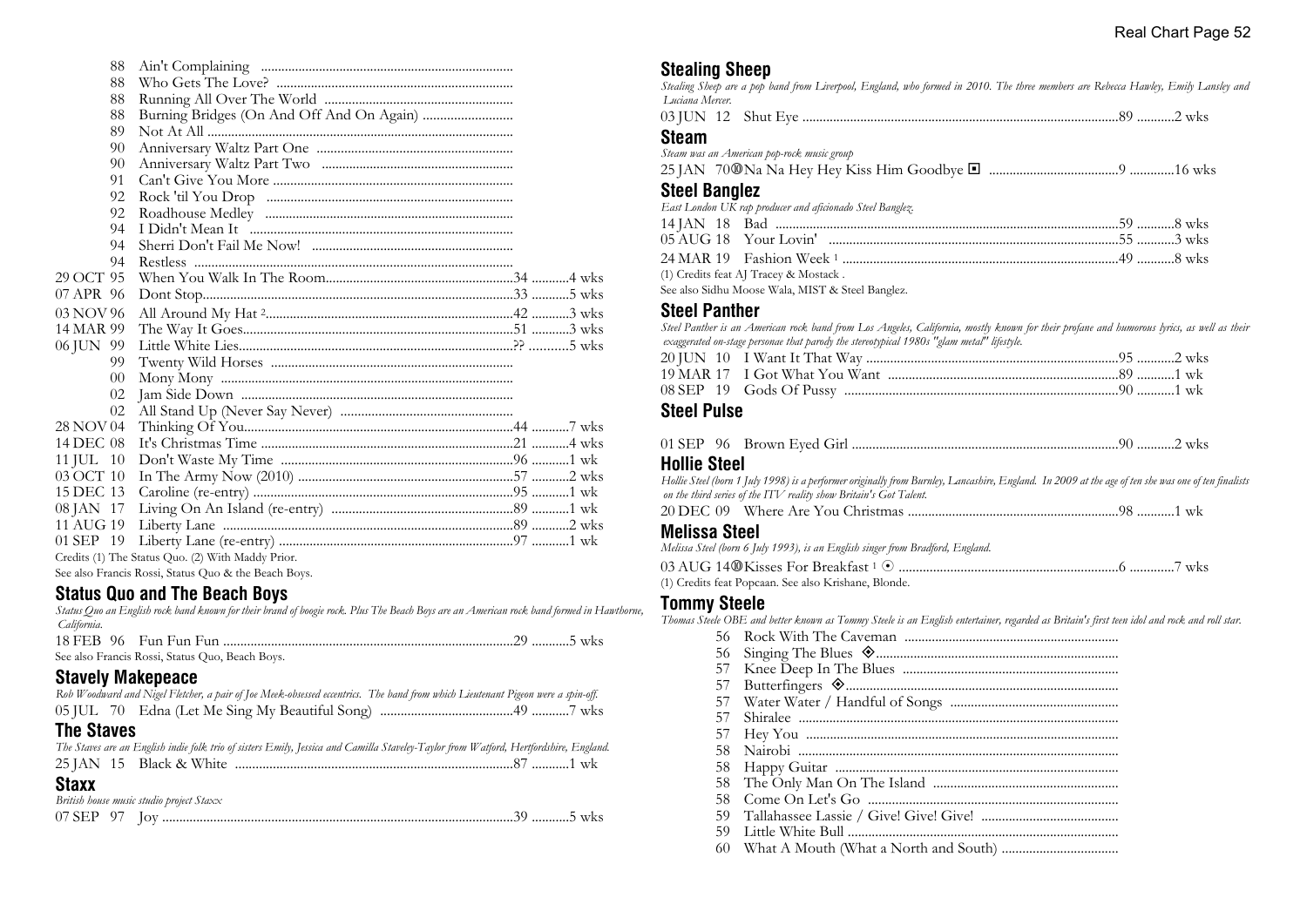| Chaelaug Chan |  |
|---------------|--|
|               |  |
|               |  |
|               |  |
|               |  |
|               |  |

#### **Steeleye Span**

| Steeleye Span are an English folk rock band formed in 1969. |  |
|-------------------------------------------------------------|--|
|                                                             |  |
|                                                             |  |
|                                                             |  |
|                                                             |  |

# **Steely Dan**

*Steely Dan is an American jazz rock band whose music also blends elements of crossover jazz, latin music, blue-eyed soul, R&B, boogie, and pop.*

# **Gwen Stefani**

*Gwen Renée Stefani is an American singer, songwriter, fashion designer, and actress. She is the co-founder and lead vocalist of the ska band No Doubt.*

|  | (1) Credits feat Eve. (2) Feat Akon. See also No Doubt, Pharrell, Eminem. |  |  |
|--|---------------------------------------------------------------------------|--|--|

# **Hailee Steinfeld**

*Hailee Steinfeld is an American actress, model and singer. She first became known for her portrayal of Mattie Ross in True Grit, for which she was nominated for an Academy Award.*

See also Hailee Steinfeld & Alesso. Hailee Steinfeld & Grey, Digital Farm Animals, KATO & Sigala, Hailee Steinfeld & BloodPop.

# **Hailee Steinfeld & Alesso**

*Hailee Steinfeld is an American actress, model and singer. Plus Alessandro Lindblad, commonly known by his stage name Alesso, is a Swedish DJ, record producer and musician.*

|  | $10$ SEP $17$ Let Me Go |  |
|--|-------------------------|--|
|  | $04$ FEB $18$ Let Me Go |  |

See also Hailee Steinfeld, Alesso. Hailee Steinfeld & Grey, Hailee Steinfeld & BloodPop.

# **Hailee Steinfeld & BloodPop**

*Hailee Steinfeld is an American actress, model and singer. Plus Michael Tucker, known professionally as BloodPop, is an American musician, record producer, and songwriter. He has previously used the monikers Blood Diamonds, Blood, and Michael Diamond.*

See also Hailee Steinfeld & Alesso. Hailee Steinfeld & Grey, Digital Farm Animals, KATO & Sigala, Hailee Steinfeld.

# **Hailee Steinfeld & Grey**

*Hailee Steinfeld is an American actress, model and singer. She first became known for her portrayal of Mattie Ross in True Grit, for which she was nominated for an Academy Award, Plus American duo Grey.* 25 SEP 16s Starving ® ........................................................................................5 .............22 wks

See also Hailee Steinfeld & Alesso, Hailee Steinfeld, Digital Farm Animals, KATO & Sigala, Hailee Steinfeld & BloodPop.

# **Steinski And Mass Media**

*Steven B. Stein American music and advertising producer, born 19 August 1951. Better known as Steinski, Mass Media was a project by Steinski using soundbites or samples from mass media & similar sources.*

|--|--|--|

# **Stella Browne**

*Real Name: Daniel Andrew Harrison & Julian Lee Jonah. Therefore a group and not a female act.*

|  | 22 MAY 00 Every Woman Needs Love |  |  |
|--|----------------------------------|--|--|
|--|----------------------------------|--|--|

# **Martin Stephenson And The Daintees**

*Martin Stephenson & the Daintees are a British rock/folk/pop band combining elements of "rockabilly, show tunes, rootsy pop, straight-ahead rock and punk". The band is fronted by songwriter/guitarist Martin Stephenson.*

19 OCT 86 Boat To Bolivia ...............................................................................70 ...........5 wks

#### **Stepenwolf**

*Steppenwolf is a Canadian rock band that was prominent from 1968 to 1972. The group was formed in late 1967 in Toronto by lead singer John Kay, keyboardist Goldy McJohn, and drummer Jerry Edmonton.*

#### **Steps**

*Steps are a British dance-pop group consisting of Lee Latchford-Evans, Claire Richards, Lisa Scott-Lee, Faye Tozer and Ian "H" Watkins.*

| 19 DEC 99@Say You'll Be Mine / Better The Devil You Know [4 14 wks |  |
|--------------------------------------------------------------------|--|
|                                                                    |  |
|                                                                    |  |
|                                                                    |  |
|                                                                    |  |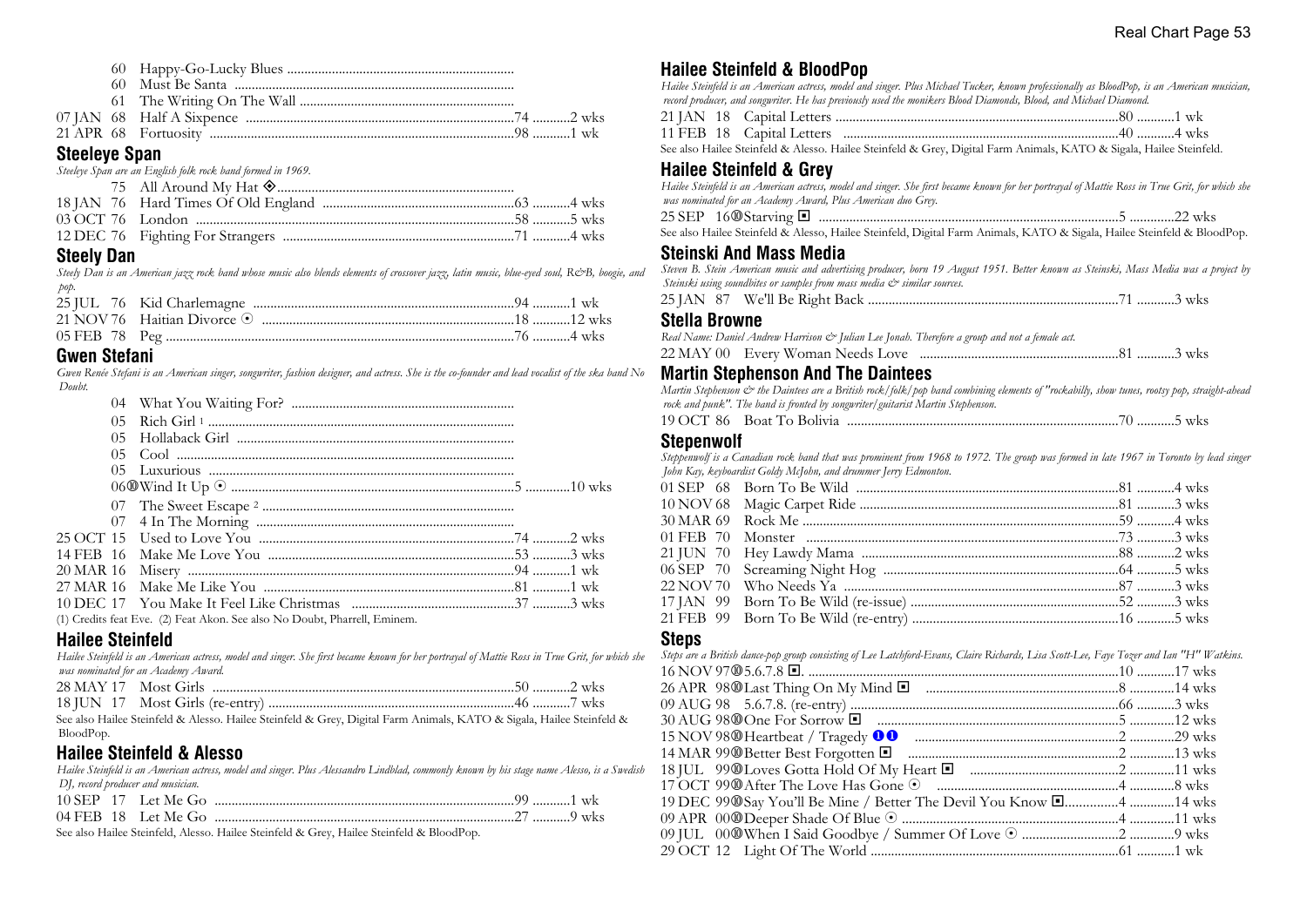| See also The Super Troupers. |  |  |
|------------------------------|--|--|

# **Stereo Kicks**

*Stereo Kicks were an English-Irish boy band made up of eliminated auditionees from The X Factor audition process. Stereo Kicks consisted of; James Graham, Jake Sims, Chris Leonard, Charlie Jones, Casey Johnson, Barclay Beales, Reece Bibby, Tom Mann.*

#### **Stereo MCs**

*Stereo MCs are a British hip hop/electronic dance group which formed in Clapham, London, in 1985.*

# **Stereolab**

*Stereolab are an English-French avant-pop band formed in 1990 in London. The band originally comprised songwriting team Tim Gane and Lætitia Sadier, both of whom remained at the helm across many lineup changes.*

|  | See also Stereolab & Brigitte Fontane. |  |
|--|----------------------------------------|--|

#### **Stereolab and Brigitte Fontane**

| Stereolab are an English-French avant-pop band formed in 1990 in London. Plus Brigitte Fontaine, in Morlaix in the Brittany region of France, |          |
|-----------------------------------------------------------------------------------------------------------------------------------------------|----------|
| is a singer of avant-garde music.                                                                                                             |          |
| $22.11C$ 00 $C$ -1 $-$                                                                                                                        | $A = -1$ |

| See also Stereolab. |  |  |
|---------------------|--|--|

#### **Stereophonics**

*Stereophonics are a Welsh rock band that formed in 1992 in the village of Cwmaman in Cynon Valley. The band consists of Kelly Jones, Richard Jones, Adam Zindani, Jamie Morrison and touring member Tony Kirkham.*

| 06 SEP 15 |  |
|-----------|--|
| 29 NOV 15 |  |
|           |  |
| 17 SEP 17 |  |
| 29 OCT 17 |  |
| 17 FEB 19 |  |
| 18 AUG 19 |  |
| 27 OCT 19 |  |
| 27 OCT 19 |  |
|           |  |

#### **Stetsanonic**

|  | Stetsasonic was an American hip hop group formed in 1981 in Brooklyn, New York City, New York. |  |
|--|------------------------------------------------------------------------------------------------|--|
|  | 01 NOV 98    Talking All That Jazz ……………………………………………………………42 …………2 wks                         |  |

#### **Steve And Albert**

| Singing duo made up of Steve Rowland and Albert Hammond, both former members of the group "Family Dogg". |  |  |
|----------------------------------------------------------------------------------------------------------|--|--|
|                                                                                                          |  |  |

#### **Steve & Eydie**

*Steve and Eydie is the name of an American pop vocal duet, consisting of Steve Lawrence and Eydie Gormé. They were a husband and wife team from their wedding in 1957 until Eydie's death in 2013. Both have also had separate careers as solo singers.*

63 I Want To Stay Here .......................................................................

#### **Cat Stevens**

*Yusuf Islam, commonly known by his former stage name Cat Stevens, is a British singer-songwriter and multi-instrumentalist.*

| 01 NOV 70          |                                                    |  |
|--------------------|----------------------------------------------------|--|
| 71.                |                                                    |  |
| 72                 |                                                    |  |
|                    |                                                    |  |
|                    |                                                    |  |
|                    |                                                    |  |
|                    |                                                    |  |
| <b>Dan Stevens</b> |                                                    |  |
|                    | Daniel Jonathan "Dan" Stevens is an English actor. |  |
|                    |                                                    |  |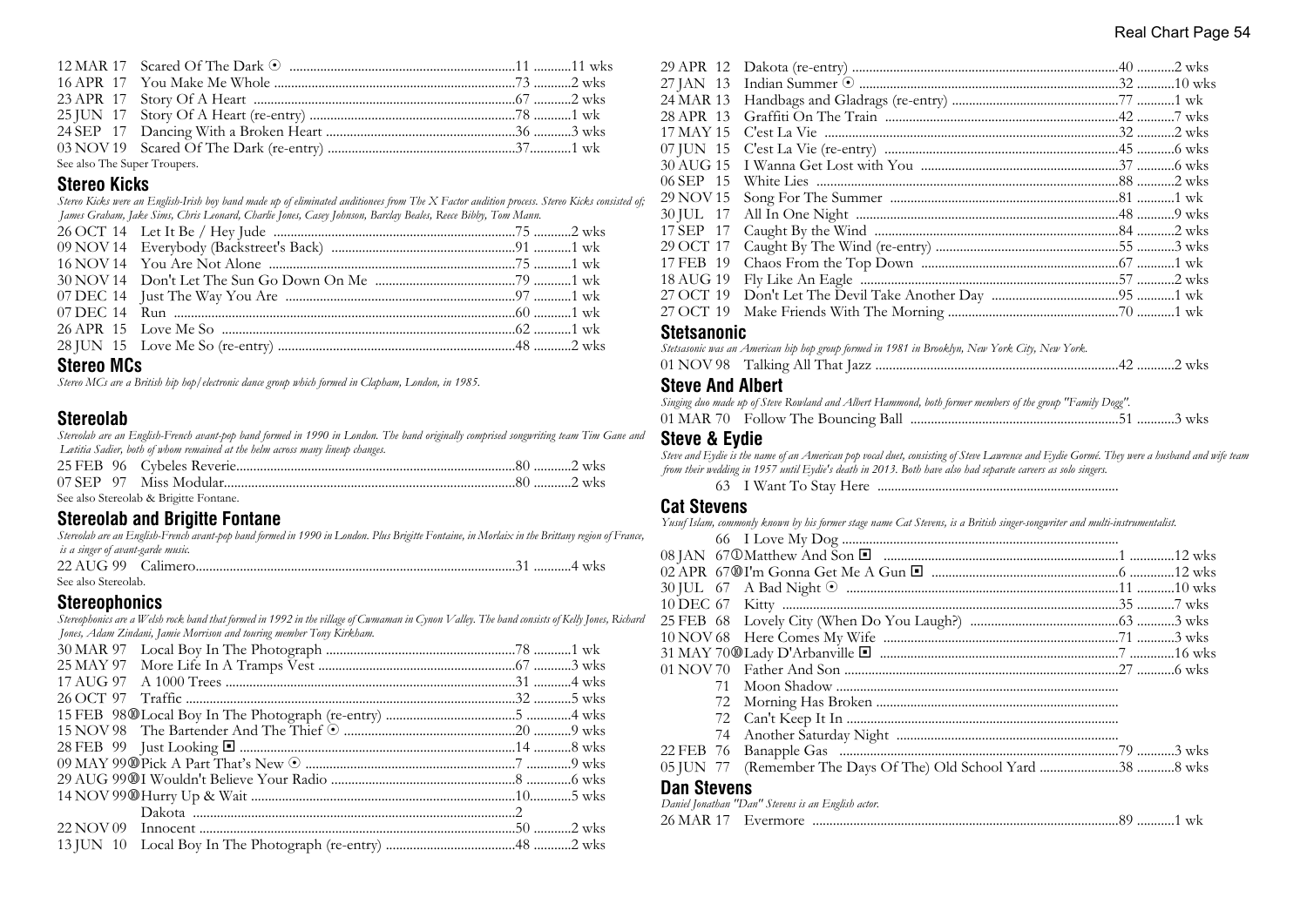# **Mort Stevens And His Orchestra**

|  | Morton Stevens (January 30, 1929 – November 11, 1991) was an American film score composer. |  |
|--|--------------------------------------------------------------------------------------------|--|
|  |                                                                                            |  |

# **Rachel Stevens**

| Rachel Lauren Stevens (born 9 April 1978) is an English singer, television personality, actress and businesswoman. She was a member of the |  |                |
|--------------------------------------------------------------------------------------------------------------------------------------------|--|----------------|
| pop group S Club 7 between 1999 and 2003.                                                                                                  |  |                |
| $18$ IIII $0400$ Some Girls $\blacksquare$                                                                                                 |  | $12 \text{ w}$ |

| See also S Club 7. |  |  |
|--------------------|--|--|

# **Ray Stevens**

*Harold Ray Ragsdale (born January 24, 1939), known professionally as Ray Stevens, is an American country and pop singer-songwriter and comedian*

| 71 Bridget The Midget (the Queen of the Blues) |  |
|------------------------------------------------|--|
|                                                |  |
|                                                |  |
|                                                |  |
|                                                |  |
| $AL = 1.5 \times 100$                          |  |

#### **Shakin' Stevens**

*Michael Barratt, who would later adopt the stage name "Shakin' Stevens", is a Welsh rock and roll singer and songwriter.*

| 27 SEP 70 |    |                                                 |  |  |
|-----------|----|-------------------------------------------------|--|--|
| 10 FEB 80 |    |                                                 |  |  |
| 11 MAY 80 |    |                                                 |  |  |
|           | 80 |                                                 |  |  |
|           | 81 |                                                 |  |  |
|           |    | 81@You Drive Me Crazy <a></a>                   |  |  |
|           |    |                                                 |  |  |
|           | 81 |                                                 |  |  |
|           | 82 |                                                 |  |  |
|           | 82 |                                                 |  |  |
|           | 82 |                                                 |  |  |
|           | 82 |                                                 |  |  |
|           | 82 |                                                 |  |  |
|           | 83 |                                                 |  |  |
|           | 83 |                                                 |  |  |
|           | 84 |                                                 |  |  |
|           | 84 |                                                 |  |  |
|           | 84 |                                                 |  |  |
|           | 85 |                                                 |  |  |
|           | 85 |                                                 |  |  |
|           |    |                                                 |  |  |
|           |    |                                                 |  |  |
|           |    |                                                 |  |  |
|           |    |                                                 |  |  |
|           | 87 | A Little Boogie Woogie (In The Back Of My Mind) |  |  |
|           | 87 |                                                 |  |  |
|           | 87 | What Do You Want To Make Those Eyes At Me For   |  |  |

| 88                                                                       |  |  |  |
|--------------------------------------------------------------------------|--|--|--|
| 88                                                                       |  |  |  |
| 88                                                                       |  |  |  |
| 89                                                                       |  |  |  |
| 89                                                                       |  |  |  |
| 90                                                                       |  |  |  |
| 05 MAY 90                                                                |  |  |  |
| 05 AUG 90                                                                |  |  |  |
| 90                                                                       |  |  |  |
| 90                                                                       |  |  |  |
| 91                                                                       |  |  |  |
| 92.                                                                      |  |  |  |
| 0.5                                                                      |  |  |  |
| 08                                                                       |  |  |  |
| 05 DEC 10                                                                |  |  |  |
| 11 DEC 11                                                                |  |  |  |
| 09 DEC 12                                                                |  |  |  |
| 08 DEC 13                                                                |  |  |  |
| 07 DEC 14                                                                |  |  |  |
| 06 DEC 15                                                                |  |  |  |
| 20 DEC 15                                                                |  |  |  |
| 04 DEC 16                                                                |  |  |  |
| 03 DEC 17                                                                |  |  |  |
| 02 DEC 18                                                                |  |  |  |
| 01 DEC 19                                                                |  |  |  |
| (1) Shakin' Stevens And The Sunsets (2) Credits Shaky feat Roger Taylor. |  |  |  |

See also Shakin' Stevens & Bonnie Tyler.

#### **Shakin' Stevens & Bonnie Tyler**

*Shakin' Stevens is a Welsh rock and roll singer. Plus Bonnie Tyler who is a Welsh singer.*

84s A Rockin' Good Way <sup>1</sup> ±..............................................................4

(1) Credits act as Shaky and Bonnie.

#### **Stevenson's Rocket**

*Kevin Harris on vocals, Alan Twigg on bass, Mick Crowshaw on guitar, Steve Bray on drums and Dave Reid on keyboards. They were spotted by the Hitman (Pete Waterman) while playing a live set in Tiffany's in their native Coventry.*

| 75 Alright Baby |
|-----------------|
| 77 5 wks        |
|                 |

#### **Al Stewart**

|  | Alastair Ian "Al" Stewart is a Glasgow-born singer-songwriter and folk-rock musician who rose to prominence as part of the British folk revival. |  |
|--|--------------------------------------------------------------------------------------------------------------------------------------------------|--|
|  |                                                                                                                                                  |  |
|  |                                                                                                                                                  |  |

# 01 MAY 77 On The Border .................................................................................73 ...........3 wks

# **Amii Stewart**

*Amy Paulette "Amii" Stewart is an American disco/soul/dance-pop singer, dancer and actress.*

- 79 Knock On Wood .............................................................................
- 79 Light My Fire / 137 Disco Heaven ..............................................
- 79 Jealousy .............................................................................................
- 80 The Letter / Paradise Bird .............................................................
- 84 Friends ..............................................................................................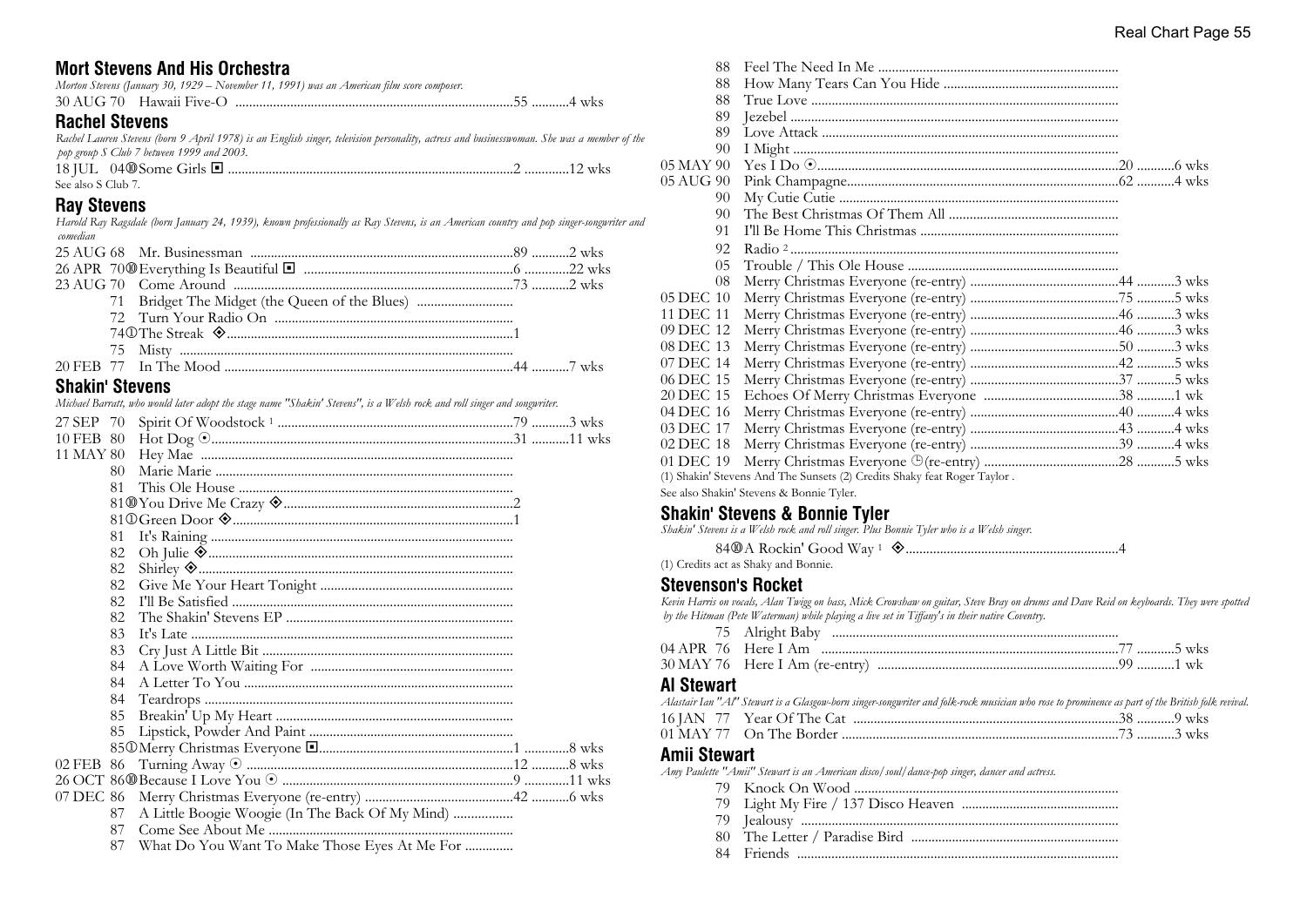85 Knock On Wood (remix) ...............................................................

See also Amii Stewart And Johnny Bristol, Amii Stewart And Deon Estus.

# **Amii Stewart And Deon Estus**

*Amy Paulette "Amii" Stewart is an American disco/soul/dance-pop singer, dancer and actress. Plus Jeffery Deon Estus is an American musician and singer, best known as the bass player of Wham!*

86 My Guy, My Girl .............................................................................

See also Amii Stewart.

#### **Amii Stewart And Johnny Bristol**

*Amy Paulette "Amii" Stewart is an American disco/soul/dance-pop singer, dancer and actress. Plus John William Bristol (February 3, 1939 – March 21, 2004) was an American musician*

| -80 | Mv G<br>' Guy My | ⊺C⊤nrl |  |
|-----|------------------|--------|--|
|     |                  |        |  |

See also Amii Stewart, Johnny Bristol.

#### **Andy Stewart**

*Andrew "Andy" Stewart MBE (30 December 1933 – 11 October 1993) was a Scottish singer and entertainer.*

- 60 Donald, Where's Your Troosers? .................................................
	- 61 A Scottish Soldier ............................................................................
	- 61 The Battle's O'er ..............................................................................
	- 61 Take Me Back ..................................................................................
- 25 JUL 65 Dr. Finlay .......................................................................................... 89 Donald Where's Your Troosers? (re-issue) .................................

#### **Billy Stewart**

*William Larry Stewart II (March 24, 1937 – January 17, 1970) was an American rhythm and blues singer and pianist.*

27 APR 69 Summertime ......................................................................................76 ...........3 wks

#### **Dave Stewart**

*David Allan "Dave" Stewart is an English musician, songwriter and record producer, best known for Eurythmics, his successful professional partnership with Annie Lennox.*

| (1) With Spiritual Cowboys. See also Eurythmics. |  |
|--------------------------------------------------|--|

#### **Dave Stewart And Barbara Gaskin**

*Dave Stewart (born David Lloyd Stewart, 30 December 1950) is an English keyboardist and composer. Plus Barbara Gaskin (born 5 June 1950) is a British singer formerly associated with the UK Canterbury scene. Gaskin was lead vocalist in British folk-prog band Spirogyra (1969–1974).*

|  | See also Dave Stewart & Colin Blunstone. |  |  |
|--|------------------------------------------|--|--|

#### **Dave Stewart & Colin Blunstone**

*Dave Stewart (born David Lloyd Stewart, 30 December 1950) is an English keyboardist and composer. Plus Colin Edward Michael Blunstone (born 24 June 1945) is an English singer, songwriter.*

80 What Becomes of the Broken Hearted ......................................

See also Dave Stewart And Barbara Gaskin, Colin Blunstone.

#### **Jermaine Stewart**

*William Jermaine Stewart (September 7, 1957 – March 17, 1997) was an American R&B singer.*

(1) The title was reduced down on the original single, but was also issued with the full title.

#### **Rod Stewart**

|           |     | Roderick David "Rod" Stewart, CBE is a British rock singer-songwriter. Born and raised in London, he is of Scottish and English ancestry. |  |
|-----------|-----|-------------------------------------------------------------------------------------------------------------------------------------------|--|
| 20 SEP 70 |     |                                                                                                                                           |  |
|           |     | 71 ® Maggie May / Reason To Believe <a></a>                                                                                               |  |
|           |     |                                                                                                                                           |  |
|           |     |                                                                                                                                           |  |
|           | 73  |                                                                                                                                           |  |
|           | 74  | Farewell / Bring It On Home To Me / You Send Me                                                                                           |  |
|           |     |                                                                                                                                           |  |
|           | 75  |                                                                                                                                           |  |
| 29 FEB 76 |     |                                                                                                                                           |  |
|           |     |                                                                                                                                           |  |
|           |     |                                                                                                                                           |  |
|           |     |                                                                                                                                           |  |
|           |     |                                                                                                                                           |  |
| 28 NOV 76 |     |                                                                                                                                           |  |
|           |     | 17 APR 77 OFirst Cut Is The Deepest / I Don't Want To                                                                                     |  |
|           |     |                                                                                                                                           |  |
|           |     |                                                                                                                                           |  |
|           |     |                                                                                                                                           |  |
|           |     |                                                                                                                                           |  |
|           |     |                                                                                                                                           |  |
|           | 79. |                                                                                                                                           |  |
|           | 79. |                                                                                                                                           |  |
| 18 MAY 80 |     | (If Loving You Is Wrong) I Don't Want To Be Right © 17 12 wks                                                                             |  |
| 02 NOV 80 |     |                                                                                                                                           |  |
|           | 80  |                                                                                                                                           |  |
|           | 81  |                                                                                                                                           |  |
|           | 81  |                                                                                                                                           |  |
|           | 82  |                                                                                                                                           |  |
|           | 83  |                                                                                                                                           |  |
|           | 83  |                                                                                                                                           |  |
|           | 83  |                                                                                                                                           |  |
|           | 84  |                                                                                                                                           |  |
|           | 84  |                                                                                                                                           |  |
| 18 MAY 86 |     |                                                                                                                                           |  |
|           |     |                                                                                                                                           |  |
| 14 SEP 86 |     |                                                                                                                                           |  |
| 30 NOV 86 |     |                                                                                                                                           |  |
|           | 87  |                                                                                                                                           |  |
|           | 88  |                                                                                                                                           |  |
|           | 89  |                                                                                                                                           |  |
|           | 89  |                                                                                                                                           |  |
|           |     |                                                                                                                                           |  |
|           | 91  |                                                                                                                                           |  |
|           | 91  |                                                                                                                                           |  |
|           | 91  |                                                                                                                                           |  |
|           | 92  |                                                                                                                                           |  |
|           |     |                                                                                                                                           |  |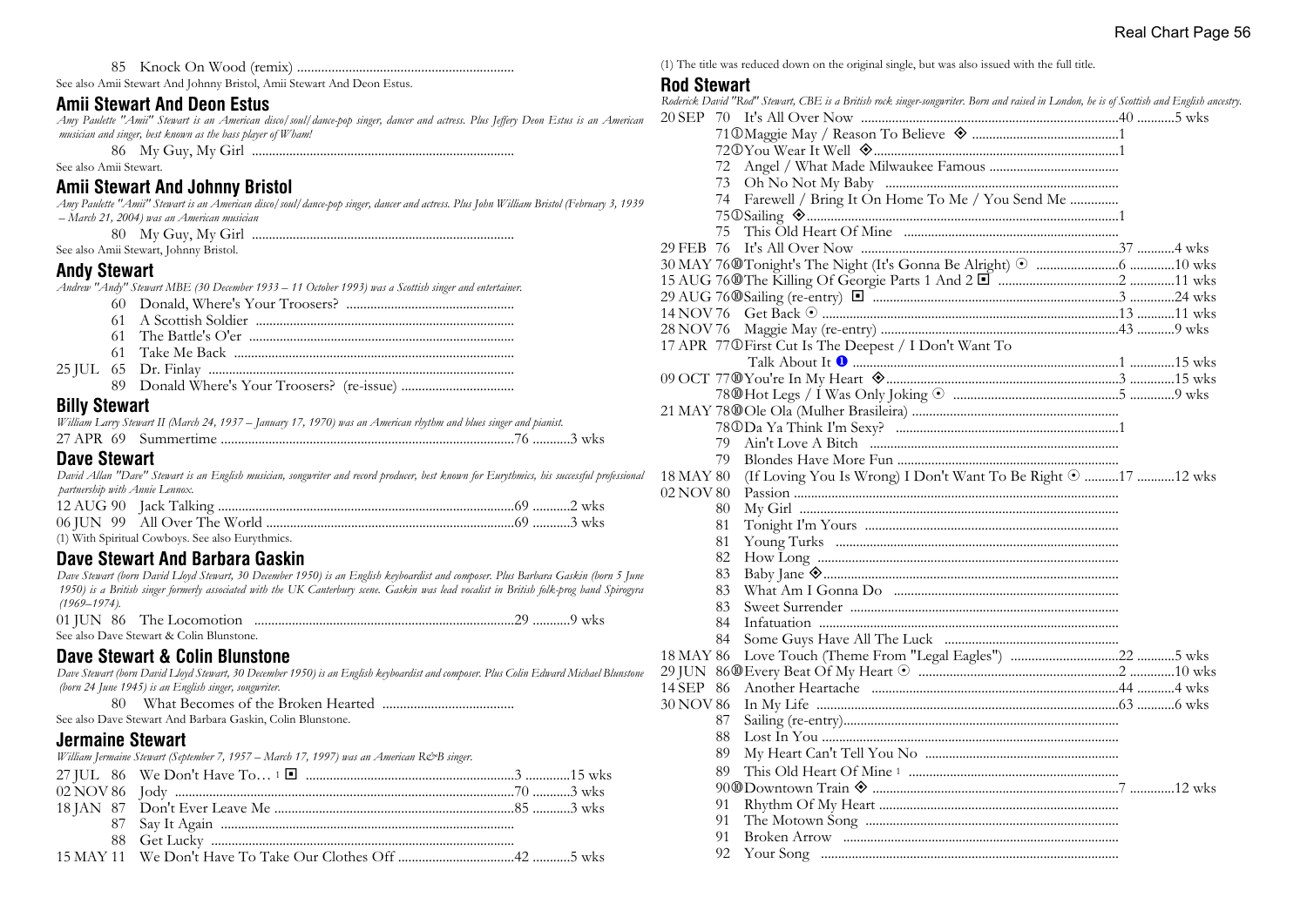| 92        |                                                                                                              |  |  |
|-----------|--------------------------------------------------------------------------------------------------------------|--|--|
| 93        |                                                                                                              |  |  |
| 93        |                                                                                                              |  |  |
| 93        |                                                                                                              |  |  |
| 93        |                                                                                                              |  |  |
| 93        |                                                                                                              |  |  |
| 95        |                                                                                                              |  |  |
| 95        |                                                                                                              |  |  |
| 09 JUN 96 |                                                                                                              |  |  |
| 08 DEC 96 |                                                                                                              |  |  |
| 24 MAY 98 |                                                                                                              |  |  |
| 30 AUG 98 |                                                                                                              |  |  |
| 11 APR 99 |                                                                                                              |  |  |
| 01        |                                                                                                              |  |  |
| 16 DEC 12 |                                                                                                              |  |  |
| 26 MAY 13 |                                                                                                              |  |  |
| 17 NOV 13 |                                                                                                              |  |  |
| 26 JUL 15 |                                                                                                              |  |  |
| 11 OCT 15 |                                                                                                              |  |  |
| 25 OCT 15 |                                                                                                              |  |  |
| 23 SEP 18 |                                                                                                              |  |  |
| 07 OCT 18 |                                                                                                              |  |  |
| 07 OCT 18 |                                                                                                              |  |  |
| 02 DEC 18 |                                                                                                              |  |  |
| 10 NOV 19 |                                                                                                              |  |  |
|           | Capalao Duran Adama Crips and Dod Crown at Loff Dools & Dod Crown at Dod Crown at & The Fogge Dod Crown at & |  |  |

See also Bryan Adams Sting and Rod Stewart, Jeff Beck & Rod Stewart, Rod Stewart & The Faces, Rod Stewart &Tina Turner.

Credits (1) With Ronald Isley. (2) With The Scottish Euro'96 Squad (3) feat Bridget Cady.

# **Rod Stewart & The Faces**

*Roderick David "Rod" Stewart, CBE is a British rock singer-songwriter. Plus*

74 You Can Make Me Dance, Sing Or Anything ............................

See also Bryan Adams Sting and Rod Stewart, Jeff Beck & Rod Stewart, Rod Stewart &Tina Turner, Rod Stewart, The Faces.

#### **Rod Stewart & Tina Turner**

*Roderick David "Rod" Stewart, CBE is a British rock singer-songwriter. Plus* 90 It Takes Two ....................................................................................

See also Rod Stewart, Tina Turner.

# **Tinga Stewart**

| Tinga Stewart (born Neville Stewart, c. 1955, Kingston, Jamaica) is a reggae singer. |  |
|--------------------------------------------------------------------------------------|--|
|                                                                                      |  |

# **Stiff Little Fingers**

*Stiff Little Fingers are a punk rock band from Belfast, Northern Ireland. They formed in 1977, at the height of the Troubles.*

- 79 Straw Dogs .......................................................................................
- 80 At The Edge ....................................................................................
- 80 Nobody's Hero / Tin Soldiers ......................................................
- 80 Back To Front .................................................................................
- 81 Just Fade Away ................................................................................
- 81 Silver Lining .....................................................................................

| <b>Curtis Stigers</b> |                                                                                      |  |
|-----------------------|--------------------------------------------------------------------------------------|--|
|                       | Curtis Stigers is an American jazz vocalist, saxophonist, guitarist, and songwriter. |  |
|                       |                                                                                      |  |
|                       |                                                                                      |  |

#### **Stiltskin**

# **Johnny Stimson**

#### **Sting**

*Gordon Matthew Thomas Sumner, CBE (born 2 October 1951), better known by his stage name Sting, is an English musician, singer, songwriter and actor. He was the principal songwriter, lead singer, and bassist for the new wave rock band the Police from 1977 to 1986, and launched a solo career in 1985.*

|           | 85             |  |
|-----------|----------------|--|
|           |                |  |
|           | 86             |  |
|           | 87             |  |
|           | 88             |  |
|           | 88             |  |
|           |                |  |
|           | 91             |  |
|           | 91             |  |
|           | 91             |  |
|           | 93             |  |
|           | 93             |  |
|           | 93             |  |
|           | 93             |  |
|           | 93             |  |
|           | 94             |  |
|           | 94             |  |
|           | 95             |  |
|           |                |  |
|           |                |  |
| 08 SEP 96 |                |  |
| 24 NOV 96 |                |  |
| 19 SEP 99 |                |  |
|           | 0 <sup>0</sup> |  |
| 16 APR 00 |                |  |
|           | 03             |  |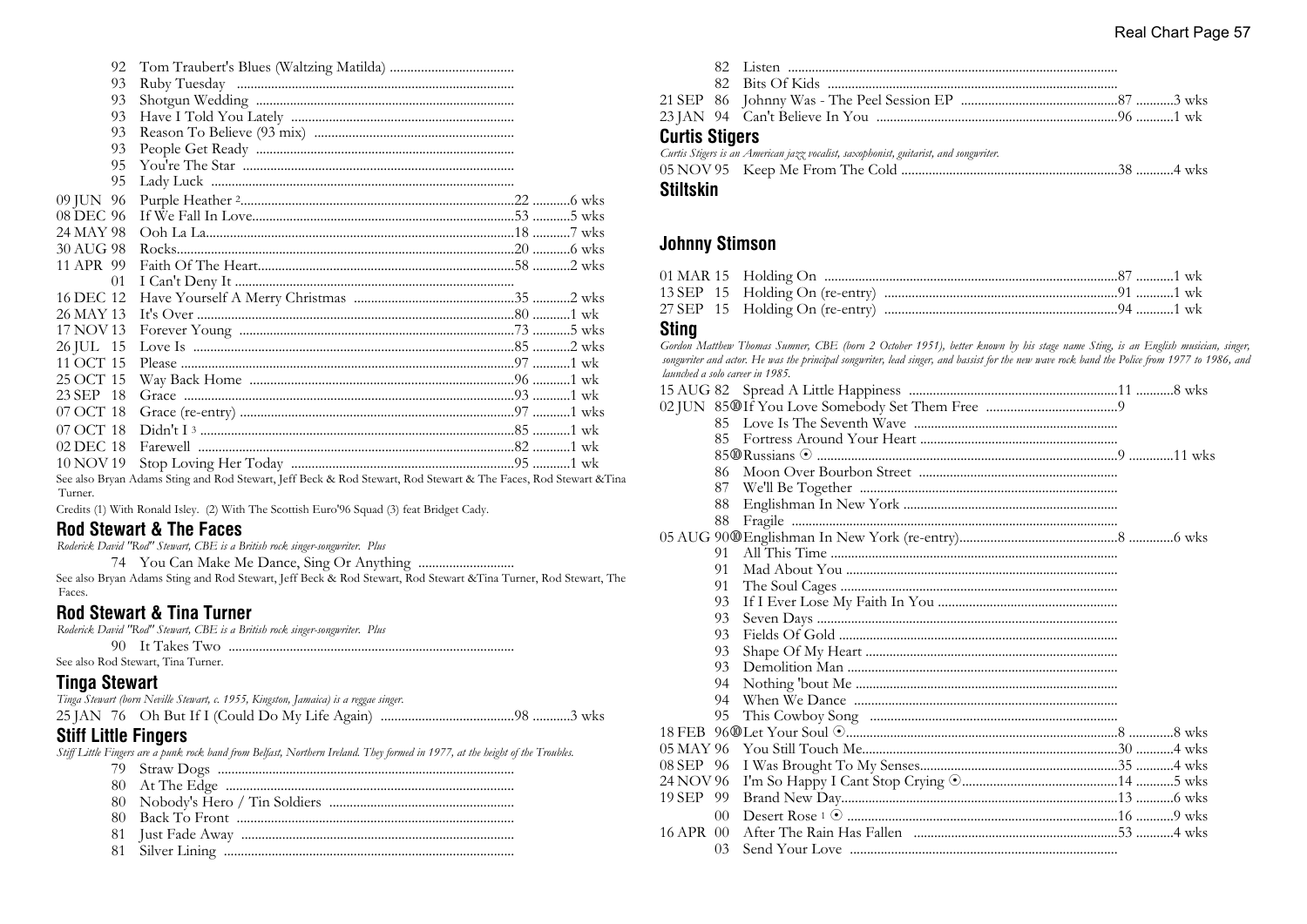08 NOV 09 Soul Cake ...........................................................................................97 ........... 1 wk

(1) Credits feat Cheb Mami

See also Bryan Adams Sting and Rod Stewart, Sting & Puff Daddy, Pato Banton & Sting, Sting and Eric Clapton, Sting & Shaggy, Craig David.

#### **Sting and Eric Clapton**

*Gordon Matthew Thomas Sumner, CBE, better known by his stage name Sting, is an English musician, singer, songwriter and actor. Plus Eric Patrick Clapton, CBE, is an English rock and blues guitarist, singer, and songwriter.*

92 It's Probably Me ...............................................................................

See also Bryan Adams Sting and Rod Stewart, Sting & Puff Daddy, Pato Banton & Sting, Sting & Shaggy, Sting, Eric Clapton.

# **Sting and Puff Daddy**

*Gordon Matthew Thomas Sumner, CBE, better known by his stage name Sting, is an English musician, singer, songwriter and actor. Plus Sean John Combs, also known by his stage names Puff Daddy, Puffy, P. Diddy and Diddy, is an American rapper, singer, songwriter, actor, record producer, and entrepreneur.*

14 DEC 97 Roxanne 97 ........................................................................................17 ...........6 wks See also Sting, Bryan Adams Sting and Rod Stewart, Pato Banton & Sting, Sting & Shaggy, Sting and Eric Clapton. Puff Daddy.

# **Sting & Shaggy**

*Gordon Matthew Thomas Sumner, CBE, better known by his stage name Sting, is an English musician, singer, songwriter and actor. Plus Orville Richard Burrell CD, better known by his stage name Shaggy, is a Jamaican musician, singer, DJ and former United States Marine.*

| a ta' mai a' thig na mai a' an a' thigh |  |
|-----------------------------------------|--|

See also Sting, Bryan Adams Sting and Rod Stewart, Pato Banton & Sting, Shaggy, Sting and Eric Clapton

# **Byron Stingly**

|                         | Byron Stingily is an American R&B and house-music singer born in Chicago, Illinois, known for his falsetto voice. |  |  |
|-------------------------|-------------------------------------------------------------------------------------------------------------------|--|--|
|                         |                                                                                                                   |  |  |
|                         |                                                                                                                   |  |  |
|                         |                                                                                                                   |  |  |
|                         |                                                                                                                   |  |  |
|                         |                                                                                                                   |  |  |
| <b>Lindsey Stirling</b> |                                                                                                                   |  |  |
|                         | Lindsey Stirling is an American violinist, singer and songwriter.                                                 |  |  |
|                         |                                                                                                                   |  |  |
| <b>Stix N Stoned</b>    |                                                                                                                   |  |  |
|                         |                                                                                                                   |  |  |
| <b>Robin Stjernberg</b> |                                                                                                                   |  |  |
|                         |                                                                                                                   |  |  |
|                         |                                                                                                                   |  |  |
|                         | <b>Eddie Stobart Truckers</b>                                                                                     |  |  |
|                         |                                                                                                                   |  |  |
|                         |                                                                                                                   |  |  |
| <b>Catherine Stock</b>  |                                                                                                                   |  |  |
|                         |                                                                                                                   |  |  |

| <b>UQUIGHIIG OLUUN</b>                             |  |
|----------------------------------------------------|--|
| Catherine Stock, sister of songwriter, Mike Stock. |  |
|                                                    |  |

# **Alexandra Stone**

| <b>Angie Stone</b> |                                                                                                                             |  |
|--------------------|-----------------------------------------------------------------------------------------------------------------------------|--|
|                    | Angie Stone (born Angela Laverne Brown; December 18, 1961) is an American singer, songwriter, actress, and record producer. |  |
|                    |                                                                                                                             |  |

#### **Angus & Julia Stone**

|--|--|

#### **Emma Stone**

*Emily Jean "Emma" Stone is an American actress. One of the world's highest-paid actresses in 2015, Stone has been nominated for two Academy Awards, three British Academy Film Awards, and has won three Screen Actors Guild Awards.*

22 JAN 17 Audition (The Fools Who Dream) ...............................................88 ...........2 wks

#### **Joe Stone**

| (1) Credits feat Montell Jordan.                                                                              |  |
|---------------------------------------------------------------------------------------------------------------|--|
| Joe Stone & Cr3on                                                                                             |  |
| Dutch DJ and producer Joe Stone and                                                                           |  |
|                                                                                                               |  |
| <b>Joss Stone</b>                                                                                             |  |
| Joscelyn Eve Stoker, better known by her stage name Joss Stone, is an English singer, songwriter and actress. |  |
|                                                                                                               |  |
|                                                                                                               |  |
| (1) Credits feat Jeff Beck. See also James Morrison.                                                          |  |

#### **Judy Stone**

*Judith Anne Stone AM (born 1 January 1942) is an Australian pop and country music singer.* 15 AUG 76 Hasta Manana .................................................................................70 ...........2 wks

#### **Max Stone**

15 NOV 15 Somewhere Over The Rainbow / What A Wonderful World . 75 ...........1 wk

#### **R And J Stone**

| R& Stone were the English/American husband and wife duo, Russell Oliver Stone and Joanne Stone. |  |
|-------------------------------------------------------------------------------------------------|--|
|                                                                                                 |  |
|                                                                                                 |  |
|                                                                                                 |  |

#### **Stoneproof**

#### **Stone Roses**

*The Stone Roses are an English alternative rock band, formed in Manchester in 1983. They were one of the pioneering groups of the Madchester movement that was active during the late 1980s and early 1990s.*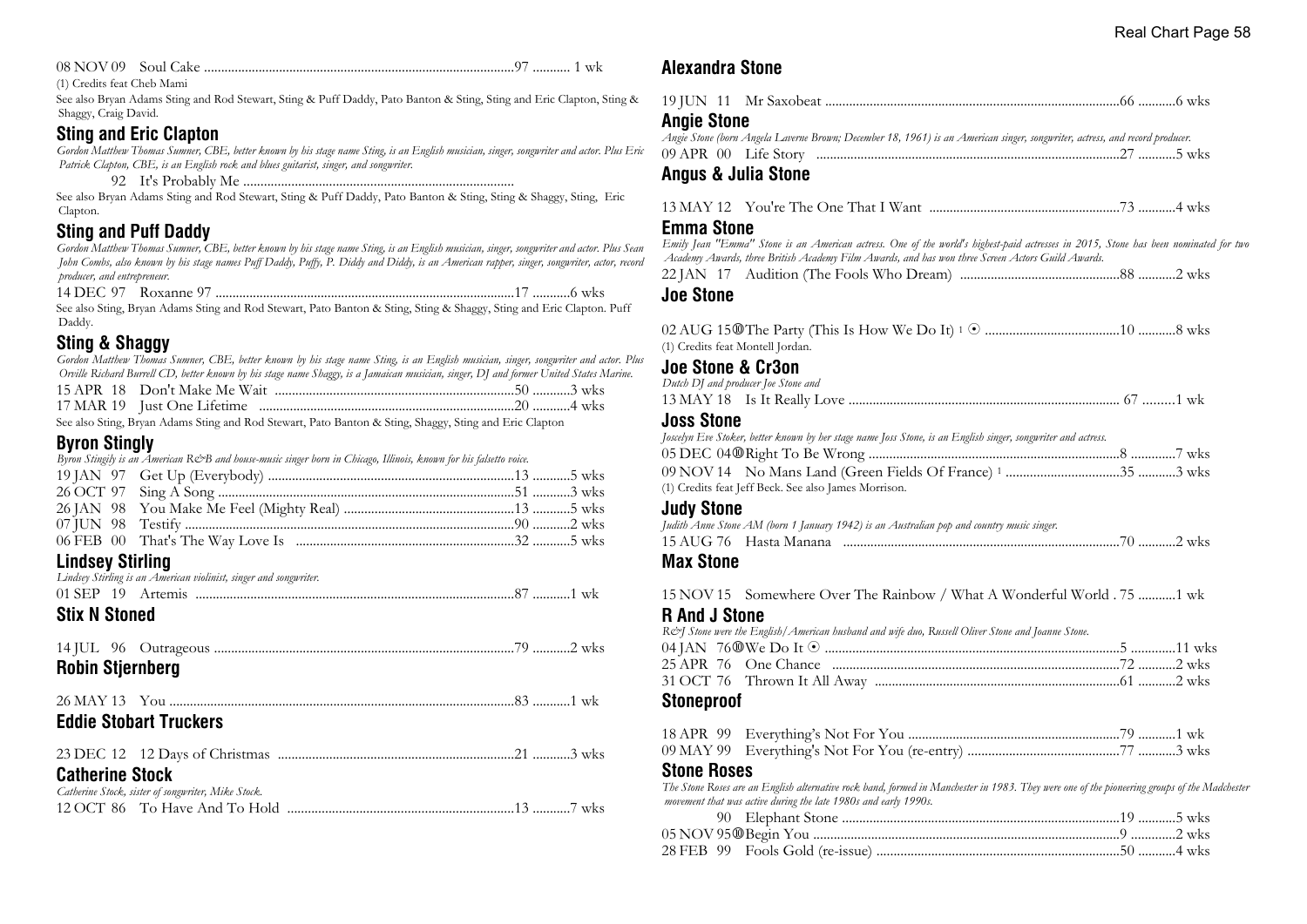|  | Real Chart Page 59 |  |  |
|--|--------------------|--|--|
|--|--------------------|--|--|

# **Stone Temple Pilots**

#### **Stooshe**

*Stooshe are a British girl group from London, consisting of three members Alexandra Buggs, Karis Anderson and Courtney Rumbold.*

| (1) Credits feat Travie McCoy. |  |
|--------------------------------|--|
|                                |  |

#### **Storm**

| Alias of Jam & Spoon. Jam El Mar & Mark Spoon credited themselves as Trancy Spacer & Spacy Trancer for all Storm releases. |  |
|----------------------------------------------------------------------------------------------------------------------------|--|
|                                                                                                                            |  |
|                                                                                                                            |  |
|                                                                                                                            |  |

#### **Storm**

| Storm Lee, X-Factor finalist. |  |
|-------------------------------|--|
|                               |  |

# **Storm Queen**

| American record producer Storm Queen |  |
|--------------------------------------|--|
|                                      |  |

#### **Stormzy**

*Michael Omari, better known by his stage name Stormzy, is an English MC who makes both grime and rap music. Stormzy won Best Grime Act at the 2014 MOBO Awards and was named as an artist to look out for in the BBC's influential Sound of 2015 list.*

| 15 MAR 15     |  |
|---------------|--|
| 13 SEP 15     |  |
| 13 SEP 15     |  |
| 25 OCT 15     |  |
| 20 DEC 15     |  |
| 20 DEC 15     |  |
| 04 SEP 16     |  |
| 04 SEP 16     |  |
| 04 SEP<br>-16 |  |
|               |  |
| 26 FEB 17     |  |
| 05 MAR 17     |  |
| $02$ JUL $17$ |  |
| 06 AUG 17     |  |
|               |  |
|               |  |
|               |  |
|               |  |
|               |  |

|  | (1) Credits feat Ed Sheeran & Burna Boy (2) feat Headie One                       |  |
|--|-----------------------------------------------------------------------------------|--|
|  | See also Linkin Park, Krept & Konan, Little Mix, Jorja Smith, Mostack, Ed Sheeran |  |

#### **Stornoway**

|  | Stornoway were a British alternative indie folk band from the Cowley area of Oxford |  |
|--|-------------------------------------------------------------------------------------|--|
|  |                                                                                     |  |

# **Izzy Stradlin**

#### **Strangelove**

*Strangelove were an English alternative rock band, formed in Bristol in 1991 comprising singer Patrick Duff, guitarists Alex Lee & Julian Poole, bassist Joe Allen and John Langley on drums.*

| <b>Stranger</b> |  |  |
|-----------------|--|--|
|                 |  |  |
|                 |  |  |
|                 |  |  |
|                 |  |  |

#### 11 MAY 14 It Means So Much ...........................................................................73 ...........1 wk

#### **The Stranglers**

*The Stranglers are an English rock band who emerged via the punk rock scene. Current members: Jet Black, J J Burnel, Dave Greenfield, Baz Warne, Jim Macauley (touring drummer) Previous members: Hugh Cornwell, John Ellis, Paul Roberts.*

| 79  |  |
|-----|--|
| 79  |  |
| 80  |  |
| 80. |  |
|     |  |
|     |  |
|     |  |
|     |  |
| 82  |  |
|     |  |
|     |  |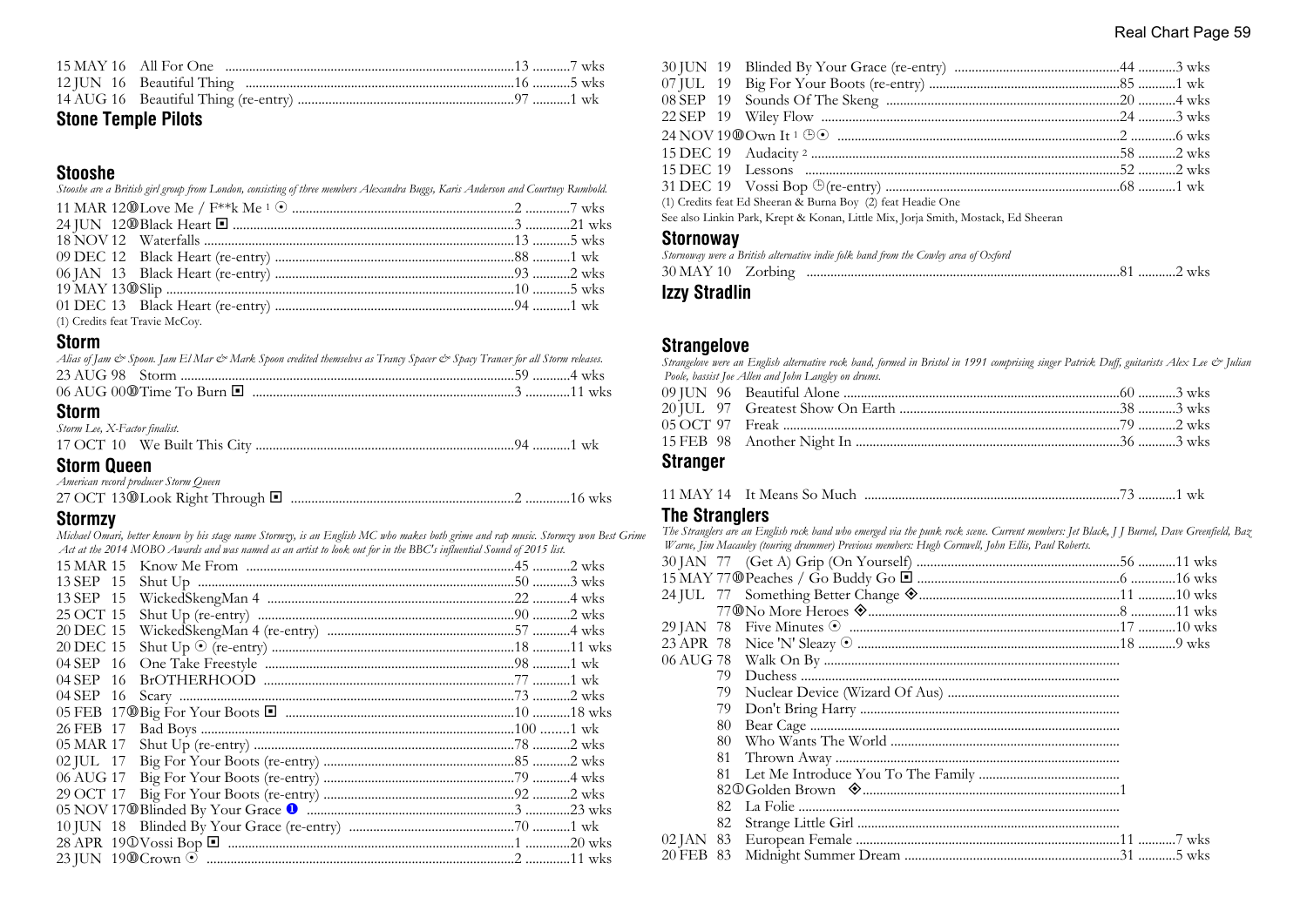| 92. |  |  |
|-----|--|--|
|     |  |  |
|     |  |  |

#### **Straw**

*Straw was formed in Bristol by Mattie Bennett (vocals/guitar) and Roger Power (bass/guitar), formerly of The Blue Aeroplanes. Later adding keyboardist Mark "Duck" Blackwell, the group.*

#### **Strawberry Alarm Clock**

| Strawberry Alarm Clock is a psychedelic rock band formed in 1967 with origins in Glendale, California, a city near Los Angeles. |  |
|---------------------------------------------------------------------------------------------------------------------------------|--|
|                                                                                                                                 |  |

# **Strawberry Children**

| Were a band created by Jimmy Layne Webb (born August 15, 1946) who is an American songwriter, composer, and singer. |  |
|---------------------------------------------------------------------------------------------------------------------|--|
|                                                                                                                     |  |

# **The Strawbs**

*Strawbs are an English rock band founded in 1964. Although the band started out as a bluegrass group they eventually moved on to other styles such as folk rock, progressive rock, and glam rock.*

# **Stray Cats**

*Stray Cats were an American rockabilly band formed in 1979 by guitarist and vocalist Brian Setzer, double bassist Lee Rocker, and drummer Slim Jim Phantom in the Long Island town of Massapequa, New York.*

|  | . |
|--|---|

See also Dave Edmunds And The Stray Cats.

# **Greg Street**

|  | Atlanta Hip-hop producer Greg Street |  |  |
|--|--------------------------------------|--|--|
|  |                                      |  |  |

# **The Streets**

*The Streets are an English alternative hip hop music group from Birmingham, England, led by the vocalist and multi-instrumentalist Mike Skinner.*

#### **Barbra Streisand**

*Barbara Joan Streisand is an American singer, songwriter, actress, and filmmaker.*

|                         | 66 |                                                                            |  |
|-------------------------|----|----------------------------------------------------------------------------|--|
| 11 DEC 66               |    |                                                                            |  |
|                         |    |                                                                            |  |
|                         | 71 |                                                                            |  |
|                         |    |                                                                            |  |
| 07 MAR 76               |    |                                                                            |  |
|                         |    | 13 MAR 77 ®Love Theme From "A Star Is Born" (Evergreen) $\bullet$ 1 24 wks |  |
|                         |    |                                                                            |  |
|                         |    |                                                                            |  |
|                         |    |                                                                            |  |
|                         | 80 |                                                                            |  |
|                         |    |                                                                            |  |
|                         |    |                                                                            |  |
|                         | 82 |                                                                            |  |
|                         | 92 |                                                                            |  |
|                         | 93 |                                                                            |  |
|                         | 94 |                                                                            |  |
|                         |    |                                                                            |  |
| 21 OCT 18               |    |                                                                            |  |
| Credits (1) Barry Gibb. |    |                                                                            |  |

See also Barbra Streisand & Celine Dion, Barbra Streisand & Bryan Adams, Barbra Streisand & Vince Gill, Niel Diamond & Barbra Stresiand, Barbra Streisand and Don Johnson, Barbra Streisand with Michael Crawford.

#### **Barbra Streisand and Neil Diamond**

*Barbara Joan Streisand is an American singer, songwriter, actress, and filmmaker plus Neil Leslie Diamond is an American singer-songwriter, musician and occasional actor.*

78s You Don't Bring Me Flowers .......................................................

See also Barbra Streisand & Celine Dion, Barbra Streisand & Bryan Adams, Barbra Streisand & Vince Gill, Barbra Streisand and Don Johnson, Barbra Streisand with Michael Crawford, Niel Diamond, Barbra Stresiand.

#### **Barbra Streisand and Celine Dion**

*Barbara Joan Streisand is an American singer, songwriter, actress, and filmmaker plus*

09 NOV 97s Tell Him 8 .......................................................................................5 .............13 wks See also Barbra Streisand, Barbra Streisand & Bryan Adams, Barbra Streisand & Vince Gill, Celine Dion, Niel Diamond & Barbra Stresiand, Barbra Streisand and Don Johnson, Barbra Streisand with Michael Crawford.

# **Barbra Streisand with Michael Crawford**

*Barbara Joan Streisand is an American singer, songwriter, actress, and filmmaker plus*

|  |  |  |  | 09 JAN 94 The Music Of The Night |  |  |  |  |  |  | 77 3 wks |
|--|--|--|--|----------------------------------|--|--|--|--|--|--|----------|
|  |  |  |  |                                  |  |  |  |  |  |  |          |

See also Barbra Streisand & Celine Dion, Barbra Streisand & Bryan Adams, Barbra Streisand & Vince Gill, Niel Diamond & Barbra Stresiand, Barbra Streisand and Don Johnson, Barbra Streisand, Michael Crawford.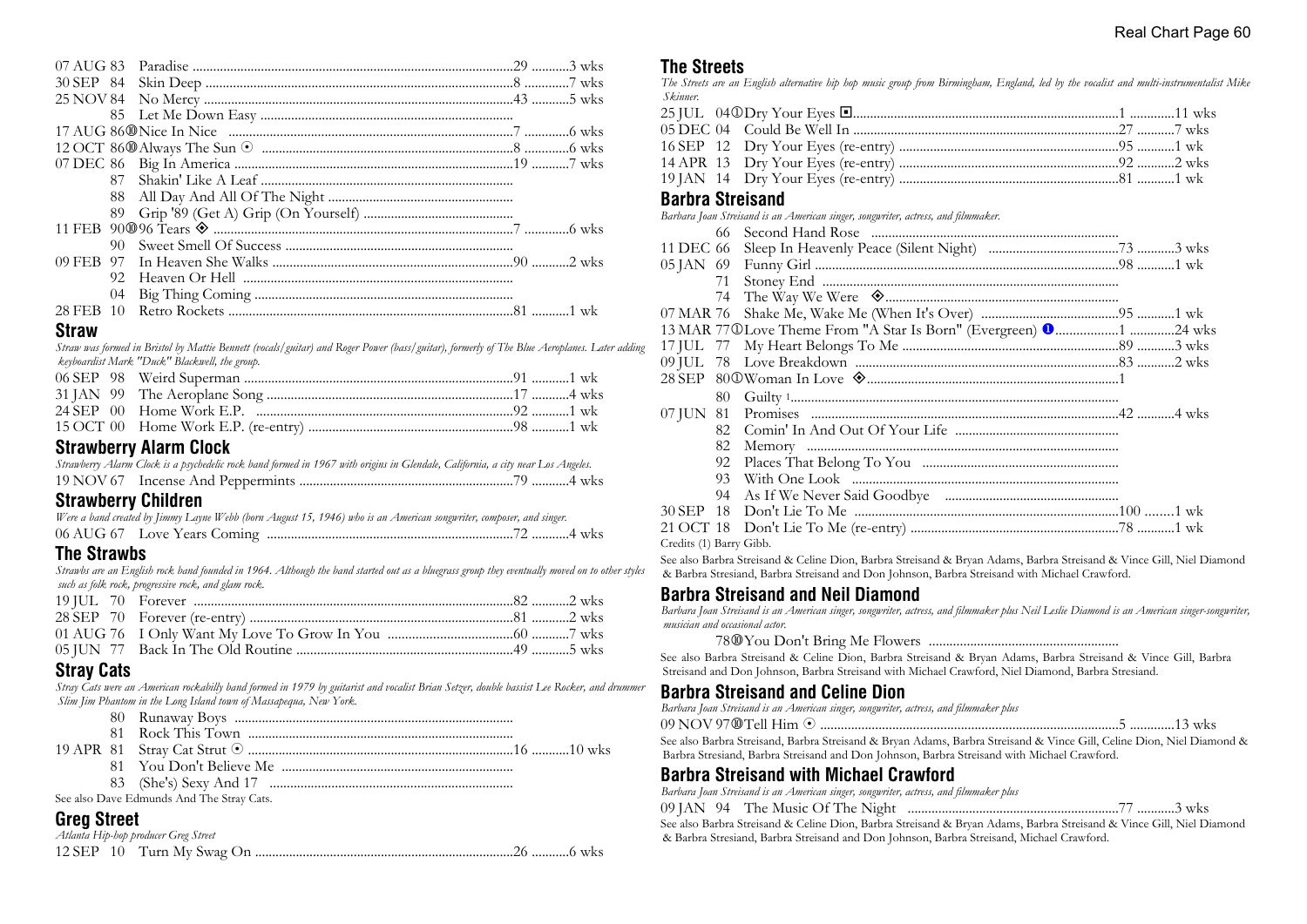# **Barbra Streisand and Vince Gill**

|  | Barbara Joan Streisand is an American singer, songwriter, actress, and filmmaker plus |                                                                                                                  |
|--|---------------------------------------------------------------------------------------|------------------------------------------------------------------------------------------------------------------|
|  |                                                                                       |                                                                                                                  |
|  |                                                                                       | See also Barbra Streisand & Celine Dion, Barbra Streisand & Bryan Adams, Niel Diamond & Barbra Stresiand, Barbra |

Streisand and Don Johnson, Barbra Streisand with Michael Crawford, Barbra Streisand.

#### **Barbra Streisand and Don Johnson**

*Barbara Joan Streisand is an American singer, songwriter, actress, and filmmaker plus*

88 Till I Loved You (Love Theme From Goya) ............................

See also Barbra Streisand & Celine Dion, Barbra Streisand & Bryan Adams, Barbra Streisand & Vince Gill, Niel Diamond & Barbra Stresiand, Barbra Streisand with Michael Crawford, Barbra Streisand, Don Johnson.

#### **Stretch**

*Stretch were a 1970s British rock band that grew from the collaboration between Elmer Gantry (real name Dave Terry) and Kirby (real name Graham) Gregory.*

75 Why Did You Do It ......................................................................

#### **Stretch & Vern**

*London-based DJ/Producers Silvester Stretch (Stuart Collins) and Jules Vern (Julian Peake).*

#### **Strike**

#### **String-A-Longs**

61 Wheels ................................................................................................

#### **String Driven Thing**

*String Driven Thing are a folk rock band from Scotland, originally formed in the 1960s and led by husband and wife Chris Adams and Pauline Adams. The band also featured the electric violin of Graham Smith.*

14 MAR 76 But I Do ...........................................................................................97 ...........1 wk

#### **The Strokes**

*The Strokes are an American rock band formed in New York City in 1998, consisting of Julian Casablancas, Nick Valensi, Albert Hammond, Jr., Nikolai Fraiture and Fabrizio Moretti.*

# **Stromae**

08 AUG 10 Alors On Danse 8 ..........................................................................27............12 wks

# **Joe Strummer**

*John Graham Mellor (21 August 1952 – 22 December 2002), known by his stage name Joe Strummer, was a British musician, singer, actor and songwriter who was the co-founder, lyricist, rhythm guitarist and lead vocalist of the Clash.*

|                     | 20 JUL 86 Love Kills |  |
|---------------------|----------------------|--|
| See also The Clash. |                      |  |

#### **Tinchy Stryder**

*Kwasi Danquah, known by the stage name Tinchy Stryder and also as The Star in the Hood Black Chain Massive, is a Ghanaian-British rapper, singer, entrepreneur and investor.*

| Stryder & Dappy. | (1) Credits feat Pixie Lott . See also Tinchy Stryder & The Chuckle Brothers, Tinchy Stryder & Melanie Fiona, Tinchy |  |
|------------------|----------------------------------------------------------------------------------------------------------------------|--|

# **Tinchy Stryder & The Chuckle Brothers**

|  | See also Tinchy Stryder & Melanie Fiona, Tinchy Stryder & Dappy, Tinchy Stryder. |  |
|--|----------------------------------------------------------------------------------|--|

# **Tinchy Stryder & Dappy**

|  | See also Tinchy Stryder & The Chuckle Brothers, Tinchy Stryder & Melanie Fiona, Tinchy Stryder. |  |  |
|--|-------------------------------------------------------------------------------------------------|--|--|

# **Tinchy Stryder & Melanie Fiona**

|  | See also Tinchy Stryder & Dappy, Tinchy Stryder. |  |  |
|--|--------------------------------------------------|--|--|

#### **The Students**

*The students, staff and friends of Redbridge High School written, recorded and released own material.*

|  | 04 DEC 16 Message of Christmas |  |  |
|--|--------------------------------|--|--|
|--|--------------------------------|--|--|

#### **Studio Six**

*The Studio Six line-up was Colin McClure (vocals), his brother Clive McClure (rhythm guitar), Neil Grimshaw (lead), Gerry Tedeschi (bass), Ricky Kerr (organ) and Ron Milne (drums). The McClures' father, Carl McClure, managed the band.* 23 JUL 67 Times Were When ..........................................................................79 ...........3 wks **Studio 2**

**Studio 45**

#### 14 FEB 99 Freak It ...............................................................................................60 ...........3 wks

#### **Style Council**

*English band formed in Woking in 1983 by Paul Weller, the former singer and guitarist with the punk rock band The Jam, and keyboardist Mick Talbot, previously a member of Dexys Midnight Runners, The Bureau and The Merton Parkas.*

- 83 Speak Like A Child ±......................................................................
- 83 Money Go Round ±........................................................................
- 83 Long Hot Summer ±......................................................................
- 83 A Solid Bond In Your Heart ±......................................................
- 84j My Ever Changing Moods ±.........................................................1
- 84 You're The Best Thing / The Big Boss Groove ±....................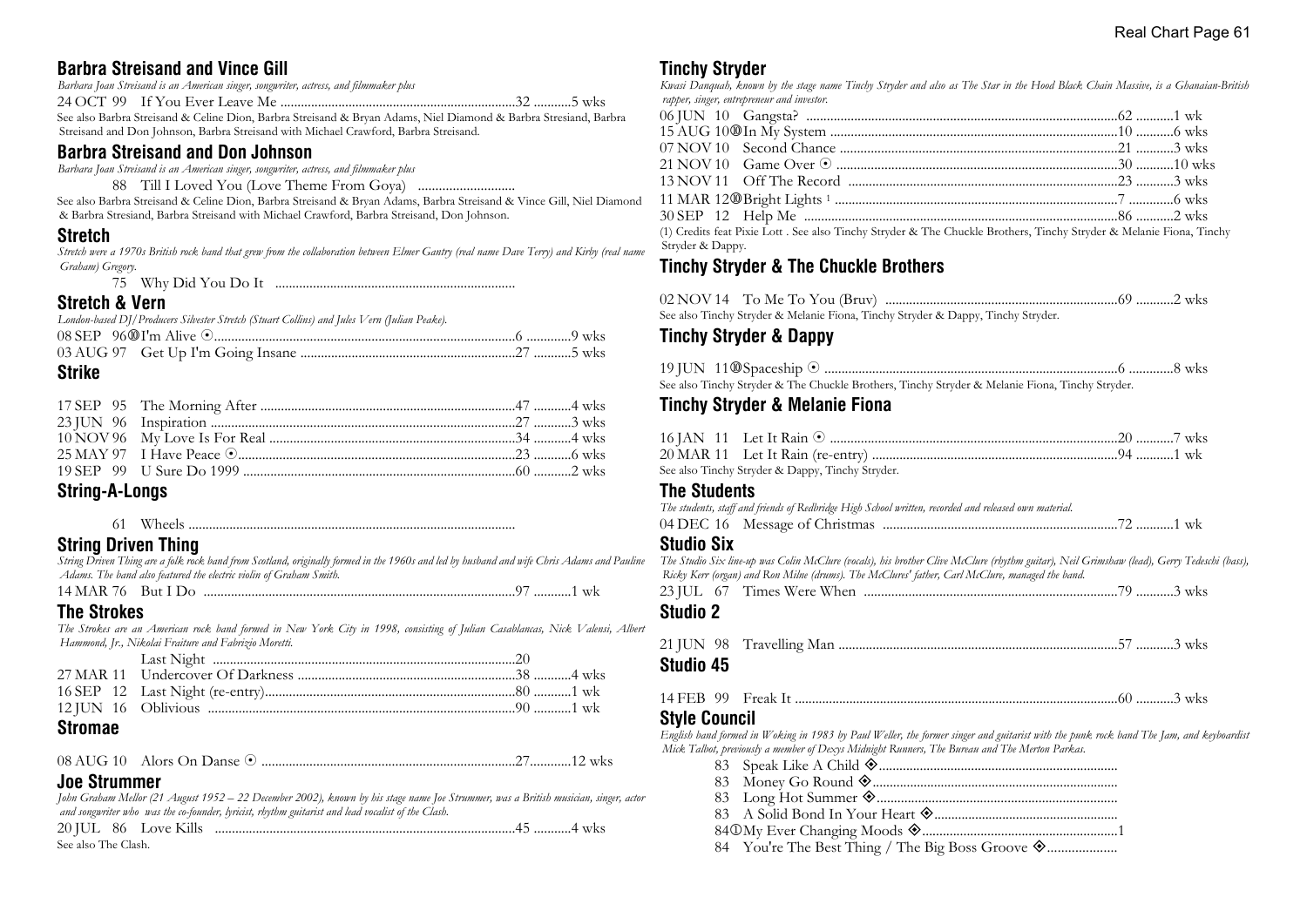| 87. |                                           |  |
|-----|-------------------------------------------|--|
| 88  |                                           |  |
|     |                                           |  |
| 88  |                                           |  |
| 89  |                                           |  |
|     |                                           |  |
|     | See also Paul Weller, Council Collective. |  |

# **A.J. Styles**

*Allen Neal Jones, better known by the ring name A.J. Styles, is an American professional wrestler currently signed to WWE..*

| 31 JAN 16 WWE: Phenomenal 1              |  |
|------------------------------------------|--|
| (1) Track credited as CFO\$ (AJ Styles). |  |

# **Harry Styles**

*Harry Edward Styles is an English singer and songwriter. He is known as a member of the pop boy band One Direction. He made his debut as a singer with his band White Eskimo, who performed locally in Holmes Chapel, Cheshire.*

# **The Stylistics**

*The Stylistics are a soul music vocal group, and were one of the best-known Philadelphia soul groups of the 1970s. They formed in 1968, and were composed of singers Russell Thompkins, Jr., Herb Murrell, Airrion Love, James Smith, and James Dunn.*

| 73  |  |
|-----|--|
| 74  |  |
|     |  |
|     |  |
| 75. |  |
|     |  |
|     |  |
|     |  |
|     |  |

| 14 NOV 76 You'll Never Get To Heaven (If You Break My Heart) EP $\odot$ 16 11 wks |  |
|-----------------------------------------------------------------------------------|--|
|                                                                                   |  |
|                                                                                   |  |
|                                                                                   |  |

#### **Stylo G**

| Jason McDermott, better known by his stage name Stylo G, is a Jamaican–English reggae fusion recording artist |  |
|---------------------------------------------------------------------------------------------------------------|--|
|                                                                                                               |  |
|                                                                                                               |  |

#### **Styx**

*Styx is an American rock band from Chicago that formed in 1972 and became famous for its albums released in the late 1970s and early 1980s.*

#### **Sub Focus**

*Nicolaas Douwma (born 13 April 1982), better known by his stage name Sub Focus, is an English DJ, record producer, songwriter, musician and sound from Guildford, Surrey.*

| 11 NOV 12 Tidal Wave ⊙ ……………………………………………………………………13 ………15 wks              |  |
|----------------------------------------------------------------------------|--|
|                                                                            |  |
|                                                                            |  |
|                                                                            |  |
| (1) Credits feat Alex Clare. (2) Feat Kele. See also Sub Focus & Dimension |  |
|                                                                            |  |

# **Sub Focus & Dimension**

 *Sub Focus, is an English DJ, record producer, songwriter, musician and sound engineer from Guildford, Surrey. Plus Dimension, real name Robert Etheridge, is an electronic music producer and DJ from London, United Kingdom.*

| See also Sub Focus. |  |  |
|---------------------|--|--|

#### **Sub Sub**

| Sub Sub were an English dance act from Handforth, Cheshire composed of Jimi Goodwin and twin brothers Andy and Jez Williams. |  |
|------------------------------------------------------------------------------------------------------------------------------|--|
|                                                                                                                              |  |
|                                                                                                                              |  |
| (1) Credits feat Tricky. (2) feat Bernard Sumner.                                                                            |  |

#### **Subcircus**

*Subcircus were a Britpop band from London.*

|  | <i>Chounthe were a Drappy vana from Donaon.</i> |  |
|--|-------------------------------------------------|--|
|  |                                                 |  |
|  |                                                 |  |
|  |                                                 |  |
|  |                                                 |  |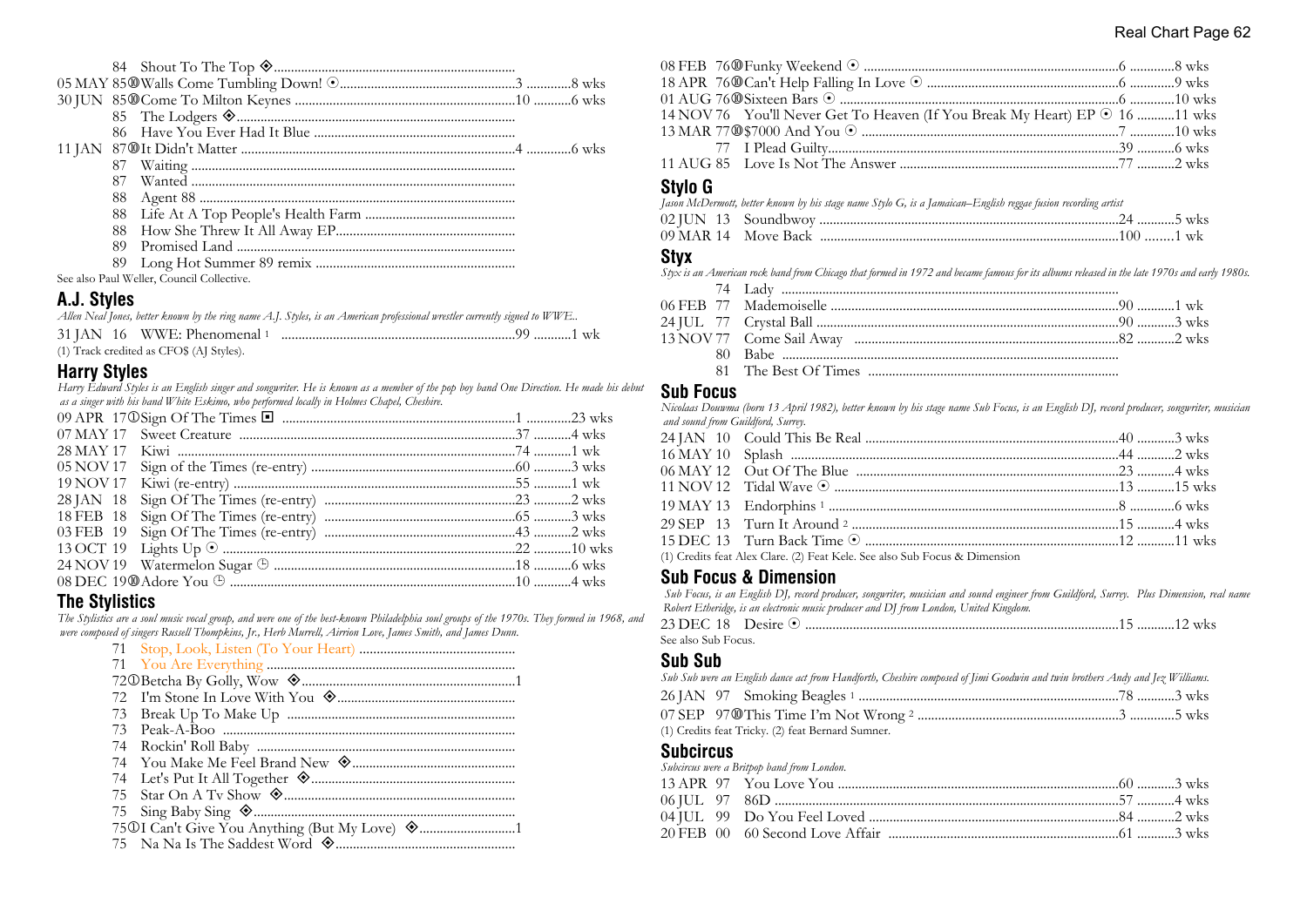# **Subliminal Cuts**

| UUUIIIIIIIIII VULJ                                                                                                                                                                                                                          |  |
|---------------------------------------------------------------------------------------------------------------------------------------------------------------------------------------------------------------------------------------------|--|
| Subliminal Cuts is an alias of Dutch producer Patrick Prins, well known for an eclectic range of ravey tracks.                                                                                                                              |  |
|                                                                                                                                                                                                                                             |  |
| <b>Submerge</b>                                                                                                                                                                                                                             |  |
| Orlando Solis is an American electronic music producer and DJ from Chicago                                                                                                                                                                  |  |
|                                                                                                                                                                                                                                             |  |
| <b>Suburban Symphony</b>                                                                                                                                                                                                                    |  |
| Suburban Symphony are 5 Lads from Lancashire writing songs they love with big harmonies and a big sound.                                                                                                                                    |  |
|                                                                                                                                                                                                                                             |  |
| Suckle                                                                                                                                                                                                                                      |  |
| Suckle were an indie pop band formed in Glasgow, Scotland in the mid-1990s by former Vaselines member Frances McKee, along with her sister<br>and co-vocalist in the group Marie McKee and another former V aselines member James Seenan.   |  |
|                                                                                                                                                                                                                                             |  |
| Sudden Sway                                                                                                                                                                                                                                 |  |
| Sudden Sway were a pop group from Peterborough, England, formed in 1980.                                                                                                                                                                    |  |
|                                                                                                                                                                                                                                             |  |
| <b>Sue And Sunny</b>                                                                                                                                                                                                                        |  |
| Sue and Sunny were a British vocal duo and session singers. Although sisters, their full stage names were Sue Glover and Sunny Leslie. For three<br>years they were members of British pop group The Brotherhood of Man.                    |  |
|                                                                                                                                                                                                                                             |  |
|                                                                                                                                                                                                                                             |  |
| Suede                                                                                                                                                                                                                                       |  |
| Suede are an English alternative rock band formed in London in 1989. The band is composed of singer Brett Anderson, guitarist Richard Oakes,<br>bass player Mat Osman, drummer Simon Gilbert and keyboardist/rhythm guitarist Neil Codling. |  |
|                                                                                                                                                                                                                                             |  |
|                                                                                                                                                                                                                                             |  |

| $\mathbf{0}$ and $\mathbf{0}$ and $\mathbf{0}$ and $\mathbf{0}$ and $\mathbf{0}$ and $\mathbf{0}$ and $\mathbf{0}$ and $\mathbf{0}$ and $\mathbf{0}$ and $\mathbf{0}$ and $\mathbf{0}$ and $\mathbf{0}$ and $\mathbf{0}$ and $\mathbf{0}$ and $\mathbf{0}$ and $\mathbf{0}$ and $\mathbf{0}$ and |  |  |
|--------------------------------------------------------------------------------------------------------------------------------------------------------------------------------------------------------------------------------------------------------------------------------------------------|--|--|

| ×<br>I |  |
|--------|--|
|--------|--|

# **Sugababes**

*The Sugababes were an English girl group formed in 1998 by Siobhán Donaghy, Mutya Buena and Keisha Buchanan.*

| 04 |                                                          |  |
|----|----------------------------------------------------------|--|
|    |                                                          |  |
|    |                                                          |  |
|    |                                                          |  |
|    |                                                          |  |
|    |                                                          |  |
|    |                                                          |  |
|    |                                                          |  |
|    |                                                          |  |
|    |                                                          |  |
|    | 28 SEP 08①Girls ■ ……………………………………………………………………………………16 wks |  |
|    |                                                          |  |
|    |                                                          |  |
|    |                                                          |  |
|    |                                                          |  |
|    | See also Sugababes vs Girls Aloud, DJ Spoony.            |  |
|    |                                                          |  |

#### **Sugababes Vs Girls Aloud**

*The Sugababes were an English girl group formed in 1998 by Siobhán Donaghy, Mutya Buena and Keisha Buchanan. Plus* 07j Walk This Way ................................................................................1 See also Sugababes, Girls Aloud.

# **Sugarcubes**

*The Sugarcubes were an Icelandic alternative rock band from Reykjavík formed in 1986 and disbanded in 1992. For most of their career, the band consisted of Björk, Einar Örn Benediktsson, Þór Eldon, Bragi Ólafsson, Margrét "Magga" Örnólfsdóttir and Sigtryggur Baldursson.*

|  | 96 | WK.<br> |
|--|----|---------|
|  |    |         |

See also Bjork.

# **The Sugarhill Gang**

| The Sugarhill Gang is an American hip hop trio. |  |  |
|-------------------------------------------------|--|--|
|                                                 |  |  |
|                                                 |  |  |
|                                                 |  |  |

#### **Sugarland**

*Sugarland is an American country music duo consisting of singer-songwriters Jennifer Nettles and Kristian Bush. Sugarland was founded in 2002 by Kristen Hall with Bush and became a trio after hiring Jennifer Nettles.*

|  | (1) Credits feat Taylor Swift. |  |  |
|--|--------------------------------|--|--|

#### **Sugarloaf**

| Sugarloaf was an American rock band that originated under the name Chocolate Hair in 1968. |
|--------------------------------------------------------------------------------------------|
|                                                                                            |

#### **Sugar Ray**

#### **Suggs**

*Graham McPherson (born 13 January 1961), known by the stage name Suggs, is an English singer-songwriter, musician, radio personality and actor. In a music career spanning 40 years, Suggs came to prominence in the late 1970s as the lead singer of the ska band Madness.* 06 AUG 95s I'm Only Sleeping 8.........................................................................2 .............8 wks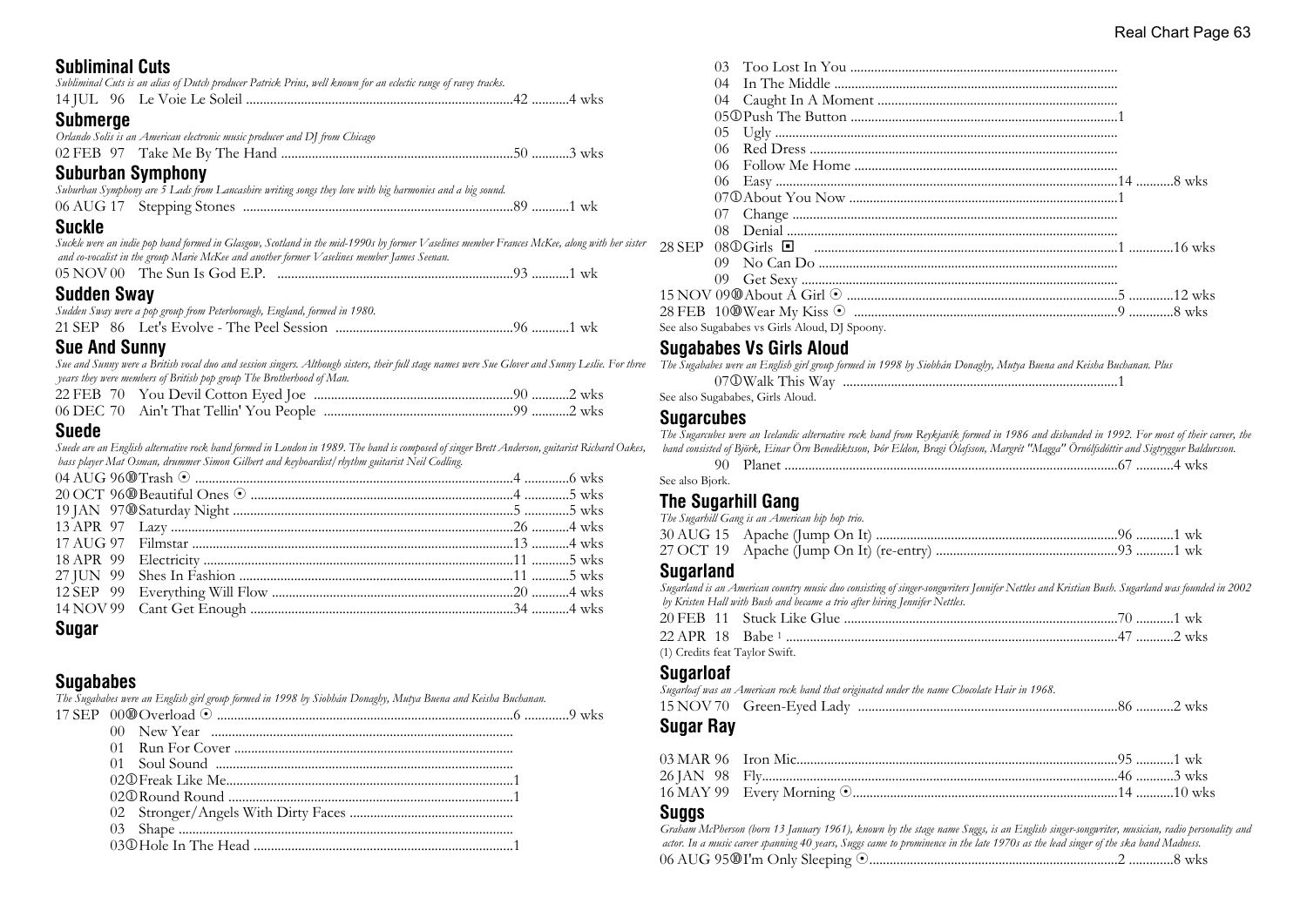| (1) Credits feat Chelsea. See also Madness. |  |
|---------------------------------------------|--|

# **Jazmine Sullivan**

| <b>Sultans of Ping</b> |  |  |
|------------------------|--|--|

#### **Sum 41**

*Sum 41 is a Canadian rock band from Ajax, Ontario. Originally called Kaspir, the band was formed in 1996.*

# **Yma Sumac**

*Yma Sumac 1922 – November 1, 2008, was a Peruvian coloratura soprano. In the 1950s, she was one of the most famous exponents of exotica music. Sumac became an international success based on her extreme vocal range.*

| 06 MAY 51 <sup>O</sup> Virgin Of The Sun God (Taiti Inty) |  |
|-----------------------------------------------------------|--|
|-----------------------------------------------------------|--|

#### **Summer Daze**

| Duo Felix Buxton, Simon Ratcliffe |  |
|-----------------------------------|--|
|                                   |  |

# **Donna Summer**

*LaDonna Adrian Gaines (December 31, 1948 – May 17, 2012), known by her stage name Donna Summer, was an American singer, songwriter, and actress.*

| 78. |  |  |
|-----|--|--|
|     |  |  |
| 78  |  |  |
| 78  |  |  |
| 79  |  |  |
|     |  |  |
|     |  |  |
|     |  |  |

| 10 FEB 80    |                                           |  |
|--------------|-------------------------------------------|--|
| 15 JUN 80    |                                           |  |
| 80           |                                           |  |
| 81<br>11 JAN |                                           |  |
| 27 JUN 82    |                                           |  |
| 31 OCT 82    |                                           |  |
| 06 DEC 82    |                                           |  |
| 13 FEB 83    |                                           |  |
| 12 JUN 83    |                                           |  |
| 11 SEP<br>83 |                                           |  |
| 15 JAN<br>84 |                                           |  |
| 87           |                                           |  |
| 88           |                                           |  |
| 89           |                                           |  |
| 89           |                                           |  |
| 89           |                                           |  |
| 90           |                                           |  |
| 91           |                                           |  |
| 94           |                                           |  |
|              |                                           |  |
| 31 MAR 96    |                                           |  |
| 31 OCT 99    |                                           |  |
| 20 MAY 12    |                                           |  |
| 20 MAY 12    |                                           |  |
| 20 MAY 12    |                                           |  |
| 20 MAY 12    |                                           |  |
|              | See also Donna Summer & Barbra Streisand. |  |
|              |                                           |  |

#### **Donna Summer & Barbra Streisand**

*LaDonna Adrian Gaines, known by her stage name Donna Summer, was an American singer, songwriter, and actress. Plus Barbara Joan "Barbra" Streisand is an American singer, songwriter, actress, and filmmaker.*

| See also Donna Summer & Barbra Streisand. |  |
|-------------------------------------------|--|

#### **Mark Summers**

*Mark Summers is the English CEO, sample replay producer, sound engineer and music producer of Scorccio Sample Replays, a music production company founded in the UK in 1996.*

91 Summer's Magic ...............................................................................

#### **Sundance**

*Electronic / trance artist duo comprising of Mark Shimmon & Nicholas Woolfson.*

# **The Sundays**

*The Sundays were an English alternative rock band. The band formed in the late 1980s*

| 14 SEP -<br>97 |             | <b>WKS</b> |
|----------------|-------------|------------|
| 16 NOV 97      | ′ …………4 wks |            |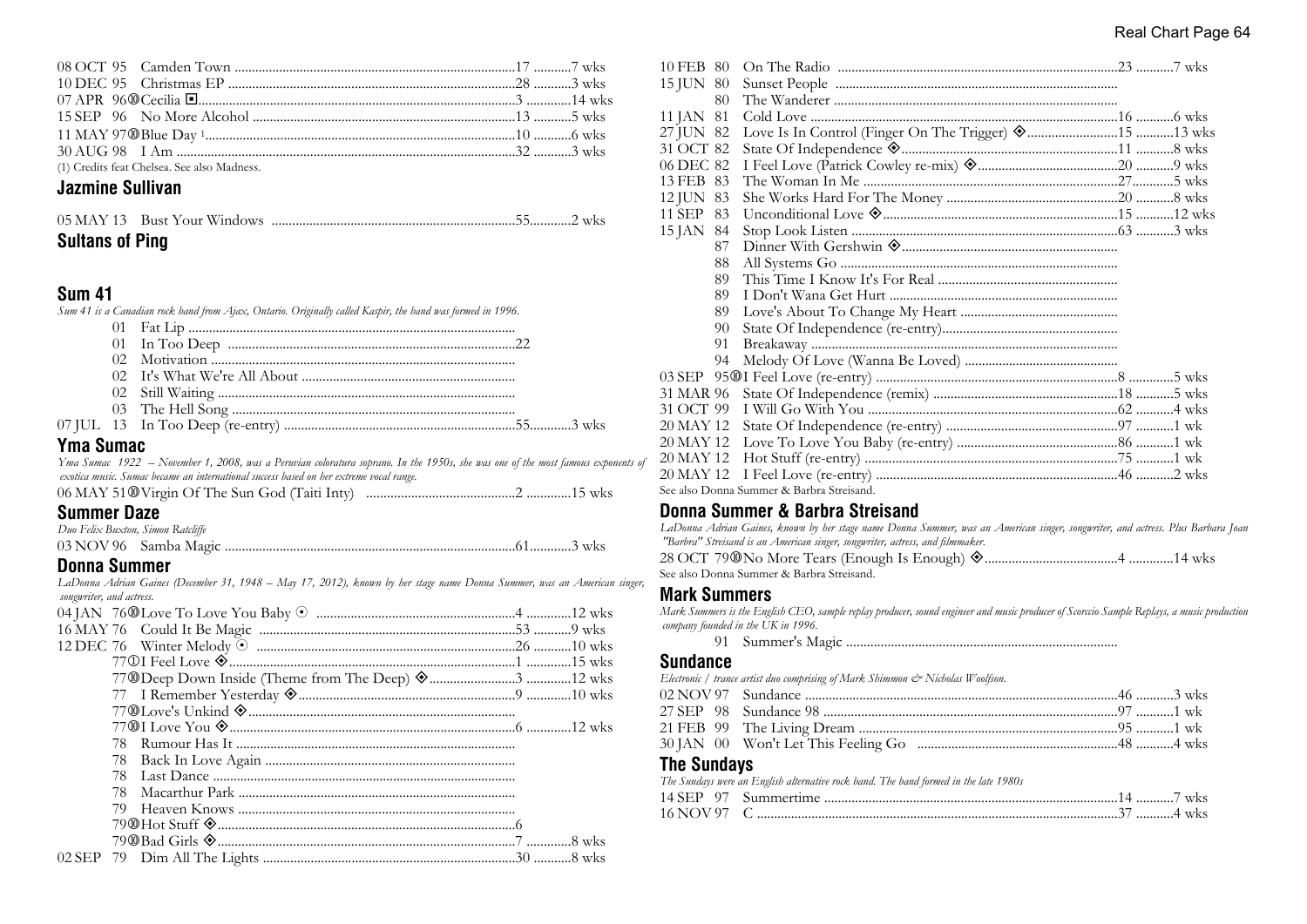# **Sun Dragon**

| <b>UUII DIUYUII</b>            |                                                                       |  |
|--------------------------------|-----------------------------------------------------------------------|--|
| Rob Freeman and Ian McLintock. |                                                                       |  |
|                                |                                                                       |  |
| <b>Sunfighter</b>              |                                                                       |  |
|                                | UK band Rob Boughton, John Hardman, Jeb Milne and Ricky Peebles.      |  |
|                                |                                                                       |  |
|                                |                                                                       |  |
| <b>Sunhouse</b>                |                                                                       |  |
|                                | Dominic Dillon, Gavin Clark, Paul Bacon, Robert Brooks                |  |
|                                |                                                                       |  |
| Sunna                          |                                                                       |  |
|                                | Sunna are a hard rock and industrial rock band from Bristol, England. |  |
|                                |                                                                       |  |
| <b>Sunscreem</b>               |                                                                       |  |
|                                | Sunscreem are a techno/house music band from Essex, England           |  |
|                                |                                                                       |  |
|                                |                                                                       |  |
|                                |                                                                       |  |
|                                |                                                                       |  |
|                                | <b>Sunset Bros &amp; Mark McCabe</b>                                  |  |

#### **Sunset Bros & Mark McCabe** *Sydney based duo 'Sunset Bros.' teamed up with Irish dance music legend Mark McCabe.*

| o jimo j viššių imo simiste Dros. viamiai np news 11esis iauno meišio iegona 111aris, 1110 apr. |  |
|-------------------------------------------------------------------------------------------------|--|
|                                                                                                 |  |

# **Sunshine**

*Sunshine was formed by several members of another Northern Irish band 'Candy' in 1971. Although the Sunshine name is used for a band entity down to the present day, it is now an entirely different entity to aggregations of the past. Principal band song writer Stuart Bingham retired from Sunshine and music in 1998, and handed the name of the band over to a friend.*

|--|--|--|--|

# **The Sunshine Band**

| The Sunshine Band is an American disco and funk band which was founded in 1973 in Hialeah, Florida. More commonly known by the name |  |
|-------------------------------------------------------------------------------------------------------------------------------------|--|
| KC and the Sunshine Band. However on these tracks lead vocalist Harry Wayne Casey's last name ('KC') is not credited.               |  |
|                                                                                                                                     |  |
| See also KC and the Sunshine Band                                                                                                   |  |

# **The Sunshine Underground**

|                          | The Sunshine Underground (often shortened to TSU) were an English alternative dance band                          |  |
|--------------------------|-------------------------------------------------------------------------------------------------------------------|--|
|                          |                                                                                                                   |  |
| <b>Sunstroke Project</b> |                                                                                                                   |  |
|                          | The SunStroke Project is a Moldovan musical trio composed of Sergei Yalovitsky, Anton Ragoza and Sergey Stepanov. |  |
|                          |                                                                                                                   |  |
| <b>Supercar</b>          |                                                                                                                   |  |
| Italian duo              |                                                                                                                   |  |
|                          |                                                                                                                   |  |
|                          |                                                                                                                   |  |
|                          |                                                                                                                   |  |

#### **Supercharge**

| Supercharge were a 1970s English rock band from Liverpool, founded by singer/saxophonist Albie Donnelly and drummer Dave Irving. |  |
|----------------------------------------------------------------------------------------------------------------------------------|--|
|                                                                                                                                  |  |

#### **Supercharger**

|                       | The Leeds, U.K.-based duo of guitarist Daren Pickles and bassist Slapper Dave             |  |
|-----------------------|-------------------------------------------------------------------------------------------|--|
|                       |                                                                                           |  |
|                       |                                                                                           |  |
| <b>Supercute</b>      |                                                                                           |  |
|                       | One of the many projects of John WIlliam Davies                                           |  |
|                       |                                                                                           |  |
| <b>Super Discount</b> |                                                                                           |  |
|                       | French DJ and producer Etienne de Crécy                                                   |  |
|                       |                                                                                           |  |
| <b>Superdrag</b>      |                                                                                           |  |
|                       | Superdrag was an American alternative rock band from Knoxville, Tennessee, United States. |  |

# 06 OCT 96 Sucked Out ........................................................................................96 ...........2 wks

# **Super Furry Animals**

*Super Furry Animals are a Welsh psychedelic rock band. Since their formation in Cardiff, Wales in 1993, the band has consisted of Gruff Rhys, Huw Bunford, Guto Pryce, Cian Ciaran and Dafydd Ieuan. Actor Rhys Ifans is also a former member.*

#### **Supergrass**

| Supergrass were an English rock band from Oxford. The band consisted of brothers Gaz and Rob Coombes, Mick Quinn and Danny Goffey. |  |
|------------------------------------------------------------------------------------------------------------------------------------|--|
|                                                                                                                                    |  |
|                                                                                                                                    |  |
|                                                                                                                                    |  |
|                                                                                                                                    |  |
|                                                                                                                                    |  |
|                                                                                                                                    |  |
|                                                                                                                                    |  |
|                                                                                                                                    |  |

# **The Superhuman Band**

|  | The Superhuman Band, a specially-assembled Rat Pack-style group of disabled musicians from around the world. |
|--|--------------------------------------------------------------------------------------------------------------|
|  |                                                                                                              |

| 24 IUL |  | Yes I Can |  |  |  |
|--------|--|-----------|--|--|--|
|--------|--|-----------|--|--|--|

# **Supakings**

| oupanilys |                                    |           |
|-----------|------------------------------------|-----------|
|           | Members: David James, Mark Yardley |           |
|           |                                    | .77 3 wks |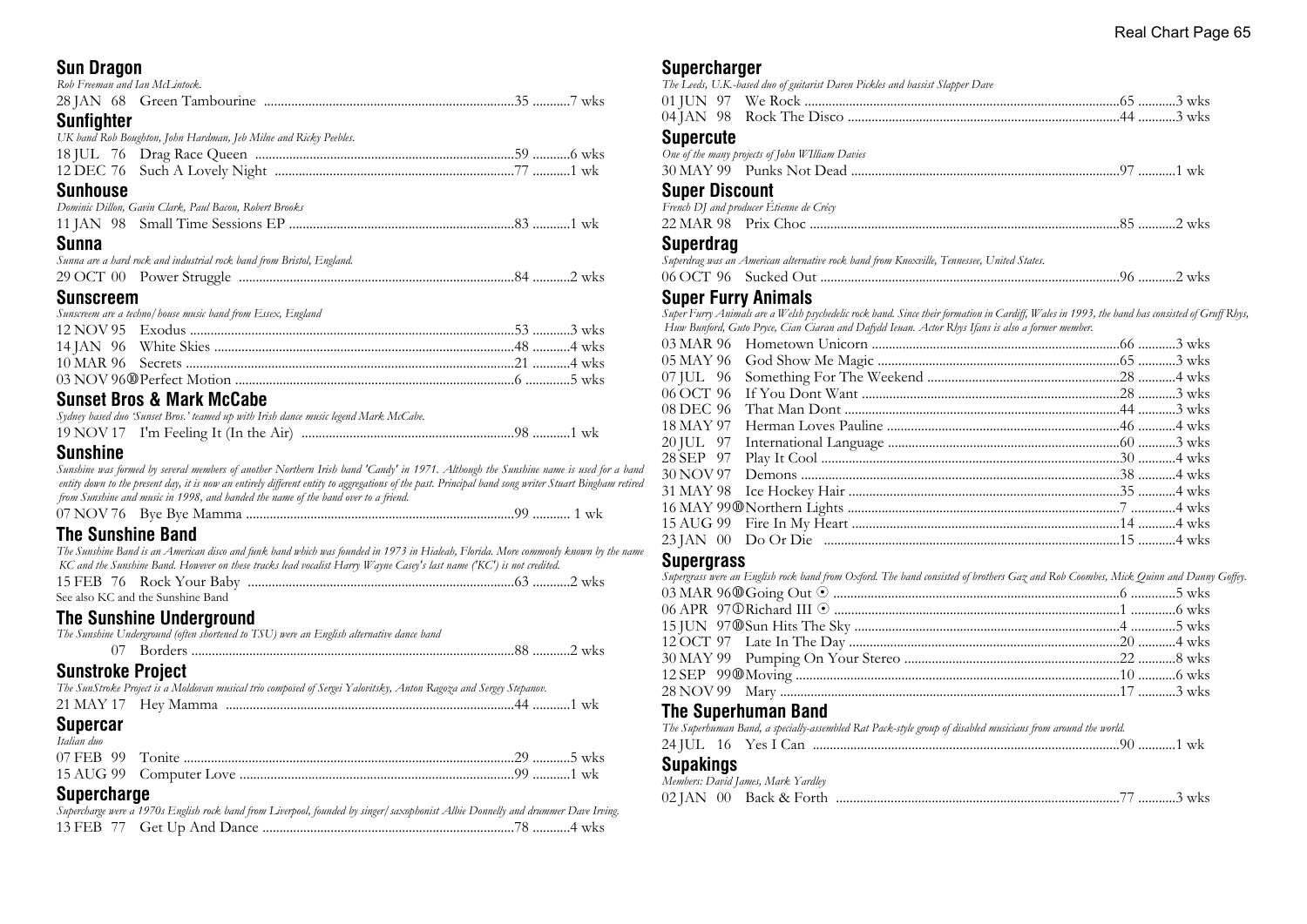# **SuperM**

*SuperM is a Korean pop supergroup formed in 2019 by SM Entertainment and Capitol Music Group. The group includes seven members from four SM boy groups: Taemin from Shinee, Baekhyun and Kai from Exo, Taeyong and Mark from NCT 127, and Ten and Lucas from Chinese boy group WayV.*

| 1200T |  |  |  | WК |
|-------|--|--|--|----|
|-------|--|--|--|----|

#### **Supernaturals**

| The Supernaturals are a five piece guitar-based indie rock band from Glasgow, Scotland. Fronted by singer-songwriter James McColl. |  |  |  |  |
|------------------------------------------------------------------------------------------------------------------------------------|--|--|--|--|
|                                                                                                                                    |  |  |  |  |
|                                                                                                                                    |  |  |  |  |
|                                                                                                                                    |  |  |  |  |
|                                                                                                                                    |  |  |  |  |
|                                                                                                                                    |  |  |  |  |
|                                                                                                                                    |  |  |  |  |
|                                                                                                                                    |  |  |  |  |
|                                                                                                                                    |  |  |  |  |
|                                                                                                                                    |  |  |  |  |

#### **Superior**

|                    | Superior consisted of Su Goodacre and Lee Knott (ex It Bites) |  |
|--------------------|---------------------------------------------------------------|--|
|                    |                                                               |  |
| <b>Supersister</b> |                                                               |  |
|                    | Supersister was a Dutch band from The Hague, Netherlands      |  |
|                    |                                                               |  |
| <b>Superstar</b>   |                                                               |  |
|                    | Superstar were a Scottish guitar band founded in 1991.        |  |
|                    |                                                               |  |
|                    |                                                               |  |

19 APR 98 Superstar ............................................................................................94 ...........1 wk 02 JUL 00 I Love Love ......................................................................................90 ...........1 wk

#### **Supertramp**

*Supertramp are an English rock band formed in London in 1969. Though their music was initially categorised as progressive rock, they later incorporated a combination of traditional rock, pop and art rock into their music.*

# **Super Troupers**

| Act credited also as Various Artists, all of whom have had other hits. |  |
|------------------------------------------------------------------------|--|
|                                                                        |  |
| See also then: Billie, B*Witched, Cleopatra, Tina Cousins, Steps.      |  |

# **The Supporters**

| Group of England World cup singers backing for England in the World Cup 1970. |  |
|-------------------------------------------------------------------------------|--|
|                                                                               |  |

# **The Supremes**

*The Supremes were an American female singing group and the premier act of Motown Records during the 1960s. Line up: The Supremes 1962–1967 Florence Ballard, Diana Ross, Mary Wilson. 1967–1970: Diana Ross, Mary Wilson, Cindy Birdsong. 1970–1972: Mary Wilson, Cindy Birdsong, Jean Terrell. 1973–1976: Mary Wilson, Cindy Birdsong Scherrie Payne.*

|           | 71 |                                                                |  |
|-----------|----|----------------------------------------------------------------|--|
|           | 72 |                                                                |  |
|           | 72 |                                                                |  |
|           | 73 |                                                                |  |
|           | 74 |                                                                |  |
| 17 OCT 76 |    |                                                                |  |
|           | 89 |                                                                |  |
|           |    | 그 사람들은 그 사람들은 그 사람들을 하고 있다. 그 사람들은 그 사람들은 그 사람들은 그 사람들을 하고 있다. |  |

See also Diana Ross & The Supremes, Diana Ross & Supremes With The Temptations, The Four Tops & The Supremes. Diana Ross is featured on most of the above though not credited on the labels.

# **Roberto Surace**

*Roberto Surace, born 1991, born in Rome.*

#### **SuReaL**

| Su Real is a New Delhi-based DJ / producer whose name has become synonymous with trap, hip hop, and urban dance music in India. |  |  |
|---------------------------------------------------------------------------------------------------------------------------------|--|--|
|                                                                                                                                 |  |  |

#### **SuRie**

*Susanna Marie Cork, better known as SuRie, is an English singer and songwriter. She was born in Harlow, Essex and raised in Bishop's Stortford, Hertfordshire.*

13 MAY 18 Storm .................................................................................................19 ...........3 wks

#### **Al B. Sure!**

#### **Surface**

| Three piece soul vocal group formed in the mid-80's by songwriter David Townsend (son of singer/songwriter Ed Townsend), multi-instrumentalist |  |
|------------------------------------------------------------------------------------------------------------------------------------------------|--|
| David "Pic" Conley and singer/songwriter/ lead vocalist Bernard Jackson.                                                                       |  |
|                                                                                                                                                |  |
|                                                                                                                                                |  |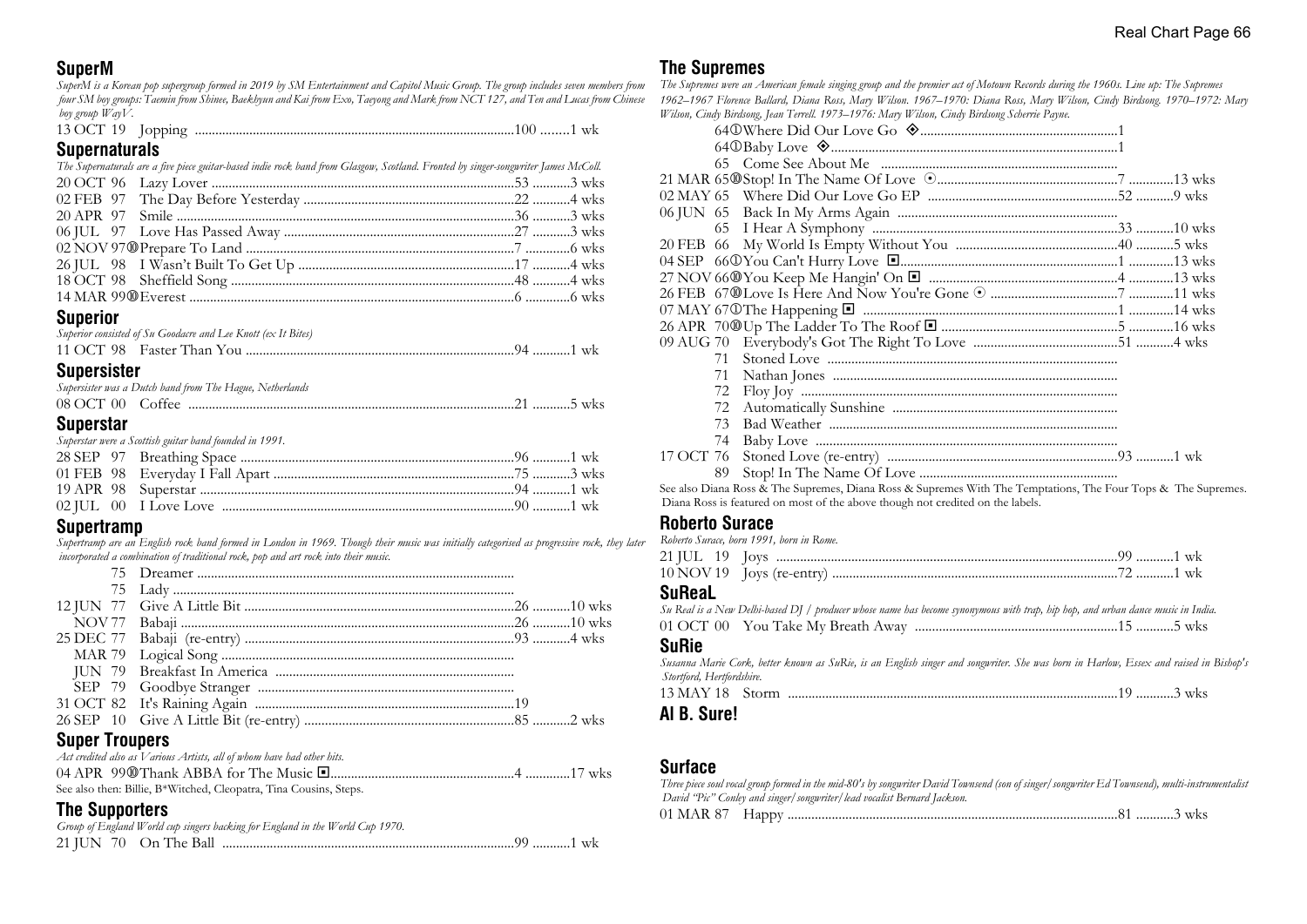| <b>The Surfaris</b> |  |  |
|---------------------|--|--|
|                     |  |  |

|                      | The Surfaris are an American surf rock band formed in Glendora, California, United States, in 1962. |
|----------------------|-----------------------------------------------------------------------------------------------------|
|                      |                                                                                                     |
| The Curnries Cietare |                                                                                                     |

## **The Surprise Sisters**

| Survivor |                                                                                                   |  |
|----------|---------------------------------------------------------------------------------------------------|--|
|          |                                                                                                   |  |
|          |                                                                                                   |  |
|          | Vocal quartet of soul singers, consisting of sisters Ellen, Linda, Patricia, and Susan Sutcliffe. |  |

|               | Survivor is an American rock band formed in Chicago in 1978 by guitarist/songwriter Jim Peterik. |  |
|---------------|--------------------------------------------------------------------------------------------------|--|
|               |                                                                                                  |  |
|               |                                                                                                  |  |
|               |                                                                                                  |  |
|               |                                                                                                  |  |
| <b>Sussed</b> |                                                                                                  |  |
|               | Ben Nancollis, Nathan Kitchen, Phil Harding, Richard Nancollis                                   |  |
|               |                                                                                                  |  |

# 29 SEP 96 One In A Million ..............................................................................77 ...........1 wk **Kiefer Sutherland**

| Kiefer William Frederick Dempsey George Rufus Sutherland is a Canadian actor, producer, director, and singer-songwriter. |  |  |
|--------------------------------------------------------------------------------------------------------------------------|--|--|
|                                                                                                                          |  |  |

# **Sutherland Brothers And Quiver**

*The Sutherland Brothers (Gavin and Iain Sutherland) were a Scottish folk and soft rock duo. From 1973 to 1978, they performed with rock band Quiver.*

| $0 \ldots 0$ and $\overline{\tau}$ is a $0 \ldots 0$ and $\overline{\tau}$ |  |
|----------------------------------------------------------------------------|--|

# **Suzy And The Red Stripes**

| Linda McCartney and Wings released under the pseudonym Suzy and the Red Stripes. |  |
|----------------------------------------------------------------------------------|--|
|                                                                                  |  |
| See also Paul McCartney.                                                         |  |

# **Svensk**

*Roger Hopkins and Jason Paul of Svensk , met through Roger's career as a fashion photographer and Jason's role as an in-demand model. Formed in Bournemouth in 1967, as part of the town's burgeoning underground music scene, Svensk, means "Swedish" in Swedish.* 10 SEP 67 Dream Magazine .............................................................................46 ...........3 wks

# **Billy Swan With The Jordanaires**

*William Lance Swan (born May 12, 1942) is an American country singer-songwriter. Plus an American vocal group from Springfield, Missouri, formed in 1948. Best known for their recordings with Elvis Presley.*

18 APR 76 Just Want To Taste Your Wine ....................................................49 ...........6 wks

# **The Swarbriggs Plus Two**

*Thomas "Tommy" Swarbrigg and John James "Jimmy" Swarbrigg are Irish music promoters and former pop musicians. They represented Ireland at the Eurovision Song Contest.*

15 MAY 77 It's Nice To Be In Love Again .......................................................70 ...........3 wks

#### **Sway**

|  | Derek Andrew Safo (born 5 September 1982), better known by his stage name Sway or Sway DaSafo, is a British rapper of Ghanaian descent. |  |
|--|-----------------------------------------------------------------------------------------------------------------------------------------|--|
|  |                                                                                                                                         |  |
|  |                                                                                                                                         |  |
|  |                                                                                                                                         |  |

# **Keith Sweat**

*Keith Douglas Sweat (born July 22, 1961) is an American singer, songwriter, record producer, actor, radio personality, and an early figure in the new jack swing musical movement.*

# **Swedish House Mafia**

|           | Swedish House Mafia is a Swedish house music supergroup consisting of Axwell, Steve Angello and Sebastian Ingrosso. |  |
|-----------|---------------------------------------------------------------------------------------------------------------------|--|
|           |                                                                                                                     |  |
|           |                                                                                                                     |  |
|           |                                                                                                                     |  |
| 20 FEB 11 |                                                                                                                     |  |
| 22 MAY 11 |                                                                                                                     |  |
|           |                                                                                                                     |  |
| 05 JUN 11 |                                                                                                                     |  |
|           |                                                                                                                     |  |
|           |                                                                                                                     |  |
|           |                                                                                                                     |  |
|           |                                                                                                                     |  |
|           |                                                                                                                     |  |
|           |                                                                                                                     |  |
|           |                                                                                                                     |  |
|           |                                                                                                                     |  |
|           |                                                                                                                     |  |
|           |                                                                                                                     |  |
|           |                                                                                                                     |  |
|           | (1) Credits: and Tine Tempah. (2) vs Knife Party.                                                                   |  |

#### **The Sweet**

*The Sweet is a British glam rock band that rose to worldwide fame in the 1970s. Their best known line-up consisted of lead vocalist Brian Connolly, bass player Steve Priest, guitarist Andy Scott, and drummer Mick Tucker.*

| 71 |  |
|----|--|
| 71 |  |
| 71 |  |
|    |  |
|    |  |
|    |  |
|    |  |
|    |  |
|    |  |
|    |  |
|    |  |
| 74 |  |
| 75 |  |
| 75 |  |
|    |  |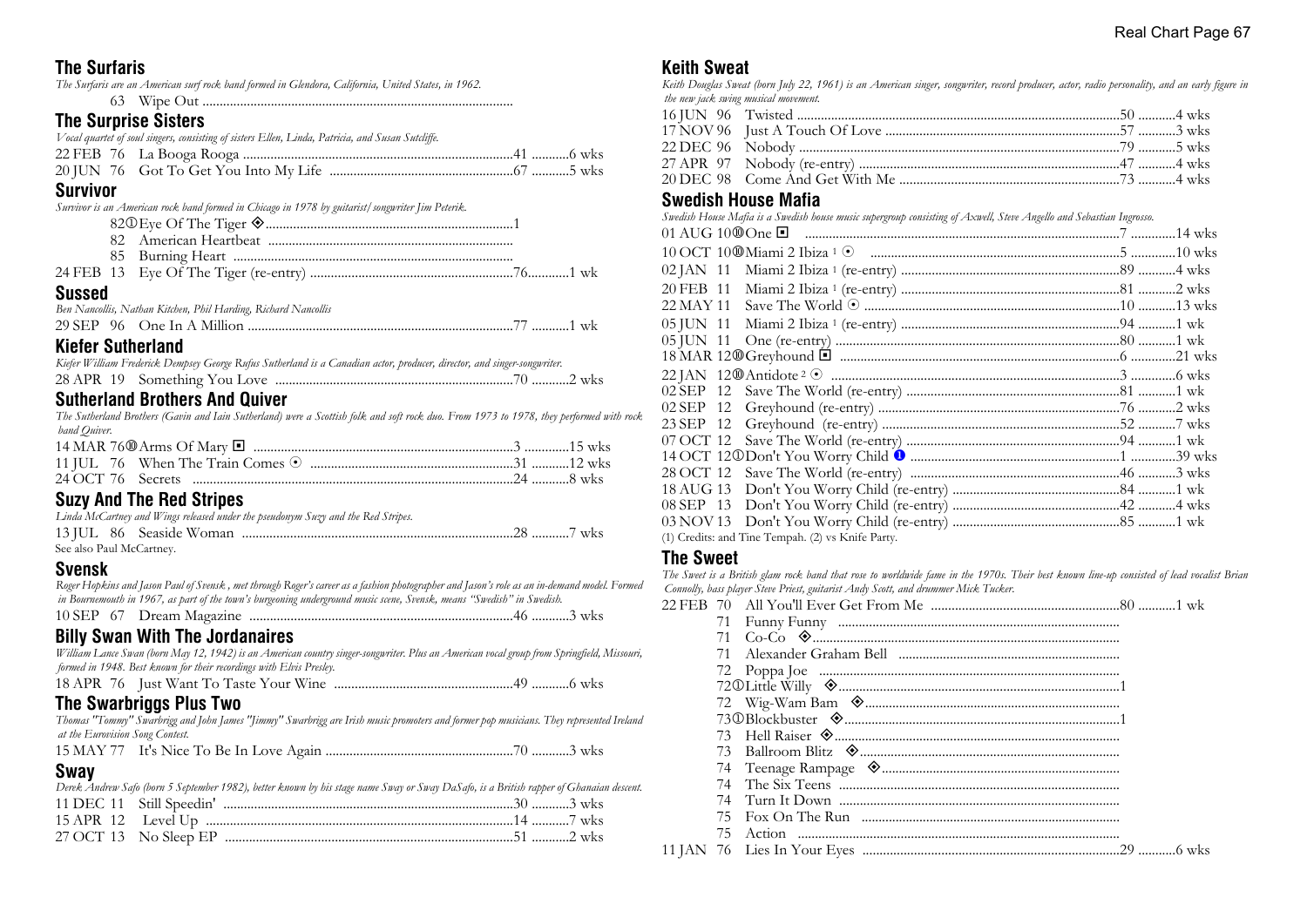| 07 NOV 76              |                                                                                                                                       |
|------------------------|---------------------------------------------------------------------------------------------------------------------------------------|
| 19 DEC 76              |                                                                                                                                       |
| 78                     |                                                                                                                                       |
| 85                     |                                                                                                                                       |
| <b>Sweetbox</b>        |                                                                                                                                       |
| Roberto "Geo" Rosan.   | Sweetbox is a Los Angeles based pop music project formed in Germany in 1995 by executive producer Heiko Schmidt and music producer    |
|                        |                                                                                                                                       |
|                        | <b>Sweet Female Attitude</b>                                                                                                          |
|                        | Sweet Female Attitude are an electronic music act from Manchester, England.                                                           |
|                        |                                                                                                                                       |
|                        |                                                                                                                                       |
|                        | <b>The Sweet Inspirations</b>                                                                                                         |
| Warwick.               | The Sweet Inspirations were an American R&B girl group founded by Emily "Cissy" Houston, mother of Whitney Houston, and sister of Lee |
|                        |                                                                                                                                       |
| <b>Sweet News</b>      |                                                                                                                                       |
|                        |                                                                                                                                       |
|                        | Sweet Tee - See Tin Tin Out                                                                                                           |
| <b>Sweet Sensation</b> |                                                                                                                                       |
|                        | Sweet Sensation was an eight piece British soul group.                                                                                |
|                        |                                                                                                                                       |
|                        |                                                                                                                                       |
| <b>Swervedriver</b>    |                                                                                                                                       |
|                        | Swervedriver are an English alternative rock band formed in Oxford in 1989 around core members Adam Franklin and Jimmy Hartridge.     |
| 02 MAR 97              |                                                                                                                                       |
|                        |                                                                                                                                       |
| <b>Taylor Swift</b>    |                                                                                                                                       |

*Taylor Alison Swift is an American singer-songwriter and actress. Raised in Wyomissing, Pennsylvania, she moved to Nashville, Tennessee, at the age of 14 to pursue a career in country music.*

| 27 JAN 13     |  |  |
|---------------|--|--|
| 24 FEB 13     |  |  |
|               |  |  |
|               |  |  |
|               |  |  |
| $07$ JUL $13$ |  |  |
| 28 JUL 13     |  |  |
| 27 OCT 13     |  |  |
| 10 NOV 13     |  |  |
|               |  |  |
| 26 OCT 14     |  |  |
| 02 NOV 14     |  |  |
| 02 NOV 14     |  |  |
|               |  |  |
| 11 JAN 15     |  |  |
| 15 FEB 15     |  |  |
| 15 FEB 15     |  |  |
|               |  |  |
| 31 MAY 15     |  |  |
| 06 SEP 15     |  |  |
| 15<br>27 SEP  |  |  |
| 27 SEP<br>15  |  |  |
| 03 JAN 16     |  |  |
| 03 JAN 16     |  |  |
| 10 JAN 16     |  |  |
| 17 JAN 16     |  |  |
| 07 FEB 16     |  |  |
| 21 FEB 16     |  |  |
| 10 APR 16     |  |  |
| 24 JUL 16     |  |  |
| 07 AUG 16     |  |  |
| 19 MAR 17     |  |  |
|               |  |  |
|               |  |  |
| 22 OCT 17     |  |  |
| 05 NOV 17     |  |  |
| 07 JAN 18     |  |  |
| 14 JAN 18     |  |  |
| 18 MAR 18     |  |  |
| 13 MAY 18     |  |  |
|               |  |  |
|               |  |  |
| 28 JUL 19     |  |  |
| 18 AUG 19     |  |  |
| 25 AUG 19     |  |  |
|               |  |  |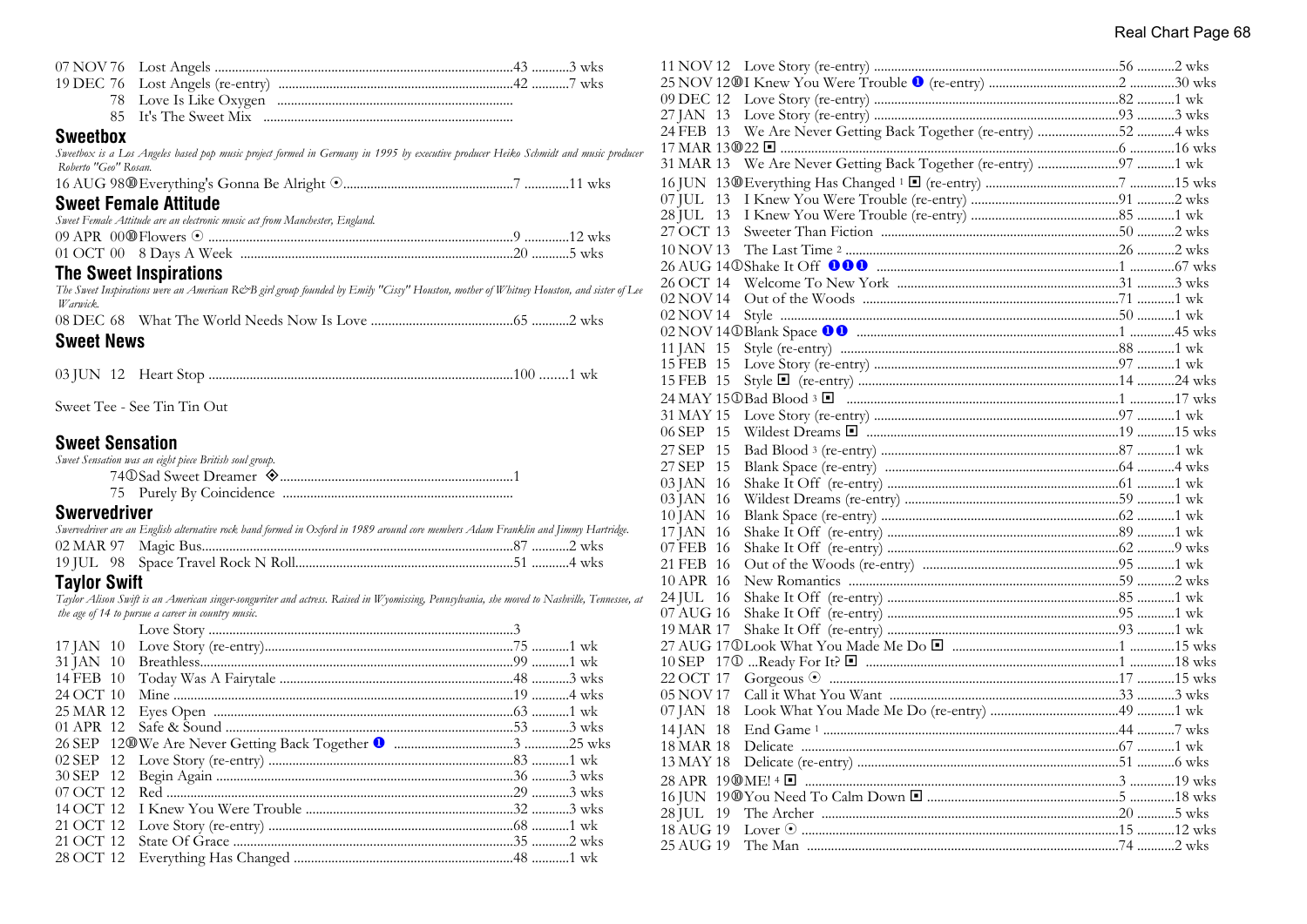1) Credits feat Ed Sheeran. (2) Feat Gary Lightbody. (3) feat Kendrick Lamar. (4) feat Brendon Urie of Panic! At The Disco.

See also B.o.B, ZAYN, Sugarland.

#### **Swim Deep**

*Indie pop band from Birmingham, England consisting of Austin Williams, Tom Higgins, Zachary Robinson, Cavan McCarthy and James Balmont. Swim Deep formed in 2011 by Austin Williams, Tom 'Higgy' Higgins and Wolfgang J Harte*

# **The Swinging Blue Jeans**

| A four-piece 1960s British Merseybeat band. |  |
|---------------------------------------------|--|
|                                             |  |
|                                             |  |
|                                             |  |
|                                             |  |
|                                             |  |
|                                             |  |
|                                             |  |
|                                             |  |
|                                             |  |
|                                             |  |

#### **Swing Out Sister**

|           | English male female sophisti-pop group. |  |
|-----------|-----------------------------------------|--|
|           |                                         |  |
|           |                                         |  |
|           |                                         |  |
|           |                                         |  |
|           |                                         |  |
|           |                                         |  |
|           |                                         |  |
| Swirl 360 |                                         |  |

#### **Swirl 360**

| Melodic pop-rock band, founded by the twins Denny and Kenny Scott. |  |
|--------------------------------------------------------------------|--|
|                                                                    |  |

# **Switches**

*Switches were an English indie rock band, consisting of members Matt Bishop (lead vocals and guitar), Ollie Thomas (guitar and backing vocals), Maxwell Tite (bass guitar) and James Gardiner (drums).* 07 Drama Queen ..................................................................................71 ...........4 wks

|  | Drama Queen |  |  |
|--|-------------|--|--|
|--|-------------|--|--|

# **S.W.V.**

| Sisters With Voices, better known as SWV, is an American female R&B, Grammy nominated trio from New York City. |  |
|----------------------------------------------------------------------------------------------------------------|--|
|                                                                                                                |  |
|                                                                                                                |  |
|                                                                                                                |  |
|                                                                                                                |  |

See also S.W.V. & Puff Daddy.

# **S.W.V. and Puff Daddy**

*American female R&B, plus Sean John Combs, also known by his stage names Puff Daddy, Puffy, Diddy, and P. Diddy, is an American rapper, record producer, actor, and entrepreneur.*

|  | See also S.W.V., Puff Daddy. |  |  |
|--|------------------------------|--|--|

#### **Sybil**

|  | Sybil Lynch, known simply as Sybil, is an American R&B and pop singer–songwriter. |  |  |  |
|--|-----------------------------------------------------------------------------------|--|--|--|
|  | 21 JAN 90 $\mathcal{D}$ Walk On By $\mathcal{D}$                                  |  |  |  |

#### **Nathan Sykes**

| Nathan James Sykes is an English singer and songwriter. He is best known for being the youngest member of British boy band The Wanted. |  |
|----------------------------------------------------------------------------------------------------------------------------------------|--|
|                                                                                                                                        |  |
|                                                                                                                                        |  |
|                                                                                                                                        |  |
|                                                                                                                                        |  |
|                                                                                                                                        |  |
| (1) Credits feat G-Eazy.                                                                                                               |  |

# **Sylk 130**

| King Britt is an American DJ and record producer from Philadelphia, he also uses the name SYLK 130. |  |
|-----------------------------------------------------------------------------------------------------|--|
|                                                                                                     |  |

#### **The Sylvers**

|  | The Sylvers, were an American R&B/Soul family vocal group from Watts, Los Angeles, California. |  |  |
|--|------------------------------------------------------------------------------------------------|--|--|
|  |                                                                                                |  |  |
|  |                                                                                                |  |  |

#### **Terry Sylvester**

*Terence Sylvester (born 8 January 1947) is an English singer, songwriter and guitarist. He is a former member of the Escorts, the Swinging Blue Jeans (1966–69) and the Hollies.*

| 23 MAY 76 I Believe (When I Fall In Love It Will Be Forever) 5 wks |  |
|--------------------------------------------------------------------|--|
|                                                                    |  |

#### **Sylvia**

|                      | Sylvia Robinson (née Vanderpool; May 29, 1935- September 29, 2011) was an American singer, record producer, and record label executive. |  |
|----------------------|-----------------------------------------------------------------------------------------------------------------------------------------|--|
|                      |                                                                                                                                         |  |
|                      |                                                                                                                                         |  |
| <b>David Sylvian</b> | David Sylvian (born David Alan Batt, 23 February 1958) is an English singer-songwriter and musician who came to prominence in the late  |  |

*1970s as the lead vocalist and main songwriter in the group Japan.*

| See also Japan, Mick Karn. |  |  |  |
|----------------------------|--|--|--|

#### **Symarip**

*Symarip were a British ska and reggae band, originating in the late 1960s, when Frank Pitter and Michael Thomas founded the band as The Bees. The band's name was originally spelled Simaryp, which is an approximate reversal of the word pyramids.*

69 Skinhead Moon Stomp ...................................................................

#### **The Symbols**

| English pop music band. The group began in the early 1960s as Johnny Milton and the Condors. |
|----------------------------------------------------------------------------------------------|
|                                                                                              |